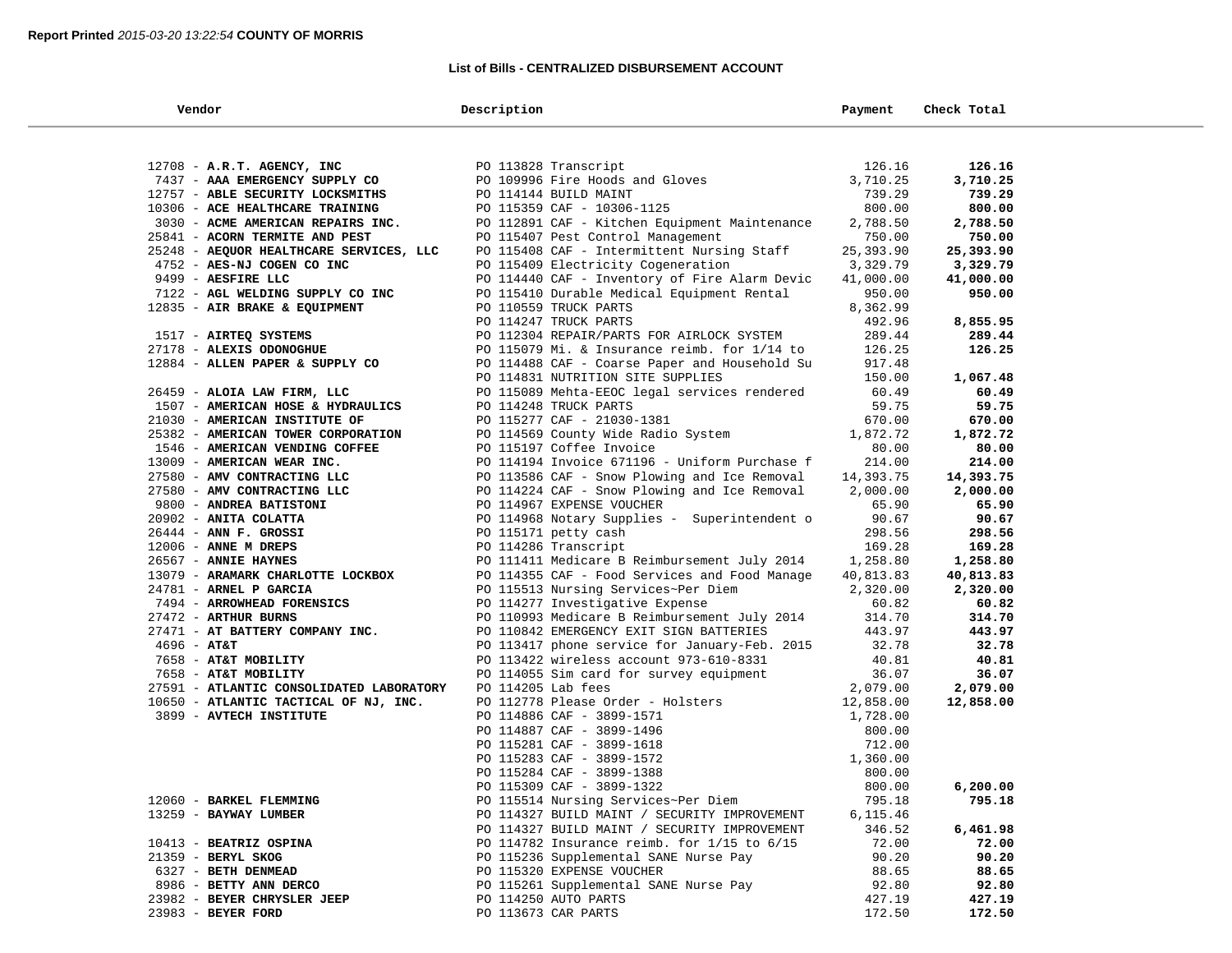| 23983 - BEYER FORD                                                                     | PO 114251 CAR PARTS                                                                                                                                                                                                                                | 286.40    | 286.40    |
|----------------------------------------------------------------------------------------|----------------------------------------------------------------------------------------------------------------------------------------------------------------------------------------------------------------------------------------------------|-----------|-----------|
| 9476 - BINSKY SERVICE LLC                                                              | PO 112324 CHAIRS                                                                                                                                                                                                                                   | 9,240.48  | 9,240.48  |
|                                                                                        | PO 114349 CAF - Labor Rates for HVAC Repair &                                                                                                                                                                                                      | 2,334.83  |           |
|                                                                                        | PO 114349 CAF - Labor Rates for HVAC Repair &                                                                                                                                                                                                      | 4,560.00  |           |
|                                                                                        | PO 114441 CAF - Labor Rates for HVAC Repair &                                                                                                                                                                                                      | 5,822.28  |           |
|                                                                                        | PO 114441 CAF - Labor Rates for HVAC Repair &                                                                                                                                                                                                      | 19,736.00 | 32,453.11 |
| 6725 - BIO- REFERENCE LABORATORIES, INC.                                               | PO 114371 CAF - Medical Laboratory Diagnostic                                                                                                                                                                                                      | 2,862.70  | 2,862.70  |
| 16109 - BIO-REFERENCE LABORATORIES, INC                                                | PO 112814 CAF - Medical Laboratory Diagnostic                                                                                                                                                                                                      | 1,309.35  | 1,309.35  |
| 7124 - BORGATA RESORT & SPA                                                            | PO 114036 Room Reservation for the NJAC Confe                                                                                                                                                                                                      | 248.00    | 248.00    |
|                                                                                        |                                                                                                                                                                                                                                                    |           |           |
| 13560 - BOROUGH OF BUTLER                                                              | PO 115011 Boro of Butler Electric                                                                                                                                                                                                                  | 275.56    | 275.56    |
| 21703 - BOSWELL ENGINEERING INC                                                        | PO 115178 CAF - Design Services for Modificat                                                                                                                                                                                                      | 1,453.00  | 1,453.00  |
| 14427 - BRIAN K. DUNSTER                                                               | PO 115103 work boots                                                                                                                                                                                                                               | 90.00     | 90.00     |
| 5643 - BUNKY'S TOWING & AUTO REPAIR                                                    | PO 113674 TRUCK PARTS<br>PO 114252 TRUCK PARTS<br>PO 113008 Cable Service<br>PO 113149 Online services<br>PO 113804 Optimum Online Service                                                                                                         | 825.00    |           |
|                                                                                        |                                                                                                                                                                                                                                                    | 237.50    | 1,062.50  |
| 13856 - CABLEVISION                                                                    |                                                                                                                                                                                                                                                    | 44.96     | 44.96     |
| 13856 - CABLEVISION                                                                    |                                                                                                                                                                                                                                                    | 811.94    | 811.94    |
| 8451 - CABLEVISION                                                                     |                                                                                                                                                                                                                                                    | 409.75    | 409.75    |
| 2102 - CAESAR'S ENTERTAINMENT CORP.                                                    | PO 114035 Hotel Reservations at Caesar's for 990.00                                                                                                                                                                                                |           | 990.00    |
| $21035$ - CARLO N DURAN<br>24820 - CARLOS PEREZ JR.                                    | PO 115515 Nursing Services~Per Diem<br>PO 114715 travel reimbursement                                                                                                                                                                              | 601.25    | 601.25    |
|                                                                                        | PO 114715 travel reimbursement                                                                                                                                                                                                                     | 46.56     | 46.56     |
| 4493 - CARLOTA MANJARRES                                                               | PO 115080 Insurance reimb. for 1/15 to 6/15                                                                                                                                                                                                        | 72.00     | 72.00     |
| 13194 - CARMEN N. AYALA                                                                | PO 114914 EXPENSE VOUCHER                                                                                                                                                                                                                          | 46.20     | 46.20     |
|                                                                                        | PO 115315 EXPENSE VOUCHER                                                                                                                                                                                                                          | 44.20     | 44.20     |
| $2646$ - CAROL STOLZ<br>$25474$ - CARRELLE L CALIXTE                                   | PO 115516 Nursing Services~Per Diem 1,609.50                                                                                                                                                                                                       |           | 1,609.50  |
| 4598 - CDW GOVERNMENT LLC                                                              |                                                                                                                                                                                                                                                    |           | 258.18    |
| 21425 - CECILE S. VAUGHAN                                                              |                                                                                                                                                                                                                                                    |           | 30.00     |
| 20542 - CELLEBRITE USA INC.                                                            |                                                                                                                                                                                                                                                    |           | 300.00    |
| 1542 - CELLEBRITE USA INC.<br>793 - CENTENNIAL PRODUCTS INC.                           |                                                                                                                                                                                                                                                    |           | 928.93    |
| 20487 - CENTURYLINK                                                                    |                                                                                                                                                                                                                                                    |           |           |
|                                                                                        | PO 107764 L&PS Equipment<br>PO 115396 Employee Reimbursemenet<br>PO 112841 Training<br>PO 113662 Supplies<br>PO 114650 PHOME BILL<br>PO 114650 PO PHOME BILL<br>13562 PO PHOME BILL<br>13562 PO PHOME BILL<br>1356 PO PHOME BILL<br>1365 28.93<br> |           | 1,828.48  |
|                                                                                        | PO 114872 Telephone - (T1 Century) $1,785.33$<br>PO 115524 REIMBURSEMENT                                                                                                                                                                           |           |           |
| 11904 - CHARLES COLLINS                                                                | $69.68$<br>1,459.75                                                                                                                                                                                                                                |           | 69.68     |
| 1627 - CHEMUNG SUPPLY CORP                                                             | PO 114420 SNOW PLOWING PARTS                                                                                                                                                                                                                       |           | 1,459.75  |
| 13788 - CHERRY WEBER & ASSOC. PC                                                       | PO 115172 CAF - Construction Inspection Servi                                                                                                                                                                                                      | 2,120.00  | 2,120.00  |
| 20528 - CHRISTOPHER P STATILE PA                                                       | PO 115105 CAF - Construction Inspection for R                                                                                                                                                                                                      | 13,867.50 | 13,867.50 |
| 15854 - CHRISTOPHER P. LUONGO                                                          | PO 114837 NEW JERSEY ASSOCIATION FOR JUSTICE                                                                                                                                                                                                       | 295.00    | 295.00    |
| 5840 - CIPOLLINI CARTING & RECYCLING INC. PO 113705 CAF - Snow Plowing and Ice Removal |                                                                                                                                                                                                                                                    | 6,660.00  |           |
|                                                                                        | PO 113749 CAF - Snow Plowing and Ice Removal                                                                                                                                                                                                       | 4,995.00  | 11,655.00 |
| 25571 - CLEARY GIACOBBE ALFIERI &                                                      | PO 115083 Various legal services rendered                                                                                                                                                                                                          | 2,425.64  | 2,425.64  |
| 25571 - CLEARY GIACOBBE ALFIERI &                                                      | PO 115084 MC v. Rochford legal services                                                                                                                                                                                                            | 504.00    | 504.00    |
| 25571 - CLEARY GIACOBBE ALFIERI &                                                      | PO 115114 Legal services rendered                                                                                                                                                                                                                  | 885.25    | 885.25    |
| 25571 - CLEARY GIACOBBE ALFIERI &                                                      | PO 115115 Various legal services rendered                                                                                                                                                                                                          | 72.00     | 72.00     |
| 8277 - COANJ                                                                           | PO 113909 MORRIS COUNTY SURROGATE'S COURT MEM                                                                                                                                                                                                      | 750.00    | 750.00    |
| 27037 - COLLETE K NYANARO                                                              | PO 115517 Nursing Services~Per Diem                                                                                                                                                                                                                | 296.00    | 296.00    |
| 26074 - COMMUNICATIONS SERVICE                                                         | PO 105451 Please Order - Installation of ligh                                                                                                                                                                                                      | 3,600.00  | 3,600.00  |
| 21326 - COOL THREADS SCREEN PRINTNG                                                    | PO 113906 2014 Service Award Gifts<br>PO 113872 CAF - Electrical Supplies                                                                                                                                                                          | 3,120.00  | 3,120.00  |
| 26101 - COOPER ELECTRIC SUPPLY CO.                                                     |                                                                                                                                                                                                                                                    | 275.72    | 275.72    |
| 26101 - COOPER ELECTRIC SUPPLY CO.                                                     |                                                                                                                                                                                                                                                    | 4,498.10  | 4,498.10  |
| 26101 - COOPER ELECTRIC SUPPLY CO.                                                     | PO 114104 CAF - Electrical Supplies<br>PO 114105 CAF - Electrical Supplies                                                                                                                                                                         | 3,444.37  | 3,444.37  |
| 14644 - CORNERSTONE FAMILY PROGRAMS                                                    | PO 114973 No Caf #                                                                                                                                                                                                                                 | 3,533.00  |           |
|                                                                                        | PO 115411 CAF - Social Work Services                                                                                                                                                                                                               | 21,000.00 | 24,533.00 |
| 14031 - COUNTY CONCRETE CORP.                                                          | PO 108431 Concrete                                                                                                                                                                                                                                 | 443.00    | 443.00    |
| 13 - COUNTY OF MORRIS                                                                  | PO 115711 1st Half March 2015 Metered Mail                                                                                                                                                                                                         | 392.63    | 392.63    |
| 13 - COUNTY OF MORRIS                                                                  | PO 115714 1st Half March 2015 Metered Mail                                                                                                                                                                                                         | 7,624.89  | 7,624.89  |
|                                                                                        |                                                                                                                                                                                                                                                    |           |           |
| 14041 - COUNTY WELDING SUPPLY CO                                                       | PO 108576 Fill Cylinders w/Carbon Dioxide 2.2                                                                                                                                                                                                      | 106.98    |           |
|                                                                                        | PO 112311 welding materials                                                                                                                                                                                                                        | 35.40     |           |
|                                                                                        | PO 113890 Welding Materials                                                                                                                                                                                                                        | 63.49     | 205.87    |
| 14102 - CY DRAKE LOCKSMITHS, INC.                                                      | PO 113623 KEYS/MISC                                                                                                                                                                                                                                | 20.45     |           |
|                                                                                        | PO 113624 KEYS                                                                                                                                                                                                                                     | 24.00     |           |
|                                                                                        | PO 113876 Office supply                                                                                                                                                                                                                            | 49.18     |           |
|                                                                                        | PO 114015 KEYS                                                                                                                                                                                                                                     | 15.30     |           |
|                                                                                        | PO 114358 KEYS/TAGS                                                                                                                                                                                                                                | 29.25     | 138.18    |
| 12523 - D&B AUTO SUPPLY                                                                | PO 110571 AUTO PARTS                                                                                                                                                                                                                               | 4,912.01  |           |
|                                                                                        | PO 113675 CAR PARTS                                                                                                                                                                                                                                | 1,372.49  | 6,284.50  |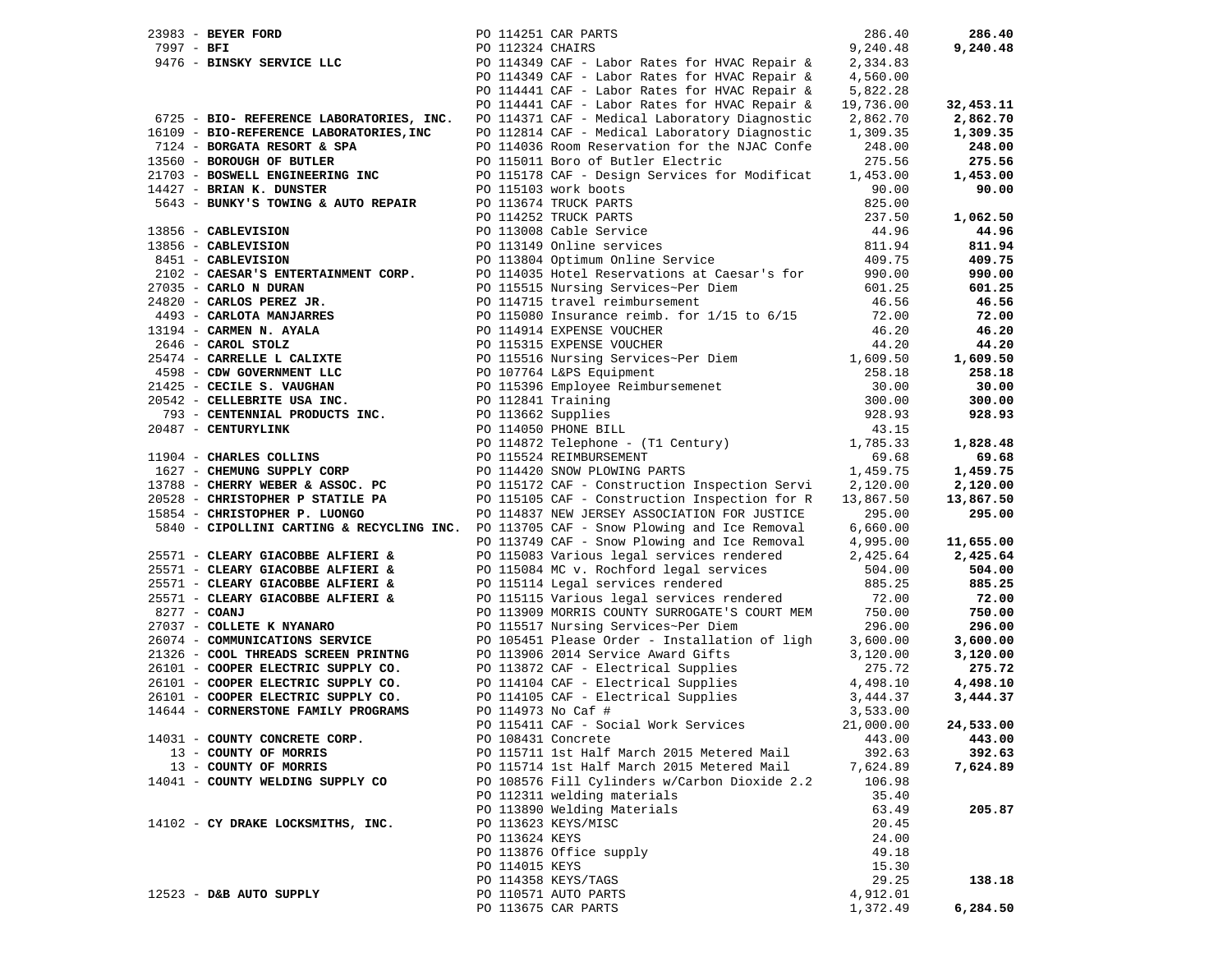| 12523 - D&B AUTO SUPPLY           | PO 114255 AUTO PARTS<br>1753 - Des Araro Stephen, 1972, 1973 - 1972, 1972, 1972, 1972, 1972, 1982, 1982, 1982, 1982, 1982, 1982, 1982, 1982, 1982, 1982, 1982, 1982, 1982, 1982, 1982, 1982, 1982, 1982, 1982, 1982, 1982, 1982, 1982, 1982, 1982, 19 | 1,157.90  | 1,157.90         |
|-----------------------------------|-------------------------------------------------------------------------------------------------------------------------------------------------------------------------------------------------------------------------------------------------------|-----------|------------------|
|                                   |                                                                                                                                                                                                                                                       |           | 2,786.25         |
|                                   |                                                                                                                                                                                                                                                       |           | 270.84           |
|                                   |                                                                                                                                                                                                                                                       |           | 54.80            |
|                                   |                                                                                                                                                                                                                                                       |           | 43.36            |
|                                   |                                                                                                                                                                                                                                                       |           | 684.40           |
|                                   |                                                                                                                                                                                                                                                       |           | 206.20           |
|                                   |                                                                                                                                                                                                                                                       |           | 2,578.94         |
|                                   |                                                                                                                                                                                                                                                       |           | 94.60            |
|                                   |                                                                                                                                                                                                                                                       |           | 57.00            |
|                                   |                                                                                                                                                                                                                                                       |           | 1,776.00         |
|                                   |                                                                                                                                                                                                                                                       |           | 30.00            |
|                                   |                                                                                                                                                                                                                                                       |           | 62.09            |
|                                   |                                                                                                                                                                                                                                                       |           | 35.10            |
|                                   |                                                                                                                                                                                                                                                       |           | 2,088.75         |
|                                   |                                                                                                                                                                                                                                                       |           | 540.50           |
|                                   |                                                                                                                                                                                                                                                       |           | 648.00           |
|                                   |                                                                                                                                                                                                                                                       |           | 10.30            |
|                                   |                                                                                                                                                                                                                                                       |           | 214.74           |
|                                   |                                                                                                                                                                                                                                                       |           | 7.96             |
|                                   |                                                                                                                                                                                                                                                       |           | 12.95            |
|                                   |                                                                                                                                                                                                                                                       |           | 57.80            |
|                                   |                                                                                                                                                                                                                                                       |           | 26.80            |
|                                   |                                                                                                                                                                                                                                                       |           | 21.42            |
|                                   |                                                                                                                                                                                                                                                       |           | 29.98            |
|                                   |                                                                                                                                                                                                                                                       |           | 22.82            |
|                                   |                                                                                                                                                                                                                                                       |           | 42.85            |
|                                   |                                                                                                                                                                                                                                                       |           | 343.84           |
|                                   |                                                                                                                                                                                                                                                       |           | 21.92            |
|                                   |                                                                                                                                                                                                                                                       |           | 32.18            |
|                                   |                                                                                                                                                                                                                                                       |           | 100.65           |
|                                   |                                                                                                                                                                                                                                                       |           | 27.58            |
|                                   |                                                                                                                                                                                                                                                       |           | 154.74           |
|                                   |                                                                                                                                                                                                                                                       |           | 4,326.13         |
|                                   |                                                                                                                                                                                                                                                       |           |                  |
|                                   |                                                                                                                                                                                                                                                       |           |                  |
|                                   |                                                                                                                                                                                                                                                       |           | 10,011.00        |
|                                   |                                                                                                                                                                                                                                                       |           |                  |
|                                   |                                                                                                                                                                                                                                                       |           | 10,299.00        |
|                                   |                                                                                                                                                                                                                                                       |           | 840.00           |
|                                   |                                                                                                                                                                                                                                                       |           | 5,294.44         |
|                                   |                                                                                                                                                                                                                                                       |           | 56,666.00        |
|                                   | PO 115412 Morris View Capital Project & Plant 1,321.94<br>PO 115412 Morris View Capital Project & Plant 1,871.97                                                                                                                                      |           |                  |
|                                   |                                                                                                                                                                                                                                                       |           | 3,193.91         |
|                                   | 14312 - DIRECT SUPPLY INC<br>PO 115412 Morris View Capital Project & Plant<br>PO 115412 Morris View Capital Project & Plant<br>PO 115412 Morris View Capital Project & Plant<br>PO 11542 Morris View Capital Project & Plant<br>PO 1156               |           | 75.00            |
|                                   |                                                                                                                                                                                                                                                       |           | 136.90           |
|                                   |                                                                                                                                                                                                                                                       |           | 113.65<br>629.40 |
|                                   |                                                                                                                                                                                                                                                       |           |                  |
|                                   |                                                                                                                                                                                                                                                       |           | 48.29            |
| 21601 - DRUG-FREE ACTION ALLIANCE | PO 114915 FY 2015 Countywide Training - Envir 550.00                                                                                                                                                                                                  |           | 550.00           |
| 14445 - EAGLE POINT GUN SHOP      | PO 109872 2014 Ammunition Order                                                                                                                                                                                                                       | 10,472.07 | 10,472.07        |
| 26632 - EDGE PROPERTY MAINTENANCE | PO 115339 CAF - New Mail Room/Garage Door Ren                                                                                                                                                                                                         | 44,353.87 | 44,353.87        |
| 12467 - EDITHA MARQUEZ            | PO 115520 Nursing Services~Per Diem                                                                                                                                                                                                                   | 701.89    | 701.89           |
| 26117 - EDWARDS LEARNING CENTER   | PO 115280 CAF - Edwards-JR/JS-15-WFNJ                                                                                                                                                                                                                 | 412.00    | 412.00           |
| 26117 - EDWARDS LEARNING CENTER   | PO 115358 CAF - Edwards-JR/JS-15-WFNJ                                                                                                                                                                                                                 | 4,182.40  | 4,182.40         |
| 14491 - EL PRIMER PASO, LTD.      | PO 115213 CAF - Grant in Aid Funding 2015, El                                                                                                                                                                                                         | 7,362.00  | 7,362.00         |
| 9998 - ELIZABETH BARRADALE        | PO 110931 Medicare B Reimbursement July 2014                                                                                                                                                                                                          | 629.40    | 629.40           |
| 27135 - ELIZABETH VILLASENOR      | PO 115521 Nursing Services~Per Diem                                                                                                                                                                                                                   | 3,256.00  | 3,256.00         |
| 27141 - ELLEN M. NOLL             | PO 115522 Nursing Services~Per Diem                                                                                                                                                                                                                   | 921.62    | 921.62           |
| 21378 - ELSIE NICAISE             | PO 115420 Employee Reimbursement                                                                                                                                                                                                                      | 30.00     | 30.00            |
| 2047 - EMPLOYMENT HORIZONS, INC.  | PO 115100 JANITORIAL SERVICES: FEBRUARY 2015                                                                                                                                                                                                          | 859.00    | 859.00           |
| 14575 - ESSEX COUNTY COLLEGE      | PO 115569 Spring 2015 Chargeback Billing                                                                                                                                                                                                              | 1,882.35  | 1,882.35         |
| 20265 - EVELYN TOLENTINO          | PO 115523 Nursing Services-Per Diem                                                                                                                                                                                                                   | 1,249.86  | 1,249.86         |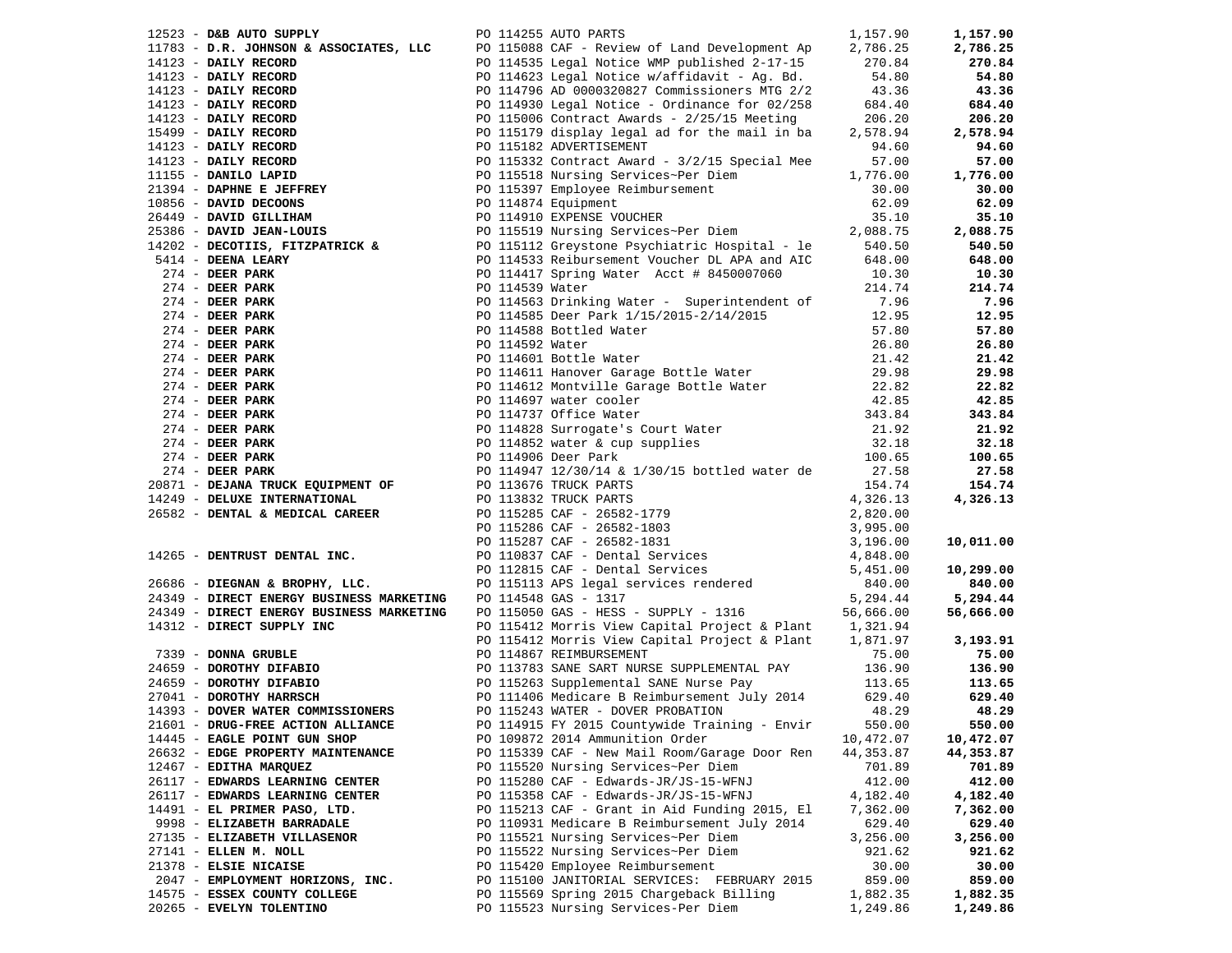|  |                                        |                 |                                                                                                                                                                                                                                                                                                                                                                                                                                                   |           | 4,900.00         |
|--|----------------------------------------|-----------------|---------------------------------------------------------------------------------------------------------------------------------------------------------------------------------------------------------------------------------------------------------------------------------------------------------------------------------------------------------------------------------------------------------------------------------------------------|-----------|------------------|
|  |                                        |                 |                                                                                                                                                                                                                                                                                                                                                                                                                                                   |           | 450.00           |
|  |                                        |                 |                                                                                                                                                                                                                                                                                                                                                                                                                                                   |           |                  |
|  |                                        |                 |                                                                                                                                                                                                                                                                                                                                                                                                                                                   |           | 1,250.72         |
|  |                                        |                 |                                                                                                                                                                                                                                                                                                                                                                                                                                                   |           | 50.00            |
|  |                                        |                 |                                                                                                                                                                                                                                                                                                                                                                                                                                                   |           |                  |
|  |                                        |                 |                                                                                                                                                                                                                                                                                                                                                                                                                                                   |           |                  |
|  |                                        |                 |                                                                                                                                                                                                                                                                                                                                                                                                                                                   |           |                  |
|  |                                        |                 |                                                                                                                                                                                                                                                                                                                                                                                                                                                   |           |                  |
|  |                                        |                 |                                                                                                                                                                                                                                                                                                                                                                                                                                                   |           |                  |
|  |                                        |                 |                                                                                                                                                                                                                                                                                                                                                                                                                                                   |           |                  |
|  |                                        |                 |                                                                                                                                                                                                                                                                                                                                                                                                                                                   |           | 474.68           |
|  |                                        |                 | 14604 - EXTEL COMMUNICATIONS political and procedure and properties are the communications of 120 South 2017 (ABELING)<br>2878 - FAIRLEIGH DICKINSON UNIVERSITY (ABELING)<br>2878 - FAIRLEIGH DICKINSON UNIVERSITY (ABELING)<br>2888 -                                                                                                                                                                                                            |           |                  |
|  |                                        |                 |                                                                                                                                                                                                                                                                                                                                                                                                                                                   |           | 5,280.50         |
|  |                                        |                 |                                                                                                                                                                                                                                                                                                                                                                                                                                                   |           | 7,859.00         |
|  |                                        |                 |                                                                                                                                                                                                                                                                                                                                                                                                                                                   |           | 3,712.45         |
|  |                                        |                 |                                                                                                                                                                                                                                                                                                                                                                                                                                                   |           |                  |
|  |                                        |                 |                                                                                                                                                                                                                                                                                                                                                                                                                                                   |           | 414.28           |
|  |                                        |                 |                                                                                                                                                                                                                                                                                                                                                                                                                                                   |           | 50.21            |
|  |                                        |                 |                                                                                                                                                                                                                                                                                                                                                                                                                                                   |           | 55,750.00        |
|  |                                        |                 |                                                                                                                                                                                                                                                                                                                                                                                                                                                   |           | 145.28           |
|  |                                        |                 |                                                                                                                                                                                                                                                                                                                                                                                                                                                   |           | 571.93           |
|  |                                        |                 |                                                                                                                                                                                                                                                                                                                                                                                                                                                   |           | 629.40           |
|  |                                        |                 |                                                                                                                                                                                                                                                                                                                                                                                                                                                   |           |                  |
|  |                                        |                 |                                                                                                                                                                                                                                                                                                                                                                                                                                                   |           |                  |
|  |                                        |                 |                                                                                                                                                                                                                                                                                                                                                                                                                                                   |           | 768.50           |
|  |                                        |                 |                                                                                                                                                                                                                                                                                                                                                                                                                                                   |           | 239.25           |
|  |                                        |                 |                                                                                                                                                                                                                                                                                                                                                                                                                                                   |           |                  |
|  |                                        |                 |                                                                                                                                                                                                                                                                                                                                                                                                                                                   |           | 2,464.00         |
|  |                                        |                 |                                                                                                                                                                                                                                                                                                                                                                                                                                                   |           | 1,758.00         |
|  |                                        |                 |                                                                                                                                                                                                                                                                                                                                                                                                                                                   |           | 30.00            |
|  |                                        |                 |                                                                                                                                                                                                                                                                                                                                                                                                                                                   |           | 103,995.55       |
|  |                                        |                 |                                                                                                                                                                                                                                                                                                                                                                                                                                                   |           | 180.82           |
|  |                                        |                 |                                                                                                                                                                                                                                                                                                                                                                                                                                                   |           |                  |
|  |                                        |                 |                                                                                                                                                                                                                                                                                                                                                                                                                                                   |           | 862.71           |
|  |                                        |                 |                                                                                                                                                                                                                                                                                                                                                                                                                                                   |           | 303.46           |
|  |                                        |                 |                                                                                                                                                                                                                                                                                                                                                                                                                                                   |           | 434.50           |
|  |                                        |                 |                                                                                                                                                                                                                                                                                                                                                                                                                                                   |           | 5.00             |
|  |                                        |                 |                                                                                                                                                                                                                                                                                                                                                                                                                                                   |           | 5.00<br>1,856.00 |
|  |                                        |                 |                                                                                                                                                                                                                                                                                                                                                                                                                                                   |           | 76,832.50        |
|  |                                        |                 |                                                                                                                                                                                                                                                                                                                                                                                                                                                   |           | 15,015.00        |
|  |                                        |                 |                                                                                                                                                                                                                                                                                                                                                                                                                                                   |           | 558.83           |
|  |                                        |                 |                                                                                                                                                                                                                                                                                                                                                                                                                                                   |           | 1,784.73         |
|  |                                        |                 |                                                                                                                                                                                                                                                                                                                                                                                                                                                   |           | 888.00           |
|  |                                        |                 |                                                                                                                                                                                                                                                                                                                                                                                                                                                   |           | 450.00           |
|  |                                        |                 |                                                                                                                                                                                                                                                                                                                                                                                                                                                   |           | 294.95           |
|  |                                        |                 |                                                                                                                                                                                                                                                                                                                                                                                                                                                   |           | 25.81            |
|  |                                        |                 |                                                                                                                                                                                                                                                                                                                                                                                                                                                   |           | 30.00            |
|  |                                        |                 | $(1389 - \text{GDEMING GEM}) = \text{GDEMING GEM} \begin{bmatrix} 111119 & \text{Rejection Explane, 111190} & \text{Rejection Explane, 111191} & \text{Rejection Explane, 111191} & \text{Rejection Explane, 111191} & \text{Rejection Explane, 111191} & \text{Rejection Explane, 111191} & \text{Rejection, 111191} & \text{Rejection, 11191} & \text{Rejection, 11191} & \text{Rejection, 11191} & \text{Rejection, 11191} & \text{Rejection,$ |           | 900.00           |
|  |                                        |                 |                                                                                                                                                                                                                                                                                                                                                                                                                                                   |           |                  |
|  |                                        |                 |                                                                                                                                                                                                                                                                                                                                                                                                                                                   |           | 63,825.00        |
|  |                                        |                 |                                                                                                                                                                                                                                                                                                                                                                                                                                                   |           |                  |
|  |                                        |                 |                                                                                                                                                                                                                                                                                                                                                                                                                                                   |           | 903.92 1,182.92  |
|  | 20845 - HIGH POINT FURNITURE           | PO 107723 Chair |                                                                                                                                                                                                                                                                                                                                                                                                                                                   | 1,988.82  | 1,988.82         |
|  | 15188 - HILL-ROM CO, INC.              |                 | PO 115414 Durable Medical Equipment Rental                                                                                                                                                                                                                                                                                                                                                                                                        | 1,520.00  | 1,520.00         |
|  | 27558 - HOIMARK & LEMBO PAVING, LLC    |                 | PO 113362 CAF - Snow Plowing and Ice Removal                                                                                                                                                                                                                                                                                                                                                                                                      | 7,149.68  | 7,149.68         |
|  | 21043 - HOME ENERGY MATTERS INC        |                 | PO 114853 CAF - OJT-114M-01-Adult                                                                                                                                                                                                                                                                                                                                                                                                                 | 3,850.00  | 3,850.00         |
|  | 20737 - HOOVER TRUCK CENTERS INC       |                 | PO 113679 TRUCK PARTS                                                                                                                                                                                                                                                                                                                                                                                                                             | 347.52    | 347.52           |
|  | 20737 - HOOVER TRUCK CENTERS INC       |                 | PO 114258 TRUCK PARTS                                                                                                                                                                                                                                                                                                                                                                                                                             | 107.42    | 107.42           |
|  | 15241 - HORIZON BLUE CROSS BLUE SHIELD |                 | PO 114931 March 2015 Mosquito Dental                                                                                                                                                                                                                                                                                                                                                                                                              | 687.22    | 687.22           |
|  | 15241 - HORIZON BLUE CROSS BLUE SHIELD |                 | PO 114933 March 2015 Main County and Morris V                                                                                                                                                                                                                                                                                                                                                                                                     | 40,225.86 | 40,225.86        |
|  | 10767 - ILLIENE CHARLES, RN            |                 | PO 115528 Nursing Services~Per Diem                                                                                                                                                                                                                                                                                                                                                                                                               | 3,002.55  | 3,002.55         |
|  | 4592 - INFORMATION & TECHNOLOGY        |                 | PO 114454 CAF - 4592-1793                                                                                                                                                                                                                                                                                                                                                                                                                         | 1,050.00  | 1,050.00         |
|  | 1664 - INGRAM LIBRARY SERVICES         |                 | PO 115149 Received Books                                                                                                                                                                                                                                                                                                                                                                                                                          | 2,607.97  |                  |
|  |                                        |                 | PO 115150 Received Books                                                                                                                                                                                                                                                                                                                                                                                                                          | 1,849.75  | 4,457.72         |
|  | 21395 - INGRID M PHIPPS                |                 | PO 115400 Employee Reimbursement                                                                                                                                                                                                                                                                                                                                                                                                                  | 30.00     | 30.00            |
|  |                                        |                 |                                                                                                                                                                                                                                                                                                                                                                                                                                                   |           |                  |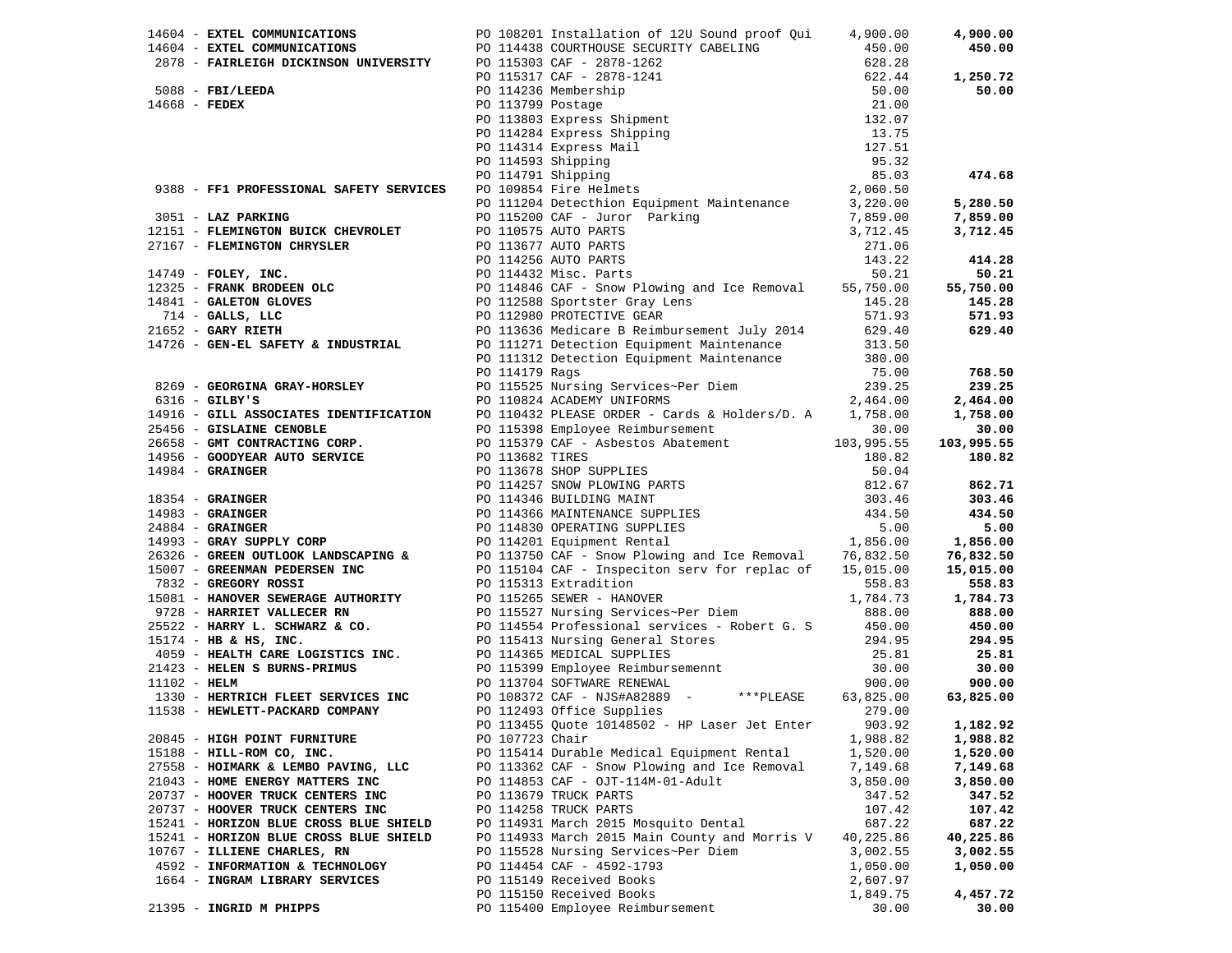| 20792 - IPC HOSPITALIST PHYSICIANS NJ PO 115415 CAF - Oversee All Aspects of Medica                                                                                                                                                                                                                  |                    |                                                     | 900.00    | 900.00    |
|------------------------------------------------------------------------------------------------------------------------------------------------------------------------------------------------------------------------------------------------------------------------------------------------------|--------------------|-----------------------------------------------------|-----------|-----------|
|                                                                                                                                                                                                                                                                                                      |                    |                                                     |           | 35.00     |
|                                                                                                                                                                                                                                                                                                      |                    |                                                     |           | 20.86     |
|                                                                                                                                                                                                                                                                                                      |                    |                                                     |           | 45.00     |
| 12477 - <b>J &amp; J ENTERPRISES</b><br>12477 - <b>J &amp; J ENTERPRISES</b><br>1340 - <b>JAMES SCIUTO</b><br>14340 - <b>JAMES SCIUTO</b><br>14340 - <b>JAMES SCIUTO</b><br>14340 - <b>JAMES SCIUTO</b><br>14340 - <b>JAMES SCIUTO</b><br>14340 - <b>JAMES SCIUTO</b><br>14340 - <b>JAMES SCIUTO</b> |                    |                                                     |           | 1,258.80  |
|                                                                                                                                                                                                                                                                                                      |                    |                                                     |           | 30.00     |
|                                                                                                                                                                                                                                                                                                      |                    |                                                     |           | 863.26    |
|                                                                                                                                                                                                                                                                                                      |                    |                                                     |           | 90,174.82 |
|                                                                                                                                                                                                                                                                                                      |                    |                                                     |           | 83,170.91 |
|                                                                                                                                                                                                                                                                                                      |                    |                                                     |           | 3,330.13  |
|                                                                                                                                                                                                                                                                                                      |                    |                                                     |           |           |
|                                                                                                                                                                                                                                                                                                      |                    |                                                     |           | 2,031.33  |
|                                                                                                                                                                                                                                                                                                      |                    |                                                     |           | 1,730.10  |
|                                                                                                                                                                                                                                                                                                      |                    |                                                     |           | 1,698.80  |
|                                                                                                                                                                                                                                                                                                      |                    |                                                     |           | 115.43    |
|                                                                                                                                                                                                                                                                                                      |                    |                                                     |           | 14,911.59 |
|                                                                                                                                                                                                                                                                                                      |                    |                                                     |           | 527.95    |
|                                                                                                                                                                                                                                                                                                      |                    |                                                     |           | 61.46     |
|                                                                                                                                                                                                                                                                                                      |                    |                                                     |           | 36.76     |
|                                                                                                                                                                                                                                                                                                      |                    |                                                     |           | 48,241.05 |
|                                                                                                                                                                                                                                                                                                      |                    |                                                     |           |           |
|                                                                                                                                                                                                                                                                                                      |                    |                                                     |           | 4,000.00  |
|                                                                                                                                                                                                                                                                                                      |                    |                                                     |           | 217.50    |
|                                                                                                                                                                                                                                                                                                      |                    |                                                     |           | 25,670.00 |
|                                                                                                                                                                                                                                                                                                      |                    |                                                     |           | 19,142.07 |
|                                                                                                                                                                                                                                                                                                      |                    |                                                     |           | 56.60     |
|                                                                                                                                                                                                                                                                                                      |                    |                                                     |           | 112.88    |
|                                                                                                                                                                                                                                                                                                      |                    |                                                     |           |           |
|                                                                                                                                                                                                                                                                                                      |                    |                                                     |           | 1,200.00  |
|                                                                                                                                                                                                                                                                                                      |                    |                                                     |           |           |
|                                                                                                                                                                                                                                                                                                      |                    |                                                     |           | 1,702.60  |
|                                                                                                                                                                                                                                                                                                      |                    |                                                     |           | 90.00     |
|                                                                                                                                                                                                                                                                                                      |                    |                                                     |           | 297.10    |
|                                                                                                                                                                                                                                                                                                      |                    |                                                     |           | 40.35     |
|                                                                                                                                                                                                                                                                                                      |                    |                                                     |           |           |
|                                                                                                                                                                                                                                                                                                      |                    |                                                     |           | 12,933.20 |
|                                                                                                                                                                                                                                                                                                      |                    |                                                     |           |           |
|                                                                                                                                                                                                                                                                                                      |                    |                                                     |           | 202.10    |
|                                                                                                                                                                                                                                                                                                      |                    |                                                     |           |           |
|                                                                                                                                                                                                                                                                                                      |                    |                                                     |           | 3,756.00  |
|                                                                                                                                                                                                                                                                                                      |                    |                                                     |           | 1,200.00  |
|                                                                                                                                                                                                                                                                                                      |                    |                                                     |           | 540.00    |
|                                                                                                                                                                                                                                                                                                      |                    |                                                     |           | 300.07    |
|                                                                                                                                                                                                                                                                                                      |                    |                                                     |           | 200.00    |
|                                                                                                                                                                                                                                                                                                      |                    |                                                     |           | 108.05    |
|                                                                                                                                                                                                                                                                                                      |                    |                                                     |           | 139.55    |
| 14139 - JAMES PARKLESS (49) 11439 - NATURE 2002<br>25135 - JAMES PARKLESS (49) 11439 - NATURE PARKLESS (49) 11439 - NATURE 2003<br>26135 - JAMES PARKLESS (49) 11439 - NATURE 2003<br>26135 - JAMES CRIPPAL PORTAL PORT PRODUCED TO<br>27593 - LAW ENFORCEMENT SEMINARS LLC                          | PO 114102 Training |                                                     | 650.00    | 650.00    |
|                                                                                                                                                                                                                                                                                                      |                    |                                                     |           | 180.00    |
| 25383 - LAW OPFICE OF ROBERT J. GREENBAUM PO 115110 Various legal services rendered 180.00<br>15713 - LAWSON PRODUCTS LLC PO 113074 Misc. supplies 56.59<br>27072 - LEIGH CARTER PO 115288 travel reimbursement 115.21<br>5068 - LEXIS                                                               |                    |                                                     |           | 56.59     |
|                                                                                                                                                                                                                                                                                                      |                    |                                                     |           | 115.21    |
|                                                                                                                                                                                                                                                                                                      |                    |                                                     |           |           |
| 5068 - LEXIS NEXIS/MATTHEW BENDER<br>5775 - LIEESAVERS INC                                                                                                                                                                                                                                           |                    |                                                     |           | 1,428.57  |
| 15775 - LIFESAVERS INC                                                                                                                                                                                                                                                                               |                    | PO 113396 Education, School, Training $25.00$ 25.00 |           |           |
| 27610 - LISA M CURRAN                                                                                                                                                                                                                                                                                |                    | PO 114876 glossy magazine-type report booklet       | 1,825.00  | 1,825.00  |
| 15816 - LONGFELLOWS SANDWICH DELI                                                                                                                                                                                                                                                                    |                    | PO 114797 2015 Food and Refreshments for Advi       | 303.98    | 303.98    |
| 15816 - LONGFELLOWS SANDWICH DELI                                                                                                                                                                                                                                                                    |                    | PO 114916 FY 2015 Countywide Training - Allia       | 130.66    | 130.66    |
| 8307 - LOREEN RAFISURA                                                                                                                                                                                                                                                                               |                    | PO 115530 Nursing Services~Per Diem                 | 878.75    | 878.75    |
| $21466$ - LORNA A JONES                                                                                                                                                                                                                                                                              |                    | PO 115402 Employee Reimbursement                    | 30.00     | 30.00     |
| 53 - LOVEYS PIZZA & GRILL                                                                                                                                                                                                                                                                            |                    | PO 115033 MEAL RECEIPTS                             | 1,160.00  |           |
|                                                                                                                                                                                                                                                                                                      |                    | PO 115087 Residents pizza February 2015             | 50.72     | 1,210.72  |
| 15850 - LUM, DRASCO & POSITAN LLC                                                                                                                                                                                                                                                                    |                    | PO 114956 Legal Services                            | 1,827.55  | 1,827.55  |
| 15862 - M & B TRUCKING INC                                                                                                                                                                                                                                                                           |                    | PO 113756 CAF - Snow Plowing and Ice Removal        | 11,950.00 | 11,950.00 |
| 15865 - M & J FRANK INC                                                                                                                                                                                                                                                                              |                    | PO 114832 NUTRITION SITE SUPPLIES                   | 138.00    | 138.00    |
| 15919 - M.C. PROSECUTOR'S EMERGENT                                                                                                                                                                                                                                                                   |                    | PO 114733 Special Projects                          | 4,373.13  | 4,373.13  |
| 20783 - MA. LIZA IMPERIAL                                                                                                                                                                                                                                                                            |                    | PO 115531 Nursing Services~Per Diem                 | 1,359.75  | 1,359.75  |
| 7568 - MADUKWE IMO IBOKO, RN                                                                                                                                                                                                                                                                         |                    | PO 115532 Nursing Services~Per Diem                 | 2,368.00  | 2,368.00  |
|                                                                                                                                                                                                                                                                                                      |                    |                                                     |           |           |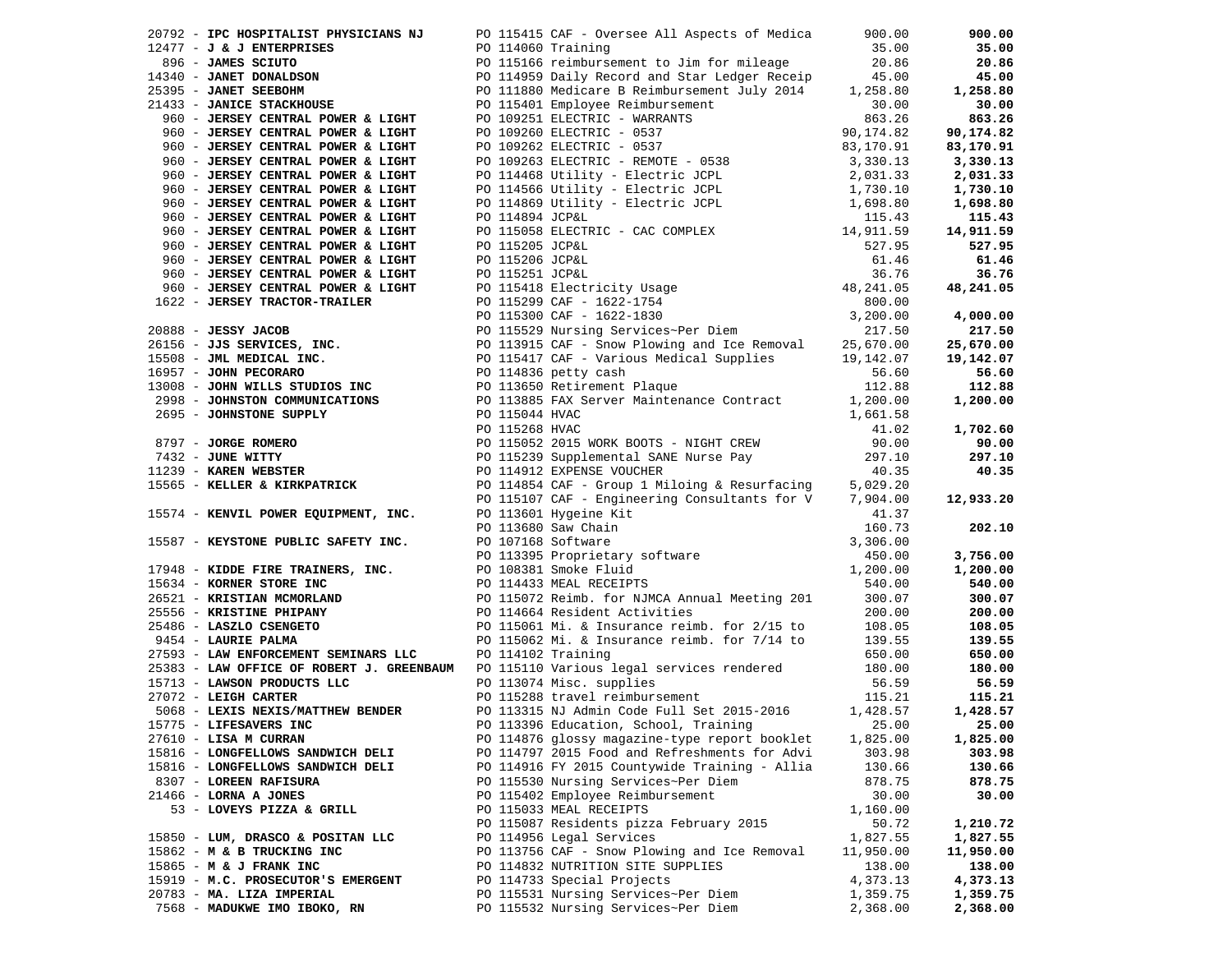|                                      |  |                                                                                                                                                                                                                               |             | 260.00            |
|--------------------------------------|--|-------------------------------------------------------------------------------------------------------------------------------------------------------------------------------------------------------------------------------|-------------|-------------------|
|                                      |  |                                                                                                                                                                                                                               |             | 40,755.30         |
|                                      |  |                                                                                                                                                                                                                               |             |                   |
|                                      |  |                                                                                                                                                                                                                               |             |                   |
|                                      |  |                                                                                                                                                                                                                               |             |                   |
|                                      |  |                                                                                                                                                                                                                               |             | 3,043.84          |
|                                      |  |                                                                                                                                                                                                                               |             | 281.01            |
|                                      |  |                                                                                                                                                                                                                               |             | 90.00             |
|                                      |  |                                                                                                                                                                                                                               |             | 696.00            |
|                                      |  |                                                                                                                                                                                                                               |             | 950.40            |
|                                      |  |                                                                                                                                                                                                                               |             | 240.00            |
|                                      |  |                                                                                                                                                                                                                               |             | 1,682.10          |
|                                      |  |                                                                                                                                                                                                                               |             | 90.00             |
|                                      |  |                                                                                                                                                                                                                               |             | 30.00             |
|                                      |  |                                                                                                                                                                                                                               |             |                   |
|                                      |  |                                                                                                                                                                                                                               |             | 888.00            |
|                                      |  | 11046 - MATT BELLACE PHD PRESENTATIONS LLC PO 114537 Education Partnership Presentation 100.00<br>16065 - MC VOCATIONAL SCHOOL DISTRICT PO 115550 3/15 DISTRICT TAXES TO BE RAISED 800,000.00                                 |             | 100.00            |
|                                      |  |                                                                                                                                                                                                                               |             | 800,000.00        |
|                                      |  |                                                                                                                                                                                                                               |             | 15,712.45         |
|                                      |  |                                                                                                                                                                                                                               |             | 59.46             |
|                                      |  |                                                                                                                                                                                                                               |             | 145.45            |
|                                      |  |                                                                                                                                                                                                                               |             | 1,120.00          |
|                                      |  |                                                                                                                                                                                                                               |             | 285.60            |
|                                      |  |                                                                                                                                                                                                                               |             | 1,776.00          |
|                                      |  |                                                                                                                                                                                                                               |             | 90.00             |
|                                      |  |                                                                                                                                                                                                                               |             | 90.00             |
|                                      |  |                                                                                                                                                                                                                               |             | 399.91            |
|                                      |  |                                                                                                                                                                                                                               |             | 2,127.50          |
|                                      |  |                                                                                                                                                                                                                               |             | 318.55            |
|                                      |  |                                                                                                                                                                                                                               |             | 1,480.00          |
|                                      |  |                                                                                                                                                                                                                               |             | 8,000.00          |
|                                      |  |                                                                                                                                                                                                                               |             |                   |
|                                      |  |                                                                                                                                                                                                                               |             | 2,258.05          |
|                                      |  |                                                                                                                                                                                                                               |             | 1,175.75          |
|                                      |  |                                                                                                                                                                                                                               |             | 4,458.50          |
|                                      |  |                                                                                                                                                                                                                               |             | 143.32            |
|                                      |  |                                                                                                                                                                                                                               |             |                   |
|                                      |  |                                                                                                                                                                                                                               |             |                   |
|                                      |  |                                                                                                                                                                                                                               |             | 295.00            |
|                                      |  |                                                                                                                                                                                                                               |             | 121.27            |
|                                      |  |                                                                                                                                                                                                                               |             | 50.00             |
|                                      |  |                                                                                                                                                                                                                               |             | 2,896.74          |
|                                      |  |                                                                                                                                                                                                                               |             | 7,315.12          |
|                                      |  |                                                                                                                                                                                                                               |             | 33.00             |
|                                      |  |                                                                                                                                                                                                                               |             | 526.82            |
|                                      |  | 110465 - MATHEMACH PHO PERSIDENTION IN THE CONTROLL CONTROLL IN THE SECTION 110065 - MATHEM 110065 - MATHEM 2010.000 113560 AND MATHEM 2013 - MATHEM 11039 - MATHEM 11039 - MATHEM 20131 - MATHEM 20131 - MATHEM 20131 - MATH |             |                   |
|                                      |  |                                                                                                                                                                                                                               |             | 596.75            |
|                                      |  |                                                                                                                                                                                                                               |             |                   |
|                                      |  |                                                                                                                                                                                                                               |             |                   |
|                                      |  |                                                                                                                                                                                                                               |             |                   |
|                                      |  |                                                                                                                                                                                                                               |             | 1,277.96          |
|                                      |  | PO 114972 CAF 112375 - Comprehensive Medical                                                                                                                                                                                  |             | 7,037.33 7,037.33 |
| 16340 - MORRISTOWN PARKING AUTHORITY |  | PO 115026 PARKING MAINTENANCE FEE                                                                                                                                                                                             | 5,340.00    | 5,340.00          |
| 27295 - MORTON SALT, INC.            |  | PO 112275 CAF - Rock Salt                                                                                                                                                                                                     | 55, 154. 15 |                   |
|                                      |  | PO 112562 CAF - Rock Salt                                                                                                                                                                                                     | 18,587.75   |                   |
|                                      |  | PO 112954 CAF - Rock Salt                                                                                                                                                                                                     | 106,210.63  |                   |
|                                      |  | PO 113356 CAF - Rock Salt                                                                                                                                                                                                     | 45,330.50   |                   |
|                                      |  | PO 113599 CAF - Rock Salt                                                                                                                                                                                                     | 161,140.89  |                   |
|                                      |  | PO 113758 CAF - Rock Salt                                                                                                                                                                                                     | 106,393.50  |                   |
|                                      |  | PO 113902 CAF - Rock Salt                                                                                                                                                                                                     | 14,937.83   | 507,755.25        |
| 21791 - MOTOROLA SOLUTIONS INC       |  | PO 113845 CAF - Trunk Radio System Maintenanc                                                                                                                                                                                 | 107,188.35  | 107,188.35        |
| 16366 - MOUNTAIN VIEW DEVELOPMENT    |  | PO 113585 CAF - Snow Plowing and Ice Removal                                                                                                                                                                                  | 2,000.00    |                   |
|                                      |  | PO 113707 CAF - Snow Plowing and Ice Removal                                                                                                                                                                                  | 9,900.00    | 11,900.00         |
| 19501 - MSC INDUSTRIAL SUPPLY CO.    |  | PO 114262 SHOP SUPPLIES                                                                                                                                                                                                       | 1,037.03    | 1,037.03          |
| 21858 - MUNICIPAL CAPITAL CORP       |  | PO 114332 RICOH RENTAL 2015                                                                                                                                                                                                   | 1,029.09    | 1,029.09          |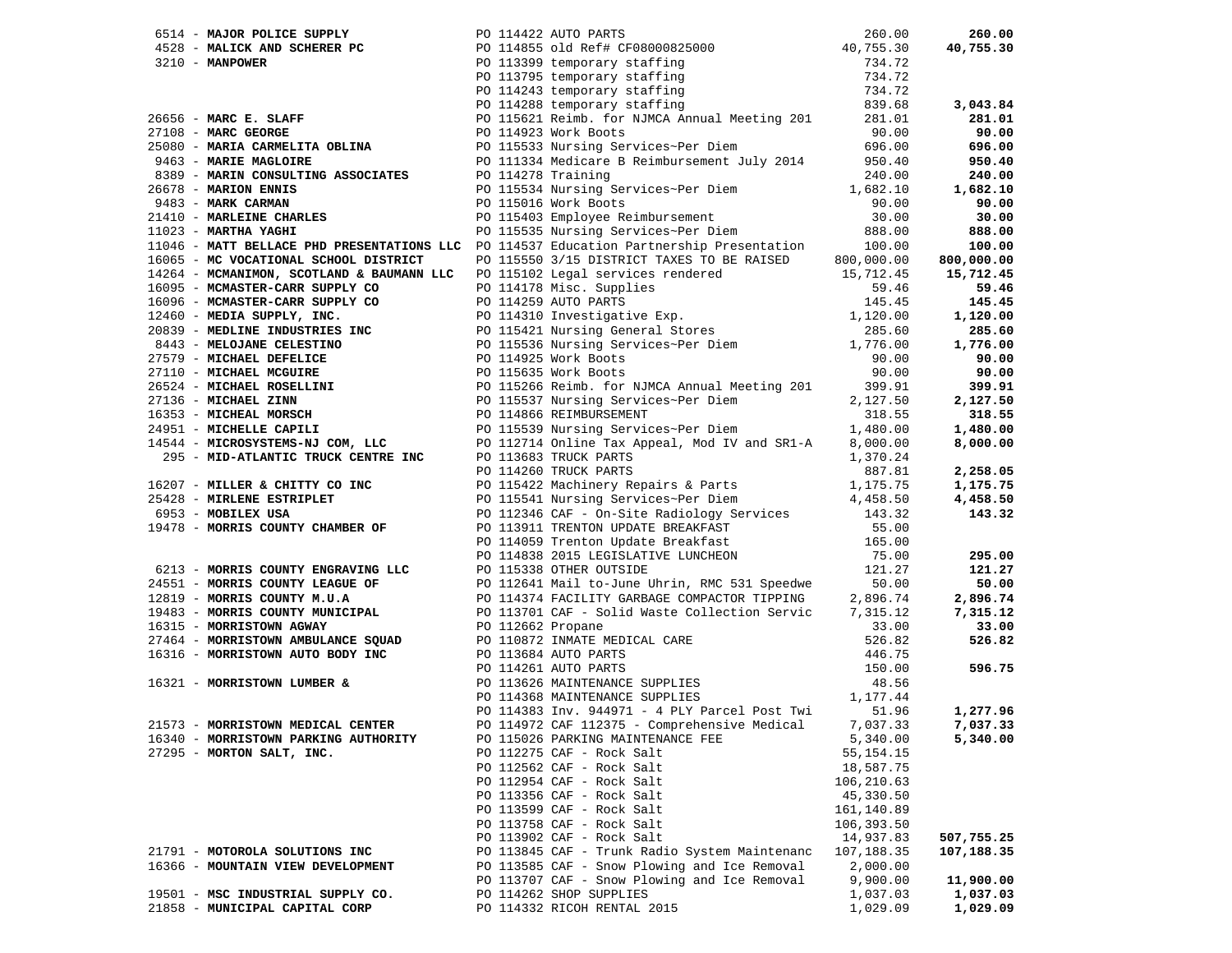|                | 21858 - MUNICIPAL CAPITAL CORP                                                           |                    | PO 114465 lease payment savin c9130 copier in                                                  | 881.58                | 881.58                |
|----------------|------------------------------------------------------------------------------------------|--------------------|------------------------------------------------------------------------------------------------|-----------------------|-----------------------|
|                | 21858 - MUNICIPAL CAPITAL CORP                                                           |                    | PO 114562 Copier Lease - Superintendent of Sc                                                  | 911.92                | 911.92                |
|                | 21858 - MUNICIPAL CAPITAL CORP                                                           |                    | PO 114749 Treasurer's Copier 1st Quarter 2015                                                  | 764.32                | 764.32                |
|                | 21858 - MUNICIPAL CAPITAL CORP                                                           |                    | PO 114786 Invoice 9202-11-Supt. of Elections-                                                  | 797.28                | 797.28                |
|                | 21858 - MUNICIPAL CAPITAL CORP                                                           |                    | PO 114921 RICOH MP 5002SP COPIER                                                               | 856.19                | 856.19                |
|                | 21858 - MUNICIPAL CAPITAL CORP                                                           |                    | PO 114936 Copier Lease                                                                         | 586.83                | 586.83                |
|                | 21858 - MUNICIPAL CAPITAL CORP                                                           |                    | PO 114986 Copier rental for Feb/March/April 2                                                  | 1,601.48              | 1,601.48              |
|                | 21858 - MUNICIPAL CAPITAL CORP                                                           |                    | PO 115077 11/14 thru 1/15 Ricoh MPC4502 Copie                                                  | 1,040.86              | 1,040.86              |
|                | 21858 - MUNICIPAL CAPITAL CORP                                                           |                    | PO 115078 11/14 thru 1/15 Ricoh MPC3002 Copie                                                  | 726.06                | 726.06                |
|                | 21858 - MUNICIPAL CAPITAL CORP                                                           |                    | PO 115246 OFFICE MACHINE RENTAL                                                                | 1,539.86              | 1,539.86              |
|                | 27651 - MUNICIPAL CLERKS ASSO. OF MC                                                     |                    | PO 110166 December Meeting 12/12/14                                                            | 105.00                | 105.00                |
|                | 20763 - MUNICIPAL SOFTWARE INC                                                           |                    | PO 115097 CAF - Maintenance to proprietary co                                                  | 7,750.00              | 7,750.00              |
|                | 19523 - N.J. NATURAL GAS COMPANY                                                         |                    | PO 115220 NATURAL GAS - WHARTON BRIDGES                                                        | 2,186.07              |                       |
|                |                                                                                          |                    | PO 115221 NATURAL GAS - WHARTON ROADS                                                          | 917.00                |                       |
|                |                                                                                          |                    | PO 115222 NATURAL GAS - DOVER PROBATION                                                        | 310.69                |                       |
|                |                                                                                          |                    | PO 115223 NATURAL GAS - WHARTON BRIDGE GEN                                                     | 41.62                 |                       |
|                |                                                                                          |                    | PO 115204 NATURAL GAS - WHARTON OFF                                                            | 229.24                | 3,684.62              |
|                | 21122 - NATIONAL FUEL OIL INC.                                                           |                    | PO 115552 FUEL CHARGES, 2/15                                                                   | 41,669.73             |                       |
|                |                                                                                          |                    | PO 115552 FUEL CHARGES, 2/15                                                                   | 7,095.25              | 48,764.98             |
|                | 26591 - NATIONAL OFFICE FURNITURE INC                                                    |                    | PO 110167 cinch armless plastic chairs and ta                                                  | 5,750.40              | 5,750.40              |
| $15027 - NCX$  |                                                                                          |                    | PO 112726 Web hosting                                                                          | 44.85                 | 44.85                 |
|                |                                                                                          |                    |                                                                                                |                       |                       |
|                | 810 - NESTLE PURE LIFE DIRECT                                                            |                    | PO 114536 bottled water for the office Accoun                                                  | 26.89                 | 26.89                 |
|                | 5075 - NEW JERSEY ALLIANCE FOR                                                           |                    | PO 114038 Renewal of Membership Dues 1,200.00                                                  |                       |                       |
|                |                                                                                          |                    | PO 114747 Registration for Deena Leary and Ch                                                  | 90.00                 | 1,290.00              |
|                | 5525 - NEW JERSEY ASSOCIATION OF                                                         |                    | PO 114030 Learning session & general mtg                                                       | 50.00                 |                       |
|                |                                                                                          |                    | PO 114702 NJACCHO-membership dues                                                              | 50.00                 | 100.00                |
|                | 16552 - NEWBRIDGE SERVICES INC                                                           |                    | PO 115235 CAF - Grant in Aid Funding 2014 12,181.00                                            |                       | 12,181.00             |
|                | 24712 - NICHOLAS L. ROCCAFORTE                                                           |                    | PO 115423 Resident Activities                                                                  | 75.00                 | 75.00                 |
| $16482 - NIGP$ |                                                                                          |                    | PO 108989 MEMBERSHIP RENEWAL                                                                   | 345.00                | 345.00                |
|                | 16582 - NJ ASSOC CTY MENTAL HEALTH ADM                                                   |                    | PO 114987 2015 MH Administrator Association D                                                  | 35.00                 | 35.00                 |
|                | 16575 - NJ ASSOC OF COUNTIES                                                             |                    | PO 110742 NJAC Year End Summit Attendance by                                                   | 125.00                | 125.00                |
|                | 4138 - NJ ASSOCIATION OF COUNTY DIRECTORS PO 115215 2015 Dues for NJ Association of Cou  |                    |                                                                                                | 100.00                | 100.00                |
|                | 10622 - NJ COUNTY JAIL WARDEN'S ASSOCIATION PO 113618 2015 WARDEN ASSOCIATION MEMBERSHIP |                    |                                                                                                | 350.00                | 350.00                |
|                | 27581 - NJ MOSQUITO CONTROL ASSO.                                                        |                    | PO 113697 Registration for Pesticide Training                                                  | 1,400.00              | 1,400.00              |
|                | 2290 - NJ SECTION AWRA                                                                   |                    | PO 111781 2015 Annual Membership Fee                                                           | 30.00                 | 30.00                 |
|                | $16678$ - NJ TRANSIT                                                                     |                    | PO 114784 Bus Pass Order                                                                       | 1,050.00              | 1,050.00              |
| $2909 - NJAC$  |                                                                                          |                    | PO 114034 NJAC Conference                                                                      | 2,550.00              | 2,550.00              |
|                | 16586 - NJACTB, INC                                                                      |                    | PO 112632 New Jersey Association of County Ta                                                  | 1,900.00              | 1,900.00              |
| 12317 - NJICLE |                                                                                          | PO 114230 Training |                                                                                                | 170.00                | 170.00                |
|                | 10488 - NORITSU AMERICA CORPORATION                                                      |                    | PO 114131 PLEASE ORDER - Paper/G. Walsh (CIS)                                                  | 1,505.50              | 1,505.50              |
|                | 21434 - NORMA NEWMAN                                                                     |                    | PO 115404 Employee Reimbursement                                                               | 30.00                 | 30.00                 |
|                | 26357 - NORTHEAST COMMUNICATIONS, INC.                                                   |                    | PO 114263 TRUCK PARTS                                                                          | 55.00                 | 55.00                 |
|                | 16738 - NORTHEASTERN HARDWARE CO INC                                                     |                    | PO 109218 Handles, Brooms, Roller                                                              | 214.45                | 214.45                |
|                | 13733 - NORTHERN TOOL & EQUIPMENT CO.                                                    |                    | PO 112712 EOC Maintenance                                                                      | 2,000.41              | 2,000.41              |
|                | 16786 - O'MULLAN & BRADY P.C.                                                            |                    | PO 115086 County Counsel Administration-Febru                                                  | 17,537.00             | 17,537.00             |
|                | 26726 - OFFICE CONCEPTS GROUP, INC.<br>10246 - OFFICE OF TEMPORARY ASSISTANCE            |                    | PO 113886 office supplies<br>PO 115081 Estimated Co. Share of TANF for 3/1 7,000.00            | 25.80                 | 25.80<br>7,000.00     |
|                | 10246 - OFFICE OF TEMPORARY ASSISTANCE                                                   |                    |                                                                                                |                       |                       |
|                | 4654 - OFFICE TEAM                                                                       |                    | PO 115082 Estimated Co. Share of ASSIR for 3/<br>PO 111530 Temporary employee-Kimberly Johnson | 40,000.00<br>1,139.67 | 40,000.00<br>1,139.67 |
|                | 4654 - OFFICE TEAM                                                                       |                    | PO 111884 Temporary employee-Kimberly Johnson                                                  | 434.16                | 434.16                |
|                | 4654 - OFFICE TEAM                                                                       |                    | PO 112688 Temporary employee-Kimberly Johnson                                                  | 639.45                | 639.45                |
|                | 4654 - OFFICE TEAM                                                                       |                    | PO 113318 Temporary employee-Kimberly Johnson                                                  | 511.56                | 511.56                |
|                | 4654 - OFFICE TEAM                                                                       |                    | PO 113369 Temporary Employee                                                                   | 593.78                | 593.78                |
|                | 8687 - ON TIME TRANSPORT INC.                                                            |                    | PO 115424 Resident Transport                                                                   | 106.00                | 106.00                |
|                | 25021 - ONE SOURCE OF NEW JERSEY LLC                                                     |                    | PO 114264 HARDWARE                                                                             | 416.64                | 416.64                |
|                |                                                                                          |                    |                                                                                                |                       |                       |
|                | 9292 - OPEN SYSTEMS INTEGRATORS, INC.                                                    |                    | PO 114442 SECURITY EQUIP                                                                       | 292.50                | 292.50                |
|                | 14076 - OPHELIA V. CRUSE                                                                 |                    | PO 114888 EXPENSE VOUCHER                                                                      | 69.50                 | 69.50                 |
|                | 10287 - PANCIELLO CONSTRUCTION LLC                                                       |                    | PO 115041 CAF - Labor Rates Concrete Replacem<br>PO 113403 PLEASE ORDER                        | 2,970.00              | 2,970.00              |
|                | 16887 - PAPER MART INC                                                                   |                    | PO 114280 Office Supplies                                                                      | 397.20                |                       |
|                |                                                                                          |                    | PO 111435 Elevator Renovations                                                                 | 1,234.00              | 1,631.20              |
|                | 24904 - PAR FLOORING INC.                                                                |                    |                                                                                                | 1,825.00              | 1,825.00              |
|                | 11693 - PARETTE SOMJEN ARCHITECTS LLC<br>16899 - PARK UNION BUILDING                     | PO 114193 lumber   | PO 114561 CAF - Engineering design services f                                                  | 14,500.00<br>9.99     | 14,500.00<br>9.99     |
|                |                                                                                          |                    |                                                                                                |                       |                       |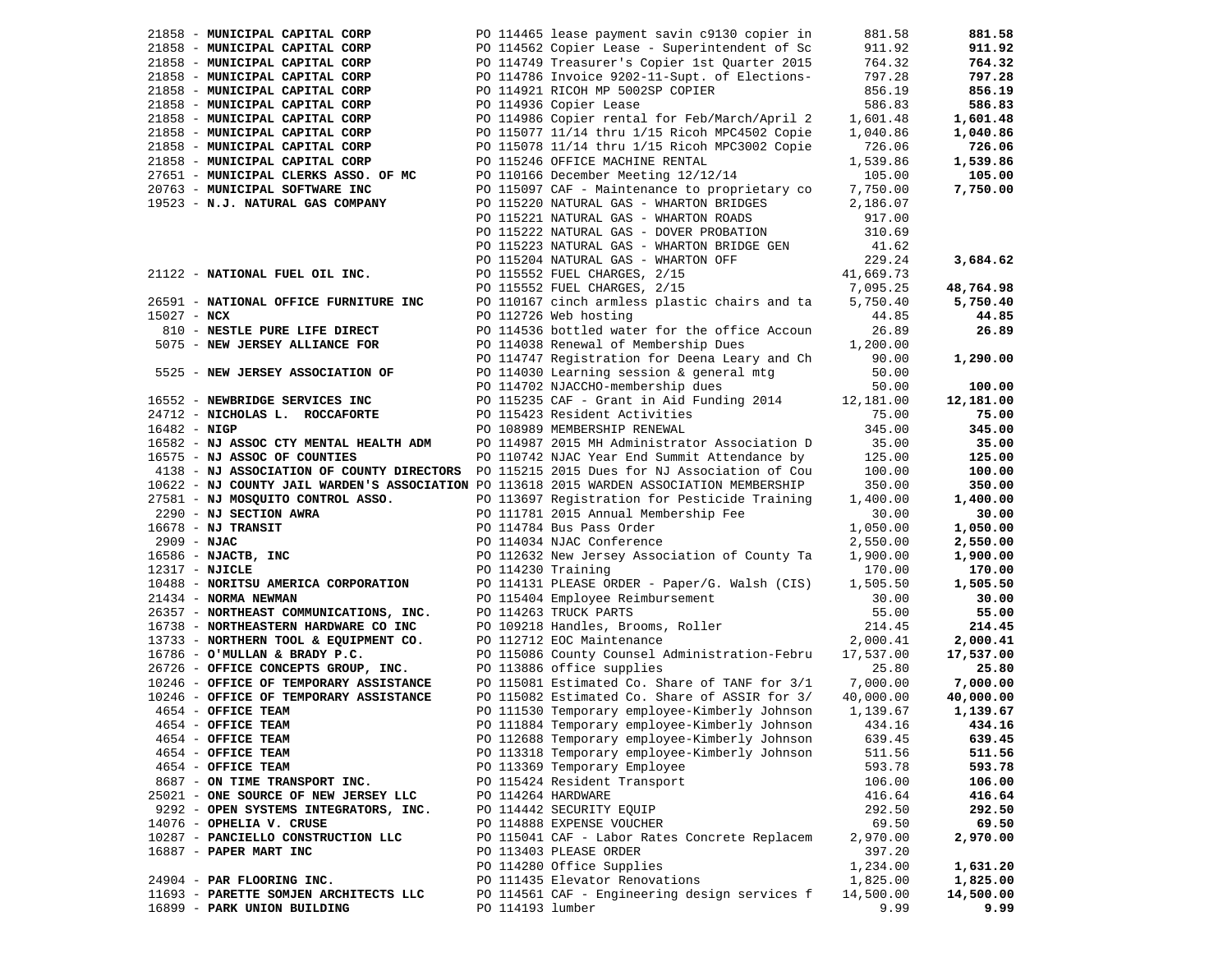| 16918 - PASSAIC COUNTY POLICE ACADEMY PO 114369 TRAINING | 170.00                                                                                                                                                                                                                        |            | 170.00     |
|----------------------------------------------------------|-------------------------------------------------------------------------------------------------------------------------------------------------------------------------------------------------------------------------------|------------|------------|
|                                                          |                                                                                                                                                                                                                               |            |            |
|                                                          |                                                                                                                                                                                                                               |            |            |
|                                                          |                                                                                                                                                                                                                               |            |            |
|                                                          |                                                                                                                                                                                                                               |            |            |
|                                                          |                                                                                                                                                                                                                               |            |            |
|                                                          |                                                                                                                                                                                                                               |            |            |
|                                                          |                                                                                                                                                                                                                               |            |            |
|                                                          |                                                                                                                                                                                                                               |            |            |
|                                                          |                                                                                                                                                                                                                               |            |            |
|                                                          |                                                                                                                                                                                                                               |            |            |
|                                                          |                                                                                                                                                                                                                               |            |            |
|                                                          |                                                                                                                                                                                                                               |            |            |
|                                                          |                                                                                                                                                                                                                               |            |            |
|                                                          |                                                                                                                                                                                                                               |            |            |
|                                                          |                                                                                                                                                                                                                               |            |            |
|                                                          |                                                                                                                                                                                                                               |            |            |
|                                                          |                                                                                                                                                                                                                               |            |            |
|                                                          |                                                                                                                                                                                                                               |            |            |
|                                                          |                                                                                                                                                                                                                               |            |            |
|                                                          |                                                                                                                                                                                                                               |            |            |
|                                                          |                                                                                                                                                                                                                               |            |            |
|                                                          |                                                                                                                                                                                                                               |            |            |
|                                                          |                                                                                                                                                                                                                               |            |            |
|                                                          |                                                                                                                                                                                                                               |            |            |
|                                                          | 19619 - Seaming company and the company of the company of the seaming and the seaming of the seaming and the seaming and the seaming of the seaming and the seaming and the seaming and the seaming and the seaming and the s |            |            |
|                                                          |                                                                                                                                                                                                                               |            |            |
|                                                          |                                                                                                                                                                                                                               |            |            |
|                                                          |                                                                                                                                                                                                                               |            |            |
|                                                          |                                                                                                                                                                                                                               |            |            |
|                                                          |                                                                                                                                                                                                                               |            |            |
|                                                          |                                                                                                                                                                                                                               |            |            |
|                                                          |                                                                                                                                                                                                                               |            |            |
|                                                          |                                                                                                                                                                                                                               |            |            |
|                                                          |                                                                                                                                                                                                                               |            |            |
|                                                          |                                                                                                                                                                                                                               |            |            |
|                                                          |                                                                                                                                                                                                                               |            |            |
|                                                          |                                                                                                                                                                                                                               |            |            |
|                                                          |                                                                                                                                                                                                                               |            |            |
|                                                          |                                                                                                                                                                                                                               |            |            |
|                                                          |                                                                                                                                                                                                                               |            |            |
|                                                          |                                                                                                                                                                                                                               |            |            |
|                                                          |                                                                                                                                                                                                                               |            |            |
|                                                          |                                                                                                                                                                                                                               |            |            |
|                                                          |                                                                                                                                                                                                                               |            |            |
|                                                          |                                                                                                                                                                                                                               |            |            |
|                                                          |                                                                                                                                                                                                                               |            |            |
|                                                          |                                                                                                                                                                                                                               |            |            |
|                                                          |                                                                                                                                                                                                                               |            |            |
| 25564 - RUG AND FLOOR STORE                              | PO 114345 REPL CARPET                                                                                                                                                                                                         | 2,495.00   | 2,495.00   |
| 26510 - RUSSELL BERGER                                   | PO 115074 Reimb. for NJMCA Annual Meeting 2                                                                                                                                                                                   | 49.19      | 49.19      |
| 9938 - RUTGERS CENTER FOR CONTINUING                     | PO 114885 CAF - 9938-1676                                                                                                                                                                                                     | 2,355.00   |            |
|                                                          | PO 115323 CAF - 9938-1442                                                                                                                                                                                                     | 672.00     |            |
|                                                          | PO 115324 CAF - 9938-1474                                                                                                                                                                                                     | 619.00     |            |
|                                                          | PO 115325 CAF - 9938-1360                                                                                                                                                                                                     | 779.00     |            |
|                                                          | PO 115248 CAF - 9938-1261                                                                                                                                                                                                     | 457.00     |            |
|                                                          | PO 115249 CAF - 9938-1188                                                                                                                                                                                                     | 800.00     | 5,682.00   |
| 24895 - RUTGERS OCPE                                     | PO 115168 Educational classes Weed/Pest                                                                                                                                                                                       | 420.00     | 420.00     |
| 9325 - RUTGERS SCHOOL OF BUSINESS                        | PO 115319 CAF - 9325-1458                                                                                                                                                                                                     | 510.00     |            |
|                                                          | PO 115255 CAF - 9325-1255                                                                                                                                                                                                     | 798.00     | 1,308.00   |
| 20329 - RUTGERS UNIVERSITY                               | PO 114428 UASI OMRI                                                                                                                                                                                                           | 251,096.17 | 251,096.17 |
| 27044 - RUTGERS, THE STATE UNIVERSITY                    | PO 114890 CAF - 27044-1605                                                                                                                                                                                                    | 799.00     |            |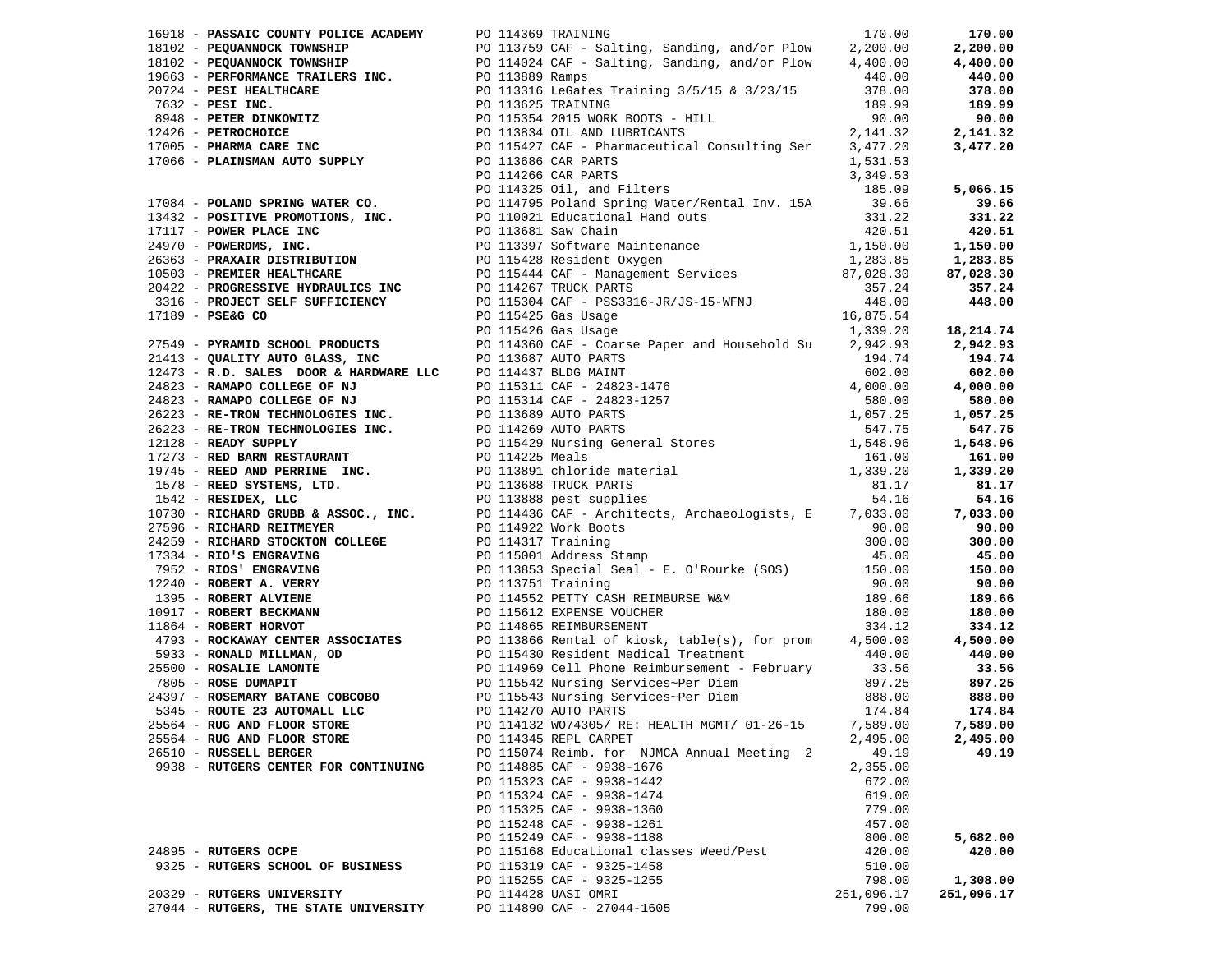|                                 | 17452 - RUTCHER PRESS, THE SIXTEENT DO 114812 CAF - 77044-1628<br>261340 - BARDHA ROTER WAYSPERTY (0) 115320 CAF - 17454-1628<br>261340 - BARDHA ROTER WAYSPERTY (0) 115320 Supplemented Rev. 17452-1448<br>261340 - BARDHA ROTER W |            |            |
|---------------------------------|-------------------------------------------------------------------------------------------------------------------------------------------------------------------------------------------------------------------------------------|------------|------------|
|                                 |                                                                                                                                                                                                                                     |            |            |
|                                 |                                                                                                                                                                                                                                     |            |            |
|                                 |                                                                                                                                                                                                                                     |            |            |
|                                 |                                                                                                                                                                                                                                     |            |            |
|                                 |                                                                                                                                                                                                                                     |            |            |
|                                 |                                                                                                                                                                                                                                     |            |            |
|                                 |                                                                                                                                                                                                                                     |            |            |
|                                 |                                                                                                                                                                                                                                     |            |            |
|                                 |                                                                                                                                                                                                                                     |            |            |
|                                 |                                                                                                                                                                                                                                     |            |            |
|                                 |                                                                                                                                                                                                                                     |            |            |
|                                 |                                                                                                                                                                                                                                     |            |            |
|                                 |                                                                                                                                                                                                                                     |            |            |
|                                 |                                                                                                                                                                                                                                     |            |            |
|                                 |                                                                                                                                                                                                                                     |            |            |
|                                 |                                                                                                                                                                                                                                     |            |            |
|                                 |                                                                                                                                                                                                                                     |            |            |
|                                 |                                                                                                                                                                                                                                     |            |            |
|                                 |                                                                                                                                                                                                                                     |            |            |
|                                 |                                                                                                                                                                                                                                     |            |            |
|                                 |                                                                                                                                                                                                                                     |            |            |
|                                 |                                                                                                                                                                                                                                     |            |            |
|                                 |                                                                                                                                                                                                                                     |            |            |
|                                 |                                                                                                                                                                                                                                     |            |            |
|                                 |                                                                                                                                                                                                                                     |            |            |
|                                 |                                                                                                                                                                                                                                     |            |            |
|                                 |                                                                                                                                                                                                                                     |            |            |
|                                 |                                                                                                                                                                                                                                     |            |            |
|                                 |                                                                                                                                                                                                                                     |            |            |
|                                 |                                                                                                                                                                                                                                     |            |            |
|                                 |                                                                                                                                                                                                                                     |            |            |
|                                 |                                                                                                                                                                                                                                     |            |            |
|                                 |                                                                                                                                                                                                                                     |            |            |
|                                 |                                                                                                                                                                                                                                     |            |            |
|                                 |                                                                                                                                                                                                                                     |            |            |
|                                 |                                                                                                                                                                                                                                     |            |            |
|                                 |                                                                                                                                                                                                                                     |            | 119.97     |
|                                 |                                                                                                                                                                                                                                     |            | 341.30     |
|                                 |                                                                                                                                                                                                                                     |            |            |
|                                 |                                                                                                                                                                                                                                     |            | 22.19      |
|                                 |                                                                                                                                                                                                                                     |            | 132.61     |
|                                 |                                                                                                                                                                                                                                     |            | 216.12     |
|                                 |                                                                                                                                                                                                                                     |            | 593.37     |
|                                 |                                                                                                                                                                                                                                     |            |            |
|                                 |                                                                                                                                                                                                                                     |            | 148.44     |
|                                 |                                                                                                                                                                                                                                     |            | 2,393.07   |
|                                 |                                                                                                                                                                                                                                     |            | 267.12     |
|                                 |                                                                                                                                                                                                                                     |            |            |
|                                 |                                                                                                                                                                                                                                     |            | 218.22     |
|                                 |                                                                                                                                                                                                                                     |            | 487.69     |
|                                 |                                                                                                                                                                                                                                     |            | 313.96     |
|                                 |                                                                                                                                                                                                                                     |            | 106.08     |
|                                 |                                                                                                                                                                                                                                     |            |            |
|                                 |                                                                                                                                                                                                                                     |            | 332.21     |
|                                 |                                                                                                                                                                                                                                     |            | 241.60     |
|                                 |                                                                                                                                                                                                                                     |            | 431.00     |
|                                 |                                                                                                                                                                                                                                     |            |            |
|                                 |                                                                                                                                                                                                                                     |            | 315.85     |
|                                 |                                                                                                                                                                                                                                     |            | 555.44     |
| 4611 - STAPLES ADVANTAGE        | PO 115210 OFFICE SUPPLIES                                                                                                                                                                                                           | 227.55     | 227.55     |
| 4611 - STAPLES ADVANTAGE        | PO 115333 Supplies Invoice                                                                                                                                                                                                          | 55.36      | 55.36      |
|                                 |                                                                                                                                                                                                                                     |            |            |
| 4611 - STAPLES ADVANTAGE        | PO 115419 Office Supplies                                                                                                                                                                                                           | 2,093.08   | 2,093.08   |
| 5021 - AEROFUND FINANCIAL INC.  | PO 114889 CAF - Agreement STATSHUT-15M-JARC                                                                                                                                                                                         | 3,407.46   |            |
|                                 | PO 115321 CAF - Agreement STATSHUT-15M-JARC                                                                                                                                                                                         | 3,742.20   | 7,149.66   |
|                                 |                                                                                                                                                                                                                                     |            |            |
| 17844 - STATIONERS INC          | PO 113802 Police Note Books                                                                                                                                                                                                         | 308.07     | 308.07     |
| 2289 - STEFAN KIRSCH            | PO 114924 Work Boots                                                                                                                                                                                                                | 90.00      | 90.00      |
| 26956 - STEPHANIE GORMAN        | PO 114717 Travel Reimbursement                                                                                                                                                                                                      | 35.91      | 35.91      |
| 15211 - STEVEN B. HODES, DVM PA | PO 114141 Medical - K9                                                                                                                                                                                                              | 4,308.97   | 4,308.97   |
|                                 |                                                                                                                                                                                                                                     |            |            |
| 13152 - STEWART & STEVENSON     | PO 113489 TRUCK PARTS                                                                                                                                                                                                               | 842.70     | 842.70     |
| 26016 - STONEFIELD ENGINEERING  | PO 115085 CAF - Traffic Analysis & Constructi                                                                                                                                                                                       | 1,750.00   | 1,750.00   |
| 27161 - STRATODYNE, INC.        | PO 114842 Mobile Oxygen Generation Systems                                                                                                                                                                                          | 314,822.00 | 314,822.00 |
| 27161 - STRATODYNE, INC.        | PO 114843 Mobile Oxygen Generation Systems                                                                                                                                                                                          | 314,822.00 | 314,822.00 |
|                                 |                                                                                                                                                                                                                                     |            |            |
| 24132 - STS TIRE & AUTO CENTERS | PO 113691 TIRES                                                                                                                                                                                                                     | 716.56     | 716.56     |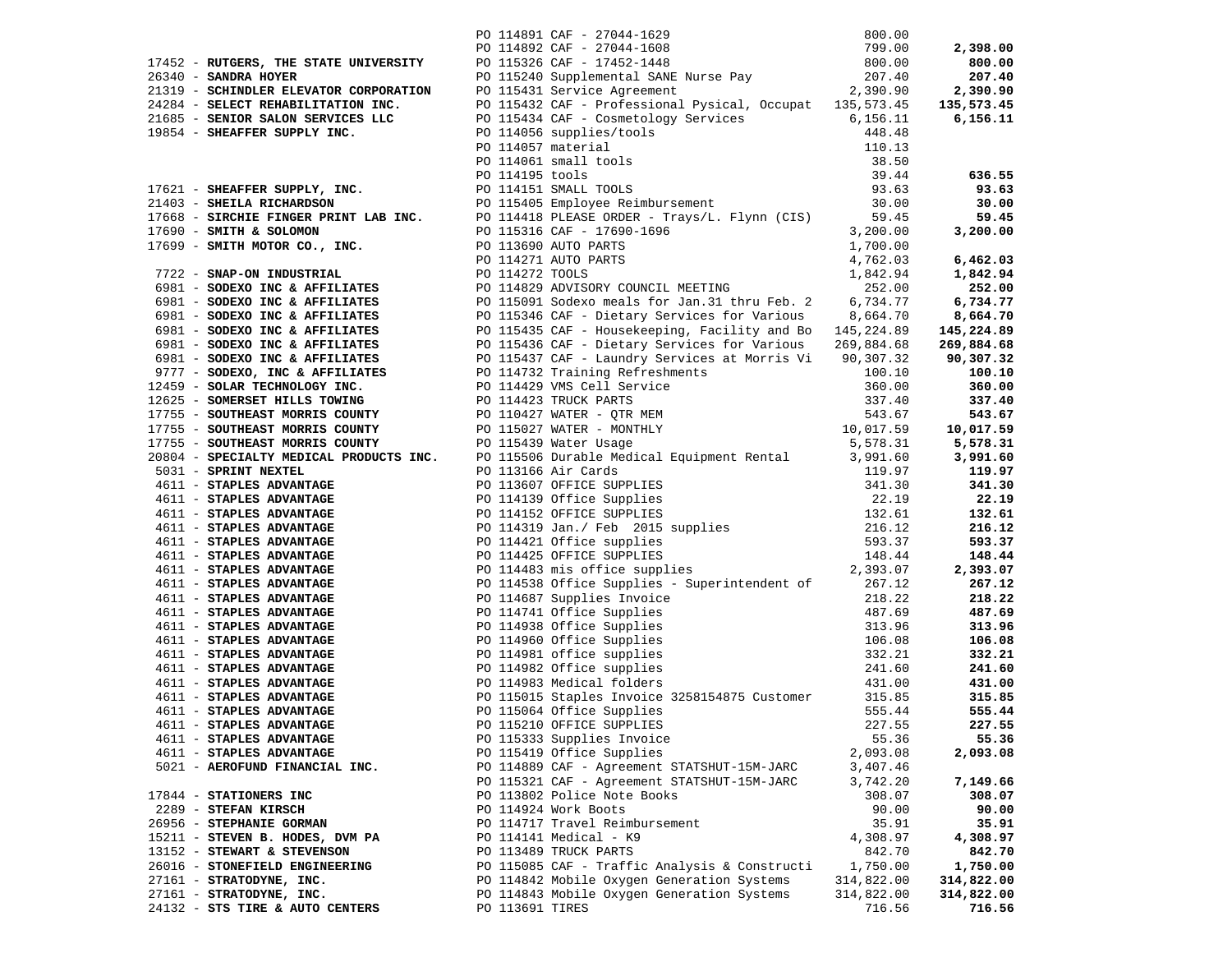| 24132 - STS TIRE & AUTO CENTERS                    | PO 114273 TIRES                                                                                                                                                                                                                               | 1,479.28              | 1,479.28  |
|----------------------------------------------------|-----------------------------------------------------------------------------------------------------------------------------------------------------------------------------------------------------------------------------------------------|-----------------------|-----------|
|                                                    |                                                                                                                                                                                                                                               |                       |           |
|                                                    |                                                                                                                                                                                                                                               |                       |           |
|                                                    |                                                                                                                                                                                                                                               |                       | 4,764.39  |
|                                                    | 1,479.28<br>1,479.28<br>20734 - SUBURBAN CONSULTING<br>20734 - SUMMIT TRANSMISSION BRAKE<br>20734 - SUMMIT TRANSMISSION BRAKE<br>20734 - SUMMIT TRANSMISSION BRAKE<br>20734 - SUMMIT TRANSMISSION BRAKE<br>20113692 CAR PARTS<br>20114274 CAR |                       | 2,450.00  |
|                                                    |                                                                                                                                                                                                                                               |                       | 953.37    |
|                                                    |                                                                                                                                                                                                                                               |                       | 1,750.00  |
|                                                    |                                                                                                                                                                                                                                               |                       | 8,855.00  |
|                                                    |                                                                                                                                                                                                                                               |                       | 7,810.00  |
| 17937 - SUSSEX COUNTY COMMUNITY COLLEGE            | PO 115318 CAF - 17937-1327                                                                                                                                                                                                                    | 479.00                | 479.00    |
| 25400 - SUZIE COLLIN                               | PO 115544 Nursing Services~Per Diem                                                                                                                                                                                                           | 3,089.50              | 3,089.50  |
| $6265$ - T & M ASSOCIATES<br>18096 - TAX COLLECTOR | PO 114844 CAF - Preliminary Assessment of th                                                                                                                                                                                                  | 1,270.62              | 1,270.62  |
|                                                    | PO 113696 SEWER - MORRISTOWN                                                                                                                                                                                                                  | 208.78                | 208.78    |
| 17990 - TELESEARCH INC                             |                                                                                                                                                                                                                                               |                       |           |
|                                                    |                                                                                                                                                                                                                                               |                       |           |
|                                                    |                                                                                                                                                                                                                                               |                       |           |
|                                                    |                                                                                                                                                                                                                                               |                       |           |
|                                                    |                                                                                                                                                                                                                                               |                       |           |
|                                                    |                                                                                                                                                                                                                                               |                       |           |
|                                                    |                                                                                                                                                                                                                                               |                       | 7,880.10  |
| 26677 - TEODORA O. DELEON                          | PO 114896 SEWER - MORKISTOWN<br>PO 114244 Abigail P., W/E 2/8/15.<br>PO 114245 temporary staffing<br>PO 114330 temporary staffing<br>PO 114330 temporary staffing<br>PO 114334 temporary staffing<br>1,481.23<br>PO 114546 C. Kristiansen w/  |                       | 2,997.00  |
| 26513 - TERESA DUCKWORTH                           | PO 115076 Reimb. for NJMCA Annual Meeting 201 395.71<br>PO 115546 Nursing Services~Per Diem 1,179.19<br>PO 114323 Meeting Expense 340.00                                                                                                      |                       | 395.71    |
| 27034 - TERESA OMWENGA                             |                                                                                                                                                                                                                                               |                       | 1,179.19  |
|                                                    |                                                                                                                                                                                                                                               |                       | 340.00    |
|                                                    |                                                                                                                                                                                                                                               |                       | 300.00    |
|                                                    |                                                                                                                                                                                                                                               |                       | 361.40    |
|                                                    |                                                                                                                                                                                                                                               |                       | 408.30    |
|                                                    |                                                                                                                                                                                                                                               |                       | 90.00     |
|                                                    |                                                                                                                                                                                                                                               |                       | 172.54    |
|                                                    | 37034 - TRESA OMWENGA<br>19966 - THE 200 CLUB OF MORRIS COUNTY<br>19742 - THE LAN OFFICE OF<br>17242 - THE LAN OFFICE OF<br>17342 - THE STAR LEDGER<br>18150 Morris View collections-legal servi<br>200.00<br>2016 - THE STAR LEDGER<br>26279 |                       |           |
|                                                    |                                                                                                                                                                                                                                               |                       | 1,286.09  |
|                                                    |                                                                                                                                                                                                                                               |                       | 686.24    |
|                                                    |                                                                                                                                                                                                                                               |                       | 326.40    |
|                                                    |                                                                                                                                                                                                                                               |                       | 579.01    |
|                                                    |                                                                                                                                                                                                                                               |                       | 113.80    |
|                                                    |                                                                                                                                                                                                                                               |                       | 605.00    |
|                                                    |                                                                                                                                                                                                                                               |                       | 800.76    |
|                                                    |                                                                                                                                                                                                                                               |                       | 1,095.80  |
|                                                    |                                                                                                                                                                                                                                               |                       | 1,855.00  |
|                                                    |                                                                                                                                                                                                                                               |                       | 981.17    |
|                                                    |                                                                                                                                                                                                                                               | $1,636.00$<br>5,156 0 | 1,636.00  |
|                                                    |                                                                                                                                                                                                                                               |                       | 45,156.25 |
|                                                    |                                                                                                                                                                                                                                               |                       | 2,856.10  |
|                                                    |                                                                                                                                                                                                                                               |                       | 225.00    |
|                                                    |                                                                                                                                                                                                                                               |                       | 4,115.76  |
|                                                    |                                                                                                                                                                                                                                               |                       |           |
|                                                    |                                                                                                                                                                                                                                               |                       | 348.50    |
|                                                    |                                                                                                                                                                                                                                               |                       |           |
|                                                    | PO 114626 CAF - Unarmed Security Guards                                                                                                                                                                                                       | 4,503.01              |           |
|                                                    | PO 114783 Security Officer - $2/13/15$ - $2/19/1$                                                                                                                                                                                             | 598.60                | 13,658.85 |
| 18232 - UNITED PARCEL SERVICE                      | PO 113320 Shipping fee                                                                                                                                                                                                                        | 253.78                | 253.78    |
| 18233 - UNITED PARCEL SERVICE                      | PO 114042 shipping fee                                                                                                                                                                                                                        | 71.35                 | 71.35     |
| 446 - UNITRONIX DATA SYSTEMS INC                   | PO 114008 2/15 Proprietary Computer Software                                                                                                                                                                                                  | 5,682.60              | 5,682.60  |
| 15732 - UNIVERSAL UNIFORM SALES CO INC             | PO 113621 CAF - Contract Renewal uniforms                                                                                                                                                                                                     | 3,450.60              | 3,450.60  |
| 15732 - UNIVERSAL UNIFORM SALES CO INC             | PO 113754 CAF - Contract Renewal                                                                                                                                                                                                              | 1,242.00              | 1,242.00  |
| 15732 - UNIVERSAL UNIFORM SALES CO INC             | PO 113865 CAF - Custom Fitted Uniforms                                                                                                                                                                                                        | 6.00                  | 6.00      |
| 15732 - UNIVERSAL UNIFORM SALES CO INC             | PO 114372 CAF - Contract Renewal Uniforms                                                                                                                                                                                                     | 3,309.55              | 3,309.55  |
| 20035 - UNIVERSAL UNIFORM SALES CO.INC             | PO 114134 2015 UNIFORMS                                                                                                                                                                                                                       | 238.95                | 238.95    |
| 17763 - V.A. SPATZ & SONS INC.                     | PO 113708 CAF - Snow Plowing and Ice Removal                                                                                                                                                                                                  | 15,597.50             | 15,597.50 |
| 18290 - VAN METER & ASSOCIATES INC.                | PO 113619 TRAINING                                                                                                                                                                                                                            | 280.00                | 280.00    |
| 12230 - VERATHON INC                               | PO 109772 Durable Medical Nursing Equipment                                                                                                                                                                                                   | 10,950.00             | 10,950.00 |
| $1286$ - VERIZON                                   | PO 114311 Phillipsburg telephone bill                                                                                                                                                                                                         | 278.09                | 278.09    |
| $1286$ - VERIZON                                   | PO 114419 Telephone pobox4833                                                                                                                                                                                                                 | 60.55                 | 60.55     |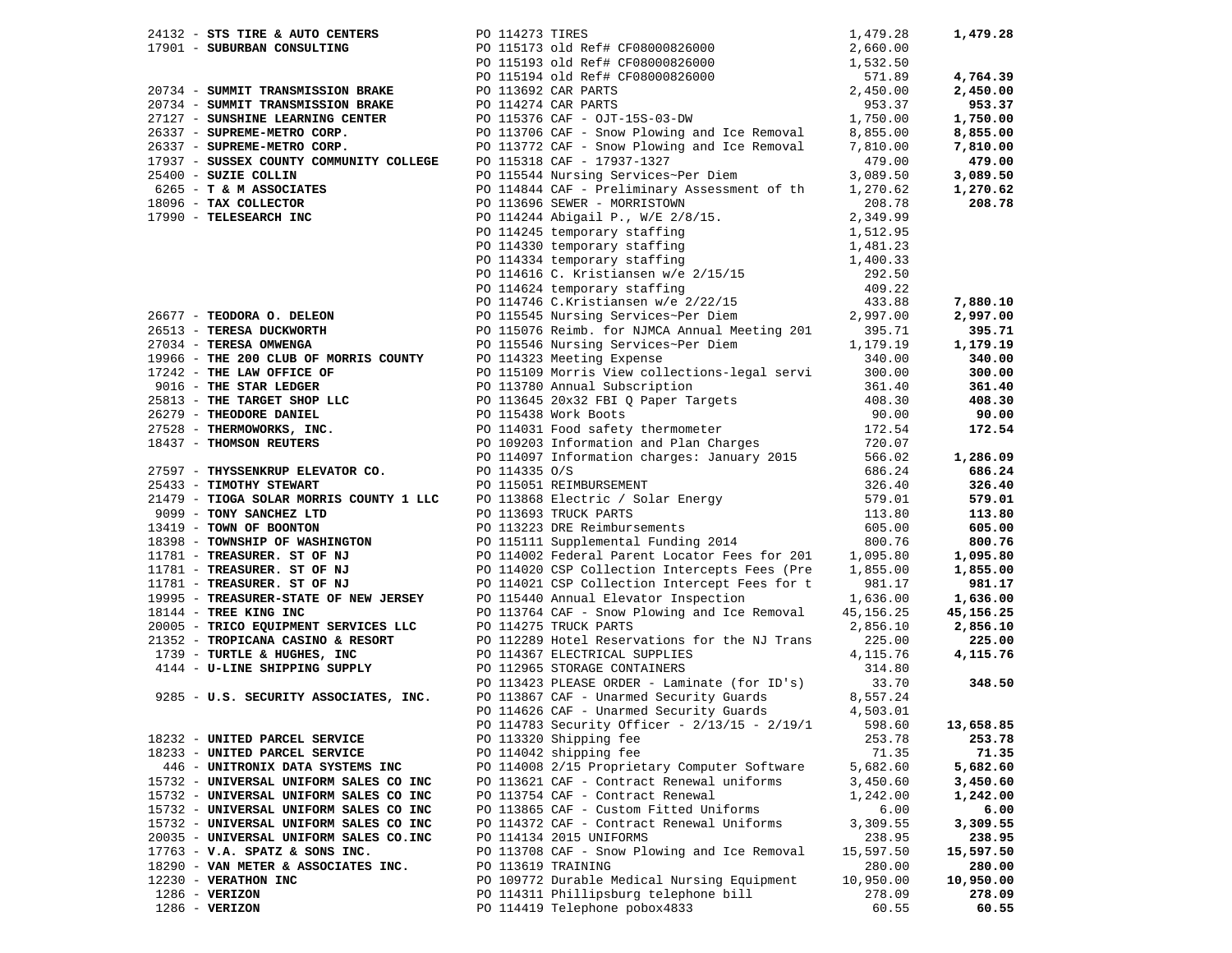| $1286 - VERIZON$                                           | PO 114870 telephone - Tl's                                                                                                                                                                                                                     | 11,336.09 | 11,336.09                |
|------------------------------------------------------------|------------------------------------------------------------------------------------------------------------------------------------------------------------------------------------------------------------------------------------------------|-----------|--------------------------|
| $1286$ - VERIZON                                           | PO 114871 Telephone pobox4833                                                                                                                                                                                                                  | 28.41     | 28.41                    |
| $1286$ - VERIZON                                           | PO 115209 MORRIS SHERIFF'S OFFICE & INST                                                                                                                                                                                                       | 39.45     | 39.45                    |
| $1286$ - VERIZON                                           | PO 115238 PENTHOUSE- A & R BLDG                                                                                                                                                                                                                | 66.21     | 66.21                    |
| $1286$ - VERIZON                                           | PO 115306 Land Line                                                                                                                                                                                                                            | 275.08    | 275.08                   |
| $1286$ - VERIZON                                           | PO 115308 Land Line                                                                                                                                                                                                                            | 30.41     | 30.41                    |
| $1286$ - VERIZON                                           |                                                                                                                                                                                                                                                | 28.41     | 28.41                    |
| 21097 - VERIZON BUSINESS                                   | PO 115300 Band Bine<br>PO 115441 Telephone Services (NUMS)<br>PO 113411 Telephone Services - T1 American To                                                                                                                                    | 464.00    | 464.00                   |
| $10668$ - VERIZON CABS                                     |                                                                                                                                                                                                                                                | 814.74    |                          |
|                                                            | PO 113412 Telephone Services - 911 switch                                                                                                                                                                                                      | 2,242.56  | 3,057.30                 |
| 1348 - VERIZON WIRELESS                                    | PO 113854 Monthly Statement -                                                                                                                                                                                                                  | 710.79    |                          |
|                                                            | - C 11003 Monthly Statement -<br>PO 114122 Monthly Statement -                                                                                                                                                                                 | 1,672.63  | 2,383.42                 |
| 25815 - VOLKER CRANE LLC                                   | PO 115106 Admin Bldg. Garage Sprinkler Projec                                                                                                                                                                                                  | 825.00    | 825.00                   |
| 6146 - W.B. MASON COMPANY INC                              | PO 114540 Office Supplies                                                                                                                                                                                                                      | 1,316.61  |                          |
|                                                            |                                                                                                                                                                                                                                                | 65.70     | 1,382.31                 |
| 18389 - WARREN COUNTY TECHNICAL SCHOOL                     | PO 114739 Office Supplies<br>PO 115360 CAF - 18389-1823<br>PO 115361 CAF - 18389-1822<br>PO 115362 CAF - 18389-1871<br>PO 115363 CAF - 18389-1886                                                                                              | 516.04    |                          |
|                                                            |                                                                                                                                                                                                                                                | 502.46    |                          |
|                                                            |                                                                                                                                                                                                                                                | 516.04    |                          |
|                                                            |                                                                                                                                                                                                                                                | 516.04    |                          |
|                                                            | PO 115364 CAF - 18389-1851                                                                                                                                                                                                                     | 516.04    |                          |
|                                                            | PO 115365 CAF - 18389-1837                                                                                                                                                                                                                     | 516.04    | 3,082.66                 |
| 18400 - WASTE MANAGEMENT OF NEW JERSEY                     | PO 115365 CAF - 18389-1837<br>PO 114111 REFUSE REMOVAL<br>PO 115184 Legal services - general                                                                                                                                                   | 1,138.45  | 1,138.45                 |
| 24231 - WATERS, MCPHERSON, MCNEILL, P.C.                   |                                                                                                                                                                                                                                                | 239.23    | 239.23                   |
| 24231 - WATERS, MCPHERSON, MCNEILL, P.C.                   | PO 115185 Air Products-Wharton project                                                                                                                                                                                                         | 3,850.85  | 3,850.85                 |
| 24231 - WATERS, MCPHERSON, MCNEILL, P.C.                   | PO 115186 Balantrae Condos, Florham Park, NJ                                                                                                                                                                                                   | 396.00    | 396.00                   |
|                                                            |                                                                                                                                                                                                                                                |           |                          |
| 24231 - WATERS, MCPHERSON, MCNEILL, P.C.                   | PO 115187 Washington Twp. Bridge project (McC                                                                                                                                                                                                  | 24.00     | 24.00<br>615.61          |
| 24231 - WATERS, MCPHERSON, MCNEILL, P.C.                   | PO 115188 Montville intersection improvement                                                                                                                                                                                                   | 615.61    |                          |
| 13392 - WEBSTER PLUMBING &                                 | PO 115031 CAF - Labor Rates Plumbing                                                                                                                                                                                                           | 164.60    | 164.60                   |
| 18435 - WEST CHESTER MACHINERY AND                         | PO 114276 PLOW PARTS                                                                                                                                                                                                                           | 350.00    | 350.00                   |
| 10812 - WEST PAYMENT CENTER                                | PO 112834 Westlaw Online Service                                                                                                                                                                                                               | 5,485.30  | 5,485.30                 |
| 10826 - WHITES HEALTHCARE ENTERPRISES INC                  | PO 114621 supply of meds                                                                                                                                                                                                                       | 732.51    | 732.51                   |
| 453 - WHITES HEALTHCARE ENTERPRISES INC                    | PO 114965 Resident medications                                                                                                                                                                                                                 | 990.04    | 990.04                   |
| 13246 - WILLIAM F. BARNISH                                 | PO 115040 CAF - Use of Property located at 91                                                                                                                                                                                                  | 8,276.44  | 8,276.44                 |
| 7524 - WILLIAM G. STEPHENS                                 | PO 115367 Work Boots                                                                                                                                                                                                                           | 90.00     | 90.00                    |
| 26519 - WILLIAM KARLAK                                     | PO 115267 Reimb. for NJMCA Annual Meeting 201                                                                                                                                                                                                  | 323.02    | 323.02                   |
| 26507 - WILLIAM LAMOREAUX                                  | PO 111294 Medicare B Reimbursement July 2014                                                                                                                                                                                                   | 629.40    | 629.40                   |
| 8335 - WILLIAM PATERSON UNIVERSITY                         | PO 114893 CAF - 8335-1492                                                                                                                                                                                                                      | 800.00    |                          |
|                                                            |                                                                                                                                                                                                                                                |           |                          |
|                                                            |                                                                                                                                                                                                                                                |           |                          |
|                                                            |                                                                                                                                                                                                                                                |           |                          |
|                                                            |                                                                                                                                                                                                                                                |           |                          |
|                                                            |                                                                                                                                                                                                                                                |           |                          |
|                                                            |                                                                                                                                                                                                                                                |           | 6,080.00                 |
| 3793 - WOODRUFF ENERGY                                     |                                                                                                                                                                                                                                                |           | 45,037.75                |
| 21340 - YOLANDA ROYAL                                      |                                                                                                                                                                                                                                                |           | 30.00                    |
| 18599 - ZEP MANUFACTURING CO PO 113694 JANITORIAL SUPPLIES | PO 115296 CAF - 8335-1429<br>PO 115297 CAF - 8335-1229<br>PO 115298 CAF - 8335-1834<br>PO 115307 CAF - 8335-1126<br>PO 115307 CAF - 8335-1126<br>PO 115322 CAF - 8335-1566<br>PO 115254 CAF - 8335-1189<br>PO 115443 Gas Usage<br>PO 115406 Em |           | 133.82<br>______________ |
| TOTAL                                                      |                                                                                                                                                                                                                                                |           | 5,062,127.98             |
| Total to be paid from Fund 01 Current Fund                 | 3,623,256.73                                                                                                                                                                                                                                   |           |                          |
|                                                            |                                                                                                                                                                                                                                                |           |                          |

Total to be paid from Fund 02 Grant Fund 1,012,159.74<br>
Total to be paid from Fund 04 County Capital 405,441.89 Total to be paid from Fund 04 County Capital **405,441.89**<br>Total to be paid from Fund 13 Dedicated Trust **405,441.89** Total to be paid from Fund 13 Dedicated Trust

 **------------- 5,062,127.98**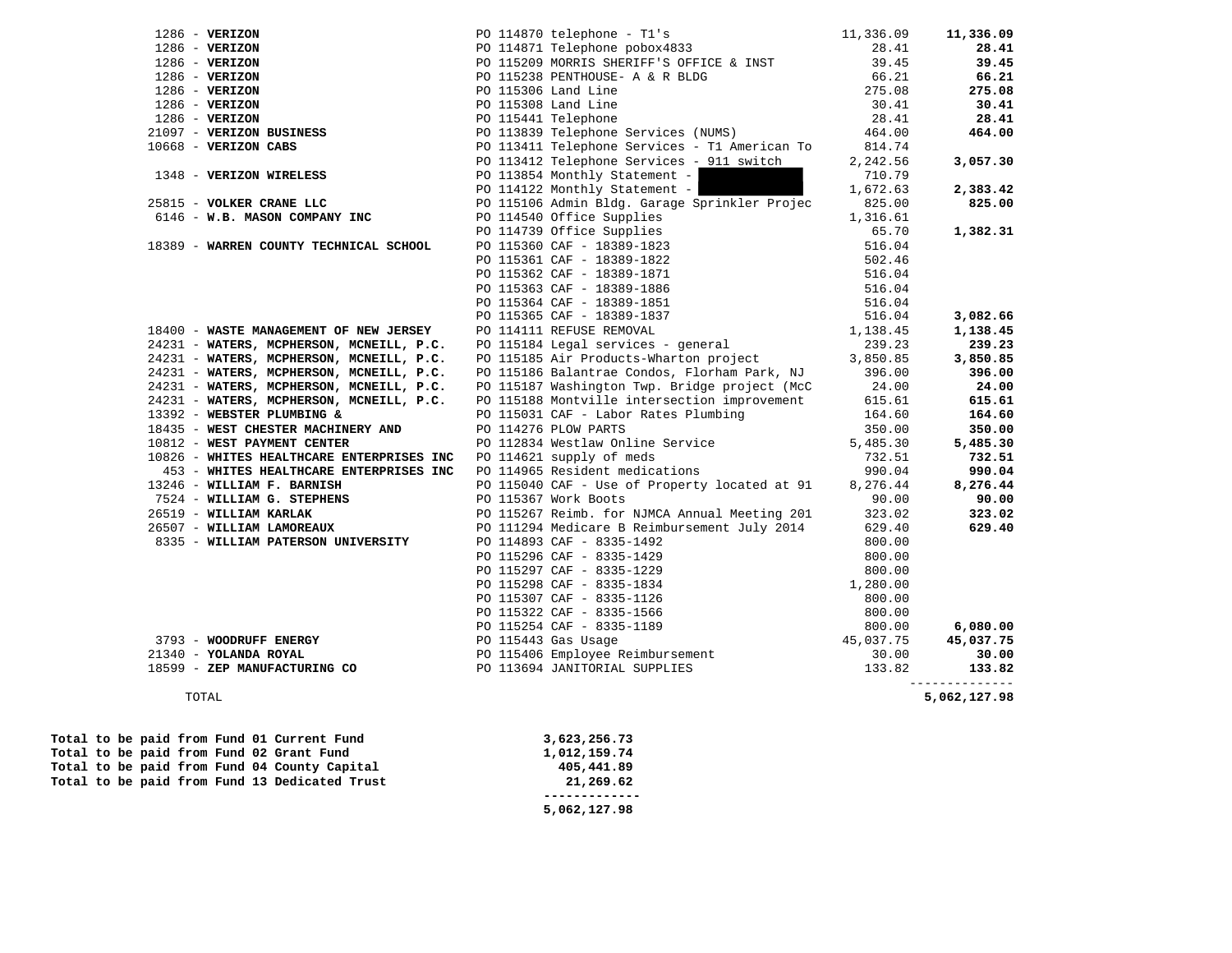## **List of Bills (Department/Account Detail) - CENTRALIZED DISBURSEMENT ACCOUNT**

| Account                            | P0 #                | Vendor                              | Description                              | Payment  | Account Total |
|------------------------------------|---------------------|-------------------------------------|------------------------------------------|----------|---------------|
|                                    |                     |                                     | <b>Current Fund</b>                      |          |               |
| <b>County Administrator</b>        |                     |                                     |                                          |          |               |
|                                    |                     | 115714 COUNTY OF MORRIS             | 1st Half March 2015 Metered Mail         | 47.99    |               |
| 01-201-20-100100-068               |                     | Postage & Metered Mail              | TOTAL FOR ACCOUNT                        |          | 47.99         |
|                                    |                     | 114035 CAESAR'S ENTERTAINMENT CORP. | Reservations for John Bonanni and Cathy  | 356.00   |               |
|                                    |                     | 114035 CAESAR'S ENTERTAINMENT CORP. | Additional room charge                   | 40.00    |               |
|                                    |                     | 114059 MORRIS COUNTY CHAMBER OF     | Reservations for John Bonanni and Cathy  | 110.00   |               |
|                                    | 114034 NJAC         |                                     | Registration for John Bonanni & Cathy Bu | 850.00   |               |
| 01-201-20-100100-082               |                     | Travel Expense                      | TOTAL FOR ACCOUNT                        |          | 1,356.00      |
|                                    |                     |                                     |                                          |          | ============  |
|                                    |                     | TOTAL for County Administrator      |                                          |          | 1,403.99      |
| <b>Personnel</b>                   |                     |                                     |                                          |          |               |
|                                    |                     | 115714 COUNTY OF MORRIS             | 1st Half March 2015 Metered Mail         | 126.15   |               |
| 01-201-20-105100-068               |                     | Postage & Metered Mail              | TOTAL FOR ACCOUNT                        |          | 126.15        |
|                                    | 114585 DEER PARK    |                                     | Water 1/15/2015-2/14/2015 Acct#043662884 | 12.95    |               |
| 01-201-20-105100-095               |                     | Other Administrative Supplies       | TOTAL FOR ACCOUNT                        |          | 12.95         |
|                                    |                     | 113906 COOL THREADS SCREEN PRINTNG  | Ultra Club Jackets w/Embroidery          | 240.00   |               |
|                                    |                     | 113906 COOL THREADS SCREEN PRINTNG  | Fleece Blankets w/Embroidery             | 1,500.00 |               |
|                                    |                     | 113906 COOL THREADS SCREEN PRINTNG  | Tote Bags w/Embroidery                   | 420.00   |               |
|                                    |                     | 113906 COOL THREADS SCREEN PRINTNG  | Duffle Bags w/Embroidery                 | 960.00   |               |
| 01-203-20-105100-042               |                     | (2014) Employee Service Awards      | TOTAL FOR ACCOUNT                        |          | 3,120.00      |
|                                    |                     |                                     |                                          |          | ============  |
|                                    | TOTAL for Personnel |                                     |                                          |          | 3,259.10      |
| <b>Board of Chosen Freeholders</b> |                     |                                     |                                          |          |               |
|                                    |                     | 114038 NEW JERSEY ALLIANCE FOR      | 2015 Membership Dues 10068               | 1,200.00 |               |
| 01-201-20-110100-023               |                     | Associations and Memberships        | TOTAL FOR ACCOUNT                        |          | 1,200.00      |
|                                    |                     | 114959 JANET DONALDSON              | Daily Record and Star Ledger Receipts    | 45.00    |               |
| 01-201-20-110100-028               |                     | Books & Periodicals                 | TOTAL FOR ACCOUNT                        |          | 45.00         |
|                                    |                     | 115714 COUNTY OF MORRIS             | 1st Half March 2015 Metered Mail         | 20.58    |               |
|                                    |                     | 115714 COUNTY OF MORRIS             | 1st Half March 2015 Metered Mail         | 704.09   |               |
| 01-201-20-110100-068               |                     | Postage & Metered Mail              | TOTAL FOR ACCOUNT                        |          | 724.67        |
|                                    |                     | 114036 BORGATA RESORT & SPA         | Room Reservation for Tom Mastrangelo for | 238.00   |               |
|                                    |                     | 114036 BORGATA RESORT & SPA         | Additional Room Charge                   | 10.00    |               |
|                                    |                     | 114035 CAESAR'S ENTERTAINMENT CORP. | Reservations for Kathy Defillippo and Do | 356.00   |               |
|                                    |                     | 114035 CAESAR'S ENTERTAINMENT CORP. | Additional room charge                   | 40.00    |               |
|                                    |                     | 114059 MORRIS COUNTY CHAMBER OF     | Reservation for Freeholder John Krickus  | 55.00    |               |
|                                    |                     | 112289 TROPICANA CASINO & RESORT    | Room Reservations for the NJ TransAction | 195.00   |               |
|                                    |                     | 112289 TROPICANA CASINO & RESORT    | Extra Room Charge                        | 30.00    |               |
|                                    | 114034 NJAC         |                                     | Registration for Freeholders DeFillippo, | 1,275.00 |               |
| 01-201-20-110100-079               |                     | Special Projects                    | TOTAL FOR ACCOUNT                        |          | 2,199.00      |
|                                    |                     | 115197 AMERICAN VENDING COFFEE      | 2 Boxes of Coffee                        | 75.00    |               |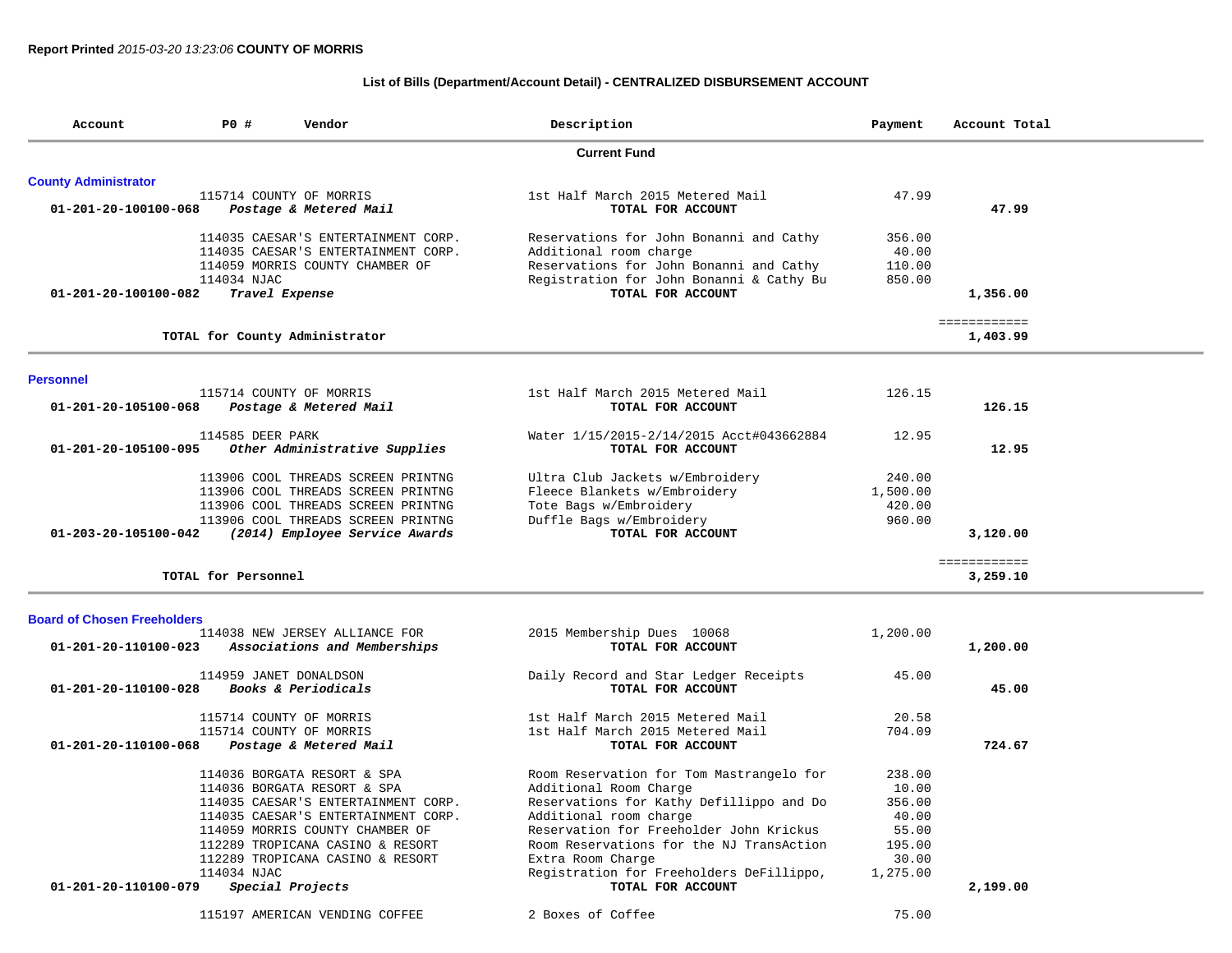|  | 115197 AMERICAN VENDING COFFEE |  |
|--|--------------------------------|--|
|  |                                |  |

01-201-20-110100-084 Other Outside Services **<b>TOTAL FOR ACCOUNT** 

# 115197 Delivery charge 115197 Books and the set of the set of the set of the set of the set of the set of the set of the set of the set of the set of the set of the set of the set of the set of the set of the set of the se

80.00

|                                          | _____________<br>_____________ |
|------------------------------------------|--------------------------------|
| for Board of Chosen Freeholders<br>TOTAL | 4,248.67                       |

| <b>Clerk of the Board</b>                            |                                               |        |              |
|------------------------------------------------------|-----------------------------------------------|--------|--------------|
| 115006 DAILY RECORD                                  | $T.Y.$ Lin ( $p/d$ 3/3)                       | 58.76  |              |
| 115006 DAILY RECORD                                  | Greenman-Pedersen(p/d 3/3)                    | 58.76  |              |
| 115006 DAILY RECORD                                  | Very; and Inglesino, Wyciskala(p/d 3/3)       | 64.04  |              |
| 115006 DAILY RECORD                                  | Select Rehab $(p/d \t3/3)$                    | 24.64  |              |
| 114930 DAILY RECORD                                  | $$6,800$ CS Ord. furniture (p/d $2/27$ ) (Int | 66.68  |              |
| 114930 DAILY RECORD                                  | $$54,000$ CS Ord. X-Ray Scanners ( $p/d$ 2/2  | 67.56  |              |
| 114930 DAILY RECORD                                  | $$44,000$ CS Ord. Fingerprint ID (p/d 2/2)    | 67.56  |              |
| 114930 DAILY RECORD                                  | $$76,000$ CS Ord. Radio Equip. (p/d $2/27$ )  | 69.32  |              |
| 114930 DAILY RECORD                                  | \$103,000 CI Ord. Replacement Sensors (p      | 67.56  |              |
| 114930 DAILY RECORD                                  | \$111,000 CS Ord. Equip. for Health Mgmt.     | 68.44  |              |
| 114930 DAILY RECORD                                  | \$76,000 CI Ord. Decedent Vehicle (p/d 2      | 67.56  |              |
| 114930 DAILY RECORD                                  | \$231,000 CI Ord. Target Retrieval System     | 68.44  |              |
| 114930 DAILY RECORD                                  | \$71,000 CI Ord. Surveillance Cameras (p      | 66.68  |              |
| 114930 DAILY RECORD                                  | \$106,000 Bond Ord. Equipment/ Furniture      | 74.60  |              |
| 115332 DAILY RECORD                                  | ASB-70021774 Frenkel Benefits (p/d 3/9)       | 57.00  |              |
| 115182 DAILY RECORD                                  | ASB-03668474 SEAL BID 3/05/15                 | 94.60  |              |
| 01-201-20-110105-022<br>Advertising                  | TOTAL FOR ACCOUNT                             |        | 1,042.20     |
| 114687 STAPLES ADVANTAGE                             | Sealing Tape                                  | 2.72   |              |
| 114687 STAPLES ADVANTAGE                             | Copy Paper                                    | 34.58  |              |
| 114687 STAPLES ADVANTAGE                             | Legal Pads                                    | 17.53  |              |
| 114687 STAPLES ADVANTAGE                             | Black Toner                                   | 163.39 |              |
| 115333 STAPLES ADVANTAGE                             | Steno Pads                                    | 2.46   |              |
| 115333 STAPLES ADVANTAGE                             | Folders                                       | 9.55   |              |
| 115333 STAPLES ADVANTAGE                             | Envelopes                                     | 8.77   |              |
| 115333 STAPLES ADVANTAGE                             | 8.5x11 Paper                                  | 34.58  |              |
| 01-201-20-110105-058<br>Office Supplies & Stationery | TOTAL FOR ACCOUNT                             |        | 273.58       |
|                                                      |                                               |        | ============ |
| TOTAL for Clerk of the Board                         |                                               |        | 1,315.78     |

## **TOTAL for Clerk of the Board 1,315.78**

# **County Clerk**

| 113422 AT&T MOBILITY<br>Cellular Phones/Pagers<br>01-201-20-120100-031 | wireless acct for 973-610-8331 Foundatio<br>TOTAL FOR ACCOUNT | 40.81    | 40.81    |
|------------------------------------------------------------------------|---------------------------------------------------------------|----------|----------|
| 114483 STAPLES ADVANTAGE                                               | mis office supplies, labels storage boxes                     | 1,705.76 |          |
| 114483 STAPLES ADVANTAGE                                               | hp 16gb usb drive blue                                        | 53.94    |          |
| 115171 ANN F. GROSSI                                                   | mis petty cash reimbursement for picking                      | 185.26   |          |
| 01-201-20-120100-058<br>Office Supplies & Stationery                   | TOTAL FOR ACCOUNT                                             |          | 1,944.96 |
| 115714 COUNTY OF MORRIS                                                | 1st Half March 2015 Metered Mail                              | 1,645.49 |          |
| Postage & Metered Mail<br>01-201-20-120100-068                         | TOTAL FOR ACCOUNT                                             |          | 1,645.49 |
| 114483 STAPLES ADVANTAGE                                               | epson T127 black ink & magenta ink sign                       | 466.33   |          |
| 114483 STAPLES ADVANTAGE                                               | epson T127 cartridges                                         | 167.04   |          |
| 01-201-20-120100-069<br>Printing                                       | TOTAL FOR ACCOUNT                                             |          | 633.37   |
| 115166 JAMES SCIUTO                                                    | reimbursement to Jim for mileage while g                      | 20.86    |          |
| 01-201-20-120100-082<br>Travel Expense                                 | TOTAL FOR ACCOUNT                                             |          | 20.86    |
| 114536 NESTLE PURE LIFE DIRECT                                         | 01/15/15-02/14/15 bottled wa<br>0429033129                    | 26.89    |          |
| 01-201-20-120100-095<br>Other Administrative Supplies                  | TOTAL FOR ACCOUNT                                             |          | 26.89    |
| 114465 MUNICIPAL CAPITAL CORP                                          | lease payment on copier in Registry for                       | 881.58   |          |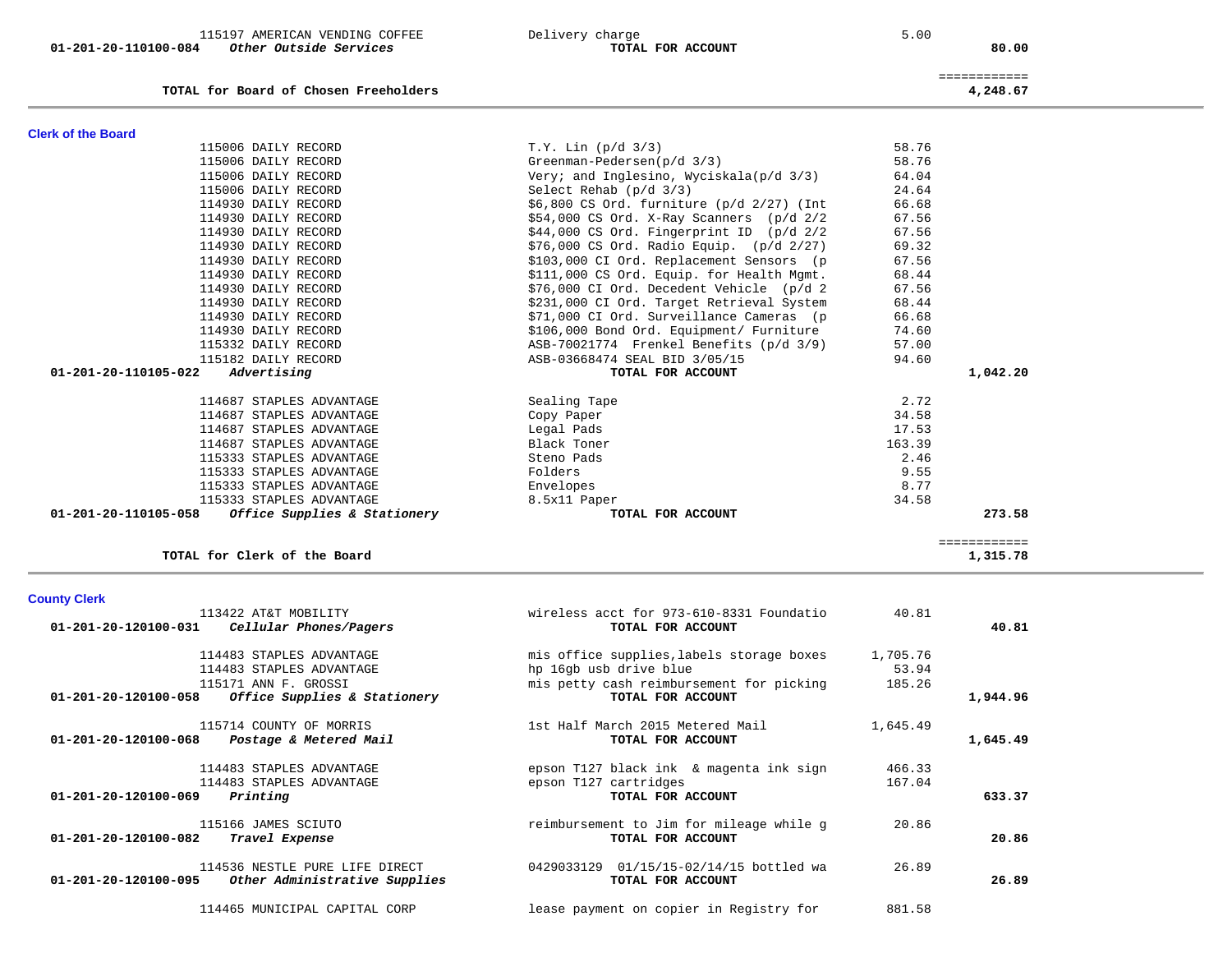| 01-201-20-120100-164<br><i>Office Machines - Rental</i>                                  | TOTAL FOR ACCOUNT                                             |          | 881.58                   |  |
|------------------------------------------------------------------------------------------|---------------------------------------------------------------|----------|--------------------------|--|
| 115171 ANN F. GROSSI<br>01-201-20-120100-185<br>Food                                     | reimbursement for items being picked up<br>TOTAL FOR ACCOUNT  | 113.30   | 113.30                   |  |
| 110166 MUNICIPAL CLERKS ASSO. OF MC<br>01-203-20-120100-185<br>(2014) Food               | december meeting and holiday party on 12<br>TOTAL FOR ACCOUNT | 105.00   | 105.00                   |  |
| TOTAL for County Clerk                                                                   |                                                               |          | ============<br>5,412.26 |  |
| <b>County Board of Elections</b>                                                         |                                                               |          |                          |  |
| 114796 DAILY RECORD                                                                      | ASB-54031274 AD 0000320827 - Commissione                      | 8.36     |                          |  |
| 114796 DAILY RECORD                                                                      | Affidavit of Publication                                      | 35.00    |                          |  |
| 01-201-20-121100-022<br>Advertising                                                      | TOTAL FOR ACCOUNT                                             |          | 43.36                    |  |
| 115714 COUNTY OF MORRIS<br>01-201-20-121100-068<br>Postage & Metered Mail                | 1st Half March 2015 Metered Mail<br>TOTAL FOR ACCOUNT         | 107.67   | 107.67                   |  |
| TOTAL for County Board of Elections                                                      |                                                               |          | ============<br>151.03   |  |
|                                                                                          |                                                               |          |                          |  |
| <b>Superintendent of Elections</b>                                                       |                                                               |          |                          |  |
| 113455 HEWLETT-PACKARD COMPANY<br>01-201-20-121105-057<br>National Voter Registration    | Quote 10148502 HP Laser Jet Enterprise 6<br>TOTAL FOR ACCOUNT | 903.92   | 903.92                   |  |
|                                                                                          |                                                               |          |                          |  |
| 115015 STAPLES ADVANTAGE                                                                 | Item 662286 Duster Air 152A 2PK                               | 66.64    |                          |  |
| 115015 STAPLES ADVANTAGE                                                                 | Item 614587 HP Q5952A Toner Yellow                            | 207.77   |                          |  |
| 115015 STAPLES ADVANTAGE                                                                 | Item 601307 Monitor Stand Narrow                              | 34.10    |                          |  |
| 115015 STAPLES ADVANTAGE                                                                 | Item 466467 STPLS 250 Desktop 10 Digit C                      | 7.34     |                          |  |
| Office Supplies & Stationery<br>01-201-20-121105-058                                     | TOTAL FOR ACCOUNT                                             |          | 315.85                   |  |
| 115714 COUNTY OF MORRIS                                                                  | 1st Half March 2015 Metered Mail                              | 101.01   |                          |  |
| 01-201-20-121105-068<br>Postage & Metered Mail                                           | TOTAL FOR ACCOUNT                                             |          | 101.01                   |  |
|                                                                                          |                                                               |          |                          |  |
| 114795 POLAND SPRING WATER CO.                                                           | Poland Spring Water/Rental for 1/1/15 th                      | 39.66    |                          |  |
| 01-201-20-121105-095<br>Other Administrative Supplies                                    | TOTAL FOR ACCOUNT                                             |          | 39.66                    |  |
| 114194 AMERICAN WEAR INC.                                                                | JT10NV Jacket-Small                                           | 40.00    |                          |  |
| 114194 AMERICAN WEAR INC.                                                                | 4662M Sweatshirt                                              | 48.00    |                          |  |
| 114194 AMERICAN WEAR INC.                                                                | 436MP-NV Jerzee Golf                                          | 54.00    |                          |  |
| 114194 AMERICAN WEAR INC.                                                                | PT20KH Pants                                                  | 72.00    |                          |  |
| 114383 MORRISTOWN LUMBER &                                                               | 4 PLY Parcel Post Twine                                       | 51.96    |                          |  |
| Electronic Voting Machine<br>01-201-20-121105-104                                        | TOTAL FOR ACCOUNT                                             |          | 265.96                   |  |
|                                                                                          |                                                               |          |                          |  |
| 114786 MUNICIPAL CAPITAL CORP<br>$01 - 201 - 20 - 121105 - 164$ Office Machines - Rental | Contract 9202-Superintendent of Election<br>TOTAL FOR ACCOUNT | 797.28   | 797.28                   |  |
| TOTAL for Superintendent of Elections                                                    |                                                               |          | ============<br>2,423.68 |  |
|                                                                                          |                                                               |          |                          |  |
| <b>County Elections (Cty Clerk)</b><br>115714 COUNTY OF MORRIS                           | 1st Half March 2015 Metered Mail                              | 12.48    |                          |  |
| 01-201-20-121110-068<br>Postage & Metered Mail                                           | TOTAL FOR ACCOUNT                                             |          | 12.48                    |  |
| 115179 DAILY RECORD                                                                      | 51311074 display legal ad for the mail                        | 2,578.94 |                          |  |
| 01-201-20-121110-076<br>School Board Elections                                           | TOTAL FOR ACCOUNT                                             |          | 2,578.94                 |  |
|                                                                                          |                                                               |          |                          |  |
|                                                                                          |                                                               |          | ============             |  |
| TOTAL for County Elections (Cty Clerk)                                                   |                                                               |          | 2,591.42                 |  |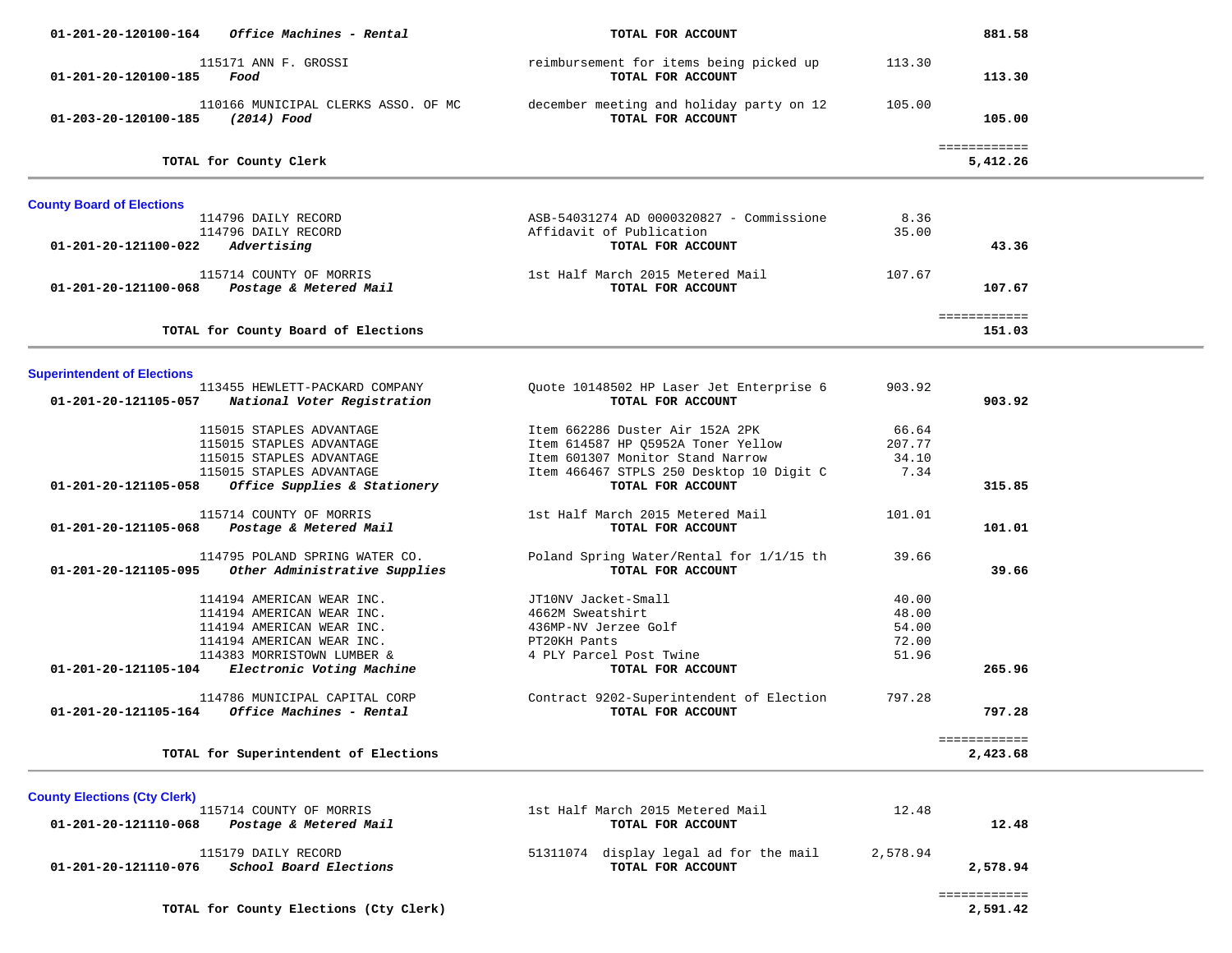| <b>County Treasurer</b>           |                                                                      |                                                               |                  |                          |  |
|-----------------------------------|----------------------------------------------------------------------|---------------------------------------------------------------|------------------|--------------------------|--|
|                                   | 115714 COUNTY OF MORRIS                                              | 1st Half March 2015 Metered Mail                              | 259.38           | 259.38                   |  |
| 01-201-20-130100-068              | Postage & Metered Mail                                               | TOTAL FOR ACCOUNT                                             |                  |                          |  |
| 01-201-20-130100-078              | 115097 MUNICIPAL SOFTWARE INC<br>Software Maintenance                | 1st Qtr 2015 Fund Accounting & Web Requi<br>TOTAL FOR ACCOUNT | 7,750.00         | 7,750.00                 |  |
|                                   | 114749 MUNICIPAL CAPITAL CORP                                        | Ricoh MP 5002SP Copier, Treasurer's Offi                      | 764.32           |                          |  |
|                                   | $01 - 201 - 20 - 130100 - 164$ Office Machines - Rental              | TOTAL FOR ACCOUNT                                             |                  | 764.32                   |  |
|                                   | TOTAL for County Treasurer                                           |                                                               |                  | ============<br>8,773.70 |  |
|                                   |                                                                      |                                                               |                  |                          |  |
| <b>Purchasing Division</b>        |                                                                      |                                                               |                  |                          |  |
|                                   | 114616 TELESEARCH INC<br>114746 TELESEARCH INC                       | C. Kristiansen w/e 2/15/15<br>C.Kristiansen w/e 2/22/15       | 292.50<br>433.88 |                          |  |
| 01-201-20-130105-016              | Outside Salaries and Wages                                           | TOTAL FOR ACCOUNT                                             |                  | 726.38                   |  |
|                                   |                                                                      |                                                               |                  |                          |  |
|                                   | 115210 STAPLES ADVANTAGE                                             | CORDED KEYBOARD AND FOLDER                                    | 94.00            |                          |  |
|                                   | 115210 STAPLES ADVANTAGE                                             | FLEX ARM COPYHOLDER                                           | 41.59            |                          |  |
|                                   | 115210 STAPLES ADVANTAGE                                             | FOLDERS & RUBBEBANDS                                          | 91.96            |                          |  |
| 01-201-20-130105-058              | Office Supplies & Stationery                                         | TOTAL FOR ACCOUNT                                             |                  | 227.55                   |  |
|                                   | 115714 COUNTY OF MORRIS                                              | 1st Half March 2015 Metered Mail                              | 89.43            |                          |  |
| $01 - 201 - 20 - 130105 - 068$    | Postage & Metered Mail                                               | TOTAL FOR ACCOUNT                                             |                  | 89.43                    |  |
|                                   |                                                                      |                                                               |                  |                          |  |
|                                   | 108989 NIGP                                                          | 2015 MEMBERSHIP RENEWAL FOR JAMES ABLINE                      | 345.00           |                          |  |
| 01-203-20-130105-039              | (2014) Education, Schools & Training                                 | TOTAL FOR ACCOUNT                                             |                  | 345.00                   |  |
|                                   |                                                                      |                                                               |                  | ============             |  |
|                                   |                                                                      |                                                               |                  |                          |  |
|                                   | TOTAL for Purchasing Division                                        |                                                               |                  | 1,388.36                 |  |
|                                   |                                                                      |                                                               |                  |                          |  |
|                                   |                                                                      |                                                               |                  |                          |  |
| <b>Information Technology Div</b> | 115714 COUNTY OF MORRIS                                              | 1st Half March 2015 Metered Mail                              | 3.14             |                          |  |
| 01-201-20-140100-068              | Postage & Metered Mail                                               | TOTAL FOR ACCOUNT                                             |                  | 3.14                     |  |
|                                   |                                                                      |                                                               |                  |                          |  |
|                                   |                                                                      |                                                               |                  | ============             |  |
|                                   | TOTAL for Information Technology Div                                 |                                                               |                  | 3.14                     |  |
|                                   |                                                                      |                                                               |                  |                          |  |
| <b>County Board of Taxation</b>   |                                                                      |                                                               |                  |                          |  |
|                                   | 115714 COUNTY OF MORRIS                                              | 1st Half March 2015 Metered Mail                              | 143.43           |                          |  |
| 01-201-20-150100-068              | Postage & Metered Mail                                               | TOTAL FOR ACCOUNT                                             |                  | 143.43                   |  |
|                                   | 112714 MICROSYSTEMS-NJ COM, LLC                                      | Quarterly billing 10, 11, 12/2014                             | 8,000.00         |                          |  |
| 01-201-20-150100-299              | Transfers                                                            | TOTAL FOR ACCOUNT                                             |                  | 8,000.00                 |  |
|                                   |                                                                      |                                                               |                  |                          |  |
|                                   |                                                                      |                                                               |                  | ------------             |  |
|                                   | TOTAL for County Board of Taxation                                   |                                                               |                  | 8,143.43                 |  |
|                                   |                                                                      |                                                               |                  |                          |  |
| <b>County Counsel</b>             |                                                                      |                                                               |                  |                          |  |
|                                   | 114097 THOMSON REUTERS                                               | Information charges: January 2015                             | 566.02           |                          |  |
|                                   | 113315 LEXIS NEXIS/MATTHEW BENDER                                    | 2015-2016 NJ Administration Code full se                      | 1,428.57         |                          |  |
| 01-201-20-155100-050              | Law Books                                                            | TOTAL FOR ACCOUNT                                             |                  | 1,994.59                 |  |
|                                   | 115089 ALOIA LAW FIRM, LLC                                           | Legal services                                                | 60.49            |                          |  |
|                                   | 115084 CLEARY GIACOBBE ALFIERI &<br>115083 CLEARY GIACOBBE ALFIERI & | legal services litigation<br>Labor                            | 504.00<br>84.00  |                          |  |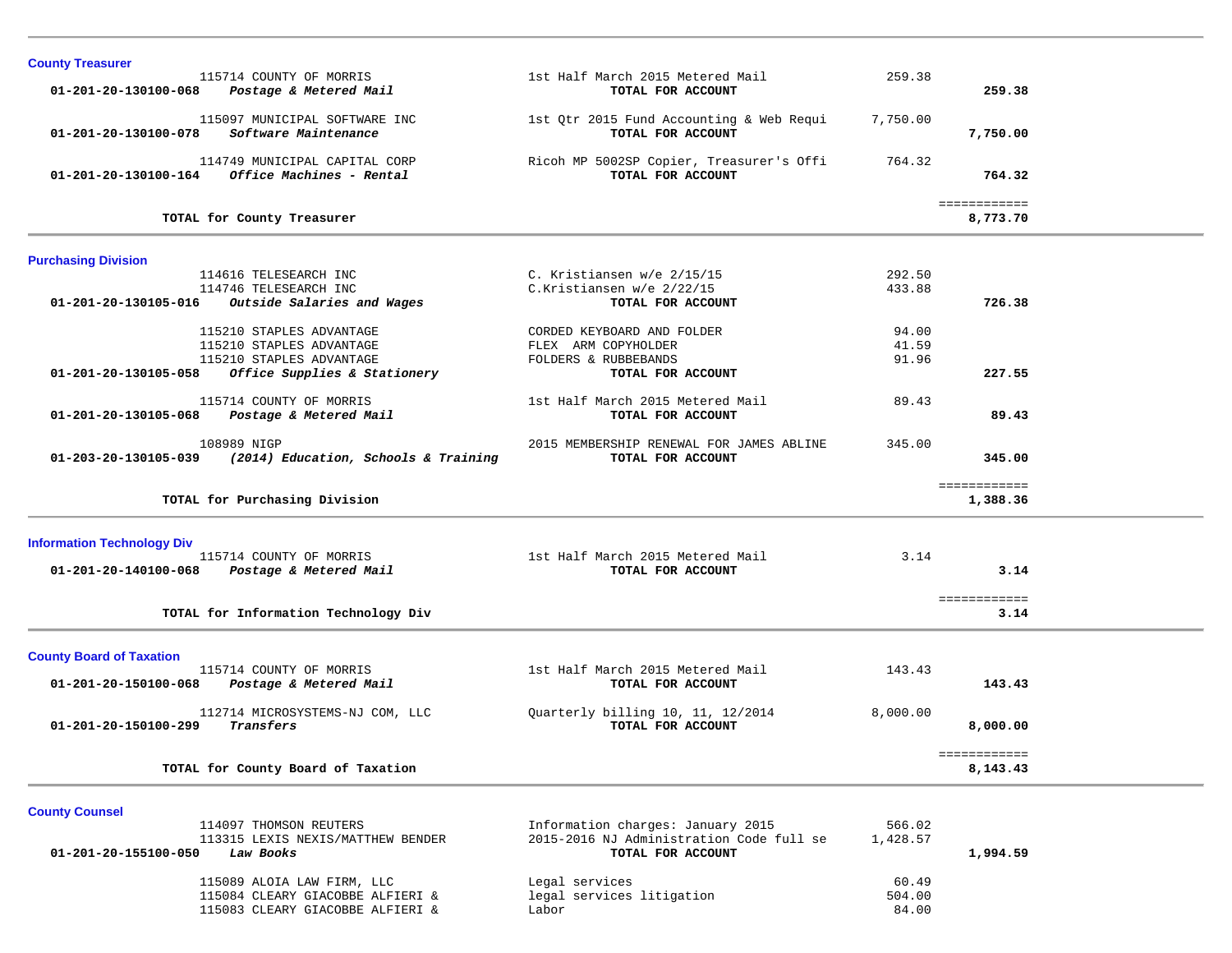| 115083 CLEARY GIACOBBE ALFIERI &            | John Street                                | 554.39    |              |
|---------------------------------------------|--------------------------------------------|-----------|--------------|
| 115083 CLEARY GIACOBBE ALFIERI &            | MCPO                                       | 120.00    |              |
| 115083 CLEARY GIACOBBE ALFIERI &            | MC General                                 | 1,667.25  |              |
| 115113 DIEGNAN & BROPHY, LLC.               | Owen Keefe                                 | 216.00    |              |
| 115113 DIEGNAN & BROPHY, LLC.               | Sylvia Roberts                             | 108.00    |              |
| 115113 DIEGNAN & BROPHY, LLC.               | Beach, Anna Marie                          | 72.00     |              |
| 115113 DIEGNAN & BROPHY, LLC.               | Manfredonia, Michelle                      | 396.00    |              |
| 115113 DIEGNAN & BROPHY, LLC.               | Lutz, Richard                              | 48.00     |              |
| 115112 DECOTIIS, FITZPATRICK &              | February, 2015                             | 540.50    |              |
| 115110 LAW OFFICE OF ROBERT J. GREENBAUM    | County Correctional Facility               | 60.00     |              |
| 115110 LAW OFFICE OF ROBERT J. GREENBAUM    | Weiler, Sarah                              | 120.00    |              |
| 115102 MCMANIMON, SCOTLAND & BAUMANN LLC    | Sunlight                                   | 2,436.00  |              |
| 115102 MCMANIMON, SCOTLAND & BAUMANN LLC    | MasTec                                     | 13,276.45 |              |
| 115086 O'MULLAN & BRADY P.C.                | legal services rendered                    | 17,537.00 |              |
| 115109 THE LAW OFFICE OF                    | Poculosky, E.                              | 168.00    |              |
| 115109 THE LAW OFFICE OF                    | Izykowicz                                  | 132.00    |              |
| 115184 WATERS, MCPHERSON, MCNEILL, P.C.     | general legal services                     | 239.23    |              |
| 01-201-20-155100-051<br>Legal               | TOTAL FOR ACCOUNT                          |           | 38,339.31    |
| 115714 COUNTY OF MORRIS                     | 1st Half March 2015 Metered Mail           | 14.11     |              |
| 01-201-20-155100-068 Postage & Metered Mail | TOTAL FOR ACCOUNT                          |           | 14.11        |
| 109203 THOMSON REUTERS                      | Information charges: October 2014          | 539.07    |              |
| 109203 THOMSON REUTERS                      | Discount Plan charges: $10/5/14 - 11/4/14$ | 181.00    |              |
| 01-203-20-155100-050 (2014) Law Books       | TOTAL FOR ACCOUNT                          |           | 720.07       |
|                                             |                                            |           | ============ |
| TOTAL for County Counsel                    |                                            |           | 41,068.08    |

**County Surrogate** 

|                                | TOTAL for County Surrogate                          |                                          |        | ============<br>2,661.75 |
|--------------------------------|-----------------------------------------------------|------------------------------------------|--------|--------------------------|
| $01 - 203 - 20 - 160100 - 023$ | 113909 COANJ<br>(2014) Associations and Memberships | 2015 MEMBERSHIP<br>TOTAL FOR ACCOUNT     | 750.00 | 750.00                   |
|                                | 01-201-20-160100-095 Other Administrative Supplies  | TOTAL FOR ACCOUNT                        |        | 148.20                   |
|                                | 115524 CHARLES COLLINS                              | CUPS FOR WATER COOLER                    | 69.68  |                          |
|                                | 114828 DEER PARK                                    | 0434552170,1/15-2/14/15                  | 21.92  |                          |
|                                | 114836 JOHN PECORARO                                | petty cash                               | 56.60  |                          |
|                                | 01-201-20-160100-068 Postage & Metered Mail         | TOTAL FOR ACCOUNT                        |        | 482.36                   |
|                                | 115714 COUNTY OF MORRIS                             | 1st Half March 2015 Metered Mail         | 482.36 |                          |
| 01-201-20-160100-044           | Equipment Service Agreements                        | TOTAL FOR ACCOUNT                        |        | 856.19                   |
|                                | 114921 MUNICIPAL CAPITAL CORP                       | RICOH MP 5002SP COPIER                   | 856.19 |                          |
| 01-201-20-160100-039           | Education Schools & Training                        | TOTAL FOR ACCOUNT                        |        | 295.00                   |
|                                | 114837 CHRISTOPHER P. LUONGO                        | NEW JERSEY ASSOCIATION FOR JUSTICE SEMIN | 295.00 |                          |
| 01-201-20-160100-023           | Associations and Memberships                        | TOTAL FOR ACCOUNT                        |        | 130.00                   |
|                                | 114838 MORRIS COUNTY CHAMBER OF                     | 2015 LEGISLATIVE LUNCHEON                | 75.00  |                          |
|                                | 113911 MORRIS COUNTY CHAMBER OF                     | TRENTON UPDATE BREAKFAST WITH ASSEMBLYMA | 55.00  |                          |

| 115168 RUTGERS OCPE                                   | Date: 3-6-15Class: Roadside & Right of W | 210.00 |        |
|-------------------------------------------------------|------------------------------------------|--------|--------|
| 115168 RUTGERS OCPE                                   | Date: 3-6-15Class: Roadside & Right of W | 210.00 |        |
| Education, Schools & Training<br>01-201-20-165100-039 | TOTAL FOR ACCOUNT                        |        | 420.00 |
| 114852 DEER PARK                                      | water & cup Supplies for the Engineering | 32.18  |        |
| 113886 OFFICE CONCEPTS GROUP, INC.                    | 2 Boxes Acco FastenersACC 70424          | 25.80  |        |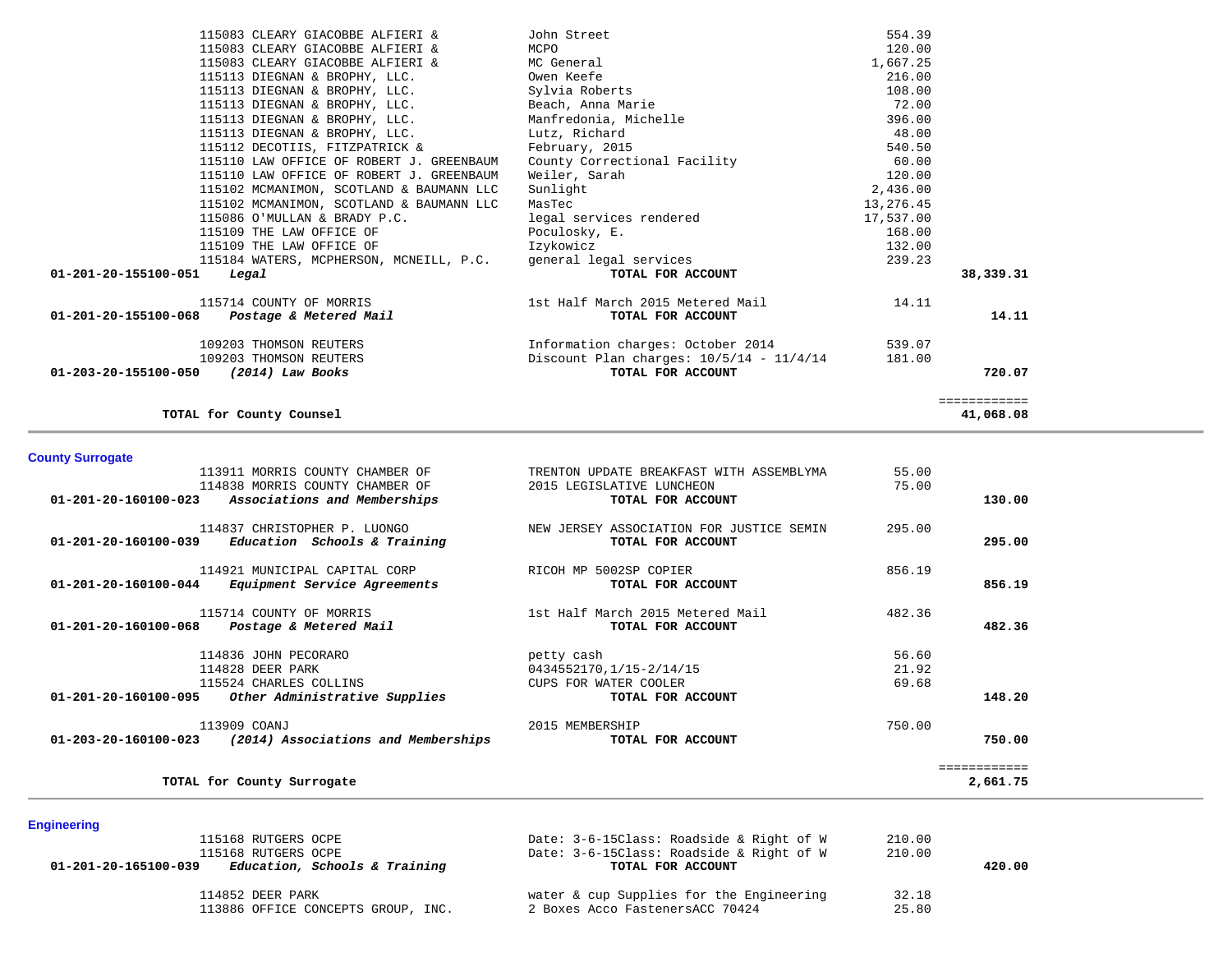| 115714 COUNTY OF MORRIS<br>115714 COUNTY OF MORRIS                                                                                                                                                                                                     | 1st Half March 2015 Metered Mail<br>1st Half March 2015 Metered Mail                                                                                                                                                                                                                                                                                          | 118.45<br>299.19                                                  |                          |  |
|--------------------------------------------------------------------------------------------------------------------------------------------------------------------------------------------------------------------------------------------------------|---------------------------------------------------------------------------------------------------------------------------------------------------------------------------------------------------------------------------------------------------------------------------------------------------------------------------------------------------------------|-------------------------------------------------------------------|--------------------------|--|
| Postage & Metered Mail<br>01-201-20-165100-068                                                                                                                                                                                                         | TOTAL FOR ACCOUNT                                                                                                                                                                                                                                                                                                                                             |                                                                   | 418.12                   |  |
| 115103 BRIAN K. DUNSTER                                                                                                                                                                                                                                | Work Boots                                                                                                                                                                                                                                                                                                                                                    | 90.00                                                             |                          |  |
| Uniform & Clothing Allowance<br>01-201-20-165100-207                                                                                                                                                                                                   | TOTAL FOR ACCOUNT                                                                                                                                                                                                                                                                                                                                             |                                                                   | 90.00                    |  |
| 113888 RESIDEX, LLC<br>Chemicals & Sprays<br>01-201-20-165100-225                                                                                                                                                                                      | Protecta RTU Mouse Bait StationFreight C<br>TOTAL FOR ACCOUNT                                                                                                                                                                                                                                                                                                 | 54.16                                                             | 54.16                    |  |
| 114055 AT&T MOBILITY<br>01-201-20-165100-258<br>Equipment                                                                                                                                                                                              | Sim card for survey equipment.<br>TOTAL FOR ACCOUNT                                                                                                                                                                                                                                                                                                           | 36.07                                                             | 36.07                    |  |
| TOTAL for Engineering                                                                                                                                                                                                                                  |                                                                                                                                                                                                                                                                                                                                                               |                                                                   | ============<br>1,076.33 |  |
| <b>Planning Board</b>                                                                                                                                                                                                                                  |                                                                                                                                                                                                                                                                                                                                                               |                                                                   |                          |  |
| 114533 DEENA LEARY<br>111781 NJ SECTION AWRA<br>01-201-20-180100-023<br>Associations and Memberships                                                                                                                                                   | Annual Membership dues for Deena Leary t<br>2015 Annual membership renewal fee for V<br>TOTAL FOR ACCOUNT                                                                                                                                                                                                                                                     | 648.00<br>30.00                                                   | 678.00                   |  |
| 114034 NJAC<br>114747 NEW JERSEY ALLIANCE FOR<br>114747 NEW JERSEY ALLIANCE FOR<br>01-201-20-180100-039<br>Education Schools & Training                                                                                                                | Registration for Deena Leary to attend t<br>Attendance Registration for Deena Leary,<br>Attendance Registration for Chris Vitz,<br>TOTAL FOR ACCOUNT                                                                                                                                                                                                          | 425.00<br>45.00<br>45.00                                          | 515.00                   |  |
| 115714 COUNTY OF MORRIS<br>115714 COUNTY OF MORRIS<br>Postage & Metered Mail<br>01-201-20-180100-068                                                                                                                                                   | 1st Half March 2015 Metered Mail<br>1st Half March 2015 Metered Mail<br>TOTAL FOR ACCOUNT                                                                                                                                                                                                                                                                     | 127.95<br>1.88                                                    | 129.83                   |  |
| 114535 DAILY RECORD<br>Publication & Subscriptions<br>01-201-20-180100-070                                                                                                                                                                             | Wastewater Management Plan Legal Notice<br>TOTAL FOR ACCOUNT                                                                                                                                                                                                                                                                                                  | 270.84                                                            | 270.84                   |  |
| 114035 CAESAR'S ENTERTAINMENT CORP.<br>114035 CAESAR'S ENTERTAINMENT CORP.<br>01-201-20-180100-082<br>Travel Expense                                                                                                                                   | Reservation for Deena Leary at Caesars f<br>Additional room charge<br>TOTAL FOR ACCOUNT                                                                                                                                                                                                                                                                       | 178.00<br>20.00                                                   | 198.00                   |  |
| 110742 NJ ASSOC OF COUNTIES<br>(2014) Education Schools & Training<br>01-203-20-180100-039                                                                                                                                                             | NJAC Year End Summit on the Transportati<br>TOTAL FOR ACCOUNT                                                                                                                                                                                                                                                                                                 | 125.00                                                            | 125.00                   |  |
| TOTAL for Planning Board                                                                                                                                                                                                                               |                                                                                                                                                                                                                                                                                                                                                               |                                                                   | ============<br>1,916.67 |  |
| <b>County Weights &amp; Measures</b>                                                                                                                                                                                                                   |                                                                                                                                                                                                                                                                                                                                                               |                                                                   |                          |  |
| 114552 ROBERT ALVIENE<br>114552 ROBERT ALVIENE<br>114552 ROBERT ALVIENE<br>114552 ROBERT ALVIENE<br>114552 ROBERT ALVIENE<br>114552 ROBERT ALVIENE<br>114552 ROBERT ALVIENE<br>114552 ROBERT ALVIENE<br>01-201-22-201100-059<br>Other General Expenses | $01/15/15$ - NAPA AUTO STORE - OIL & AUTO S<br>02/03/15-COLONIAL LAUNDRY - TEST & INSPE<br>02/05/15-ODD SOCK LAUNDY - TEST & INSPEC<br>02/05/15- RT 10 U WASH- TEST & INSPECT T<br>02/06/15-BEYER AUTO-AUTO SUPPLIES<br>02/06/15-HOME DEPOT - WOOD CLEANER<br>02/09/15-HOME DEPOT - WOOD RESTORER<br>$02/11/15$ - D. DRAKE - CDL UPGRADE<br>TOTAL FOR ACCOUNT | 30.87<br>16.50<br>6.00<br>6.00<br>41.48<br>29.90<br>9.61<br>13.13 | 153.49                   |  |
| 115714 COUNTY OF MORRIS                                                                                                                                                                                                                                | 1st Half March 2015 Metered Mail                                                                                                                                                                                                                                                                                                                              | 1.92                                                              |                          |  |
| Postage & Metered Mail<br>01-201-22-201100-068                                                                                                                                                                                                         | TOTAL FOR ACCOUNT                                                                                                                                                                                                                                                                                                                                             |                                                                   | 1.92                     |  |
| 115100 EMPLOYMENT HORIZONS, INC.                                                                                                                                                                                                                       | JANITORIAL SERVICE: FEB 2015                                                                                                                                                                                                                                                                                                                                  | 859.00                                                            |                          |  |

 **01-201-20-165100-058** *Office Supplies & Stationery* **TOTAL FOR ACCOUNT 57.98**

115714 COUNTY OF MORRIS 1st Half March 2015 Metered Mail 0.48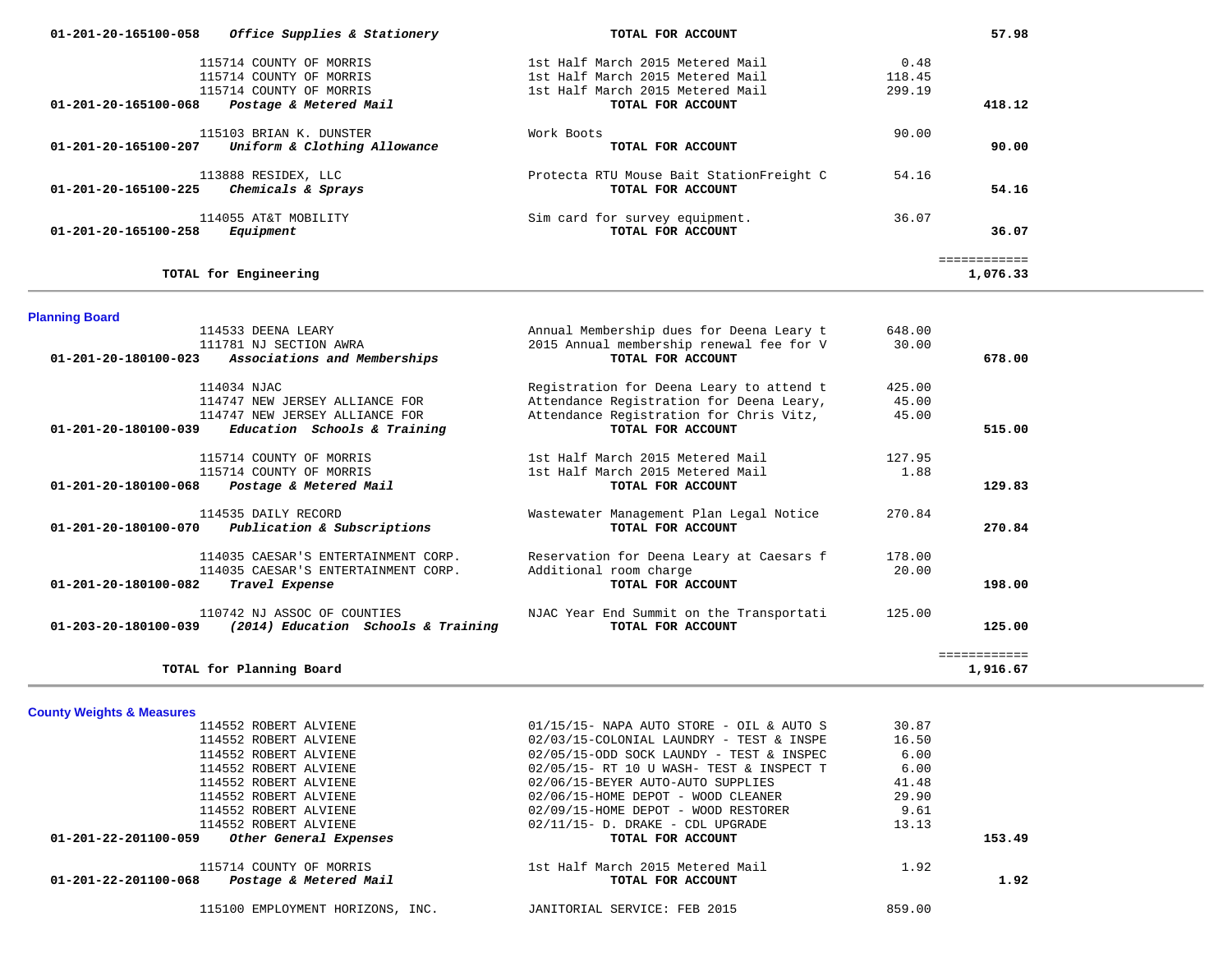| 01-201-22-201100-084                  | Other Outside Services                                                                                                                                                   | TOTAL FOR ACCOUNT                                                                                                                                                                                                                                                                                          |                                                                        | 859.00                    |
|---------------------------------------|--------------------------------------------------------------------------------------------------------------------------------------------------------------------------|------------------------------------------------------------------------------------------------------------------------------------------------------------------------------------------------------------------------------------------------------------------------------------------------------------|------------------------------------------------------------------------|---------------------------|
| 01-201-22-201100-140                  | 115552 NATIONAL FUEL OIL INC.<br>Gas Purchases                                                                                                                           | FUEL CHARGES, 2/15<br>TOTAL FOR ACCOUNT                                                                                                                                                                                                                                                                    | 697.50                                                                 | 697.50                    |
| 01-201-22-201100-141                  | 115050 DIRECT ENERGY BUSINESS MARKETING<br>115220 N.J. NATURAL GAS COMPANY<br>Natural Gas                                                                                | WEIGHTS & MEASURES (62830/612936)<br>06-1126-4355-14/ RE: WHARTON BRIDGES/ 02<br>TOTAL FOR ACCOUNT                                                                                                                                                                                                         | 1,176.55<br>2,186.07                                                   | 3,362.62                  |
| 01-203-22-201100-059                  | 114552 ROBERT ALVIENE<br>(2014) Other General Expenses                                                                                                                   | 12/18/14 - SHOP RITE- MISC PAPER PRODUCT<br>TOTAL FOR ACCOUNT                                                                                                                                                                                                                                              | 36.17                                                                  | 36.17                     |
|                                       | TOTAL for County Weights & Measures                                                                                                                                      |                                                                                                                                                                                                                                                                                                            |                                                                        | ============<br>5,110.70  |
| <b>Employee Group Insurance</b>       |                                                                                                                                                                          |                                                                                                                                                                                                                                                                                                            |                                                                        |                           |
| 01-201-23-220100-090                  | 114933 HORIZON BLUE CROSS BLUE SHIELD<br>114931 HORIZON BLUE CROSS BLUE SHIELD<br>Employee Group Insurance Expenditures                                                  | March 2015 Main County & Morris View Den<br>march 2015 Mosquito Dental #050620882<br>TOTAL FOR ACCOUNT                                                                                                                                                                                                     | 40,225.86<br>687.22                                                    | 40,913.08                 |
|                                       | 111406 DOROTHY HARRSCH<br>110993 ARTHUR BURNS<br>111880 JANET SEEBOHM<br>113636 GARY RIETH<br>111334 MARIE MAGLOIRE<br>111411 ANNIE HAYNES<br>110931 ELIZABETH BARRADALE | Medicare B - July 2014 through December<br>Medicare B - October 2014 through Decemb<br>Medicare B - July 2014 through December<br>Medicare B - July 2014 through December<br>Medicare B - July 2014 through December<br>Medicare B - July 2014 through December<br>Medicare B - July 2014 through December | 629.40<br>314.70<br>1,258.80<br>629.40<br>950.40<br>1,258.80<br>629.40 |                           |
| 01-203-23-220100-090                  | 111294 WILLIAM LAMOREAUX<br>(2014) Employee Group Insurance Expendit                                                                                                     | Medicare B - July 2014 through December<br>TOTAL FOR ACCOUNT                                                                                                                                                                                                                                               | 629.40                                                                 | 6,300.30                  |
|                                       | TOTAL for Employee Group Insurance                                                                                                                                       |                                                                                                                                                                                                                                                                                                            |                                                                        | ============<br>47,213.38 |
| <b>Office of Emergency Management</b> |                                                                                                                                                                          |                                                                                                                                                                                                                                                                                                            |                                                                        |                           |
| 01-201-25-252100-031                  | 114429 SOLAR TECHNOLOGY INC.<br>Cellular Phones/Pagers                                                                                                                   | Cell Service Renewal for VMS Boards per<br>TOTAL FOR ACCOUNT                                                                                                                                                                                                                                               | 360.00                                                                 | 360.00                    |
| 01-201-25-252100-059                  | 107764 CDW GOVERNMENT LLC<br>107764 CDW GOVERNMENT LLC<br>Other General Expenses                                                                                         | Account No. 6407765<br>TOTAL FOR ACCOUNT                                                                                                                                                                                                                                                                   | 31.59<br>31.59                                                         | 63.18                     |
| 01-201-25-252100-068                  | 114791 FEDEX<br>115714 COUNTY OF MORRIS<br>115714 COUNTY OF MORRIS<br>Postage & Metered Mail                                                                             | AC#164215938, 2/23/14<br>1st Half March 2015 Metered Mail<br>1st Half March 2015 Metered Mail<br>TOTAL FOR ACCOUNT                                                                                                                                                                                         | 85.03<br>1.46<br>1.17                                                  | 87.66                     |
| 01-203-25-252100-059                  | 107764 CDW GOVERNMENT LLC<br>(2014) Other General Expenses                                                                                                               | Electronics hardware per attached Quote<br>TOTAL FOR ACCOUNT                                                                                                                                                                                                                                               | 195.00                                                                 | 195.00                    |
|                                       | TOTAL for Office of Emergency Management                                                                                                                                 |                                                                                                                                                                                                                                                                                                            |                                                                        | ============<br>705.84    |

| 113396 LIFESAVERS INC                                | 1/23/15, Admin fee for CPR Cards (paperw    | 25.00  |       |
|------------------------------------------------------|---------------------------------------------|--------|-------|
| Education Schools & Training<br>01-201-25-252105-039 | TOTAL FOR ACCOUNT                           |        | 25.00 |
| 114421 STAPLES ADVANTAGE                             | $2/10/15$ , NYC1054187, Office supplies, or | 400.90 |       |
| 114421 STAPLES ADVANTAGE                             | $2/10/15$ , NYC1054187, Office supplies, or | 52.31  |       |
| 114421 STAPLES ADVANTAGE                             | $2/11/15$ , NYC1054187, Office supplies, or | 140.16 |       |
| 113876 CY DRAKE LOCKSMITHS, INC.                     | Key Safe (Radio House lock)                 | 49.18  |       |

**Communications Center**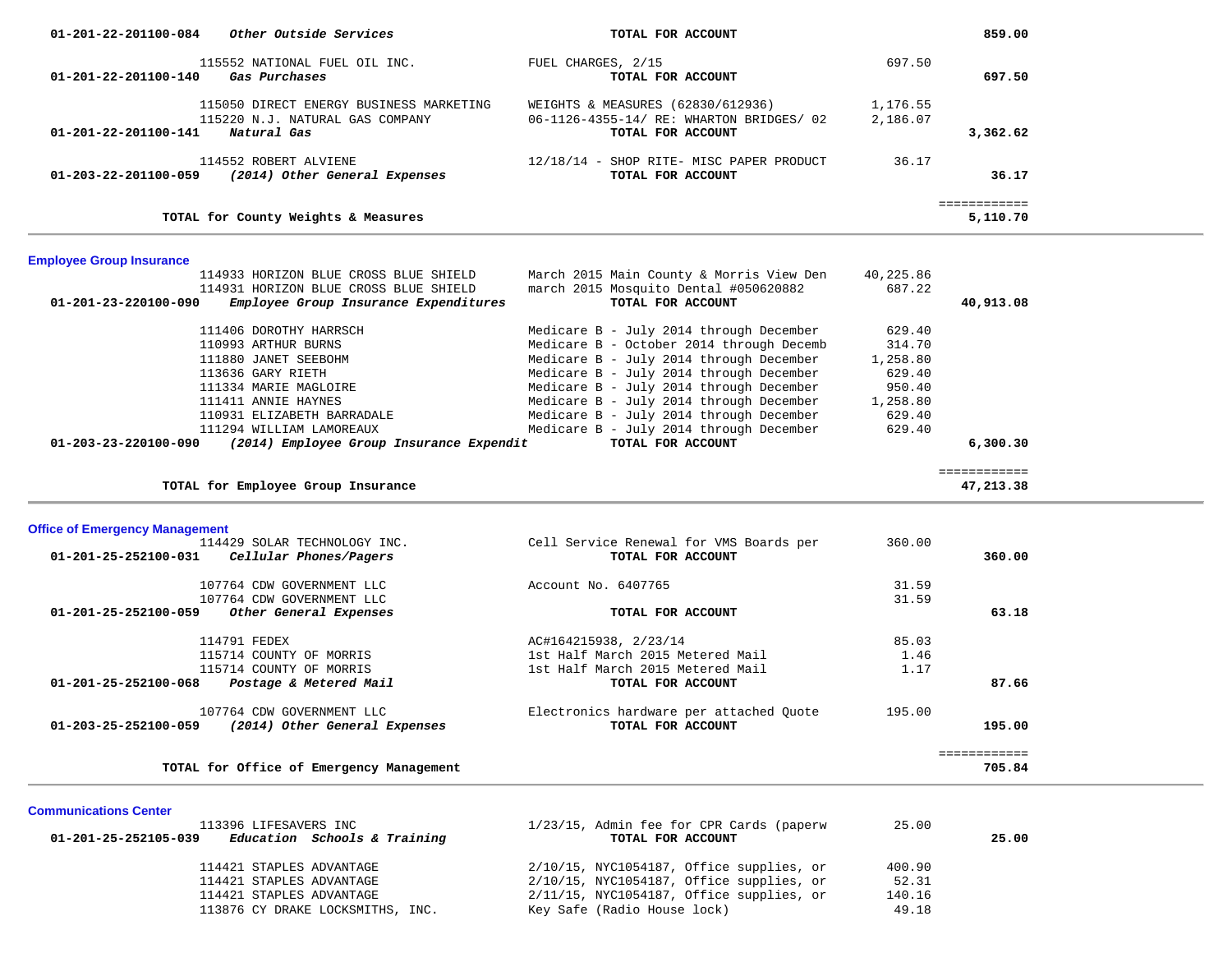| 01-201-25-252105-058                  | Office Supplies & Stationery                                      | TOTAL FOR ACCOUNT                                                                                 |                | 642.55       |
|---------------------------------------|-------------------------------------------------------------------|---------------------------------------------------------------------------------------------------|----------------|--------------|
| 01-201-25-252105-068                  | 113799 FEDEX<br>115714 COUNTY OF MORRIS<br>Postage & Metered Mail | 2/2/15, acct# 3876-2044-3, tracking# 807<br>1st Half March 2015 Metered Mail<br>TOTAL FOR ACCOUNT | 21.00<br>21.65 | 42.65        |
|                                       |                                                                   |                                                                                                   |                |              |
|                                       | 113395 KEYSTONE PUBLIC SAFETY INC.                                | SOW# 139093, 1/19/15, Create new alterna                                                          | 450.00         |              |
| 01-201-25-252105-078                  | 113397 POWERDMS, INC.<br>Software Maintenance                     | 1/30/15, PowerDMS Standards annual renew<br>TOTAL FOR ACCOUNT                                     | 1,150.00       | 1,600.00     |
|                                       |                                                                   |                                                                                                   |                |              |
|                                       | 114569 AMERICAN TOWER CORPORATION                                 | Tower rental March 2015, Green Pond Road                                                          | 1,872.72       |              |
|                                       | 113845 MOTOROLA SOLUTIONS INC                                     | $1/1/15-3/31/15$ , 1st Qtr payment of 4 (\$1)                                                     | 107,188.35     |              |
| 01-201-25-252105-131                  | County Wide Radio System                                          | TOTAL FOR ACCOUNT                                                                                 |                | 109,061.07   |
|                                       | 114566 JERSEY CENTRAL POWER & LIGHT                               | 100 097 920 035, 2/19/15, W Springtown R                                                          | 333.32         |              |
|                                       | 114566 JERSEY CENTRAL POWER & LIGHT                               | 100 097 970 519, 2/20/15, W Hanover Dr R                                                          | 1,396.78       |              |
|                                       | 114468 JERSEY CENTRAL POWER & LIGHT                               | 100 078 772 421, 2/14/15, Hickory Trvn R                                                          | 234.21         |              |
|                                       | 114468 JERSEY CENTRAL POWER & LIGHT                               | 100 078 771 605, 2/17/15, George St Dove                                                          | 1,178.14       |              |
|                                       | 114468 JERSEY CENTRAL POWER & LIGHT                               | 100 100 194 933, 2/17/15, High Ridge Rd                                                           | 618.98         |              |
|                                       | 114869 JERSEY CENTRAL POWER & LIGHT                               | 100 078 770 714, 2/24/15, Conkling Rd Fl                                                          | 563.28         |              |
|                                       | 114869 JERSEY CENTRAL POWER & LIGHT                               | 100 082 995 745, 2/24/15, Conkling Rd An                                                          | 9.64           |              |
|                                       | 114869 JERSEY CENTRAL POWER & LIGHT                               | 100 078 774 427, 2/26/15, Ross Dr Boonto                                                          | 1,125.88       |              |
| 01-201-25-252105-137                  | Electricity                                                       | TOTAL FOR ACCOUNT                                                                                 |                | 5,460.23     |
|                                       | 114874 DAVID DECOONS                                              | 2/24/15, 30ft DVI male to male cable for                                                          | 62.09          |              |
| 01-201-25-252105-258                  | Equipment                                                         | TOTAL FOR ACCOUNT                                                                                 |                | 62.09        |
|                                       | 107168 KEYSTONE PUBLIC SAFETY INC.                                | SOW#137707, 10/9/14, Provide change to t                                                          | 1,200.00       |              |
|                                       | 107168 KEYSTONE PUBLIC SAFETY INC.                                | SOW#137244, 9/30/14, 5 KeyMap licenses,                                                           | 2,106.00       |              |
| 01-203-25-252105-078                  | (2014) Software Maintenance                                       | TOTAL FOR ACCOUNT                                                                                 |                | 3,306.00     |
|                                       |                                                                   |                                                                                                   |                | ============ |
|                                       | TOTAL for Communications Center                                   |                                                                                                   |                | 120,199.59   |
| <b>County Medical Examiner Office</b> |                                                                   |                                                                                                   |                |              |
|                                       | 114592 DEER PARK                                                  | AC#0434597878, 2/17/15                                                                            | 26.80          |              |
| 01-201-25-254100-058                  | Office Supplies & Stationery                                      | TOTAL FOR ACCOUNT                                                                                 |                | 26.80        |
|                                       | 114593 FEDEX                                                      | AC#164215938, 2/16/15                                                                             | 95.32          |              |
|                                       | 115714 COUNTY OF MORRIS                                           | 1st Half March 2015 Metered Mail                                                                  | 19.77          |              |
| 01-201-25-254100-068                  | Postage & Metered Mail                                            | TOTAL FOR ACCOUNT                                                                                 |                | 115.09       |
|                                       | 114205 ATLANTIC CONSOLIDATED LABORATORY                           | January 2015 Lab fees, Case 19-15-0005,                                                           | 2,079.00       |              |
| 01-201-25-254100-203                  | X-Ray & Medical Supplies                                          | TOTAL FOR ACCOUNT                                                                                 |                | 2,079.00     |
|                                       | 113662 CENTENNIAL PRODUCTS INC.                                   | Cust #25584, 12/17/14, DNA Cards                                                                  | 288.00         |              |
|                                       | 113662 CENTENNIAL PRODUCTS INC.                                   | Cust#25584, 12/17/14, Body Bags                                                                   | 271.44         |              |
|                                       | 113662 CENTENNIAL PRODUCTS INC.                                   | Cust#25584, 12/17/14, Body Bags                                                                   | 271.44         |              |
|                                       | 113662 CENTENNIAL PRODUCTS INC.                                   | Freight                                                                                           | 98.05          |              |
| 01-203-25-254100-203                  | (2014) X-Ray & Medical Supplies                                   | TOTAL FOR ACCOUNT                                                                                 |                | 928.93       |

 ============ **TOTAL for County Medical Examiner Office 3,149.82**

# **County Sheriff's Department** 114102 LAW ENFORCEMENT SEMINARS LLC Det. Cpl. David Kenny, CLASS - "Backgrou 325.00 114102 LAW ENFORCEMENT SEMINARS LLC Det. Sgt. Nicole Leo, CLASS - "Backgroun 325.000 Bducation Schools & Training  **01-201-25-270100-039** *Education Schools & Training* **TOTAL FOR ACCOUNT 650.00** 113853 RIOS' ENGRAVING<br>
150.00<br> **113853 RIOS' ENGRAVING**<br> **150.00**<br> **150.00**<br> **150.00**<br> **150.00**<br> **150.00 01-201-25-270100-058** *Office Supplies & Stationery* **TOTAL FOR ACCOUNT 150.00**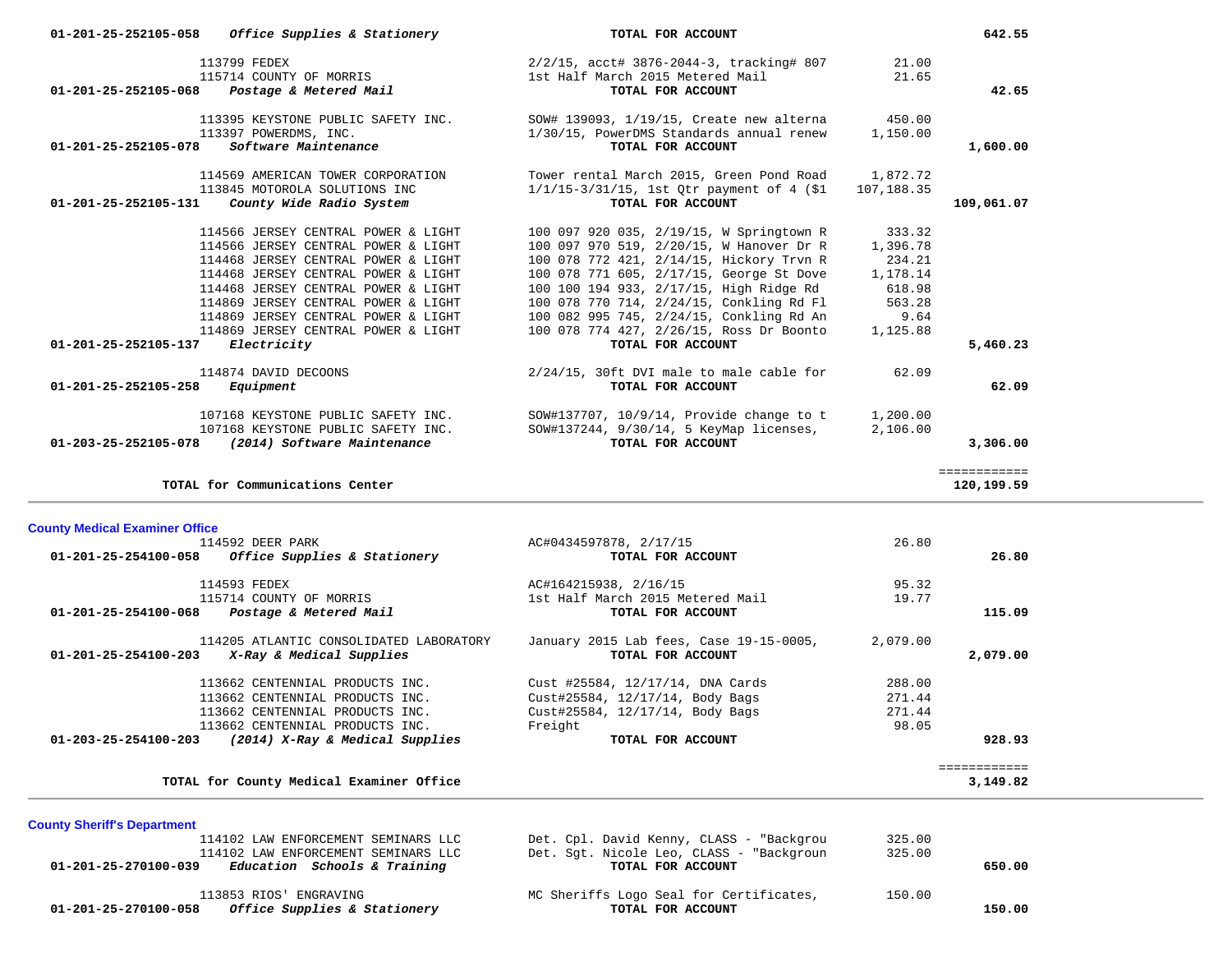| 114539 DEER PARK<br>114139 STAPLES ADVANTAGE<br>01-201-25-270100-059<br>Other General Expenses                                                       | Water, Billing Period $1/15/15 - 2/14/15$ ,<br>Cash Box for SOS Dept, Inv dtd 2/3/15, 0<br>TOTAL FOR ACCOUNT                                                                | 214.74<br>22.19                      | 236.93    |
|------------------------------------------------------------------------------------------------------------------------------------------------------|-----------------------------------------------------------------------------------------------------------------------------------------------------------------------------|--------------------------------------|-----------|
| 114131 NORITSU AMERICA CORPORATION<br>114131 NORITSU AMERICA CORPORATION<br>114131 NORITSU AMERICA CORPORATION<br>114131 NORITSU AMERICA CORPORATION | Cust # 7805398 ROLL PAPER 5" x 100' Semi<br>ROLL PAPER 6" X 100' Semi Gloss (4 per c<br>ROLL PAPER 12" X 100' Semi Gloss (2 per<br>INK CARTRIDGE 500 ML BLACK, ITEM#h086075 | 245.00<br>147.50<br>365.00<br>187.00 |           |
| 114131 NORITSU AMERICA CORPORATION<br>114131 NORITSU AMERICA CORPORATION<br>114131 NORITSU AMERICA CORPORATION                                       | INK CARTRIDGE 500 ML YELLOW, ITEM#H08607<br>INK CARTRIDGE 500 ML MAGENTA, ITEM#H0860<br>INK CARTRIDGE 500 ML CYAN, ITEM#H086076-                                            | 187.00<br>187.00<br>187.00           |           |
| 114418 SIRCHIE FINGER PRINT LAB INC.<br>114418 SIRCHIE FINGER PRINT LAB INC.                                                                         | Disposable Fuming Trays (100 each), SKU:<br>Fingerprint Developer 16oz, SKU#CNA103                                                                                          | 9.95<br>49.50                        |           |
| Photographic Suppies<br>01-201-25-270100-064                                                                                                         | TOTAL FOR ACCOUNT                                                                                                                                                           |                                      | 1,564.95  |
| 115714 COUNTY OF MORRIS<br>Postage & Metered Mail<br>01-201-25-270100-068                                                                            | 1st Half March 2015 Metered Mail<br>TOTAL FOR ACCOUNT                                                                                                                       | 622.61                               | 622.61    |
| 113867 U.S. SECURITY ASSOCIATES, INC.                                                                                                                | GUARDS - $1/2/15$ - $1/8/15$ , Inv dtd $1/15/1$                                                                                                                             | 2,382.80                             |           |
| 113867 U.S. SECURITY ASSOCIATES, INC.                                                                                                                | GUARDS - $1/9/15$ - $1/15/15$ , Inv dtd $1/20/$                                                                                                                             | 2,382.80                             |           |
| 113867 U.S. SECURITY ASSOCIATES, INC.<br>113867 U.S. SECURITY ASSOCIATES, INC.                                                                       | GUARDS - 1/16/15 - 1/22/15, Inv dtd 1/22<br>GUARDS - 1/23/15 - 1/29/15, Inv dtd 1/29                                                                                        | 1,885.40<br>1,906.24                 |           |
| 114626 U.S. SECURITY ASSOCIATES, INC.                                                                                                                | GUARDS - $1/30/15$ - $2/5/15$ , Inv dtd $2/5/1$                                                                                                                             | 2,120.21                             |           |
| 114626 U.S. SECURITY ASSOCIATES, INC.                                                                                                                | GUARDS - $2/6/15$ - $2/12/15$ , Inv dtd $2/12/$                                                                                                                             | 2,382.80                             |           |
| Other Outside Services<br>01-201-25-270100-084                                                                                                       | TOTAL FOR ACCOUNT                                                                                                                                                           |                                      | 13,060.25 |
| 110432 GILL ASSOCIATES IDENTIFICATION                                                                                                                | ISO PROX Card, Part #1386LGGMN (26) Bit                                                                                                                                     | 1,380.00                             |           |
| 110432 GILL ASSOCIATES IDENTIFICATION                                                                                                                | #5710-3050 Black Griper 30 Card Holder f                                                                                                                                    | 225.00                               |           |
| 110432 GILL ASSOCIATES IDENTIFICATION                                                                                                                | Strap Clips                                                                                                                                                                 | 125.00                               |           |
| 110432 GILL ASSOCIATES IDENTIFICATION                                                                                                                | Freight Charge Not To Exceed                                                                                                                                                | 28.00                                |           |
| 115064 STAPLES ADVANTAGE                                                                                                                             | Supplies - Admin/K. Lehman, Inv dtd 2/20                                                                                                                                    | 206.57                               |           |
| 115064 STAPLES ADVANTAGE<br>115064 STAPLES ADVANTAGE                                                                                                 | Supplies - Admin/K. Lehman, Cruzer Glide<br>Supplies - Legal/D. Blank, Order#7131406                                                                                        | 69.58<br>578.19                      |           |
| 115064 STAPLES ADVANTAGE                                                                                                                             | CREDIT - P.O.#114140 (Legal Flat Jackets                                                                                                                                    | $-298.90$                            |           |
| 113423 U-LINE SHIPPING SUPPLY                                                                                                                        | Item # S-19731 carton of 100 Laminating                                                                                                                                     | 24.00                                |           |
| 113423 U-LINE SHIPPING SUPPLY                                                                                                                        | Shipping Charges                                                                                                                                                            | 9.70                                 |           |
| 113403 PAPER MART INC                                                                                                                                | BOXES - A-Plus Xerox WHITE 95 BRI 8-1/2                                                                                                                                     | 397.20                               |           |
| Other Administrative Supplies<br>01-201-25-270100-095                                                                                                | TOTAL FOR ACCOUNT                                                                                                                                                           |                                      | 2,744.34  |
| 112778 ATLANTIC TACTICAL OF NJ, INC.                                                                                                                 | It#75F-750-STX-R Safariland ALS Level 3                                                                                                                                     | 6, 132.00                            |           |
| 112778 ATLANTIC TACTICAL OF NJ, INC.                                                                                                                 | It#75F-750-STX-L Safariland ALS Level 3                                                                                                                                     | 924.00                               |           |
| 112778 ATLANTIC TACTICAL OF NJ, INC.                                                                                                                 | It#75G-744-1-STX-R Safari ALS Level 3 Ho                                                                                                                                    | 1,674.00                             |           |
| 112778 ATLANTIC TACTICAL OF NJ, INC.                                                                                                                 | It#75G-744-1-STX-L Safari ALS Level 3 Ho                                                                                                                                    | 186.00                               |           |
| 112778 ATLANTIC TACTICAL OF NJ, INC.<br>112778 ATLANTIC TACTICAL OF NJ, INC.                                                                         | It#SAF4440 Safariland Quic-Kit3 QLS Kit<br>It#66J-750-STP-R Safariland ALS Concealm                                                                                         | 2,808.00<br>972.00                   |           |
| 112778 ATLANTIC TACTICAL OF NJ, INC.                                                                                                                 | It#66J-750-STP-L Safariland ALS Concealm                                                                                                                                    | 162.00                               |           |
| 01-201-25-270100-116<br>Firearms                                                                                                                     | TOTAL FOR ACCOUNT                                                                                                                                                           |                                      | 12,858.00 |
| 113854 VERIZON WIRELESS                                                                                                                              | $12/24/14 - 1/23/15$ , Inv dtd $1/23/15$                                                                                                                                    | 710.79                               |           |
| 114122 VERIZON WIRELESS                                                                                                                              | $482559481 - 00001 - 1/2/15 - 2/1/15$ , Inv                                                                                                                                 | 1,672.63                             |           |
| Communications Equipment<br>01-201-25-270100-161                                                                                                     | TOTAL FOR ACCOUNT                                                                                                                                                           |                                      | 2,383.42  |
| 114141 STEVEN B. HODES, DVM PA<br>01-201-25-270100-189<br>Medical                                                                                    | HYDRO-Medication 1/2/15; KOBY-Medication<br>TOTAL FOR ACCOUNT                                                                                                               | 4,308.97                             | 4,308.97  |
| 113754 UNIVERSAL UNIFORM SALES CO INC                                                                                                                | D. BUSTAMANTE - Jacket/Shirts/Pants/Loop                                                                                                                                    | 785.50                               |           |
| 113754 UNIVERSAL UNIFORM SALES CO INC                                                                                                                | ROCHFORD/DEPT - Shirts, Inv dtd 1/12/15,                                                                                                                                    | 300.00                               |           |
| 113754 UNIVERSAL UNIFORM SALES CO INC                                                                                                                | M. VANARELLI - Shirt, Inv dtd 1/6/15, PO                                                                                                                                    | 128.00                               |           |
| 113754 UNIVERSAL UNIFORM SALES CO INC                                                                                                                | E. HANNA - Emblems/Sew Hash Marks, Inv d                                                                                                                                    | 10.50                                |           |
| 113754 UNIVERSAL UNIFORM SALES CO INC<br>01-201-25-270100-202<br>Uniform And Accessories                                                             | M. CARBONE - Alterations, Inv dtd 1/14/1<br>TOTAL FOR ACCOUNT                                                                                                               | 18.00                                | 1,242.00  |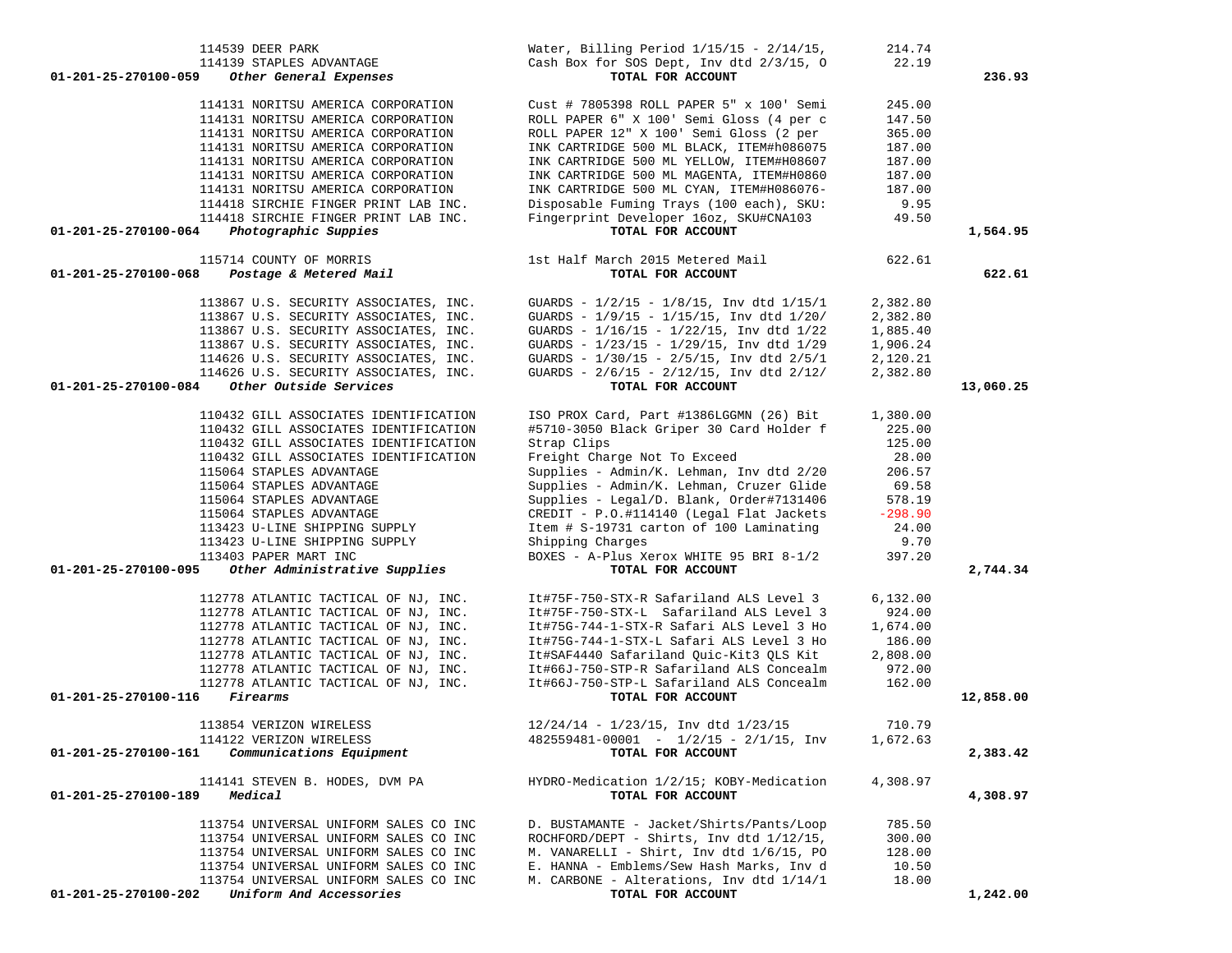| 113751 ROBERT A. VERRY                                      | LT Bruce Dunn & SGT. Nicole Leo - Semina  | 100.00   |              |  |
|-------------------------------------------------------------|-------------------------------------------|----------|--------------|--|
| 113751 ROBERT A. VERRY                                      | REBATE/CREDIT                             | $-10.00$ |              |  |
| (2014) Education Schools & Training<br>01-203-25-270100-039 | TOTAL FOR ACCOUNT                         |          | 90.00        |  |
|                                                             |                                           |          |              |  |
| 113865 UNIVERSAL UNIFORM SALES CO INC                       | D. LAIRD - Emblems, Inv dtd 10/30/14      | 6.00     |              |  |
| (2014) Uniform And Accessories<br>01-203-25-270100-202      | TOTAL FOR ACCOUNT                         |          | 6.00         |  |
|                                                             |                                           |          |              |  |
|                                                             |                                           |          | ============ |  |
| TOTAL for County Sheriff's Department                       |                                           |          | 39,917.47    |  |
|                                                             |                                           |          |              |  |
| <b>County Prosecutor's Office</b>                           |                                           |          |              |  |
| 115261 BETTY ANN DERCO                                      | Supplemental Reg On Call - Feb. 2015      | 27.20    |              |  |
| 115261 BETTY ANN DERCO                                      | Supplemental Wkend & Holiday- Feb. 2015   | 20.00    |              |  |
| 115261 BETTY ANN DERCO                                      | Supplemental Reg.On Call-Jan.2015         | 35.60    |              |  |
| 115261 BETTY ANN DERCO                                      | Supplemental Wkend & Holiday -Jan.2015    | 10.00    |              |  |
| 115236 BERYL SKOG                                           | Supplemental Reg. On Call Hours - Feb. 20 | 42.80    |              |  |
| 115236 BERYL SKOG                                           | Supplemental Wkend & Holiday- Feb. 2015   | 7.75     |              |  |
| 115236 BERYL SKOG                                           | Supplemental Reg.On Call Hours-Jan. 2015  | 6.40     |              |  |
| 115236 BERYL SKOG                                           | Supplemental Wkend & Holiday-Jan. 2015    | 33.25    |              |  |
| 113783 DOROTHY DIFABIO                                      | Supplemental Hours-January 2015           | 46.40    |              |  |
| 113783 DOROTHY DIFABIO                                      | Supplemental Weekend and Holiday-January  | 15.50    |              |  |
| 113783 DOROTHY DIFABIO                                      | Supplemental Case Pay-#150123MRSCD01- 1/  | 75.00    |              |  |
| 115263 DOROTHY DIFABIO                                      | Supplemental Reg.On Call -Feb. 2015       | 22.40    |              |  |
| 115263 DOROTHY DIFABIO                                      | Supplemental Wkend & Holiday-Feb. 2015    | 16.25    |              |  |
| 115263 DOROTHY DIFABIO                                      | Supplemental Case Pay-#150205MRSCD02P     | 75.00    |              |  |
| 115239 JUNE WITTY                                           | Supplemental Reg On Call -Feb. 2015       | 137.60   |              |  |
| 115239 JUNE WITTY                                           | Supplemental Wkend/Holiday-Feb.2015       | 9.50     |              |  |
| 115239 JUNE WITTY                                           | Supplemental Case Pay- 150202MRMM39 & 50  | 150.00   |              |  |
| 115240 SANDRA HOYER                                         | Reg.On Call Supplement-Feb.2015           | 8.80     |              |  |
| 115240 SANDRA HOYER                                         | Wkend/Holiday Supplement-Feb. 2015        | 19.50    |              |  |
| 115240 SANDRA HOYER                                         | Supplemental Case Pay-#150207MRSCD03 & 2  | 150.00   |              |  |
| 115240 SANDRA HOYER                                         | Reg.On Call Supplement -Jan. 2015         | 13.60    |              |  |
| 115240 SANDRA HOYER                                         | Wkend & Holiday-Jan.2015                  | 15.50    |              |  |
| 01-201-25-275100-016<br>Outside Salaries & Wages            | TOTAL FOR ACCOUNT                         |          | 938.05       |  |
| 114236 FBI/LEEDA                                            | Executive Captain Richard Rose** 2015 An  | 50.00    |              |  |
| Associations and Memberships<br>01-201-25-275100-023        | TOTAL FOR ACCOUNT                         |          | 50.00        |  |
| 112841 CELLEBRITE USA INC.                                  | Sgt. Christopher Then/Course: Cellebrite  | 300.00   |              |  |
| 114278 MARIN CONSULTING ASSOCIATES                          | Performance and Accountability **Sqt.S.B  | 240.00   |              |  |
| 114230 NJICLE                                               | First Assistant Prosecutor Thomas A. Zel  | 170.00   |              |  |
| Education Schools & Training<br>01-201-25-275100-039        | TOTAL FOR ACCOUNT                         |          | 710.00       |  |
|                                                             |                                           |          |              |  |
| 113885 JOHNSTON COMMUNICATIONS                              | Maintenance Charges for February 2015     | 600.00   |              |  |
| 113885 JOHNSTON COMMUNICATIONS                              | Maintenance Charges for March 2015        | 600.00   |              |  |
| Equipment Service Agreements<br>01-201-25-275100-044        | TOTAL FOR ACCOUNT                         |          | 1,200.00     |  |
| 114741 STAPLES ADVANTAGE                                    | Account NYC1054187- Office Supplies       | 473.47   |              |  |
| 114741 STAPLES ADVANTAGE                                    | Account#NYC1054187-Office Supplies        | 14.22    |              |  |
| 114739 W.B. MASON COMPANY INC                               | Account #C1033751 - Office Supplies       | 65.70    |              |  |
| 114280 PAPER MART INC                                       | 8 1/2x11 Copy Paper                       | 1,234.00 |              |  |
| Office Supplies & Stationery<br>01-201-25-275100-058        | TOTAL FOR ACCOUNT                         |          | 1,787.39     |  |
|                                                             |                                           |          |              |  |
| 114284 FEDEX                                                | Account #1051-0576-2 (1/23/15)            | 13.75    |              |  |
| 113803 FEDEX                                                | Account #1051-0576-2 (1/23/15)            | 50.68    |              |  |
| 113803 FEDEX                                                | $Account#1051-0576-2 (1/20-21/14)$        | 81.39    |              |  |
| 114314 FEDEX                                                | Account #1051-0576-2 (2/10-2/11/15)       | 127.51   |              |  |
| 115714 COUNTY OF MORRIS                                     | 1st Half March 2015 Metered Mail          | 913.11   |              |  |
| 01-201-25-275100-068<br>Postage & Metered Mail              | TOTAL FOR ACCOUNT                         |          | 1,186.44     |  |
| 114733 M.C. PROSECUTOR'S EMERGENT                           | Reimbursements for January 2015           | 1,903.13 |              |  |
| 01-201-25-275100-079<br>Special Projects                    | TOTAL FOR ACCOUNT                         |          | 1,903.13     |  |
|                                                             |                                           |          |              |  |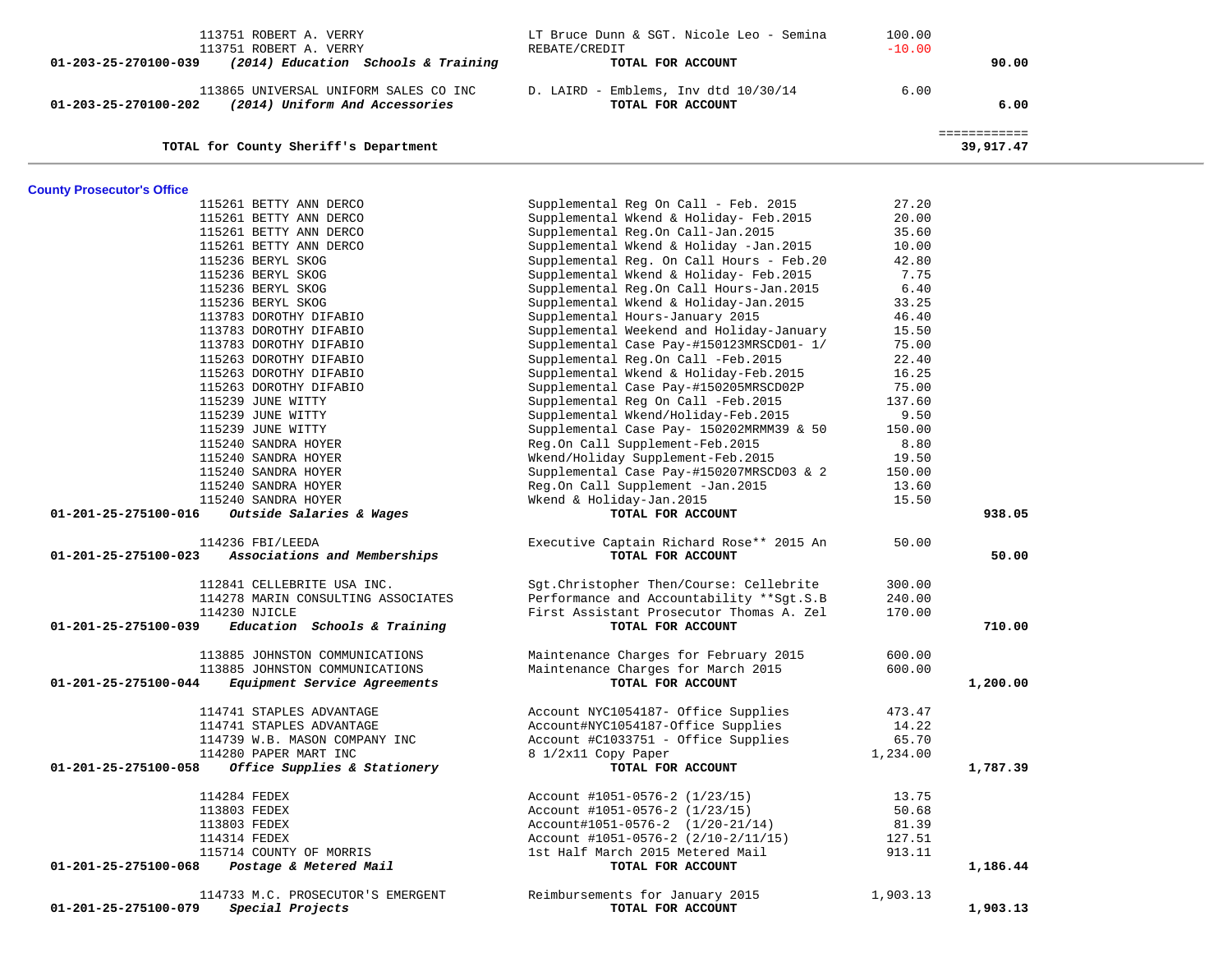| 113828 A.R.T. AGENCY, INC                                   | AP S.Bollenbach: State v Dwayne Johnson,                                 | 126.16   |              |
|-------------------------------------------------------------|--------------------------------------------------------------------------|----------|--------------|
| 114286 ANNE M DREPS                                         | Requested by AP Paula Jordao** State v C                                 | 169.28   |              |
| 01-201-25-275100-081<br>Transcripts                         | TOTAL FOR ACCOUNT                                                        |          | 295.44       |
|                                                             | 114732 SODEXO, INC & AFFILIATES AP Paula Jordao - Breakfast Catering for | 100.10   |              |
| Travel Expense<br>01-201-25-275100-082                      | TOTAL FOR ACCOUNT                                                        |          | 100.10       |
| 114323 THE 200 CLUB OF MORRIS COUNTY                        | 43rd Annual Valor & Meritorious Awards D                                 | 340.00   |              |
| Meeting Exp Advisory Board Etc<br>01-201-25-275100-088      | TOTAL FOR ACCOUNT                                                        |          | 340.00       |
| 113802 STATIONERS INC                                       | Police Notebooks *** (PLEASE DO NOT DUPLI                                | 285.60   |              |
| 113802 STATIONERS INC                                       | Shipping                                                                 | 22.47    |              |
| 113780 THE STAR LEDGER                                      | Daily & Sunday $(3/22/15-3/19/16)$ Account                               | 361.40   |              |
| 115306 VERIZON                                              | Account #973285439166950Y (2/14-3/13/15)                                 | 275.08   |              |
| 113149 CABLEVISION                                          | Account #07876-625785-01-9 (SEU-2ND FLO                                  | 229.85   |              |
| 113149 CABLEVISION                                          | Account#07876-616338-01-7(MCPO) 01/01/1                                  | 189.90   |              |
| 113149 CABLEVISION                                          | Account#07876-629289-01-7 (SEU) 01/08/1                                  | 84.86    |              |
| 113149 CABLEVISION                                          | Account#07876-629490-01-0 (MCPO) 01/08/                                  | 157.48   |              |
| 113804 CABLEVISION                                          | Account #07876-616338-01-7 (MCPO) 02/01                                  | 179.90   |              |
| 113804 CABLEVISION                                          | Account#07876-625785-01-9 (SEU) 02/01/1                                  | 229.85   |              |
| 114310 MEDIA SUPPLY, INC.                                   | CD Range 632610-634609 ** Quote 1050 ***                                 | 1,080.00 |              |
| 114310 MEDIA SUPPLY, INC.                                   | Paper Sleeves                                                            | 40.00    |              |
| 115308 VERIZON                                              | Account #973 285-5371 850 57Y (2/14/15)                                  | 30.41    |              |
| Investigation Expense<br>01-201-25-275100-118               | TOTAL FOR ACCOUNT                                                        |          | 3,166.80     |
| 115313 GREGORY ROSSI                                        | State v Candler, Chhristopher/12-1913**                                  | 558.83   |              |
| 01-201-25-275100-126<br>Court Expenses-Extradition          | TOTAL FOR ACCOUNT                                                        |          | 558.83       |
| 114737 DEER PARK                                            | Account #0434996856- Office Water                                        | 343.84   |              |
| 01-201-25-275100-147<br>Water                               | TOTAL FOR ACCOUNT                                                        |          | 343.84       |
| 114317 RICHARD STOCKTON COLLEGE                             | Elements of Financial Crimes Investigati                                 | 300.00   |              |
| (2014) Education Schools & Training<br>01-203-25-275100-039 | TOTAL FOR ACCOUNT                                                        |          | 300.00       |
| 112834 WEST PAYMENT CENTER                                  | Account #1003917278- November 2014                                       | 1,383.42 |              |
| 112834 WEST PAYMENT CENTER                                  | Account#1003917278-December 2014                                         | 1,344.42 |              |
| 112834 WEST PAYMENT CENTER                                  | Account#1000176025-November 2014                                         | 1,346.73 |              |
| 112834 WEST PAYMENT CENTER                                  | Account#1000176025-December 2014                                         | 1,410.73 |              |
| 01-203-25-275100-050 (2014) Law Books                       | TOTAL FOR ACCOUNT                                                        |          | 5,485.30     |
| 114733 M.C. PROSECUTOR'S EMERGENT                           | Reimburse the Prosecutor's Emergent Revo                                 | 2,470.00 |              |
| 01-203-25-275100-079<br>(2014) Special Projects             | TOTAL FOR ACCOUNT                                                        |          | 2,470.00     |
| 109872 EAGLE POINT GUN SHOP                                 | P40HS2G                                                                  | 7,697.50 |              |
| 109872 EAGLE POINT GUN SHOP                                 | AE40R2                                                                   | 1,491.24 |              |
| 109872 EAGLE POINT GUN SHOP                                 | P9HS2G1                                                                  | 307.90   |              |
| 109872 EAGLE POINT GUN SHOP                                 | P38HS1G                                                                  | 360.79   |              |
| 109872 EAGLE POINT GUN SHOP                                 | FBI-QCB                                                                  | 249.60   |              |
| 109872 EAGLE POINT GUN SHOP                                 | $FBI-O$                                                                  | 234.00   |              |
| 109872 EAGLE POINT GUN SHOP                                 | FBI-QR *** ATTNTION LT.JANE RECKTENWALD*                                 | 131.04   |              |
| 01-203-25-275100-116 (2014) Firearms                        | TOTAL FOR ACCOUNT                                                        |          | 10,472.07    |
| 114277 ARROWHEAD FORENSICS                                  | Blood Collection Test Tubes- Grey Top**                                  | 54.82    |              |
| 114277 ARROWHEAD FORENSICS                                  | Shipping                                                                 | 6.00     |              |
| 113149 CABLEVISION                                          | Account #07876-629490-01-0 (12/8/14-1/07                                 | 149.85   |              |
| 113166 SPRINT NEXTEL                                        | Account #296629811 (12/7-01/08/2015)                                     | 119.97   |              |
| (2014) Investigation Expense<br>01-203-25-275100-118        | TOTAL FOR ACCOUNT                                                        |          | 330.64       |
|                                                             |                                                                          |          | ============ |
| TOTAL for County Prosecutor's Office                        |                                                                          |          | 31,638.03    |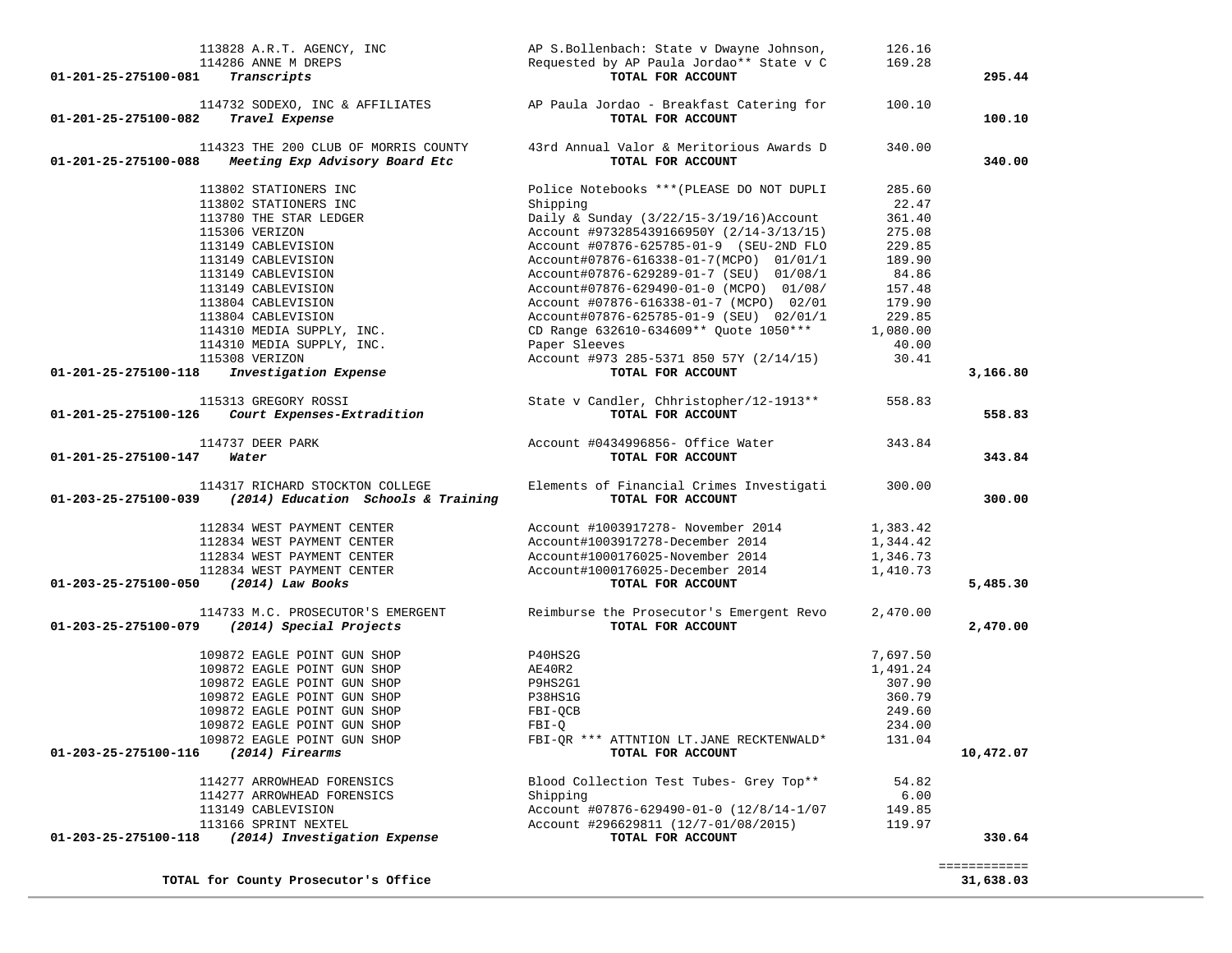| 114866 MICHEAL MORSCH                                                                                                           | REIMBURSEMENT FOR MEAL ON 2.9.15                                                                                                                                                                                                                 | 20.00  |           |
|---------------------------------------------------------------------------------------------------------------------------------|--------------------------------------------------------------------------------------------------------------------------------------------------------------------------------------------------------------------------------------------------|--------|-----------|
|                                                                                                                                 | 114866 MICHEAL MORSCH<br>114866 MICHEAL MORSCH<br>114866 MICHEAL MORSCH<br>114866 MICHEAL MORSCH<br>115051 TIMOTHY STEWART<br>115051 TIMOTHY STEWART<br>115051 TIMOTHY STEWART<br>115051 TIMOTHY STEWART<br>115051 TIMOTHY STEWART<br>115051 TIM | 11.40  |           |
|                                                                                                                                 |                                                                                                                                                                                                                                                  | 13.55  |           |
|                                                                                                                                 |                                                                                                                                                                                                                                                  | 189.99 |           |
|                                                                                                                                 |                                                                                                                                                                                                                                                  | 273.60 |           |
|                                                                                                                                 |                                                                                                                                                                                                                                                  | 20.00  |           |
|                                                                                                                                 |                                                                                                                                                                                                                                                  | 20.00  |           |
|                                                                                                                                 |                                                                                                                                                                                                                                                  | 12.80  |           |
|                                                                                                                                 |                                                                                                                                                                                                                                                  | 280.00 |           |
| 114865 ROBERT HORVOT                                                                                                            | REIMBURSEMENT FOR 2 NIGHT LODGING FOR TR                                                                                                                                                                                                         | 294.12 |           |
| 114865 ROBERT HORVOT                                                                                                            | REIMBURSEMENT FOR 2 NIGHT LODGING FOR TR<br>REIMBURSEMENT FOR MEAL ON 2.9.15                                                                                                                                                                     | 20.00  |           |
| 114865 ROBERT HORVOT                                                                                                            | REIMBURSEMENT FOR MEAL ON 2.10.15                                                                                                                                                                                                                | 20.00  |           |
| 114369 PASSAIC COUNTY POLICE ACADEMY                                                                                            | TRAINING FOR PETTAWAY AND CUCCI ON 2.10.                                                                                                                                                                                                         | 170.00 |           |
| $01-201-25-280100-039$ Education Schools & Training                                                                             | TOTAL FOR ACCOUNT                                                                                                                                                                                                                                |        | 1,619.06  |
|                                                                                                                                 |                                                                                                                                                                                                                                                  |        |           |
|                                                                                                                                 |                                                                                                                                                                                                                                                  |        |           |
| 112965 U-LINE SHIPPING SUPPLY STORAGE CONTAINERS DATED 1.22.15<br>01-201-25-280100-059 Other General Expenses TOTAL FOR ACCOUNT |                                                                                                                                                                                                                                                  |        | 314.80    |
|                                                                                                                                 |                                                                                                                                                                                                                                                  |        |           |
|                                                                                                                                 | 115714 COUNTY OF MORRIS 1st Half March 2015 Metered Mail 44.19                                                                                                                                                                                   |        |           |
| 01-201-25-280100-068  Postage & Metered Mail                                                                                    | TOTAL FOR ACCOUNT                                                                                                                                                                                                                                |        | 44.19     |
|                                                                                                                                 |                                                                                                                                                                                                                                                  |        |           |
| 114374 MORRIS COUNTY M.U.A                                                                                                      | FACILITY GARBAGE TIPPING FE 825.64                                                                                                                                                                                                               |        |           |
|                                                                                                                                 |                                                                                                                                                                                                                                                  |        |           |
|                                                                                                                                 | 114374 MORRIS COUNTY M.U.A<br>114374 MORRIS COUNTY M.U.A<br>114374 MORRIS COUNTY M.U.A<br>114374 MORRIS COUNTY M.U.A<br>112891 ACME AMERICAN REPAIRS INC.<br>12891 ACME AMERICAN REPAIRS INC.<br>12891 ACME AMERICAN REPAIRS INC.<br>12891 A     |        |           |
|                                                                                                                                 |                                                                                                                                                                                                                                                  |        |           |
| $01-201-25-280100-084$ Other Outside Services                                                                                   | TOTAL FOR ACCOUNT                                                                                                                                                                                                                                |        | 5,685.24  |
|                                                                                                                                 |                                                                                                                                                                                                                                                  |        |           |
|                                                                                                                                 |                                                                                                                                                                                                                                                  | 15.30  |           |
|                                                                                                                                 |                                                                                                                                                                                                                                                  | 24.00  |           |
|                                                                                                                                 |                                                                                                                                                                                                                                                  | 20.45  |           |
|                                                                                                                                 |                                                                                                                                                                                                                                                  | 8.40   |           |
|                                                                                                                                 |                                                                                                                                                                                                                                                  | 20.85  |           |
| $01-201-25-280100-128$ Security Equipment                                                                                       | 114015 CY DRAKE LOCKSMITHS, INC.<br>113624 CY DRAKE LOCKSMITHS, INC.<br>113623 CY DRAKE LOCKSMITHS, INC.<br>11358 CY DRAKE LOCKSMITHS, INC.<br>114358 CY DRAKE LOCKSMITHS, INC.<br>114358 CY DRAKE LOCKSMITHS, INC.<br>114358 CY DRAKE LOC       |        | 89.00     |
| 112324 BFI<br>112324 BFI 12 CHAIRS. QUOTE # 0000228917 DATED 1.7. 9,240.48<br>TOTAL ROD ACCORD                                  |                                                                                                                                                                                                                                                  |        |           |
|                                                                                                                                 |                                                                                                                                                                                                                                                  |        |           |
|                                                                                                                                 |                                                                                                                                                                                                                                                  |        | 9,240.48  |
|                                                                                                                                 |                                                                                                                                                                                                                                                  |        |           |
|                                                                                                                                 | 114355 ARAMARK CHARLOTTE LOCKBOX STAFF & INMATE MEALS DATED $1.28.15$ 13,675.14                                                                                                                                                                  |        |           |
|                                                                                                                                 |                                                                                                                                                                                                                                                  |        |           |
|                                                                                                                                 | 114355 ARAMARK CHARLOTTE LOCKBOX<br>114355 ARAMARK CHARLOTTE LOCKBOX STAFF MEALS DATED 2.4.15<br>112.50                                                                                                                                          |        |           |
|                                                                                                                                 |                                                                                                                                                                                                                                                  |        |           |
|                                                                                                                                 | 114355 ARAMARK CHARLOTTE LOCKBOX<br>114355 ARAMARK CHARLOTTE LOCKBOX STAFF & INMATE MEALS DATED 2.11.15<br>5 <b>Food</b> TOTAL FOR ACCOUNT                                                                                                       |        |           |
| 01-201-25-280100-185 Food                                                                                                       |                                                                                                                                                                                                                                                  |        | 40,813.83 |
|                                                                                                                                 |                                                                                                                                                                                                                                                  |        |           |
|                                                                                                                                 | 114371 BIO- REFERENCE LABORATORIES, INC. INMATE LAB WORK FOR JAN.2015 DATED 1.30. 2,862.70<br>REIMBURSEMENT FOR CCHP RECERTIFICATION D 75.00                                                                                                     |        |           |
|                                                                                                                                 |                                                                                                                                                                                                                                                  |        |           |
|                                                                                                                                 | 114365 HEALTH CARE LOGISTICS INC.<br><b>MEDICAL SUPPLIES DATED 2.11.15</b><br><b>MEDICAL SUPPLIES DATED 2.11.15</b><br><b>MEDICAL SUPPLIES DATED 2.11.15</b>                                                                                     | 25.81  |           |
| 01-201-25-280100-189 Medical                                                                                                    |                                                                                                                                                                                                                                                  |        | 2,963.51  |
|                                                                                                                                 | 113621 UNIVERSAL UNIFORM SALES CO INC UNIFORMS FOR SIERRA-SANTANA DATED 1.5.15 118.00                                                                                                                                                            |        |           |
|                                                                                                                                 |                                                                                                                                                                                                                                                  |        |           |
| 113621 UNIVERSAL UNIFORM SALES CO INC                                                                                           | UNIFORMS FOR ROYCE DATED 1.14.15                                                                                                                                                                                                                 | 786.90 |           |
| 113621 UNIVERSAL UNIFORM SALES CO INC                                                                                           | UNIFORMS FOR ANTERO DATED 1.14.15                                                                                                                                                                                                                | 786.90 |           |
| 113621 UNIVERSAL UNIFORM SALES CO INC                                                                                           | UNIFORMS FOR GARCIA DATED 1.14.15                                                                                                                                                                                                                | 786.90 |           |
| 113621 UNIVERSAL UNIFORM SALES CO INC                                                                                           | UNIFORMS FOR KROL DATED 1.2.15                                                                                                                                                                                                                   | 105.00 |           |
| 113621 UNIVERSAL UNIFORM SALES CO INC                                                                                           | UNIFORMS FOR L.GETCHIUS DATED 1.14.15                                                                                                                                                                                                            | 786.90 |           |
| 113621 UNIVERSAL UNIFORM SALES CO INC                                                                                           | BADGE # 165 DATED 1.10.15                                                                                                                                                                                                                        | 80.00  |           |
| 114372 UNIVERSAL UNIFORM SALES CO INC                                                                                           | UNIFORMS FOR DIRENZO DATED 2.4.15                                                                                                                                                                                                                | 105.00 |           |
| 114372 UNIVERSAL UNIFORM SALES CO INC                                                                                           | UNIFORMS FOR MCANDREW DATED 1.22.15                                                                                                                                                                                                              | 786.90 |           |

 113618 NJ COUNTY JAIL WARDEN'S ASSOCIATION 2015 NJ COUNTY JAIL WARDENS ASSOCIATION 350.00  **01-201-25-280100-023** *Associations and Memberships* **TOTAL FOR ACCOUNT 350.00**

273.60

114866 MICHEAL MORSCH REIMBURSEMENT FOR 2 NIGHT LODGING FOR TR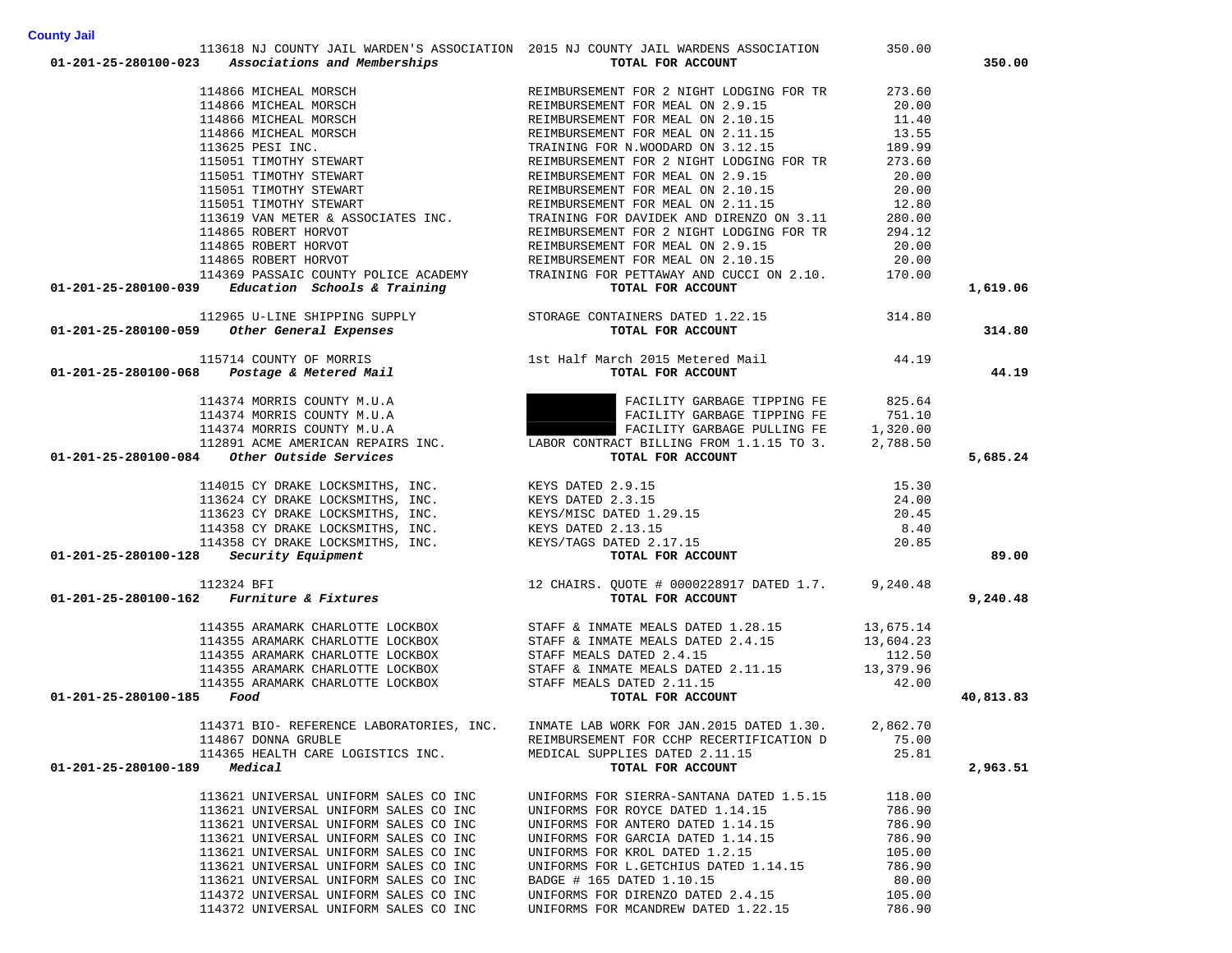| 113008 CABLEVISION                                  | Cable services, boxes and Power to Learn | 44.96    |        |
|-----------------------------------------------------|------------------------------------------|----------|--------|
| 114060 J & J ENTERPRISES                            | Drug Recognition - Officer J Quiles - Se | 35.00    |        |
| $01-201-25-281100-039$ Education Schools & Training | TOTAL FOR ACCOUNT                        |          | 79.96  |
| 114981 STAPLES ADVANTAGE                            | Casio 9mm tape black/white               | 19.66    |        |
| 114981 STAPLES ADVANTAGE                            | Bic Clic Stic                            | 26.58    |        |
| 114981 STAPLES ADVANTAGE                            | Bic Velocity                             | 17.08    |        |
| 114981 STAPLES ADVANTAGE                            | Construction Paper                       | 2.56     |        |
| 114981 STAPLES ADVANTAGE                            | Staples 8.5x11 Copy Paper                | 263.34   |        |
| 114981 STAPLES ADVANTAGE                            | Highlighter asst colors                  | 2.99     |        |
| 114982 STAPLES ADVANTAGE                            | Pressboard Red folders 1dvdr/4sect       | 241.60   |        |
| $01-201-25-281100-058$ Office Supplies & Stationery | TOTAL FOR ACCOUNT                        |          | 573.81 |
| 113650 JOHN WILLS STUDIOS INC                       | Retirement Plaque - M. Pellechio         | 112.88   |        |
| $01-201-25-281100-059$ Other General Expenses       | TOTAL FOR ACCOUNT                        |          | 112.88 |
| 115714 COUNTY OF MORRIS                             | 1st Half March 2015 Metered Mail         | 74.61    |        |
| 01-201-25-281100-068 Postage & Metered Mail         | TOTAL FOR ACCOUNT                        |          | 74.61  |
| 114588 DEER PARK                                    | Bottled Water Billing Period 01-15-15 to | 57.80    |        |
| 115346 SODEXO INC & AFFILIATES                      | Contractual Charge 01/31/2015 through 02 | 2,286.08 |        |
| 115346 SODEXO INC & AFFILIATES                      | Meals                                    | 3,961.10 |        |
| 115346 SODEXO INC & AFFILIATES                      | Groceries and snacks                     | 2,417.52 |        |

| 113626 MORRISTOWN LUMBER &                        | MAINTENANCE SUPPLIES DATED 2.4.15         | 48.56    |           |
|---------------------------------------------------|-------------------------------------------|----------|-----------|
| 114368 MORRISTOWN LUMBER &                        | MAINTENANCE SUPPLIES DATED 2.17.15        | 1,099.50 |           |
| 114368 MORRISTOWN LUMBER &                        | MAINTENANCE SUPPLIES DATED 2.6.15         | 77.94    |           |
| 114366 GRAINGER                                   | MAINTENANCE SUPPLIES DATED 1.29.15        | 198.64   |           |
| 114366 GRAINGER                                   | MAINTENANCE SUPPLIES DATED 2.10.15        | 184.96   |           |
| 114366 GRAINGER                                   | MAINTENANCE SUPPLIES DATED 2.11.15        | 50.90    |           |
| 114367 TURTLE & HUGHES, INC                       | ELECTRICAL SUPPLIES DATED 2.4.15          | 4,115.76 |           |
| Bldg Maintenance Supplies<br>01-201-25-280100-249 | TOTAL FOR ACCOUNT                         |          | 5,776.26  |
| 114360 PYRAMID SCHOOL PRODUCTS                    | JANITORIAL SUPPLIES DATED 2.4.15          | 1,356.28 |           |
| 114360 PYRAMID SCHOOL PRODUCTS                    | JANITORIAL SUPPLIES DATED 1.30.15         | 1,586.65 |           |
| Janitorial Supplies<br>01-201-25-280100-252       | TOTAL FOR ACCOUNT                         |          | 2,942.93  |
| 112814 BIO-REFERENCE LABORATORIES, INC            | INMATE LAB WORK FOR DEC.2014 DATED 12.31  | 1,309.35 |           |
| 112815 DENTRUST DENTAL INC.                       | INMATE DENTAL CARE FOR DEC.2014 DATED 1.  | 5,451.00 |           |
| 110837 DENTRUST DENTAL INC.                       | INMATE DENTAL CARE FOR NOV. 2014 DATED 12 | 4,848.00 |           |
| 110872 MORRISTOWN AMBULANCE SOUAD                 | MEDICAL CARE FOR S.GAGE DATED 11.1.13     | 526.82   |           |
| 112346 MOBILEX USA                                | INMATE XRAYS FOR NOV.2014 DATED 12.1.14   | 143.32   |           |
| (2014) Medical<br>01-203-25-280100-189            | TOTAL FOR ACCOUNT                         |          | 12,278.49 |

 110824 GILBY'S ACADEMY UNIFORMS FOR 15 RECRUITS DATED 1 2,464.00  **01-203-25-280100-202** *(2014) Uniform And Accessories* **TOTAL FOR ACCOUNT 2,464.00**

 112304 AIRTEQ SYSTEMS REPAIR/PARTS FOR AIRLOCK SYSTEM DATED 12 289.44  **01-203-25-280100-223** *(2014) Building Repairs* **TOTAL FOR ACCOUNT 289.44**

**TOTAL for County Jail 92,075.35**

 **01-203-25-280100-266** *(2014) Safety Items* **TOTAL FOR ACCOUNT 443.97**

============

110842 AT BATTERY COMPANY INC. EMERGENCY EXIT SIGN BATTERIES DATED 12.1 443.97

**County Youth Detention Facilit**

|                      |                                       |  |                                          | .      |          |
|----------------------|---------------------------------------|--|------------------------------------------|--------|----------|
| 01-201-25-280100-202 | Uniform And Accessories               |  | TOTAL FOR ACCOUNT                        |        | 6,760.15 |
|                      | 114372 UNIVERSAL UNIFORM SALES CO INC |  | UNIFORMS FOR AOUINO DATED 1.28.15        | 786.90 |          |
|                      | 114372 UNIVERSAL UNIFORM SALES CO INC |  | UNIFORMS FOR GUERRERO DATED 2.2.15       | 56.95  |          |
|                      | 114372 UNIVERSAL UNIFORM SALES CO INC |  | UNIFORMS FOR ANGLIN DATED 1.22.15        | 786.90 |          |
|                      | 114372 UNIVERSAL UNIFORM SALES CO INC |  | UNIFORMS FOR ECHEVARRIA-PEREZ DATED 1.23 | 786.90 |          |
|                      |                                       |  |                                          |        |          |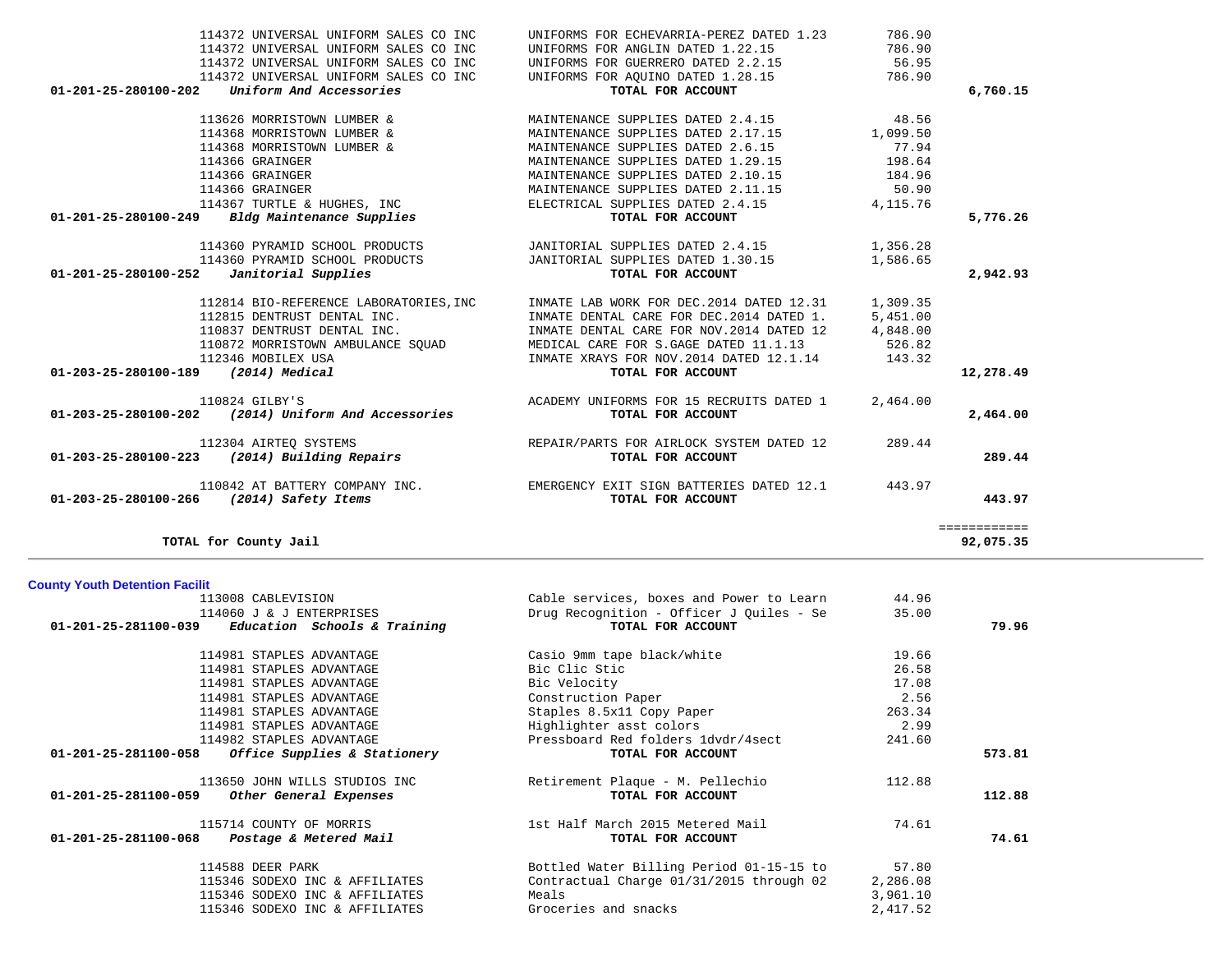| 01-201-25-281100-185<br>Food                                             | TOTAL FOR ACCOUNT                                                                  |                       | 8,722.50     |  |
|--------------------------------------------------------------------------|------------------------------------------------------------------------------------|-----------------------|--------------|--|
| 114983 STAPLES ADVANTAGE                                                 | Blue Medical Folders                                                               | 431.00                |              |  |
| Medical<br>01-201-25-281100-189                                          | TOTAL FOR ACCOUNT                                                                  |                       | 431.00       |  |
|                                                                          |                                                                                    |                       |              |  |
| 114965 WHITES HEALTHCARE ENTERPRISES INC                                 | Supply of Medicines for October                                                    | 507.47                |              |  |
| 114965 WHITES HEALTHCARE ENTERPRISES INC                                 | Supply of Medicines for November                                                   | 482.57                |              |  |
| 01-203-25-281100-189<br>(2014) Medical                                   | TOTAL FOR ACCOUNT                                                                  |                       | 990.04       |  |
|                                                                          |                                                                                    |                       | ============ |  |
| TOTAL for County Youth Detention Facilit                                 |                                                                                    |                       | 10,984.80    |  |
|                                                                          |                                                                                    |                       |              |  |
| <b>Road Repairs</b><br>114936 MUNICIPAL CAPITAL CORP                     | Savin C9120 Ricoh C2051 Quarterly for Ma                                           |                       |              |  |
| 114960 STAPLES ADVANTAGE                                                 | P-Touch Tape, Pen, Copier Paper                                                    | 586.83<br>106.08      |              |  |
| 114938 STAPLES ADVANTAGE                                                 | NYC 1054187 HP 932XL Black, HP 951XL Bla                                           | 313.96                |              |  |
| <i>Office Supplies &amp; Stationery</i><br>01-201-26-290100-058          | TOTAL FOR ACCOUNT                                                                  |                       | 1,006.87     |  |
|                                                                          |                                                                                    |                       |              |  |
| 115714 COUNTY OF MORRIS                                                  | 1st Half March 2015 Metered Mail                                                   | 7.89                  |              |  |
| Postage & Metered Mail<br>01-201-26-290100-068                           | TOTAL FOR ACCOUNT                                                                  |                       | 7.89         |  |
|                                                                          |                                                                                    |                       |              |  |
| 115552 NATIONAL FUEL OIL INC. TUEL CHARGES, 2/15<br>01-201-26-290100-140 |                                                                                    | 3,478.52              |              |  |
| Gas Purchases                                                            | TOTAL FOR ACCOUNT                                                                  |                       | 3,478.52     |  |
| 115016 MARK CARMAN                                                       | work boots per contract                                                            | 90.00                 |              |  |
| 114925 MICHAEL DEFELICE                                                  | work boots per contract                                                            | 90.00                 |              |  |
| 114923 MARC GEORGE                                                       | work boots per contract                                                            | 90.00                 |              |  |
| 114922 RICHARD REITMEYER                                                 | work boots per contract                                                            | 90.00                 |              |  |
| 114924 STEFAN KIRSCH                                                     | work boots per contract                                                            | 90.00                 |              |  |
| 115635 MICHAEL MCGUIRE                                                   | work boots per contract                                                            | 90.00                 |              |  |
| 115438 THEODORE DANIEL                                                   | work boots per contract                                                            | 90.00                 |              |  |
| 115367 WILLIAM G. STEPHENS                                               | work boots per contract                                                            | 90.00                 |              |  |
| Uniform & Clothing Allowance<br>01-201-26-290100-207                     | TOTAL FOR ACCOUNT                                                                  |                       | 720.00       |  |
| 113586 AMV CONTRACTING LLC                                               | Jan 24, 2015 Storm Sections #5, 16                                                 | 1,837.50              |              |  |
| 113586 AMV CONTRACTING LLC                                               | Jan 27, 2015 Storm Sections #5, 16                                                 | 5,568.75              |              |  |
| 113586 AMV CONTRACTING LLC                                               | Feb 2, 2015 Storm Sections #5, 16                                                  | 6,987.50              |              |  |
| 114846 FRANK BRODEEN OLC                                                 | Invoice dated 2/12/2015 Sects 24, 28, 31                                           | 24,750.00             |              |  |
| 114846 FRANK BRODEEN OLC                                                 | Invoice dated $2/12/2015$                                                          | 31,000.00             |              |  |
| 113749 CIPOLLINI CARTING & RECYCLING INC.                                | Storm #15 2/2/2015 Sect 13                                                         | 4,995.00              |              |  |
| 113705 CIPOLLINI CARTING & RECYCLING INC.                                | Storm Date 1/23/2015 Section #13                                                   | 2,775.00              |              |  |
| 113705 CIPOLLINI CARTING & RECYCLING INC.                                | Storm Date 1/26/2015 Section #13                                                   | 3,885.00              |              |  |
| 113750 GREEN OUTLOOK LANDSCAPING &                                       | Storm #12 1/24/2015, Storm #13 1/26/2015                                           | 43,310.00             |              |  |
| 113750 GREEN OUTLOOK LANDSCAPING &                                       | Storm #15 2/1/2015 Sect 1, 2, 8, 14, 18                                            | 33,522.50             |              |  |
| 113362 HOIMARK & LEMBO PAVING, LLC                                       | Storm #12 1/23/2015, Storm #13 1/26/20                                             | 7,149.68              |              |  |
| 113915 JJS SERVICES, INC.                                                | Storm # 15 2/2/2015 Sects 11, 19, 20, 27<br>Snow Removal Sec#25 Storms #12,13 & 15 | 25,670.00<br>9,900.00 |              |  |
| 113707 MOUNTAIN VIEW DEVELOPMENT<br>113585 MOUNTAIN VIEW DEVELOPMENT     | Vehicle Insurance Reimbursement                                                    | 2,000.00              |              |  |
| 114024 PEQUANNOCK TOWNSHIP                                               | Snow Removal/Saltin Feb 14-17 2015                                                 | 4,400.00              |              |  |
| 113759 PEQUANNOCK TOWNSHIP                                               | Snow Removal/Slting 2/9-10/2015                                                    | 2,200.00              |              |  |
| 113706 SUPREME-METRO CORP.                                               | Services on 1/23/2015 Runs #12 & 7                                                 | 3,080.00              |              |  |
| 113706 SUPREME-METRO CORP.                                               | Services on 1/27/2015 Runs #12 & 7                                                 | 5,775.00              |              |  |
| 113772 SUPREME-METRO CORP.                                               | Storm #15 Sect 7,12                                                                | 7,810.00              |              |  |
| 113764 TREE KING INC                                                     | Storm #17 2/8-9/2015 Sects 10, 17, 22, 23, 2                                       | 32,512.50             |              |  |
| 113764 TREE KING INC                                                     | Storm #16 2/5/2015 Sects 10, 17, 22, 23, 26                                        | 12,643.75             |              |  |
| 113708 V.A. SPATZ & SONS INC.                                            | Storm 2/1-2/2/2015 Sec#29, 32, 33                                                  | 15,597.50             |              |  |
| 114224 AMV CONTRACTING LLC                                               | Vehicle Insurance Reimbursement                                                    | 2,000.00              |              |  |
| 113756 M & B TRUCKING INC                                                | Storm Dated 1/24/2015 Sect #3                                                      | 2,775.00              |              |  |
| 113756 M & B TRUCKING INC                                                | Storm Dated 1/24/2015 Sect #9                                                      | 2,775.00              |              |  |
| 113756 M & B TRUCKING INC                                                | Storm Dated 1/26/2015 Sect #3                                                      | 3,420.00              |              |  |
| 113756 M & B TRUCKING INC                                                | Storm Dated 1/26/2015 Sect #9                                                      | 2,980.00              |              |  |
| 01-201-26-290100-228<br>Contracted Snow/Ice Removal                      | TOTAL FOR ACCOUNT                                                                  |                       | 301,319.68   |  |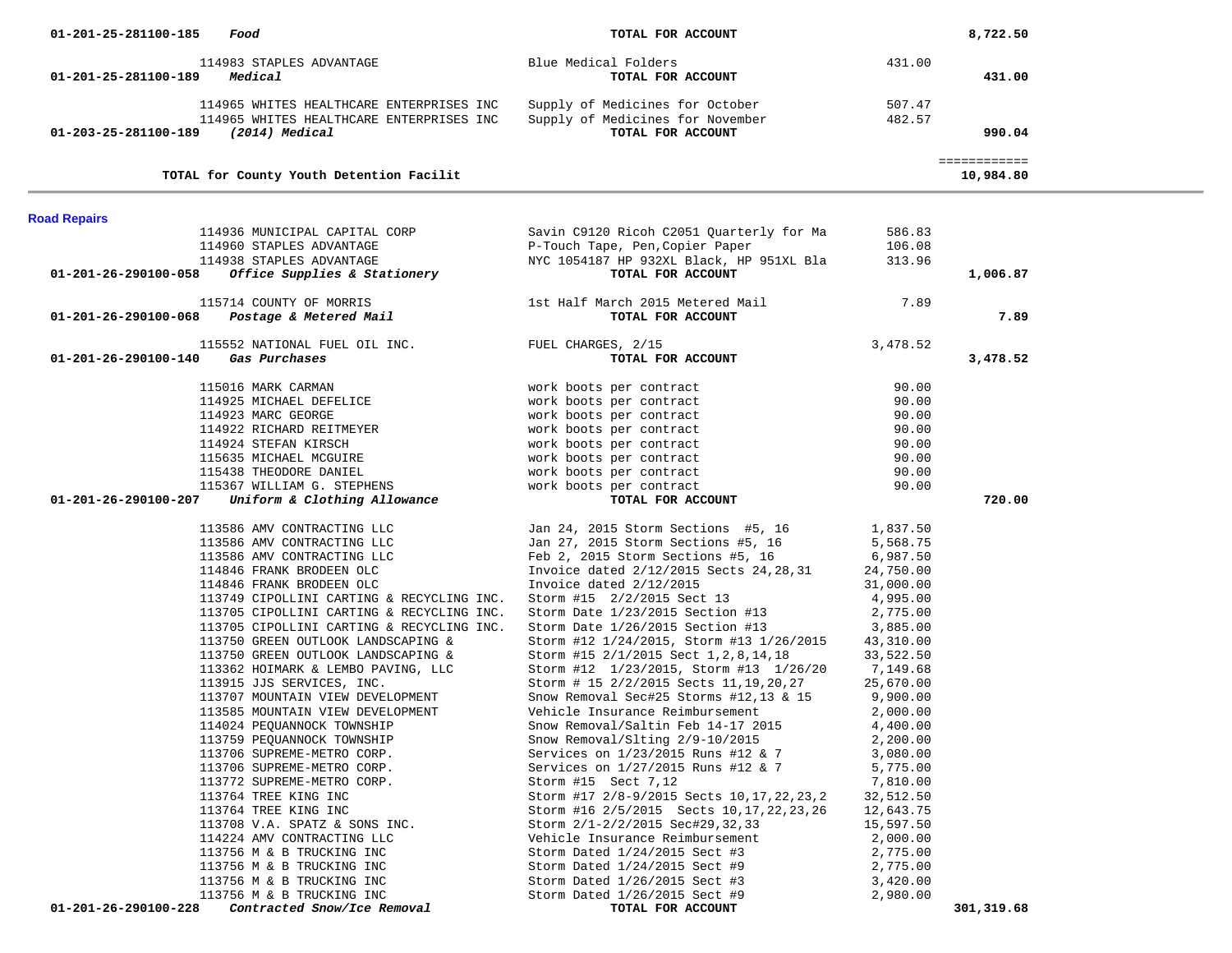| <b>Bridges and Culverts</b>                                                                       |                                                                 |                  |          |
|---------------------------------------------------------------------------------------------------|-----------------------------------------------------------------|------------------|----------|
| 114193 PARK UNION BUILDING                                                                        | $2 \times 8 \times 10$ lumber                                   | 9.99             |          |
| $01 - 201 - 26 - 292100 - 233$<br>Lumber                                                          | TOTAL FOR ACCOUNT                                               |                  | 9.99     |
| 114061 SHEAFFER SUPPLY INC.                                                                       | 24 - 5/16x2 TORX Floorboard Scrw                                | 9.60             |          |
| 114061 SHEAFFER SUPPLY INC.                                                                       | 5/16 Slip Hook, 2T 7/16 Galv SP Shackle                         | 28.90            |          |
| 114057 SHEAFFER SUPPLY INC.                                                                       | post hole bar w/tamper14GA LH Square poi                        | 70.63            |          |
| 114057 SHEAFFER SUPPLY INC.                                                                       | 3/4 forged D-ring w/weld on bracket, 3/1                        | 39.50            |          |
| 114195 SHEAFFER SUPPLY INC.                                                                       | PC Long Metric L Hex KeysT7-T30 Torx Sec                        | 39.44            |          |
| Small Tools<br>01-201-26-292100-239                                                               | TOTAL FOR ACCOUNT                                               |                  | 188.07   |
| 113890 COUNTY WELDING SUPPLY CO<br>$01 - 201 - 26 - 292100 - 248$<br>Welding-Oxygen-Acetylene Etc | UN1072 Oxygen Compressed 2.2, CWS 251 cf<br>TOTAL FOR ACCOUNT   | 63.49            | 63.49    |
| 114201 GRAY SUPPLY CORP<br>01-201-26-292100-259<br>Equipment Rental                               | Komatsu Model PC138USLC-8 Hydraulic exca<br>TOTAL FOR ACCOUNT   | 1,856.00         | 1,856.00 |
| 113891 REED AND PERRINE INC.<br>01-201-26-292100-260<br>Construction Materials                    | Cal Chloride 50# Flake(Blue Wave) 48 PLT<br>TOTAL FOR ACCOUNT   | 1,339.20         | 1,339.20 |
| 108201 EXTEL COMMUNICATIONS<br>$01 - 203 - 26 - 292100 - 146$<br>(2014) Telephone                 | Install 12U Sound Proof Quiet Wall Cabin<br>TOTAL FOR ACCOUNT   | 4,900.00         | 4,900.00 |
| 108431 COUNTY CONCRETE CORP.<br>108431 COUNTY CONCRETE CORP.                                      | $2.00 \text{ cy} - 4000 + 8 \text{ design}$<br>1.00 ea Delivery | 228.00<br>215.00 |          |

| TOTAL for Road Repairs                                                                              |                                                           |                       | ============<br>814,716.46 |
|-----------------------------------------------------------------------------------------------------|-----------------------------------------------------------|-----------------------|----------------------------|
| 109218 NORTHEASTERN HARDWARE CO INC<br>$01 - 203 - 26 - 290100 - 260$ (2014) Construction Materials | wood handles, street brooms, rollers<br>TOTAL FOR ACCOUNT | 214.45                | 214.45                     |
| 01-203-26-290100-188<br>(2014) Meals                                                                | TOTAL FOR ACCOUNT                                         |                       | 161.00                     |
| 114225 RED BARN RESTAURANT                                                                          | 15% Gratuity                                              | 21.00                 |                            |
| 114225 RED BARN RESTAURANT                                                                          | Meals 8/5 -12/10/2014                                     | 140.00                |                            |
| 01-201-26-290100-266<br>Safety Items                                                                | TOTAL FOR ACCOUNT                                         |                       | 52.80                      |
| 114611 DEER PARK                                                                                    | 0434540159 bottle water                                   | 22.02                 |                            |
| 114611 DEER PARK                                                                                    | 0434540159 bottle water                                   | 7.96                  |                            |
| 114612 DEER PARK                                                                                    | 0434540175 Montville bottle water                         | 22.82                 |                            |
| Snow Removal & Ice Control<br>01-201-26-290100-242                                                  | TOTAL FOR ACCOUNT                                         |                       | 507,755.25                 |
| 112275 MORTON SALT, INC.                                                                            | Hanover Garage Salt                                       | 30,141.90             |                            |
| 112275 MORTON SALT, INC.                                                                            | Wharton Garage Salt                                       | 25,012.25             |                            |
| 112562 MORTON SALT, INC.                                                                            | Salt-Hanover Garage                                       | 18,587.75             |                            |
| 112954 MORTON SALT, INC.                                                                            | Hanover Garage Salt 1/20/2015                             | 3,966.57              |                            |
| 112954 MORTON SALT, INC.                                                                            | Hanover Garage Salt 1/19/2015                             | 43,320.32             |                            |
| 112954 MORTON SALT, INC.                                                                            | Montville Garage Salt 1/16/2015                           | 8,924.79              |                            |
| 112954 MORTON SALT, INC.                                                                            | Montville Garage Salt 1/15/2015                           | 49,998.95             |                            |
| 113902 MORTON SALT, INC.                                                                            | Hanover Garage                                            | 11,346.40             |                            |
| 113902 MORTON SALT, INC.                                                                            | Wharton Garage                                            | 3,591.43              |                            |
| 113356 MORTON SALT, INC.                                                                            | Salt-Hanover Garage                                       | 45,330.50             |                            |
| 113758 MORTON SALT, INC.                                                                            | Hanover Garage<br>Hanover Garage                          | 18,369.26             |                            |
| 113758 MORTON SALT, INC.<br>113758 MORTON SALT, INC.                                                | Wharton Garage                                            | 23,098.88<br>5,435.55 |                            |
| 113758 MORTON SALT, INC.                                                                            | Hanover Garage                                            |                       |                            |
|                                                                                                     |                                                           | 7,547.24              |                            |

113599 MORTON SALT, INC.<br>113599 MORTON SALT, INC. THE STATE Hanover Garage Salt 113599 MORTON SALT, INC. 113599 MORTON SALT, INC. Hanover Garage Salt 27,764.65

 113599 MORTON SALT, INC. Wharton Garage Salt 66,058.85 113758 MORTON SALT, INC. Wharton Garage 51,942.57

113599 MORTON SALT, INC.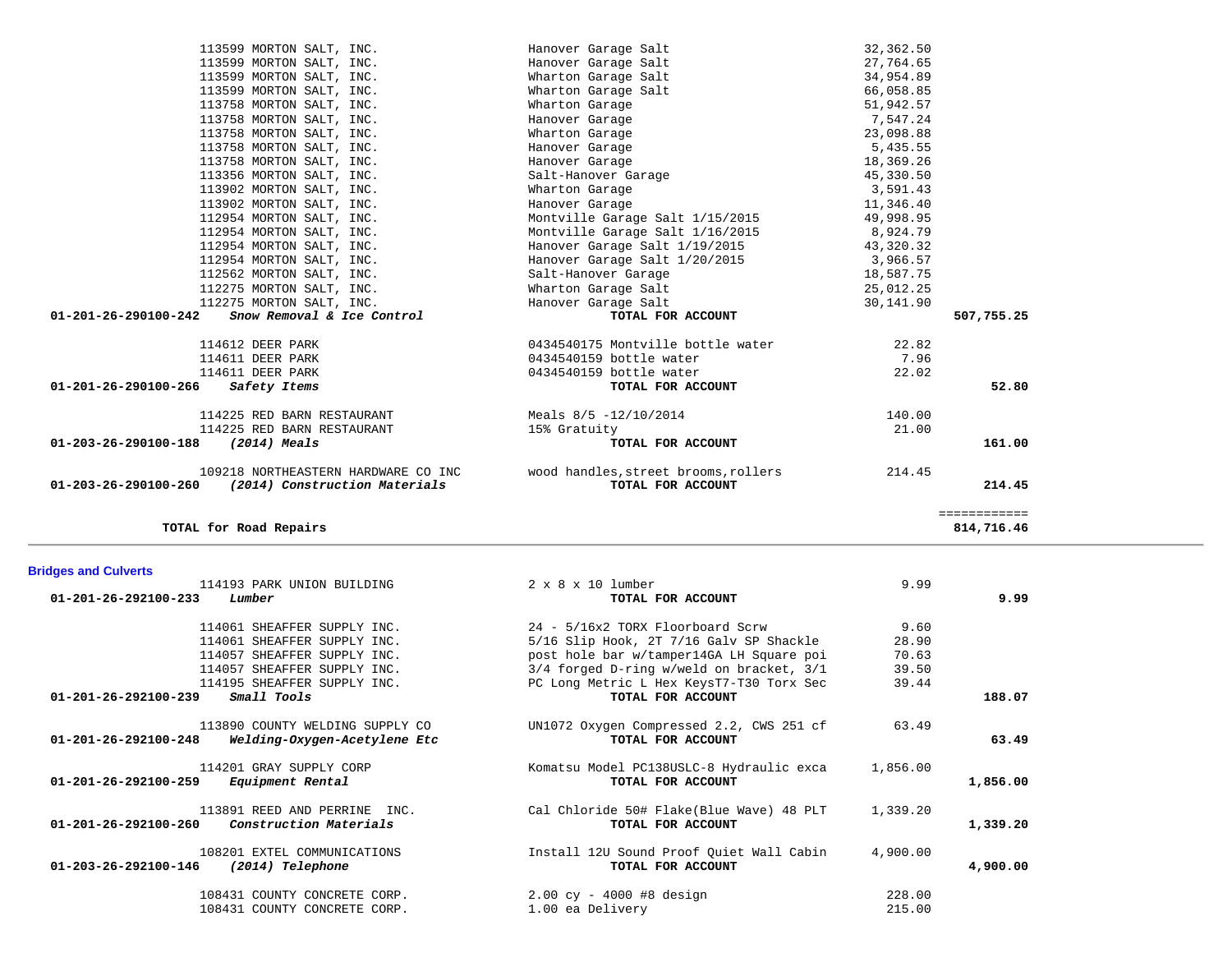| 01-203-26-292100-227<br>(2014) Concrete                                             | TOTAL FOR ACCOUNT                                               |                | 443.00       |  |
|-------------------------------------------------------------------------------------|-----------------------------------------------------------------|----------------|--------------|--|
| 113889 PERFORMANCE TRAILERS INC.                                                    | 2 ( 7 x 12 ) Ramp                                               | 440.00         |              |  |
| $01-203-26-292100-246$ (2014) Tools - Others                                        | TOTAL FOR ACCOUNT                                               |                | 440.00       |  |
| 112311 COUNTY WELDING SUPPLY CO                                                     |                                                                 | 35.40          |              |  |
| 01-203-26-292100-248<br>(2014) Welding-Oxygen-Acetylene Etc                         | CWS 125 CF ArgonCWS 125 AR/CO2 75/25CWS<br>TOTAL FOR ACCOUNT    |                | 35.40        |  |
|                                                                                     |                                                                 |                |              |  |
| 113601 KENVIL POWER EQUIPMENT, INC.                                                 | Hygeine Kits                                                    | 41.37          |              |  |
| 112588 GALETON GLOVES<br>112588 GALETON GLOVES                                      | Sportster Gray Lens<br>Knit Glvs Ltx Palm Mens, Sz X-Large 12 P | 36.60<br>96.80 |              |  |
| 112588 GALETON GLOVES                                                               | Freight                                                         | 11.88          |              |  |
| 01-203-26-292100-266 (2014) Safety Items                                            | TOTAL FOR ACCOUNT                                               |                | 186.65       |  |
|                                                                                     |                                                                 |                | ============ |  |
| TOTAL for Bridges and Culverts                                                      |                                                                 |                | 9,461.80     |  |
| <b>Shade Tree Commission</b>                                                        |                                                                 |                |              |  |
| 114601 DEER PARK                                                                    | 0434593380 bottle water                                         | 0.99           |              |  |
| 114601 DEER PARK                                                                    | 0434593380 bottle water                                         | 20.43          |              |  |
| Other Operating&Repair Supply<br>01-201-26-300100-098                               | TOTAL FOR ACCOUNT                                               |                | 21.42        |  |
| 113680 KENVIL POWER EQUIPMENT, INC.                                                 | 63PMC 25R saw chain                                             | 160.73         |              |  |
| 113681 POWER PLACE INC                                                              | 33RSC 100R saw chain                                            | 420.51         |              |  |
| 01-201-26-300100-239<br>Small Tools                                                 | TOTAL FOR ACCOUNT                                               |                | 581.24       |  |
|                                                                                     |                                                                 |                | ============ |  |
| TOTAL for Shade Tree Commission                                                     |                                                                 |                | 602.66       |  |
|                                                                                     |                                                                 |                |              |  |
| <b>Buildings &amp; Grounds</b>                                                      |                                                                 |                |              |  |
| 115040 WILLIAM F. BARNISH<br>01-201-26-310100-029<br>Building Rental                | RENT FOR DOVER PROBATION / APRIL 2015<br>TOTAL FOR ACCOUNT      | 8,276.44       | 8,276.44     |  |
|                                                                                     |                                                                 |                |              |  |
| 115031 WEBSTER PLUMBING &                                                           | RE: FREEDOM HOUSE/ 02-13-15                                     | 164.60         |              |  |
| 01-201-26-310100-044 Equipment Service Agreements                                   | TOTAL FOR ACCOUNT                                               |                | 164.60       |  |
| 113607 STAPLES ADVANTAGE                                                            | WO74411/ RE: OFFICE SUPPLIES/ 01-22-15                          | 239.59         |              |  |
| 113607 STAPLES ADVANTAGE                                                            | RE: OFFICE SUPPLIES/ 01-23-15                                   | 101.71         |              |  |
| 114152 STAPLES ADVANTAGE                                                            | RE: OFFICE SUPPLIES/ 02-06-15                                   | 132.61         |              |  |
| Office Supplies & Stationery<br>01-201-26-310100-058                                | TOTAL FOR ACCOUNT                                               |                | 473.91       |  |
| 115026 MORRISTOWN PARKING AUTHORITY                                                 | PARKING MAINTENANCE FEE/ MARCH 2015                             | 5,340.00       |              |  |
| 115200 LAZ PARKING                                                                  | 590803109/ JUROR PKG - FEBRUARY 2015/ DA                        | 7,859.00       |              |  |
| 01-201-26-310100-062<br>Parking Lot Rental                                          | TOTAL FOR ACCOUNT                                               |                | 13,199.00    |  |
| 114433 KORNER STORE INC                                                             | RE: MEAL RECEIPTS/ 01-24-15 THRU 02-22-1                        | 540.00         |              |  |
| 115033 LOVEYS PIZZA & GRILL                                                         | RE: MEAL RECEIPTS/ 02-15-15 THRU 02-26-1                        | 250.00         |              |  |
| 115033 LOVEYS PIZZA & GRILL                                                         | RE: MEAL RECEIPTS/ 02-21-15 THRU 03-01-1                        | 910.00         |              |  |
| $01-201-26-310100-084$ Other Outside Services                                       | TOTAL FOR ACCOUNT                                               |                | 1,700.00     |  |
| 115338 MORRIS COUNTY ENGRAVING LLC                                                  | WO74686/ RE: CH - RESOURCE CTR/ 03-10-15                        | 121.27         |              |  |
| Other Operating&Repair Supply<br>01-201-26-310100-098                               | TOTAL FOR ACCOUNT                                               |                | 121.27       |  |
|                                                                                     |                                                                 |                |              |  |
| 114442 OPEN SYSTEMS INTEGRATORS, INC.<br>Security Equipment<br>01-201-26-310100-128 | RE: SHERIFF/ 02-03-15<br>TOTAL FOR ACCOUNT                      | 292.50         | 292.50       |  |
|                                                                                     |                                                                 |                |              |  |
| 113701 MORRIS COUNTY MUNICIPAL                                                      | 100055/ WASTE COLLECTION - JANUARY 2015/                        | 5,545.33       |              |  |
| 113701 MORRIS COUNTY MUNICIPAL                                                      | 100055/ TIPPING FEES - JANUARY 2015/ 02-                        | 1,769.79       |              |  |
| 114111 WASTE MANAGEMENT OF NEW JERSEY<br>Rubbish & Trash Removal                    | $100-0089588-0836-5$ - WO74568/RE: CAC/                         | 1,138.45       |              |  |
| 01-201-26-310100-143                                                                | TOTAL FOR ACCOUNT                                               |                | 8,453.57     |  |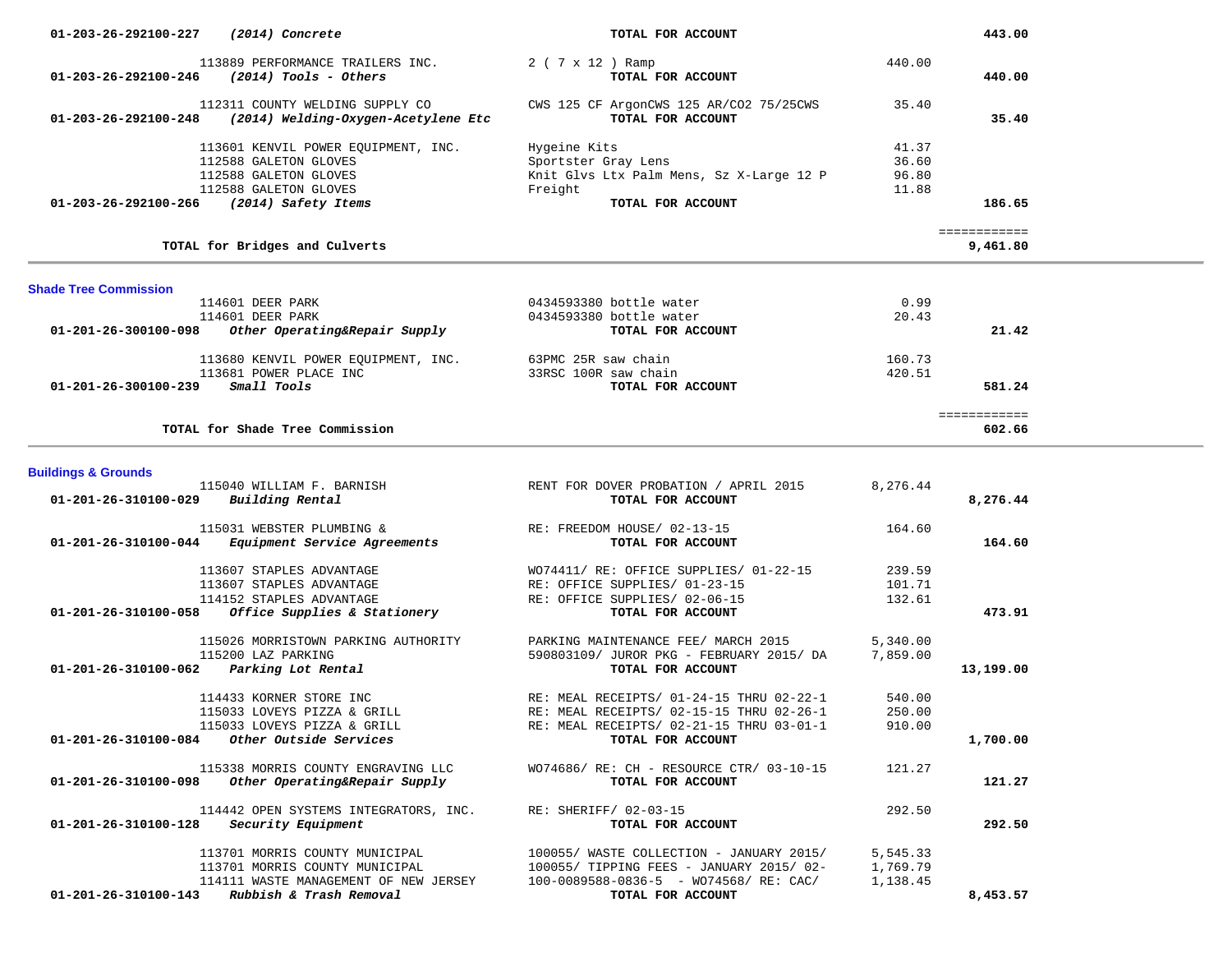| 114425 STAPLES ADVANTAGE<br>Office Supplies & Stationery<br>01-201-26-315100-058 | FOLDER, PAPERCLIP, POSTITS, STAPLES, STAPLE<br>TOTAL FOR ACCOUNT | 148.44 | 148.44 |
|----------------------------------------------------------------------------------|------------------------------------------------------------------|--------|--------|
| 113678 GRAINGER                                                                  | WHEEL NUT STEEL, WHEEL NUT PLASTIC CAP                           | 50.04  |        |
| 113704 HELM                                                                      | VCM SOFTWARE RENEWAL                                             | 900.00 |        |
| 114262 MSC INDUSTRIAL SUPPLY CO.                                                 | HANDLE, SHACKLE, HEAT SHRINK, GLOVE, TAPE, CA                    | 322.19 |        |
| 114262 MSC INDUSTRIAL SUPPLY CO.                                                 | ANCHOR SHACKLE                                                   | 309.50 |        |

| 114441 BINSKY SERVICE LLC RE: JDC/ 02-12-15          |                                                                                                  | 585.83 |          |
|------------------------------------------------------|--------------------------------------------------------------------------------------------------|--------|----------|
|                                                      | 114349 BINSKY SERVICE LLC<br>RE: MOSQUITO CONTROL/ 01-29-15<br>2,334.83                          |        |          |
| 01-201-26-310100-264 Heat & A/C                      | TOTAL FOR ACCOUNT                                                                                |        | 9,859.71 |
|                                                      | 114105 COOPER ELECTRIC SUPPLY CO. WO74146/RE: B&G - BULBS/ 01-05-15                              | 556.85 |          |
|                                                      | 114105 COOPER ELECTRIC SUPPLY CO. WO74221/ RE: CTY GRG/ 01-09-15                                 | 326.40 |          |
|                                                      | 114105 COOPER ELECTRIC SUPPLY CO. WO7427/ RE: A&R - BULBS/ 01-22-15 483.00                       |        |          |
|                                                      | 114105 COOPER ELECTRIC SUPPLY CO. WO74287/ RE: A&R/ 01-29-15 36.28                               |        |          |
|                                                      | 114105 COOPER ELECTRIC SUPPLY CO. WO74122/ RE: MONTVILLE - BULBS/ 02-04-15 2,041.84              |        |          |
| $01 - 201 - 26 - 310100 - 265$ Electrical            | TOTAL FOR ACCOUNT                                                                                |        | 3,444.37 |
| $01-203-26-310100-084$ (2014) Other Outside Services | 114335 THYSSENKRUP ELEVATOR CO. RE: PSTA - ELEVATOR REPAIR/ 01-24-14 686.24<br>TOTAL FOR ACCOUNT |        | 686.24   |
|                                                      |                                                                                                  |        |          |
|                                                      | 113872 COOPER ELECTRIC SUPPLY CO. WO74122/RE: MONTVILLE GRG- BULBS/ 12-03 150.18                 |        |          |
| 113872 COOPER ELECTRIC SUPPLY CO.                    | $WO74112/ RE: MONTVILLE GRG - BULBS/ 12-1$ 65.81                                                 |        |          |
| 113872 COOPER ELECTRIC SUPPLY CO.                    | WO74112/ RE: MONTVILLE GRG/ 12-23-14 59.73                                                       |        |          |
| 114104 COOPER ELECTRIC SUPPLY CO.                    | WO73920/ RE: STOCK/ 12-11-14 57.28                                                               |        |          |
| 114104 COOPER ELECTRIC SUPPLY CO.                    | WO74222/ RE: SHADE TREE/ 12-22-14 98.20                                                          |        |          |
| 114104 COOPER ELECTRIC SUPPLY CO.                    | WO73940/RE: COUNTY JAIL/ 11-18-14 339.42                                                         |        |          |
| 114104 COOPER ELECTRIC SUPPLY CO.                    | WO74146/RE: B&G - BULBS 390.40                                                                   |        |          |
| 114104 COOPER ELECTRIC SUPPLY CO.                    | $WO74122/RE: MONTVILLE RDS - BULBS/ 12-2$ 303.33                                                 |        |          |
| 114104 COOPER ELECTRIC SUPPLY CO.                    | WO74221/ RE: CTY GRG/ 12-30-14 3,201.50                                                          |        |          |
|                                                      | 114104 COOPER ELECTRIC SUPPLY CO. WO73993/ RE B&G - BULBS/ 12-04-14 255.85                       |        |          |
| 114104 COOPER ELECTRIC SUPPLY CO.                    | W073993/ RE: CREDIT MEMO/ 12-04-14 -255.85                                                       |        |          |

| 115052 JORGE ROMERO                                 |                                                         |                   | RE: 2015 WORK BOOTS - NIGHT CREW/ 02-16- 90.00                                 |          |          |
|-----------------------------------------------------|---------------------------------------------------------|-------------------|--------------------------------------------------------------------------------|----------|----------|
|                                                     |                                                         |                   | 114134 UNIVERSAL UNIFORM SALES CO.INC RE: PAUL CHASE - 2015 UNIFORMS-01-18-15  | 238.95   |          |
| 115354 PETER DINKOWITZ                              |                                                         |                   | RE: 2015 WORK BOOTS - HILL/ 03-08-15 90.00                                     |          |          |
| $01-201-26-310100-207$ Uniform & Clothing Allowance |                                                         |                   | TOTAL FOR ACCOUNT                                                              |          | 418.95   |
|                                                     | 114056 SHEAFFER SUPPLY INC.                             |                   | anchors, nuts, bolts, toggle wings, vario                                      | 448.48   |          |
|                                                     |                                                         |                   | 114151 SHEAFFER SUPPLY, INC. WO74455/RE: A&R - P2/01-30-15                     | 93.63    |          |
| $01 - 201 - 26 - 310100 - 239$ Small Tools          |                                                         |                   | TOTAL FOR ACCOUNT                                                              |          | 542.11   |
|                                                     | 114144 ABLE SECURITY LOCKSMITHS WO74470/RE: CH/01-29-15 |                   |                                                                                | 581.29   |          |
| 114144 ABLE SECURITY LOCKSMITHS                     |                                                         |                   | WO74461/ RE: SEU/ 01-29-15                                                     | 158.00   |          |
| 114346 GRAINGER                                     |                                                         |                   | WO74569/RE: B&G - HILL/ 01-21-15                                               | 156.58   |          |
| 114346 GRAINGER                                     |                                                         |                   | WO74459/ RE: CH/ 02-10-15                                                      | 146.88   |          |
|                                                     |                                                         |                   | 114437 R.D. SALES DOOR & HARDWARE LLC RE: ST. CLARE'S BEHAVIORAL HEALTH/ 02-04 | 302.00   |          |
| 114437 R.D. SALES DOOR & HARDWARE LLC               |                                                         | RE: A&R/ 02-13-15 |                                                                                | 300.00   |          |
| 114327 BAYWAY LUMBER                                | WO74422/ RE: JDC/ 01-29-15                              |                   |                                                                                | 346.52   |          |
| $01-201-26-310100-249$ Bldg Maintenance Supplies    |                                                         |                   | TOTAL FOR ACCOUNT                                                              |          | 1,991.27 |
| 115044 JOHNSTONE SUPPLY                             |                                                         |                   | WO74565/ RE: B&G - HILL/ 02-20-15                                              | 1,661.58 |          |
| 115268 JOHNSTONE SUPPLY                             |                                                         |                   | WO74638/ RE: A&R/ 02-25-15                                                     | 17.01    |          |
| 115268 JOHNSTONE SUPPLY                             |                                                         |                   | WO74653/RE: PROBATION/02-26-15                                                 | 24.01    |          |

**Motor Services Center** 

**TOTAL for Buildings & Grounds 54,397.76**

|                                            | 114056 SHEAFFER SUPPLY INC.<br>114151 SHEAFFER SUPPLY, INC.<br>114151 SHEAFFER SUPPLY, INC.<br>114151 Small Tools<br>193.63                                                                                                                                                                                                                                                                                                                                                                              |          |
|--------------------------------------------|----------------------------------------------------------------------------------------------------------------------------------------------------------------------------------------------------------------------------------------------------------------------------------------------------------------------------------------------------------------------------------------------------------------------------------------------------------------------------------------------------------|----------|
|                                            |                                                                                                                                                                                                                                                                                                                                                                                                                                                                                                          |          |
| $01 - 201 - 26 - 310100 - 239$ Small Tools |                                                                                                                                                                                                                                                                                                                                                                                                                                                                                                          | 542.11   |
|                                            |                                                                                                                                                                                                                                                                                                                                                                                                                                                                                                          |          |
|                                            |                                                                                                                                                                                                                                                                                                                                                                                                                                                                                                          |          |
|                                            |                                                                                                                                                                                                                                                                                                                                                                                                                                                                                                          |          |
|                                            |                                                                                                                                                                                                                                                                                                                                                                                                                                                                                                          |          |
|                                            |                                                                                                                                                                                                                                                                                                                                                                                                                                                                                                          |          |
|                                            |                                                                                                                                                                                                                                                                                                                                                                                                                                                                                                          |          |
|                                            |                                                                                                                                                                                                                                                                                                                                                                                                                                                                                                          |          |
|                                            | $114144\,\text{ABLE SECURITY LOKSMITHS}\,\begin{minipage}{0.99\textwidth} \begin{minipage}{0.99\textwidth} \begin{minipage}{0.99\textwidth} \begin{minipage}{0.99\textwidth} \begin{minipage}{0.99\textwidth} \begin{minipage}{0.99\textwidth} \begin{minipage}{0.99\textwidth} \begin{minipage}{0.99\textwidth} \begin{minipage}{0.99\textwidth} \begin{minipage}{0.99\textwidth} \begin{minipage}{0.99\textwidth} \begin{minipage}{0.99\textwidth} \begin{minipage}{0.99\textwidth} \begin{minipage}{$ | 1,991.27 |
|                                            | $\begin{tabular}{l c c c c c} \hline 115044 JOMNSTONE SUPPLY & WO74565/ RE: B6G - HILL/ 02-20-15 & 1,661.58 \\ 115268 JOMNSTONE SUPPLY & WO74638/ RE: AER/ 02-25-15 & 17.01 \\ 115268 JOMNSTONE SUPPLY & WO74638/ RE: RER/ 02-25-15 & 24.01 \\ 114441 BINSKY SERVICE LLC & RE: AGR/ 02-18-15 & 5,236.45 \\ 114441 BINSKY S$                                                                                                                                                                              |          |
|                                            |                                                                                                                                                                                                                                                                                                                                                                                                                                                                                                          |          |
|                                            |                                                                                                                                                                                                                                                                                                                                                                                                                                                                                                          |          |
|                                            |                                                                                                                                                                                                                                                                                                                                                                                                                                                                                                          |          |
|                                            |                                                                                                                                                                                                                                                                                                                                                                                                                                                                                                          |          |
|                                            |                                                                                                                                                                                                                                                                                                                                                                                                                                                                                                          |          |
| 01-201-26-310100-264 Heat & A/C            |                                                                                                                                                                                                                                                                                                                                                                                                                                                                                                          | 9,859.71 |
|                                            |                                                                                                                                                                                                                                                                                                                                                                                                                                                                                                          |          |
|                                            |                                                                                                                                                                                                                                                                                                                                                                                                                                                                                                          |          |
|                                            |                                                                                                                                                                                                                                                                                                                                                                                                                                                                                                          |          |
|                                            |                                                                                                                                                                                                                                                                                                                                                                                                                                                                                                          |          |
|                                            |                                                                                                                                                                                                                                                                                                                                                                                                                                                                                                          |          |
|                                            |                                                                                                                                                                                                                                                                                                                                                                                                                                                                                                          |          |
| $01 - 201 - 26 - 310100 - 265$ Electrical  |                                                                                                                                                                                                                                                                                                                                                                                                                                                                                                          | 3,444.37 |
|                                            |                                                                                                                                                                                                                                                                                                                                                                                                                                                                                                          |          |
|                                            |                                                                                                                                                                                                                                                                                                                                                                                                                                                                                                          |          |
|                                            |                                                                                                                                                                                                                                                                                                                                                                                                                                                                                                          | 686.24   |
|                                            | 114335 THYSSENKRUP ELEVATOR CO.<br><b>01-203-26-310100-084</b> (2014) Other Outside Services TOTAL FOR ACCOUNT                                                                                                                                                                                                                                                                                                                                                                                           |          |
|                                            |                                                                                                                                                                                                                                                                                                                                                                                                                                                                                                          |          |
|                                            |                                                                                                                                                                                                                                                                                                                                                                                                                                                                                                          |          |
|                                            |                                                                                                                                                                                                                                                                                                                                                                                                                                                                                                          |          |
|                                            |                                                                                                                                                                                                                                                                                                                                                                                                                                                                                                          |          |
|                                            |                                                                                                                                                                                                                                                                                                                                                                                                                                                                                                          |          |
|                                            |                                                                                                                                                                                                                                                                                                                                                                                                                                                                                                          |          |
|                                            |                                                                                                                                                                                                                                                                                                                                                                                                                                                                                                          |          |
|                                            |                                                                                                                                                                                                                                                                                                                                                                                                                                                                                                          |          |
|                                            |                                                                                                                                                                                                                                                                                                                                                                                                                                                                                                          |          |
|                                            |                                                                                                                                                                                                                                                                                                                                                                                                                                                                                                          |          |
|                                            |                                                                                                                                                                                                                                                                                                                                                                                                                                                                                                          |          |
|                                            |                                                                                                                                                                                                                                                                                                                                                                                                                                                                                                          |          |

54,397.76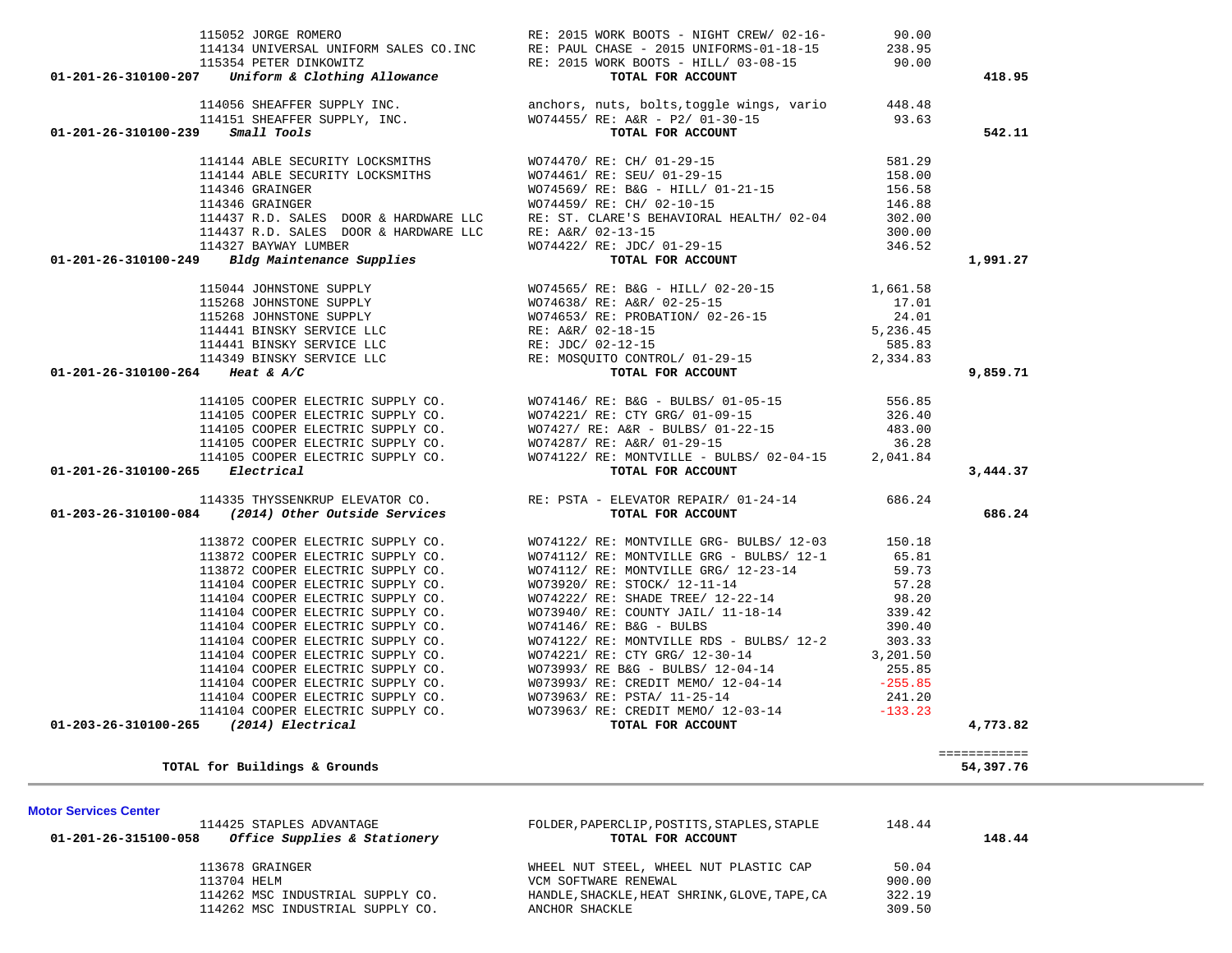| 114262 MSC INDUSTRIAL SUPPLY CO.                                                                                                                                                    |                                                                                                                                                                                                                 | 54.24          |          |
|-------------------------------------------------------------------------------------------------------------------------------------------------------------------------------------|-----------------------------------------------------------------------------------------------------------------------------------------------------------------------------------------------------------------|----------------|----------|
| 114262 MSC INDUSTRIAL SUPPLY CO.                                                                                                                                                    | QUICK LINK<br>TWLLETTS<br>CABLE TIE,LINK<br>SCREEN BOLTS                                                                                                                                                        | 44.96          |          |
| 114262 MSC INDUSTRIAL SUPPLY CO.                                                                                                                                                    |                                                                                                                                                                                                                 | 306.14         |          |
|                                                                                                                                                                                     |                                                                                                                                                                                                                 |                |          |
|                                                                                                                                                                                     |                                                                                                                                                                                                                 |                |          |
| 01-201-26-315100-098                                                                                                                                                                | 114264 ONE SOURCE OF NEW JERSEY LLC SCREEN BOLTS<br>115612 ROBERT BECKMANN NU MOTOR VEHICLE COMMISSION - 3 TITLES<br>3 Other Operating&Repair Supply<br>70TAL FOR ACCOUNT                                       |                | 2,583.71 |
|                                                                                                                                                                                     |                                                                                                                                                                                                                 |                |          |
| 113834 PETROCHOICE<br>01-201-26-315100-232 Lubricants & Anti Freeze                                                                                                                 | EXXON HUMBLE HYD<br>TOTAL FOR ACCOUNT                                                                                                                                                                           | 2,141.32       |          |
|                                                                                                                                                                                     |                                                                                                                                                                                                                 |                | 2,141.32 |
|                                                                                                                                                                                     |                                                                                                                                                                                                                 |                |          |
|                                                                                                                                                                                     |                                                                                                                                                                                                                 |                |          |
|                                                                                                                                                                                     |                                                                                                                                                                                                                 |                |          |
| 114276 WEST CHESTER MACHINERY AND PLOW BLADE                                                                                                                                        |                                                                                                                                                                                                                 | 350.00         |          |
| 01-201-26-315100-241<br>Snow Plowing Parts                                                                                                                                          | TOTAL FOR ACCOUNT                                                                                                                                                                                               |                | 2,622.42 |
|                                                                                                                                                                                     |                                                                                                                                                                                                                 |                |          |
| 113691 STS TIRE & AUTO CENTERS                                                                                                                                                      | TIRES                                                                                                                                                                                                           | 287.26         |          |
| 113691 STS TIRE & AUTO CENTERS                                                                                                                                                      | TIRES                                                                                                                                                                                                           | 189.30         |          |
| 113691 STS TIRE & AUTO CENTERS                                                                                                                                                      | TIRES                                                                                                                                                                                                           | 240.00         |          |
| 113682 GOODYEAR AUTO SERVICE                                                                                                                                                        | TIRES                                                                                                                                                                                                           | 180.82         |          |
| 114273 STS TIRE & AUTO CENTERS                                                                                                                                                      | TIRES                                                                                                                                                                                                           | 310.00         |          |
| 114273 STS TIRE & AUTO CENTERS                                                                                                                                                      | TIRES                                                                                                                                                                                                           | 258.44         |          |
| 114273 STS TIRE & AUTO CENTERS                                                                                                                                                      | TIRES                                                                                                                                                                                                           | 403.64         |          |
| 114273 STS TIRE & AUTO CENTERS                                                                                                                                                      | TIRES                                                                                                                                                                                                           | 507.20         |          |
| Tires<br>01-201-26-315100-245                                                                                                                                                       | TOTAL FOR ACCOUNT                                                                                                                                                                                               |                | 2,376.66 |
|                                                                                                                                                                                     |                                                                                                                                                                                                                 |                |          |
| 114272 SNAP-ON INDUSTRIAL                                                                                                                                                           | TOROUE WRENCH                                                                                                                                                                                                   |                |          |
| 114272 SNAP-ON INDUSTRIAL                                                                                                                                                           | TOROUE WRENCH                                                                                                                                                                                                   |                |          |
| 114272 SNAP-ON INDUSTRIAL                                                                                                                                                           | TOROUE WRENCH                                                                                                                                                                                                   |                |          |
| 114272 SNAP-ON INDUSTRIAL                                                                                                                                                           | CRIMPING PLIER                                                                                                                                                                                                  |                |          |
| $01 - 201 - 26 - 315100 - 246$ Tools - Others                                                                                                                                       | $\begin{array}{r} 588.75 \\ 656.25 \\ 555.00 \\ 42.94 \end{array}$ FOR ACCOUNT<br>TOTAL FOR ACCOUNT                                                                                                             |                | 1,842.94 |
|                                                                                                                                                                                     |                                                                                                                                                                                                                 |                |          |
|                                                                                                                                                                                     |                                                                                                                                                                                                                 |                |          |
| 113694 ZEP MANUFACTURING CO ZEP TKO<br>$01-201-26-315100-252$ Janitorial Supplies                                                                                                   | TOTAL FOR ACCOUNT                                                                                                                                                                                               | 133.82         | 133.82   |
|                                                                                                                                                                                     |                                                                                                                                                                                                                 |                |          |
|                                                                                                                                                                                     |                                                                                                                                                                                                                 | 81.17          |          |
|                                                                                                                                                                                     |                                                                                                                                                                                                                 | 113.80         |          |
|                                                                                                                                                                                     |                                                                                                                                                                                                                 | 492.96         |          |
| 113688 REED SYSTEMS, LTD. FILL NOZZLE, CAP<br>113693 TONY SANCHEZ LTD PTO HOSE KIT<br>114247 AIR BRAKE & EQUIPMENT TRANSYND 5GAL<br>114248 AMERICAN HOSE & HYDRAULICS EXTERNAL WORK |                                                                                                                                                                                                                 | 59.75          |          |
| 113674 BUNKY'S TOWING & AUTO REPAIR                                                                                                                                                 | TOWING $(8-13)$                                                                                                                                                                                                 | 150.00         |          |
| 113674 BUNKY'S TOWING & AUTO REPAIR                                                                                                                                                 | TOWING $(10-9)$                                                                                                                                                                                                 | 675.00         |          |
| 114252 BUNKY'S TOWING & AUTO REPAIR                                                                                                                                                 | TOWING (2-4)                                                                                                                                                                                                    | 237.50         |          |
| 114258 HOOVER TRUCK CENTERS INC                                                                                                                                                     | STEP                                                                                                                                                                                                            | 107.42         |          |
| 114260 MID-ATLANTIC TRUCK CENTRE INC                                                                                                                                                | DASH CLUSTER                                                                                                                                                                                                    | 641.75         |          |
| 114260 MID-ATLANTIC TRUCK CENTRE INC                                                                                                                                                | DOOR HANDLE                                                                                                                                                                                                     | 109.98         |          |
|                                                                                                                                                                                     |                                                                                                                                                                                                                 | 136.08         |          |
|                                                                                                                                                                                     |                                                                                                                                                                                                                 | 55.00          |          |
| 114267 PROGRESSIVE HYDRAULICS INC                                                                                                                                                   | 114260 MID-ATLANTIC TRUCK CENTRE INC<br>114263 NORTHEAST COMMUNICATIONS, INC. MO350DPW - QUARTERWAVE ANTENNA, BRASS M<br>114267 PROGRESSIVE HYDRAIILICS INC. FEMALE OUICK DISCONNECT<br>FEMALE QUICK DISCONNECT | 357.24         |          |
| 114275 TRICO EQUIPMENT SERVICES LLC                                                                                                                                                 | HYDROLIC FLUID, EDGE KIT                                                                                                                                                                                        | 2,856.10       |          |
| 113676 DEJANA TRUCK EQUIPMENT OF                                                                                                                                                    | CLUTCH ASSY                                                                                                                                                                                                     | 154.74         |          |
| 113832 DELUXE INTERNATIONAL                                                                                                                                                         | VEHICLE REPAIR (3-4)                                                                                                                                                                                            | 4,326.13       |          |
| 113679 HOOVER TRUCK CENTERS INC                                                                                                                                                     | DASH CONTR                                                                                                                                                                                                      | 212.40         |          |
| 113679 HOOVER TRUCK CENTERS INC                                                                                                                                                     | MIRROR, BRACKET                                                                                                                                                                                                 | 104.06         |          |
| 113679 HOOVER TRUCK CENTERS INC                                                                                                                                                     | SENSOR                                                                                                                                                                                                          | 31.06          |          |
| 113683 MID-ATLANTIC TRUCK CENTRE INC                                                                                                                                                | SENSOR                                                                                                                                                                                                          | 204.23         |          |
| 113683 MID-ATLANTIC TRUCK CENTRE INC                                                                                                                                                | BOLT KIT                                                                                                                                                                                                        | 23.75          |          |
| 113683 MID-ATLANTIC TRUCK CENTRE INC                                                                                                                                                | GAUGE, TUBE                                                                                                                                                                                                     | 69.45          |          |
| 113683 MID-ATLANTIC TRUCK CENTRE INC                                                                                                                                                | GASKET                                                                                                                                                                                                          | 753.64         |          |
| 113683 MID-ATLANTIC TRUCK CENTRE INC                                                                                                                                                | TUBE                                                                                                                                                                                                            | 56.72          |          |
| 113683 MID-ATLANTIC TRUCK CENTRE INC                                                                                                                                                | SENSOR                                                                                                                                                                                                          | 403.52         |          |
| 113683 MID-ATLANTIC TRUCK CENTRE INC                                                                                                                                                | SENSOR                                                                                                                                                                                                          | 120.13         |          |
| 113683 MID-ATLANTIC TRUCK CENTRE INC<br>113683 MID-ATLANTIC TRUCK CENTRE INC                                                                                                        | CONNECTOR<br>TUBE, OIL                                                                                                                                                                                          | 17.79<br>53.18 |          |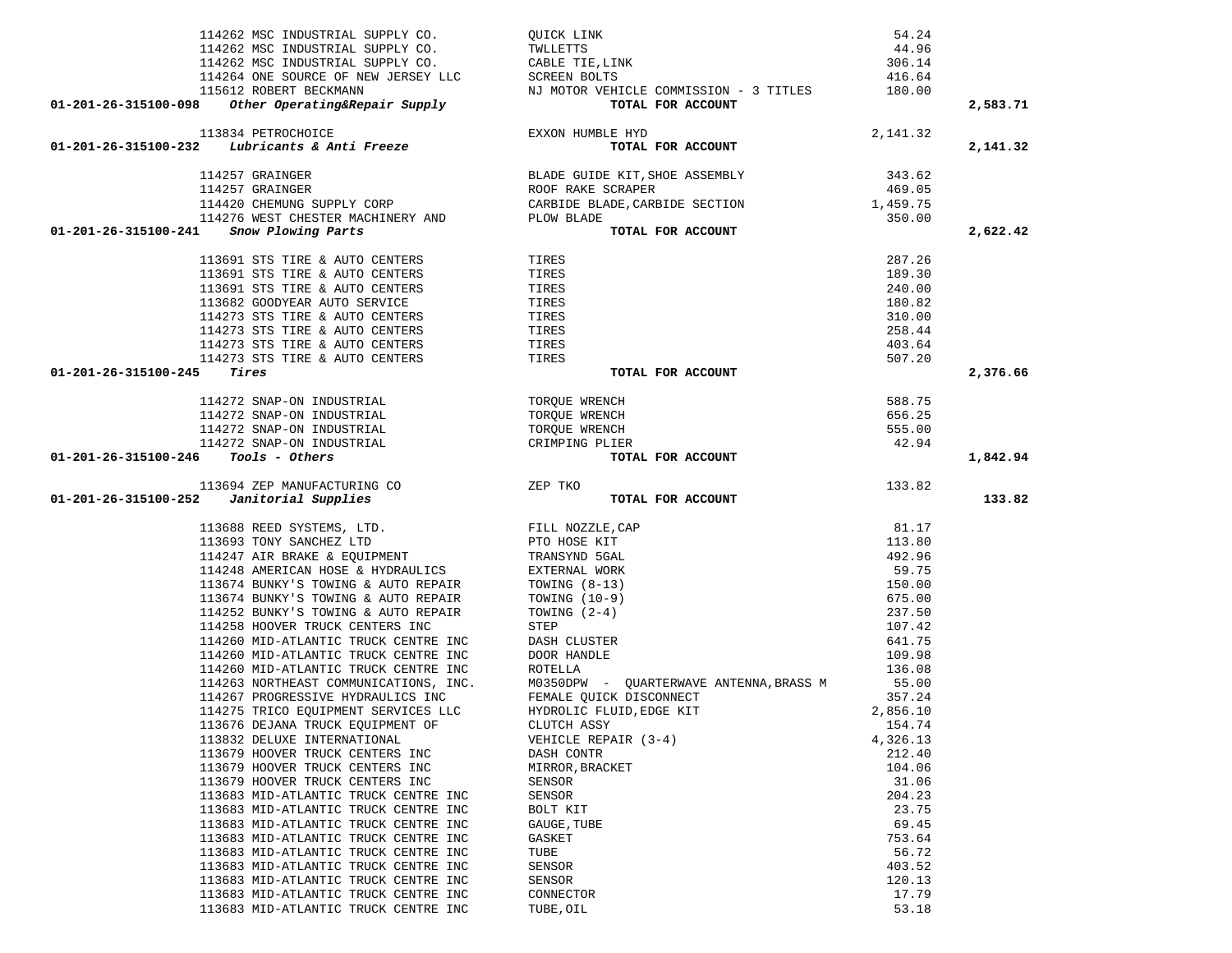|                                         |                                                                                                                                 |          | 13,452.48 |
|-----------------------------------------|---------------------------------------------------------------------------------------------------------------------------------|----------|-----------|
|                                         |                                                                                                                                 |          |           |
|                                         |                                                                                                                                 |          |           |
|                                         |                                                                                                                                 |          |           |
|                                         |                                                                                                                                 |          |           |
|                                         |                                                                                                                                 |          |           |
|                                         |                                                                                                                                 |          |           |
|                                         |                                                                                                                                 |          |           |
|                                         |                                                                                                                                 |          |           |
|                                         |                                                                                                                                 |          |           |
|                                         |                                                                                                                                 |          |           |
|                                         |                                                                                                                                 |          |           |
|                                         |                                                                                                                                 |          |           |
|                                         |                                                                                                                                 |          |           |
|                                         |                                                                                                                                 |          |           |
|                                         |                                                                                                                                 |          |           |
|                                         |                                                                                                                                 |          |           |
|                                         |                                                                                                                                 |          |           |
|                                         |                                                                                                                                 |          |           |
|                                         |                                                                                                                                 |          |           |
|                                         |                                                                                                                                 |          |           |
|                                         |                                                                                                                                 |          |           |
|                                         |                                                                                                                                 |          |           |
|                                         |                                                                                                                                 |          |           |
|                                         |                                                                                                                                 |          |           |
|                                         |                                                                                                                                 |          |           |
|                                         |                                                                                                                                 |          |           |
|                                         |                                                                                                                                 |          |           |
|                                         |                                                                                                                                 |          |           |
|                                         |                                                                                                                                 |          |           |
|                                         |                                                                                                                                 |          |           |
|                                         |                                                                                                                                 |          |           |
|                                         |                                                                                                                                 |          |           |
|                                         |                                                                                                                                 |          |           |
|                                         |                                                                                                                                 |          |           |
|                                         |                                                                                                                                 |          |           |
|                                         |                                                                                                                                 |          |           |
|                                         |                                                                                                                                 |          |           |
|                                         |                                                                                                                                 |          |           |
|                                         |                                                                                                                                 |          |           |
|                                         |                                                                                                                                 |          |           |
|                                         |                                                                                                                                 |          |           |
|                                         | OIL FITLER, AIR FILTER, CONNECTOR, BRAKLEEN                                                                                     | 422.11   |           |
|                                         |                                                                                                                                 | $-74.93$ |           |
|                                         |                                                                                                                                 | $-63.80$ |           |
|                                         |                                                                                                                                 | 260.00   |           |
|                                         |                                                                                                                                 | 174.84   |           |
| 01-201-26-315100-291    Vehicle Repairs | <sub>LY</sub><br>DLE<br><b>TOTAL FOR ACCOUNT</b>                                                                                |          | 21,201.02 |
|                                         | DRUM, BRAKE KIT, CAP, STUD, SHOE<br>BRAKE KIT, SHOE<br>1, 316.43<br>CYLINDER 4, 254.25<br>CYLINDER 1, 380.00<br>INDICATOR 15.34 |          |           |
|                                         |                                                                                                                                 |          |           |
|                                         |                                                                                                                                 |          |           |
|                                         |                                                                                                                                 |          |           |
|                                         |                                                                                                                                 | 15.34    |           |
| 01-203-26-315100-261                    | TOTAL FOR ACCOUNT                                                                                                               |          | 8,378.33  |

113683 MID-ATLANTIC TRUCK CENTRE INC MOTOR 152.82

| 113683 MID-ATLANTIC TRUCK CENTRE INC | CREDIT<br>11349 STRAFTS POINT IN CRITIC CONTROL (1971)<br>11359 STRAFTS POINT IN CONTROL AND INTERNATIONAL ARREST CONTROL AND THE SECOND IN A SUBARU AND CONTROL AND IN A SUBARU AND CONTROL AND CONTROL AND CONTROL AND CONTROL AND CONT | $-64.99$ | 13,452. |
|--------------------------------------|-------------------------------------------------------------------------------------------------------------------------------------------------------------------------------------------------------------------------------------------|----------|---------|
|                                      |                                                                                                                                                                                                                                           |          |         |
|                                      |                                                                                                                                                                                                                                           |          |         |
|                                      |                                                                                                                                                                                                                                           |          |         |
|                                      |                                                                                                                                                                                                                                           |          |         |
|                                      |                                                                                                                                                                                                                                           |          |         |
|                                      |                                                                                                                                                                                                                                           |          |         |
|                                      |                                                                                                                                                                                                                                           |          |         |
|                                      |                                                                                                                                                                                                                                           |          |         |
|                                      |                                                                                                                                                                                                                                           |          |         |
|                                      |                                                                                                                                                                                                                                           |          |         |
|                                      |                                                                                                                                                                                                                                           |          |         |
|                                      |                                                                                                                                                                                                                                           |          |         |
|                                      |                                                                                                                                                                                                                                           |          |         |
|                                      |                                                                                                                                                                                                                                           |          |         |
|                                      |                                                                                                                                                                                                                                           |          |         |
|                                      |                                                                                                                                                                                                                                           |          |         |
|                                      |                                                                                                                                                                                                                                           |          |         |
|                                      |                                                                                                                                                                                                                                           |          |         |
|                                      |                                                                                                                                                                                                                                           |          |         |
|                                      |                                                                                                                                                                                                                                           |          |         |
|                                      |                                                                                                                                                                                                                                           |          |         |
|                                      |                                                                                                                                                                                                                                           |          |         |
|                                      |                                                                                                                                                                                                                                           |          |         |
|                                      |                                                                                                                                                                                                                                           |          |         |
|                                      |                                                                                                                                                                                                                                           |          |         |
|                                      |                                                                                                                                                                                                                                           |          |         |
|                                      |                                                                                                                                                                                                                                           |          |         |
|                                      |                                                                                                                                                                                                                                           |          |         |
|                                      |                                                                                                                                                                                                                                           |          |         |
|                                      |                                                                                                                                                                                                                                           |          |         |
|                                      |                                                                                                                                                                                                                                           |          |         |
|                                      |                                                                                                                                                                                                                                           |          |         |
|                                      |                                                                                                                                                                                                                                           |          |         |
|                                      |                                                                                                                                                                                                                                           |          |         |
|                                      |                                                                                                                                                                                                                                           |          |         |
|                                      |                                                                                                                                                                                                                                           |          |         |
|                                      |                                                                                                                                                                                                                                           |          |         |
|                                      |                                                                                                                                                                                                                                           |          |         |
|                                      |                                                                                                                                                                                                                                           |          |         |
|                                      |                                                                                                                                                                                                                                           |          |         |
|                                      |                                                                                                                                                                                                                                           |          |         |
|                                      |                                                                                                                                                                                                                                           |          |         |
|                                      |                                                                                                                                                                                                                                           |          |         |
|                                      |                                                                                                                                                                                                                                           |          |         |
|                                      |                                                                                                                                                                                                                                           |          |         |
|                                      |                                                                                                                                                                                                                                           |          |         |
|                                      |                                                                                                                                                                                                                                           |          | 21,201. |
| 110559 AIR BRAKE & EQUIPMENT         | DRUM, BRAKE KIT, CAP, STUD, SHOE<br>1,412.31                                                                                                                                                                                              |          |         |
|                                      |                                                                                                                                                                                                                                           |          |         |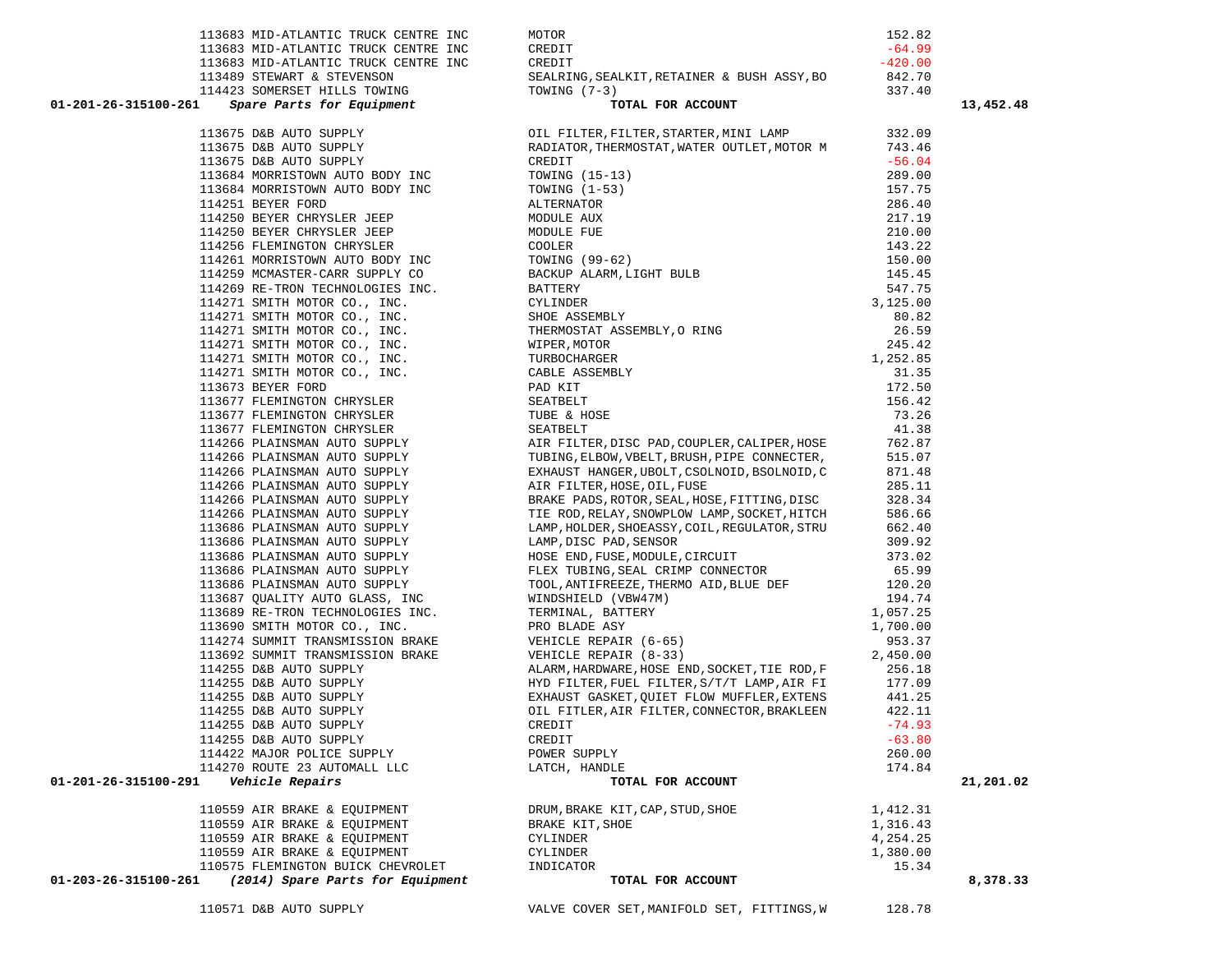| 110575 FLEMINGTON BUICK CHEVROLET<br>(2014) Vehicle Repairs<br>01-203-26-315100-291                                                                                                                                                              | CREDIT<br>TOTAL FOR ACCOUNT                                                            | $-30.62$<br>8,962.10 |
|--------------------------------------------------------------------------------------------------------------------------------------------------------------------------------------------------------------------------------------------------|----------------------------------------------------------------------------------------|----------------------|
| 110575 FLEMINGTON BUICK CHEVROLET                                                                                                                                                                                                                |                                                                                        | $-32.00$             |
| 110575 FLEMINGTON BUICK CHEVROLET                                                                                                                                                                                                                | ASCIA, BRACKEI, GRALL<br>FUBE, SEAL<br>BATTERY<br>COIL, NUT<br>HOSE, HARNESS, BELT KIT | 290.62               |
| 110575 FLEMINGTON BUICK CHEVROLET                                                                                                                                                                                                                |                                                                                        | 279.51               |
| 110575 FLEMINGTON BUICK CHEVROLET                                                                                                                                                                                                                |                                                                                        | 234.84               |
| 110575 FLEMINGTON BUICK CHEVROLET                                                                                                                                                                                                                |                                                                                        | 12.70                |
| 110575 FLEMINGTON BUICK CHEVROLET                                                                                                                                                                                                                | FASCIA, BRACKET, GRILLE, LAMP, FENDER, HOOD, H 1, 693.90                               |                      |
| 110575 FLEMINGTON BUICK CHEVROLET                                                                                                                                                                                                                | PANEL                                                                                  | 246.52               |
| 110575 FLEMINGTON BUICK CHEVROLET                                                                                                                                                                                                                | PIPE                                                                                   | 114.92               |
| 110575 FLEMINGTON BUICK CHEVROLET                                                                                                                                                                                                                | MIRROR                                                                                 | 98.06                |
| 110575 FLEMINGTON BUICK CHEVROLET                                                                                                                                                                                                                | HANDLE                                                                                 | 30.62                |
| 110575 FLEMINGTON BUICK CHEVROLET                                                                                                                                                                                                                | BATTERY                                                                                | 234.84               |
| 110575 FLEMINGTON BUICK CHEVROLET                                                                                                                                                                                                                | FILTER KIT, HARNESS<br>LAMP<br>THERMOSTAT, FILTER, BATTERY<br>RETERNY                  | 122.83               |
| 110575 FLEMINGTON BUICK CHEVROLET                                                                                                                                                                                                                |                                                                                        | 298.56               |
| 110575 FLEMINGTON BUICK CHEVROLET                                                                                                                                                                                                                |                                                                                        | 101.81               |
| 113675 D&B AUTO SUPPLY                                                                                                                                                                                                                           | LED CORDED LAMP, SWITCH, HOSE CLAMP, HOOD L                                            | 352.98               |
| 110571 D&B AUTO SUPPLY                                                                                                                                                                                                                           | CREDIT                                                                                 | $-38.50$             |
| 110571 D&B AUTO SUPPLY<br>110571 D&B AUTO SUPPLY<br>110571 D&B AUTO SUPPLY<br>110571 D&B AUTO SUPPLY<br>110571 D&B AUTO SUPPLY                                                                                                                   | CREDIT                                                                                 | $-88.55$             |
|                                                                                                                                                                                                                                                  | CREDIT                                                                                 | $-35.17$             |
|                                                                                                                                                                                                                                                  | OIL COOLER LINE, CAPSULE, FILTER, BUSHING,                                             | 402.78               |
|                                                                                                                                                                                                                                                  | FILTER, COIL, SPARK PLUG                                                               | 229.25               |
| 110571 D&B AUTO SUPPLY                                                                                                                                                                                                                           | CALIPER, BRAKE HOSE, MUFFLER, TAIL PIPE, ACT                                           | 574.57               |
| 110571 D&B AUTO SUPPLY                                                                                                                                                                                                                           | FILTER, CONNECTOR, DEXCOOL, BRAKLEEN, DISC,                                            | 389.14               |
| 110571 D&B AUTO SUPPLY                                                                                                                                                                                                                           | FILTER, LAMP, ROTOR, PAD, LAMP                                                         | 142.92               |
| 110571 D&B AUTO SUPPLY                                                                                                                                                                                                                           | FLOOR MAT, TERMINAL, TRANS FLUID, FILTER, G                                            | 278.62               |
| 110571 D&B AUTO SUPPLY                                                                                                                                                                                                                           | FILTER, WIP PART, CONNECTOR, PADS, BRAKE FL                                            | 231.02               |
| 110571 D&B AUTO SUPPLY<br>110571 D&B AUTO SUPPLY<br>110571 D&B AUTO SUPPLY<br>110571 D&B AUTO SUPPLY<br>110571 D&B AUTO SUPPLY<br>110571 D&B AUTO SUPPLY<br>110571 D&B AUTO SUPPLY<br>110571 D&B AUTO SUPPLY<br>110571 D&B AUTO SUPPLY<br>110571 | STRUT, CONTROL ARM, TIE ROD END`                                                       | 785.14               |
|                                                                                                                                                                                                                                                  |                                                                                        | 184.35               |
|                                                                                                                                                                                                                                                  |                                                                                        | 368.98               |
|                                                                                                                                                                                                                                                  | FILTER, LAMP, BRAKLEEN, DEXTRON, FITTINGS                                              | 184.05               |
| 110571 D&B AUTO SUPPLY                                                                                                                                                                                                                           | PAD, ROTOR                                                                             | 232.88               |
| 110571 D&B AUTO SUPPLY                                                                                                                                                                                                                           | ROTOR, PADS                                                                            | 549.31               |
| 110571 D&B AUTO SUPPLY                                                                                                                                                                                                                           | HOSE, LAMP, CLAMP, FILTER, PIPE                                                        | 392.44               |

**TOTAL for Motor Services Center 63,843.24**

| <b>Mosquito Extermination</b> |
|-------------------------------|
|                               |

| 115072 KRISTIAN MCMORLAND                    | Golden Nugget Hotel, Atlantic City for N | 165.92 |        |
|----------------------------------------------|------------------------------------------|--------|--------|
| 115072 KRISTIAN MCMORLAND                    | Round trip mileage @.35/294 miles        | 102.90 |        |
| 115072 KRISTIAN MCMORLAND                    | Tolls - round trip                       | 7.50   |        |
| 115072 KRISTIAN MCMORLAND                    | Meals and snacks                         | 18.75  |        |
| 115072 KRISTIAN MCMORLAND                    | Tips                                     | 5.00   |        |
| 115621 MARC E. SLAFF                         | Golden Nugget Hotel, Atlantic City for N | 174.01 |        |
| 115621 MARC E. SLAFF                         | Round trip mileage @ .35/280 miles       | 98.00  |        |
| 115621 MARC E. SLAFF                         | Tolls                                    | 9.00   |        |
| 01-201-26-320100-021 Administrative Services | TOTAL FOR ACCOUNT                        |        | 581.08 |
| 113697 NJ MOSOUITO CONTROL ASSO.             | Reg. for Pesticide Training - Jeff Donne | 100.00 |        |
| 113697 NJ MOSQUITO CONTROL ASSO.             | Reg. for Pesticide Training - Roger Arms | 100.00 |        |
| 113697 NJ MOSOUITO CONTROL ASSO.             | Reg. for Pesticide Training - Jason Vivi | 100.00 |        |
| 113697 NJ MOSOUITO CONTROL ASSO.             | Reg. for Pesticide Training - William Mo | 100.00 |        |
| 113697 NJ MOSOUITO CONTROL ASSO.             | Reg. for Pesticide Training - Mike Hende | 100.00 |        |
| 113697 NJ MOSOUITO CONTROL ASSO.             | Reg. for Pesticide Training - Ron Foster | 100.00 |        |
| 113697 NJ MOSOUITO CONTROL ASSO.             | Reg. for Pesticide Training - John Zeger | 100.00 |        |
| 113697 NJ MOSQUITO CONTROL ASSO.             | Reg. for Pesticide Training - Justin Chu | 100.00 |        |
| 113697 NJ MOSQUITO CONTROL ASSO.             | Reg. for Pesticide Training - Walter Jon | 100.00 |        |
| 113697 NJ MOSOUITO CONTROL ASSO.             | Reg. for Pesticide Training - Sean DelBe | 100.00 |        |
| 113697 NJ MOSOUITO CONTROL ASSO.             | Reg. for Pesticide Training - Charlie Mo | 100.00 |        |
| 113697 NJ MOSQUITO CONTROL ASSO.             | Reg. for Pesticide Training - Errol Woll | 100.00 |        |
| 113697 NJ MOSOUITO CONTROL ASSO.             | Reg. for Pesticide Training - Thomas Rem | 100.00 |        |
|                                              |                                          |        |        |

|  |  | $\sim$ | . <i>. .</i> | $\sim$ |  |  |
|--|--|--------|--------------|--------|--|--|
|  |  |        |              |        |  |  |
|  |  |        |              |        |  |  |
|  |  |        |              |        |  |  |

============

581.08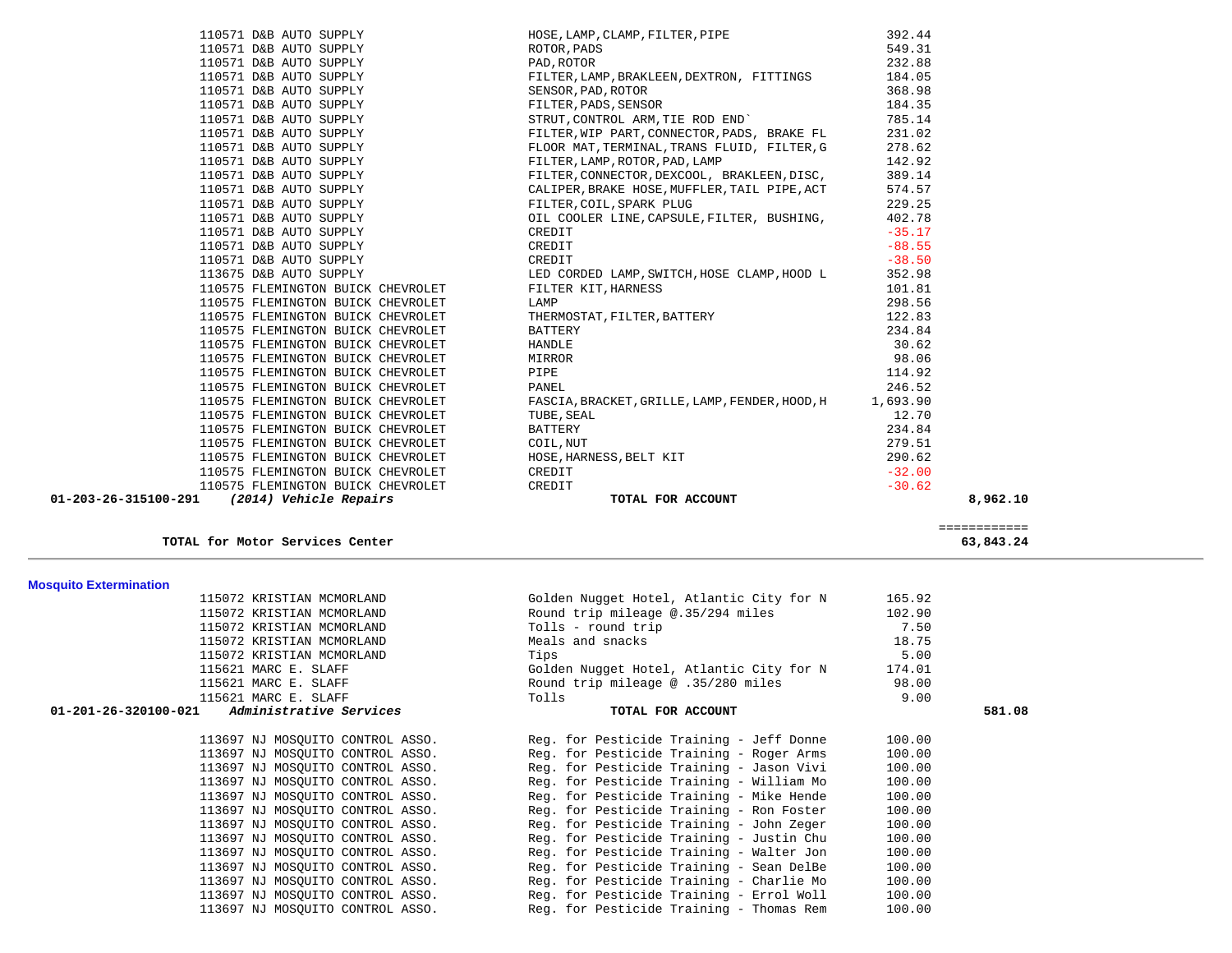| NJMCA Annual Meeting 2015 - Meals and T<br>49.19<br>115074 RUSSELL BERGER<br>115076 TERESA DUCKWORTH<br>Golden Nugget Hotel, Atlantic City for N<br>248.88<br>Round trip milage @.35/320 miles<br>112.00<br>115076 TERESA DUCKWORTH<br>Tolls - Round trip<br>9.00<br>115076 TERESA DUCKWORTH<br>Meals and snacks<br>115076 TERESA DUCKWORTH<br>20.83<br>115076 TERESA DUCKWORTH<br>Tips<br>5.00<br>115266 MICHAEL ROSELLINI<br>Golden Nugget Hotel, Atlantic City for N<br>248.88<br>Round trip mileage @ .35/286 miles<br>115266 MICHAEL ROSELLINI<br>100.10<br>115266 MICHAEL ROSELLINI<br>Meals and snacks<br>32.18<br>115266 MICHAEL ROSELLINI<br>Tips<br>8.00<br>115266 MICHAEL ROSELLINI<br>Tolls<br>10.75<br>115267 WILLIAM KARLAK<br>Golden Nugget Hotel, Atlantic City for N<br>165.92<br>Round Trip mileage @ .35/310 miles<br>115267 WILLIAM KARLAK<br>108.50<br>115267 WILLIAM KARLAK<br>Meals and Snacks<br>30.10<br>115267 WILLIAM KARLAK<br>Tips<br>8.00<br>115267 WILLIAM KARLAK<br>Tolls<br>10.50<br>Education Schools & Training<br>TOTAL FOR ACCOUNT<br>2,567.83<br>01-201-26-320100-039<br>114417 DEER PARK<br>8450007060 Spring Water 1/1/15 - 1/31/15<br>10.30<br>Address Stamp Xstaqmper selinker n-14<br>115001 RIO'S ENGRAVING<br>45.00<br>55.30<br>Office Supplies & Stationery<br>TOTAL FOR ACCOUNT<br>01-201-26-320100-058<br>9.54<br>114432 FOLEY, INC.<br>Plug #9S-8005<br>114432 FOLEY, INC.<br>Plug #9S-9334<br>15.94<br>114432 FOLEY, INC.<br>Seal #3K-0360<br>2.10<br>3.32<br>114432 FOLEY, INC.<br>Seal #7M-8485<br>114432 FOLEY, INC.<br>Shipping & Handling<br>19.31<br>114325 PLAINSMAN AUTO SUPPLY<br>NAPA Gal. 15W40 #75122<br>77.45<br>114325 PLAINSMAN AUTO SUPPLY<br>NAPAGOLD Oil Filter #1261<br>10.10<br>NAPAGOLD Fuel Filter #3397<br>114325 PLAINSMAN AUTO SUPPLY<br>14.66<br>114325 PLAINSMAN AUTO SUPPLY<br>NAPAGOLD Air Filter #2104<br>42.57<br>114325 PLAINSMAN AUTO SUPPLY<br>NAPAGOLD Air Filter #2342<br>40.31<br>Other Operating & Repair Supply<br>235.30<br>01-201-26-320100-098<br>TOTAL FOR ACCOUNT<br>114179 GEN-EL SAFETY & INDUSTRIAL<br>Rag Colored polo #50 21 X 20 X 13 #02-1<br>75.00<br>75.00<br>$01 - 201 - 26 - 320100 - 249$<br>Bldg Maintenance Supplies<br>TOTAL FOR ACCOUNT<br>Propane Refill 20# #90900200<br>112662 MORRISTOWN AGWAY<br>33.00<br>Recargeable Sealed Lead-Acid Battery, AG<br>114178 MCMASTER-CARR SUPPLY CO<br>11.89<br>114178 MCMASTER-CARR SUPPLY CO<br>Spring- Loaded Mouse Trap, packs of 2 #<br>3.40<br>114178 MCMASTER-CARR SUPPLY CO<br>PVC Work Boot, Plain Toe, 14" Height, Wh<br>26.22<br>Sure-Grip Light Duty Work Glove, with Gr<br>114178 MCMASTER-CARR SUPPLY CO<br>11.52<br>114178 MCMASTER-CARR SUPPLY CO<br>Shipping & Handling<br>6.43<br>92.46<br>01-201-26-320100-258<br>TOTAL FOR ACCOUNT<br>Equipment<br>113074 LAWSON PRODUCTS LLC<br>3/4 X 66' Electrical Tape #9007-01<br>27.29<br>#3057 Mini Bulb #98990<br>113074 LAWSON PRODUCTS LLC<br>16.80<br>#2057 Miniture Lamp #90961<br>12.50<br>113074 LAWSON PRODUCTS LLC<br>56.59<br>01-201-26-320100-291<br>Vehicle Repairs<br>TOTAL FOR ACCOUNT<br>============<br>TOTAL for Mosquito Extermination<br>3,663.56 | 113697 NJ MOSQUITO CONTROL ASSO. | Reg. for Pesticide Training - Melissa Ma | 100.00 |  |
|-------------------------------------------------------------------------------------------------------------------------------------------------------------------------------------------------------------------------------------------------------------------------------------------------------------------------------------------------------------------------------------------------------------------------------------------------------------------------------------------------------------------------------------------------------------------------------------------------------------------------------------------------------------------------------------------------------------------------------------------------------------------------------------------------------------------------------------------------------------------------------------------------------------------------------------------------------------------------------------------------------------------------------------------------------------------------------------------------------------------------------------------------------------------------------------------------------------------------------------------------------------------------------------------------------------------------------------------------------------------------------------------------------------------------------------------------------------------------------------------------------------------------------------------------------------------------------------------------------------------------------------------------------------------------------------------------------------------------------------------------------------------------------------------------------------------------------------------------------------------------------------------------------------------------------------------------------------------------------------------------------------------------------------------------------------------------------------------------------------------------------------------------------------------------------------------------------------------------------------------------------------------------------------------------------------------------------------------------------------------------------------------------------------------------------------------------------------------------------------------------------------------------------------------------------------------------------------------------------------------------------------------------------------------------------------------------------------------------------------------------------------------------------------------------------------------------------------------------------------------------------------------------------------------------------------------------------------------------------------------------------------------------------------------------------------------------------------------------------------------------------------------------------------------------------------|----------------------------------|------------------------------------------|--------|--|
|                                                                                                                                                                                                                                                                                                                                                                                                                                                                                                                                                                                                                                                                                                                                                                                                                                                                                                                                                                                                                                                                                                                                                                                                                                                                                                                                                                                                                                                                                                                                                                                                                                                                                                                                                                                                                                                                                                                                                                                                                                                                                                                                                                                                                                                                                                                                                                                                                                                                                                                                                                                                                                                                                                                                                                                                                                                                                                                                                                                                                                                                                                                                                                                     |                                  |                                          |        |  |
|                                                                                                                                                                                                                                                                                                                                                                                                                                                                                                                                                                                                                                                                                                                                                                                                                                                                                                                                                                                                                                                                                                                                                                                                                                                                                                                                                                                                                                                                                                                                                                                                                                                                                                                                                                                                                                                                                                                                                                                                                                                                                                                                                                                                                                                                                                                                                                                                                                                                                                                                                                                                                                                                                                                                                                                                                                                                                                                                                                                                                                                                                                                                                                                     |                                  |                                          |        |  |
|                                                                                                                                                                                                                                                                                                                                                                                                                                                                                                                                                                                                                                                                                                                                                                                                                                                                                                                                                                                                                                                                                                                                                                                                                                                                                                                                                                                                                                                                                                                                                                                                                                                                                                                                                                                                                                                                                                                                                                                                                                                                                                                                                                                                                                                                                                                                                                                                                                                                                                                                                                                                                                                                                                                                                                                                                                                                                                                                                                                                                                                                                                                                                                                     |                                  |                                          |        |  |
|                                                                                                                                                                                                                                                                                                                                                                                                                                                                                                                                                                                                                                                                                                                                                                                                                                                                                                                                                                                                                                                                                                                                                                                                                                                                                                                                                                                                                                                                                                                                                                                                                                                                                                                                                                                                                                                                                                                                                                                                                                                                                                                                                                                                                                                                                                                                                                                                                                                                                                                                                                                                                                                                                                                                                                                                                                                                                                                                                                                                                                                                                                                                                                                     |                                  |                                          |        |  |
|                                                                                                                                                                                                                                                                                                                                                                                                                                                                                                                                                                                                                                                                                                                                                                                                                                                                                                                                                                                                                                                                                                                                                                                                                                                                                                                                                                                                                                                                                                                                                                                                                                                                                                                                                                                                                                                                                                                                                                                                                                                                                                                                                                                                                                                                                                                                                                                                                                                                                                                                                                                                                                                                                                                                                                                                                                                                                                                                                                                                                                                                                                                                                                                     |                                  |                                          |        |  |
|                                                                                                                                                                                                                                                                                                                                                                                                                                                                                                                                                                                                                                                                                                                                                                                                                                                                                                                                                                                                                                                                                                                                                                                                                                                                                                                                                                                                                                                                                                                                                                                                                                                                                                                                                                                                                                                                                                                                                                                                                                                                                                                                                                                                                                                                                                                                                                                                                                                                                                                                                                                                                                                                                                                                                                                                                                                                                                                                                                                                                                                                                                                                                                                     |                                  |                                          |        |  |
|                                                                                                                                                                                                                                                                                                                                                                                                                                                                                                                                                                                                                                                                                                                                                                                                                                                                                                                                                                                                                                                                                                                                                                                                                                                                                                                                                                                                                                                                                                                                                                                                                                                                                                                                                                                                                                                                                                                                                                                                                                                                                                                                                                                                                                                                                                                                                                                                                                                                                                                                                                                                                                                                                                                                                                                                                                                                                                                                                                                                                                                                                                                                                                                     |                                  |                                          |        |  |
|                                                                                                                                                                                                                                                                                                                                                                                                                                                                                                                                                                                                                                                                                                                                                                                                                                                                                                                                                                                                                                                                                                                                                                                                                                                                                                                                                                                                                                                                                                                                                                                                                                                                                                                                                                                                                                                                                                                                                                                                                                                                                                                                                                                                                                                                                                                                                                                                                                                                                                                                                                                                                                                                                                                                                                                                                                                                                                                                                                                                                                                                                                                                                                                     |                                  |                                          |        |  |
|                                                                                                                                                                                                                                                                                                                                                                                                                                                                                                                                                                                                                                                                                                                                                                                                                                                                                                                                                                                                                                                                                                                                                                                                                                                                                                                                                                                                                                                                                                                                                                                                                                                                                                                                                                                                                                                                                                                                                                                                                                                                                                                                                                                                                                                                                                                                                                                                                                                                                                                                                                                                                                                                                                                                                                                                                                                                                                                                                                                                                                                                                                                                                                                     |                                  |                                          |        |  |
|                                                                                                                                                                                                                                                                                                                                                                                                                                                                                                                                                                                                                                                                                                                                                                                                                                                                                                                                                                                                                                                                                                                                                                                                                                                                                                                                                                                                                                                                                                                                                                                                                                                                                                                                                                                                                                                                                                                                                                                                                                                                                                                                                                                                                                                                                                                                                                                                                                                                                                                                                                                                                                                                                                                                                                                                                                                                                                                                                                                                                                                                                                                                                                                     |                                  |                                          |        |  |
|                                                                                                                                                                                                                                                                                                                                                                                                                                                                                                                                                                                                                                                                                                                                                                                                                                                                                                                                                                                                                                                                                                                                                                                                                                                                                                                                                                                                                                                                                                                                                                                                                                                                                                                                                                                                                                                                                                                                                                                                                                                                                                                                                                                                                                                                                                                                                                                                                                                                                                                                                                                                                                                                                                                                                                                                                                                                                                                                                                                                                                                                                                                                                                                     |                                  |                                          |        |  |
|                                                                                                                                                                                                                                                                                                                                                                                                                                                                                                                                                                                                                                                                                                                                                                                                                                                                                                                                                                                                                                                                                                                                                                                                                                                                                                                                                                                                                                                                                                                                                                                                                                                                                                                                                                                                                                                                                                                                                                                                                                                                                                                                                                                                                                                                                                                                                                                                                                                                                                                                                                                                                                                                                                                                                                                                                                                                                                                                                                                                                                                                                                                                                                                     |                                  |                                          |        |  |
|                                                                                                                                                                                                                                                                                                                                                                                                                                                                                                                                                                                                                                                                                                                                                                                                                                                                                                                                                                                                                                                                                                                                                                                                                                                                                                                                                                                                                                                                                                                                                                                                                                                                                                                                                                                                                                                                                                                                                                                                                                                                                                                                                                                                                                                                                                                                                                                                                                                                                                                                                                                                                                                                                                                                                                                                                                                                                                                                                                                                                                                                                                                                                                                     |                                  |                                          |        |  |
|                                                                                                                                                                                                                                                                                                                                                                                                                                                                                                                                                                                                                                                                                                                                                                                                                                                                                                                                                                                                                                                                                                                                                                                                                                                                                                                                                                                                                                                                                                                                                                                                                                                                                                                                                                                                                                                                                                                                                                                                                                                                                                                                                                                                                                                                                                                                                                                                                                                                                                                                                                                                                                                                                                                                                                                                                                                                                                                                                                                                                                                                                                                                                                                     |                                  |                                          |        |  |
|                                                                                                                                                                                                                                                                                                                                                                                                                                                                                                                                                                                                                                                                                                                                                                                                                                                                                                                                                                                                                                                                                                                                                                                                                                                                                                                                                                                                                                                                                                                                                                                                                                                                                                                                                                                                                                                                                                                                                                                                                                                                                                                                                                                                                                                                                                                                                                                                                                                                                                                                                                                                                                                                                                                                                                                                                                                                                                                                                                                                                                                                                                                                                                                     |                                  |                                          |        |  |
|                                                                                                                                                                                                                                                                                                                                                                                                                                                                                                                                                                                                                                                                                                                                                                                                                                                                                                                                                                                                                                                                                                                                                                                                                                                                                                                                                                                                                                                                                                                                                                                                                                                                                                                                                                                                                                                                                                                                                                                                                                                                                                                                                                                                                                                                                                                                                                                                                                                                                                                                                                                                                                                                                                                                                                                                                                                                                                                                                                                                                                                                                                                                                                                     |                                  |                                          |        |  |
|                                                                                                                                                                                                                                                                                                                                                                                                                                                                                                                                                                                                                                                                                                                                                                                                                                                                                                                                                                                                                                                                                                                                                                                                                                                                                                                                                                                                                                                                                                                                                                                                                                                                                                                                                                                                                                                                                                                                                                                                                                                                                                                                                                                                                                                                                                                                                                                                                                                                                                                                                                                                                                                                                                                                                                                                                                                                                                                                                                                                                                                                                                                                                                                     |                                  |                                          |        |  |
|                                                                                                                                                                                                                                                                                                                                                                                                                                                                                                                                                                                                                                                                                                                                                                                                                                                                                                                                                                                                                                                                                                                                                                                                                                                                                                                                                                                                                                                                                                                                                                                                                                                                                                                                                                                                                                                                                                                                                                                                                                                                                                                                                                                                                                                                                                                                                                                                                                                                                                                                                                                                                                                                                                                                                                                                                                                                                                                                                                                                                                                                                                                                                                                     |                                  |                                          |        |  |
|                                                                                                                                                                                                                                                                                                                                                                                                                                                                                                                                                                                                                                                                                                                                                                                                                                                                                                                                                                                                                                                                                                                                                                                                                                                                                                                                                                                                                                                                                                                                                                                                                                                                                                                                                                                                                                                                                                                                                                                                                                                                                                                                                                                                                                                                                                                                                                                                                                                                                                                                                                                                                                                                                                                                                                                                                                                                                                                                                                                                                                                                                                                                                                                     |                                  |                                          |        |  |
|                                                                                                                                                                                                                                                                                                                                                                                                                                                                                                                                                                                                                                                                                                                                                                                                                                                                                                                                                                                                                                                                                                                                                                                                                                                                                                                                                                                                                                                                                                                                                                                                                                                                                                                                                                                                                                                                                                                                                                                                                                                                                                                                                                                                                                                                                                                                                                                                                                                                                                                                                                                                                                                                                                                                                                                                                                                                                                                                                                                                                                                                                                                                                                                     |                                  |                                          |        |  |
|                                                                                                                                                                                                                                                                                                                                                                                                                                                                                                                                                                                                                                                                                                                                                                                                                                                                                                                                                                                                                                                                                                                                                                                                                                                                                                                                                                                                                                                                                                                                                                                                                                                                                                                                                                                                                                                                                                                                                                                                                                                                                                                                                                                                                                                                                                                                                                                                                                                                                                                                                                                                                                                                                                                                                                                                                                                                                                                                                                                                                                                                                                                                                                                     |                                  |                                          |        |  |
|                                                                                                                                                                                                                                                                                                                                                                                                                                                                                                                                                                                                                                                                                                                                                                                                                                                                                                                                                                                                                                                                                                                                                                                                                                                                                                                                                                                                                                                                                                                                                                                                                                                                                                                                                                                                                                                                                                                                                                                                                                                                                                                                                                                                                                                                                                                                                                                                                                                                                                                                                                                                                                                                                                                                                                                                                                                                                                                                                                                                                                                                                                                                                                                     |                                  |                                          |        |  |
|                                                                                                                                                                                                                                                                                                                                                                                                                                                                                                                                                                                                                                                                                                                                                                                                                                                                                                                                                                                                                                                                                                                                                                                                                                                                                                                                                                                                                                                                                                                                                                                                                                                                                                                                                                                                                                                                                                                                                                                                                                                                                                                                                                                                                                                                                                                                                                                                                                                                                                                                                                                                                                                                                                                                                                                                                                                                                                                                                                                                                                                                                                                                                                                     |                                  |                                          |        |  |
|                                                                                                                                                                                                                                                                                                                                                                                                                                                                                                                                                                                                                                                                                                                                                                                                                                                                                                                                                                                                                                                                                                                                                                                                                                                                                                                                                                                                                                                                                                                                                                                                                                                                                                                                                                                                                                                                                                                                                                                                                                                                                                                                                                                                                                                                                                                                                                                                                                                                                                                                                                                                                                                                                                                                                                                                                                                                                                                                                                                                                                                                                                                                                                                     |                                  |                                          |        |  |
|                                                                                                                                                                                                                                                                                                                                                                                                                                                                                                                                                                                                                                                                                                                                                                                                                                                                                                                                                                                                                                                                                                                                                                                                                                                                                                                                                                                                                                                                                                                                                                                                                                                                                                                                                                                                                                                                                                                                                                                                                                                                                                                                                                                                                                                                                                                                                                                                                                                                                                                                                                                                                                                                                                                                                                                                                                                                                                                                                                                                                                                                                                                                                                                     |                                  |                                          |        |  |
|                                                                                                                                                                                                                                                                                                                                                                                                                                                                                                                                                                                                                                                                                                                                                                                                                                                                                                                                                                                                                                                                                                                                                                                                                                                                                                                                                                                                                                                                                                                                                                                                                                                                                                                                                                                                                                                                                                                                                                                                                                                                                                                                                                                                                                                                                                                                                                                                                                                                                                                                                                                                                                                                                                                                                                                                                                                                                                                                                                                                                                                                                                                                                                                     |                                  |                                          |        |  |
|                                                                                                                                                                                                                                                                                                                                                                                                                                                                                                                                                                                                                                                                                                                                                                                                                                                                                                                                                                                                                                                                                                                                                                                                                                                                                                                                                                                                                                                                                                                                                                                                                                                                                                                                                                                                                                                                                                                                                                                                                                                                                                                                                                                                                                                                                                                                                                                                                                                                                                                                                                                                                                                                                                                                                                                                                                                                                                                                                                                                                                                                                                                                                                                     |                                  |                                          |        |  |
|                                                                                                                                                                                                                                                                                                                                                                                                                                                                                                                                                                                                                                                                                                                                                                                                                                                                                                                                                                                                                                                                                                                                                                                                                                                                                                                                                                                                                                                                                                                                                                                                                                                                                                                                                                                                                                                                                                                                                                                                                                                                                                                                                                                                                                                                                                                                                                                                                                                                                                                                                                                                                                                                                                                                                                                                                                                                                                                                                                                                                                                                                                                                                                                     |                                  |                                          |        |  |
|                                                                                                                                                                                                                                                                                                                                                                                                                                                                                                                                                                                                                                                                                                                                                                                                                                                                                                                                                                                                                                                                                                                                                                                                                                                                                                                                                                                                                                                                                                                                                                                                                                                                                                                                                                                                                                                                                                                                                                                                                                                                                                                                                                                                                                                                                                                                                                                                                                                                                                                                                                                                                                                                                                                                                                                                                                                                                                                                                                                                                                                                                                                                                                                     |                                  |                                          |        |  |
|                                                                                                                                                                                                                                                                                                                                                                                                                                                                                                                                                                                                                                                                                                                                                                                                                                                                                                                                                                                                                                                                                                                                                                                                                                                                                                                                                                                                                                                                                                                                                                                                                                                                                                                                                                                                                                                                                                                                                                                                                                                                                                                                                                                                                                                                                                                                                                                                                                                                                                                                                                                                                                                                                                                                                                                                                                                                                                                                                                                                                                                                                                                                                                                     |                                  |                                          |        |  |
|                                                                                                                                                                                                                                                                                                                                                                                                                                                                                                                                                                                                                                                                                                                                                                                                                                                                                                                                                                                                                                                                                                                                                                                                                                                                                                                                                                                                                                                                                                                                                                                                                                                                                                                                                                                                                                                                                                                                                                                                                                                                                                                                                                                                                                                                                                                                                                                                                                                                                                                                                                                                                                                                                                                                                                                                                                                                                                                                                                                                                                                                                                                                                                                     |                                  |                                          |        |  |
|                                                                                                                                                                                                                                                                                                                                                                                                                                                                                                                                                                                                                                                                                                                                                                                                                                                                                                                                                                                                                                                                                                                                                                                                                                                                                                                                                                                                                                                                                                                                                                                                                                                                                                                                                                                                                                                                                                                                                                                                                                                                                                                                                                                                                                                                                                                                                                                                                                                                                                                                                                                                                                                                                                                                                                                                                                                                                                                                                                                                                                                                                                                                                                                     |                                  |                                          |        |  |
|                                                                                                                                                                                                                                                                                                                                                                                                                                                                                                                                                                                                                                                                                                                                                                                                                                                                                                                                                                                                                                                                                                                                                                                                                                                                                                                                                                                                                                                                                                                                                                                                                                                                                                                                                                                                                                                                                                                                                                                                                                                                                                                                                                                                                                                                                                                                                                                                                                                                                                                                                                                                                                                                                                                                                                                                                                                                                                                                                                                                                                                                                                                                                                                     |                                  |                                          |        |  |
|                                                                                                                                                                                                                                                                                                                                                                                                                                                                                                                                                                                                                                                                                                                                                                                                                                                                                                                                                                                                                                                                                                                                                                                                                                                                                                                                                                                                                                                                                                                                                                                                                                                                                                                                                                                                                                                                                                                                                                                                                                                                                                                                                                                                                                                                                                                                                                                                                                                                                                                                                                                                                                                                                                                                                                                                                                                                                                                                                                                                                                                                                                                                                                                     |                                  |                                          |        |  |
|                                                                                                                                                                                                                                                                                                                                                                                                                                                                                                                                                                                                                                                                                                                                                                                                                                                                                                                                                                                                                                                                                                                                                                                                                                                                                                                                                                                                                                                                                                                                                                                                                                                                                                                                                                                                                                                                                                                                                                                                                                                                                                                                                                                                                                                                                                                                                                                                                                                                                                                                                                                                                                                                                                                                                                                                                                                                                                                                                                                                                                                                                                                                                                                     |                                  |                                          |        |  |
|                                                                                                                                                                                                                                                                                                                                                                                                                                                                                                                                                                                                                                                                                                                                                                                                                                                                                                                                                                                                                                                                                                                                                                                                                                                                                                                                                                                                                                                                                                                                                                                                                                                                                                                                                                                                                                                                                                                                                                                                                                                                                                                                                                                                                                                                                                                                                                                                                                                                                                                                                                                                                                                                                                                                                                                                                                                                                                                                                                                                                                                                                                                                                                                     |                                  |                                          |        |  |
|                                                                                                                                                                                                                                                                                                                                                                                                                                                                                                                                                                                                                                                                                                                                                                                                                                                                                                                                                                                                                                                                                                                                                                                                                                                                                                                                                                                                                                                                                                                                                                                                                                                                                                                                                                                                                                                                                                                                                                                                                                                                                                                                                                                                                                                                                                                                                                                                                                                                                                                                                                                                                                                                                                                                                                                                                                                                                                                                                                                                                                                                                                                                                                                     |                                  |                                          |        |  |
|                                                                                                                                                                                                                                                                                                                                                                                                                                                                                                                                                                                                                                                                                                                                                                                                                                                                                                                                                                                                                                                                                                                                                                                                                                                                                                                                                                                                                                                                                                                                                                                                                                                                                                                                                                                                                                                                                                                                                                                                                                                                                                                                                                                                                                                                                                                                                                                                                                                                                                                                                                                                                                                                                                                                                                                                                                                                                                                                                                                                                                                                                                                                                                                     |                                  |                                          |        |  |
|                                                                                                                                                                                                                                                                                                                                                                                                                                                                                                                                                                                                                                                                                                                                                                                                                                                                                                                                                                                                                                                                                                                                                                                                                                                                                                                                                                                                                                                                                                                                                                                                                                                                                                                                                                                                                                                                                                                                                                                                                                                                                                                                                                                                                                                                                                                                                                                                                                                                                                                                                                                                                                                                                                                                                                                                                                                                                                                                                                                                                                                                                                                                                                                     |                                  |                                          |        |  |
|                                                                                                                                                                                                                                                                                                                                                                                                                                                                                                                                                                                                                                                                                                                                                                                                                                                                                                                                                                                                                                                                                                                                                                                                                                                                                                                                                                                                                                                                                                                                                                                                                                                                                                                                                                                                                                                                                                                                                                                                                                                                                                                                                                                                                                                                                                                                                                                                                                                                                                                                                                                                                                                                                                                                                                                                                                                                                                                                                                                                                                                                                                                                                                                     |                                  |                                          |        |  |
|                                                                                                                                                                                                                                                                                                                                                                                                                                                                                                                                                                                                                                                                                                                                                                                                                                                                                                                                                                                                                                                                                                                                                                                                                                                                                                                                                                                                                                                                                                                                                                                                                                                                                                                                                                                                                                                                                                                                                                                                                                                                                                                                                                                                                                                                                                                                                                                                                                                                                                                                                                                                                                                                                                                                                                                                                                                                                                                                                                                                                                                                                                                                                                                     |                                  |                                          |        |  |
|                                                                                                                                                                                                                                                                                                                                                                                                                                                                                                                                                                                                                                                                                                                                                                                                                                                                                                                                                                                                                                                                                                                                                                                                                                                                                                                                                                                                                                                                                                                                                                                                                                                                                                                                                                                                                                                                                                                                                                                                                                                                                                                                                                                                                                                                                                                                                                                                                                                                                                                                                                                                                                                                                                                                                                                                                                                                                                                                                                                                                                                                                                                                                                                     |                                  |                                          |        |  |
|                                                                                                                                                                                                                                                                                                                                                                                                                                                                                                                                                                                                                                                                                                                                                                                                                                                                                                                                                                                                                                                                                                                                                                                                                                                                                                                                                                                                                                                                                                                                                                                                                                                                                                                                                                                                                                                                                                                                                                                                                                                                                                                                                                                                                                                                                                                                                                                                                                                                                                                                                                                                                                                                                                                                                                                                                                                                                                                                                                                                                                                                                                                                                                                     |                                  |                                          |        |  |
|                                                                                                                                                                                                                                                                                                                                                                                                                                                                                                                                                                                                                                                                                                                                                                                                                                                                                                                                                                                                                                                                                                                                                                                                                                                                                                                                                                                                                                                                                                                                                                                                                                                                                                                                                                                                                                                                                                                                                                                                                                                                                                                                                                                                                                                                                                                                                                                                                                                                                                                                                                                                                                                                                                                                                                                                                                                                                                                                                                                                                                                                                                                                                                                     |                                  |                                          |        |  |
|                                                                                                                                                                                                                                                                                                                                                                                                                                                                                                                                                                                                                                                                                                                                                                                                                                                                                                                                                                                                                                                                                                                                                                                                                                                                                                                                                                                                                                                                                                                                                                                                                                                                                                                                                                                                                                                                                                                                                                                                                                                                                                                                                                                                                                                                                                                                                                                                                                                                                                                                                                                                                                                                                                                                                                                                                                                                                                                                                                                                                                                                                                                                                                                     |                                  |                                          |        |  |
|                                                                                                                                                                                                                                                                                                                                                                                                                                                                                                                                                                                                                                                                                                                                                                                                                                                                                                                                                                                                                                                                                                                                                                                                                                                                                                                                                                                                                                                                                                                                                                                                                                                                                                                                                                                                                                                                                                                                                                                                                                                                                                                                                                                                                                                                                                                                                                                                                                                                                                                                                                                                                                                                                                                                                                                                                                                                                                                                                                                                                                                                                                                                                                                     |                                  |                                          |        |  |
|                                                                                                                                                                                                                                                                                                                                                                                                                                                                                                                                                                                                                                                                                                                                                                                                                                                                                                                                                                                                                                                                                                                                                                                                                                                                                                                                                                                                                                                                                                                                                                                                                                                                                                                                                                                                                                                                                                                                                                                                                                                                                                                                                                                                                                                                                                                                                                                                                                                                                                                                                                                                                                                                                                                                                                                                                                                                                                                                                                                                                                                                                                                                                                                     |                                  |                                          |        |  |
|                                                                                                                                                                                                                                                                                                                                                                                                                                                                                                                                                                                                                                                                                                                                                                                                                                                                                                                                                                                                                                                                                                                                                                                                                                                                                                                                                                                                                                                                                                                                                                                                                                                                                                                                                                                                                                                                                                                                                                                                                                                                                                                                                                                                                                                                                                                                                                                                                                                                                                                                                                                                                                                                                                                                                                                                                                                                                                                                                                                                                                                                                                                                                                                     |                                  |                                          |        |  |
|                                                                                                                                                                                                                                                                                                                                                                                                                                                                                                                                                                                                                                                                                                                                                                                                                                                                                                                                                                                                                                                                                                                                                                                                                                                                                                                                                                                                                                                                                                                                                                                                                                                                                                                                                                                                                                                                                                                                                                                                                                                                                                                                                                                                                                                                                                                                                                                                                                                                                                                                                                                                                                                                                                                                                                                                                                                                                                                                                                                                                                                                                                                                                                                     |                                  |                                          |        |  |
|                                                                                                                                                                                                                                                                                                                                                                                                                                                                                                                                                                                                                                                                                                                                                                                                                                                                                                                                                                                                                                                                                                                                                                                                                                                                                                                                                                                                                                                                                                                                                                                                                                                                                                                                                                                                                                                                                                                                                                                                                                                                                                                                                                                                                                                                                                                                                                                                                                                                                                                                                                                                                                                                                                                                                                                                                                                                                                                                                                                                                                                                                                                                                                                     |                                  |                                          |        |  |
|                                                                                                                                                                                                                                                                                                                                                                                                                                                                                                                                                                                                                                                                                                                                                                                                                                                                                                                                                                                                                                                                                                                                                                                                                                                                                                                                                                                                                                                                                                                                                                                                                                                                                                                                                                                                                                                                                                                                                                                                                                                                                                                                                                                                                                                                                                                                                                                                                                                                                                                                                                                                                                                                                                                                                                                                                                                                                                                                                                                                                                                                                                                                                                                     |                                  |                                          |        |  |
|                                                                                                                                                                                                                                                                                                                                                                                                                                                                                                                                                                                                                                                                                                                                                                                                                                                                                                                                                                                                                                                                                                                                                                                                                                                                                                                                                                                                                                                                                                                                                                                                                                                                                                                                                                                                                                                                                                                                                                                                                                                                                                                                                                                                                                                                                                                                                                                                                                                                                                                                                                                                                                                                                                                                                                                                                                                                                                                                                                                                                                                                                                                                                                                     |                                  |                                          |        |  |

**Health Management** 

| Travel reimbursement                     | 35.91 |       |
|------------------------------------------|-------|-------|
| TOTAL FOR ACCOUNT                        |       | 35.91 |
| Start Strong to Build Together Learning  | 50.00 |       |
| Stephanie Gorman Membership Dues 2015    | 50.00 |       |
| Sales order SO 785905 dated 2/11/2015 It | 69.00 |       |
| Item THS 231 237 Super Fast Thermapen, S | 96.00 |       |
|                                          |       |       |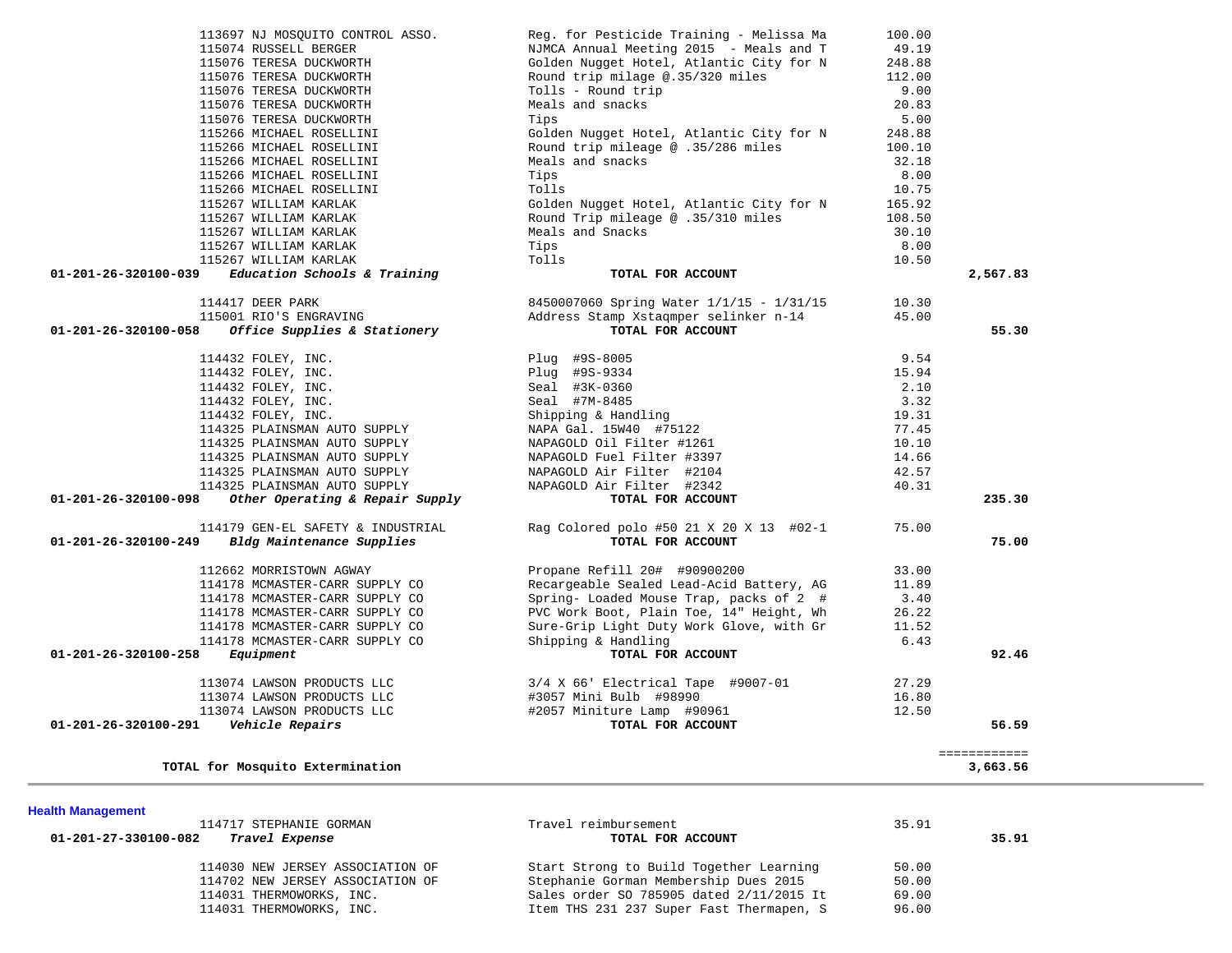| 114031 THERMOWORKS, INC.<br>Other Outside Services<br>$01 - 201 - 27 - 330100 - 084$ | shipping<br>TOTAL FOR ACCOUNT            | 7.54     | 272.54       |
|--------------------------------------------------------------------------------------|------------------------------------------|----------|--------------|
| 114042 UNITED PARCEL SERVICE                                                         | Shipping-XRF to Pro tec Instruments      | 132.59   |              |
| 114042 UNITED PARCEL SERVICE                                                         | Credit from previous shipping charge     | $-61.24$ |              |
| 113320 UNITED PARCEL SERVICE                                                         | X159X4 Shipping for PortaCount           | 253.78   |              |
| 115714 COUNTY OF MORRIS                                                              | 1st Half March 2015 Metered Mail         | 20.07    |              |
| Environmental Compliance<br>01-201-27-330100-210                                     | TOTAL FOR ACCOUNT                        |          | 345.20       |
| 114697 DEER PARK                                                                     | 0434540191 billing period 1/15/15-2/14/1 | 42.85    |              |
| $01 - 201 - 27 - 330100 - 258$<br>Equipment                                          | TOTAL FOR ACCOUNT                        |          | 42.85        |
| 110021 POSITIVE PROMOTIONS, INC.                                                     | Ouote AAA043736 Item NT3749B             | 299.75   |              |
| 110021 POSITIVE PROMOTIONS, INC.                                                     | Shipping                                 | 31.47    |              |
| 114715 CARLOS PEREZ JR.                                                              | Travel reimbursement-Carlos Perez        | 46.56    |              |
| (2014) Other Outside Services<br>$01 - 203 - 27 - 330100 - 084$                      | TOTAL FOR ACCOUNT                        |          | 377.78       |
|                                                                                      |                                          |          | ============ |
| TOTAL for Health Management                                                          |                                          |          | 1,074.28     |

**Human Services** 

| 115215 NJ ASSOCIATION OF COUNTY DIRECTORS                      | County Human Services Directors Associat | 100.00 |          |
|----------------------------------------------------------------|------------------------------------------|--------|----------|
| 114987 NJ ASSOC CTY MENTAL HEALTH ADM                          | 2015 MH Administrator Association Dues   | 35.00  |          |
| $01 - 201 - 27 - 331100 - 023$<br>Associations and Memberships | TOTAL FOR ACCOUNT                        |        | 135.00   |
| 115714 COUNTY OF MORRIS                                        | 1st Half March 2015 Metered Mail         | 45.61  |          |
| 01-201-27-331100-068<br>Postage & Metered Mail                 | TOTAL FOR ACCOUNT                        |        | 45.61    |
| 114797 LONGFELLOWS SANDWICH DELI                               | Refreshments/food for MHSAAB meeting on  | 137.99 |          |
| 114797 LONGFELLOWS SANDWICH DELI                               | Refreshments/food for HSAC meeting 2-24- | 165.99 |          |
| 01-201-27-331100-088<br>Meeting Exp Advisory Board Etc         | TOTAL FOR ACCOUNT                        |        | 303.98   |
| 114986 MUNICIPAL CAPITAL CORP                                  | Human Services CopiersContracts for Feb/ | 872.20 |          |
| 114986 MUNICIPAL CAPITAL CORP                                  | Human Services CopiersContracts for Feb/ | 729.28 |          |
| $01 - 201 - 27 - 331100 - 164$<br>Office Machines - Rental     | TOTAL FOR ACCOUNT                        |        | 1,601.48 |
|                                                                |                                          |        |          |
| TOTAL for Human Services                                       |                                          |        | 2,086.07 |

#### **Youth Shelter**

| 113316 PESI HEALTHCARE                                                           | Congnitive Behavioral Therapy 3/5/15                          | 189.00   |          |
|----------------------------------------------------------------------------------|---------------------------------------------------------------|----------|----------|
| 113316 PESI HEALTHCARE                                                           | Executive Function 3/23/15                                    | 189.00   |          |
| $01-201-27-331110-039$ Education Schools & Training                              | TOTAL FOR ACCOUNT                                             |          | 378.00   |
| 114319 STAPLES ADVANTAGE                                                         | item 012753 watercolor mega pack                              | 30.99    |          |
| 114319 STAPLES ADVANTAGE                                                         | item 219306 stapler                                           | 8.49     |          |
| 114319 STAPLES ADVANTAGE                                                         | item 079511 tape                                              | 30.08    |          |
| 114319 STAPLES ADVANTAGE                                                         | item 756448 16GB USB flashdrive                               | 56.40    |          |
| 114319 STAPLES ADVANTAGE                                                         | item 221689 manila folders                                    | 14.96    |          |
| 114319 STAPLES ADVANTAGE                                                         | item 858150 pilot pens                                        | 17.02    |          |
| 114319 STAPLES ADVANTAGE                                                         | item 478416 desk director                                     | 16.35    |          |
| 114319 STAPLES ADVANTAGE                                                         | item 803934 onyx 2 horizontal                                 | 41.83    |          |
| 01-201-27-331110-058<br>Office Supplies & Stationery                             | TOTAL FOR ACCOUNT                                             |          | 216.12   |
| 115714 COUNTY OF MORRIS<br>01-201-27-331110-068 Postage and Metered Mail         | 1st Half March 2015 Metered Mail<br>TOTAL FOR ACCOUNT         | 9.08     | 9.08     |
| 114332 MUNICIPAL CAPITAL CORP<br>$01-201-27-331110-164$ Office Machines - Rental | RICOH RENTAL JAN, FEB, MARCH 2015 OUARTL<br>TOTAL FOR ACCOUNT | 1,029.09 | 1,029.09 |
| 114906 DEER PARK                                                                 | 5 Gal. pure life drinking water 12/15/14                      | 48.83    |          |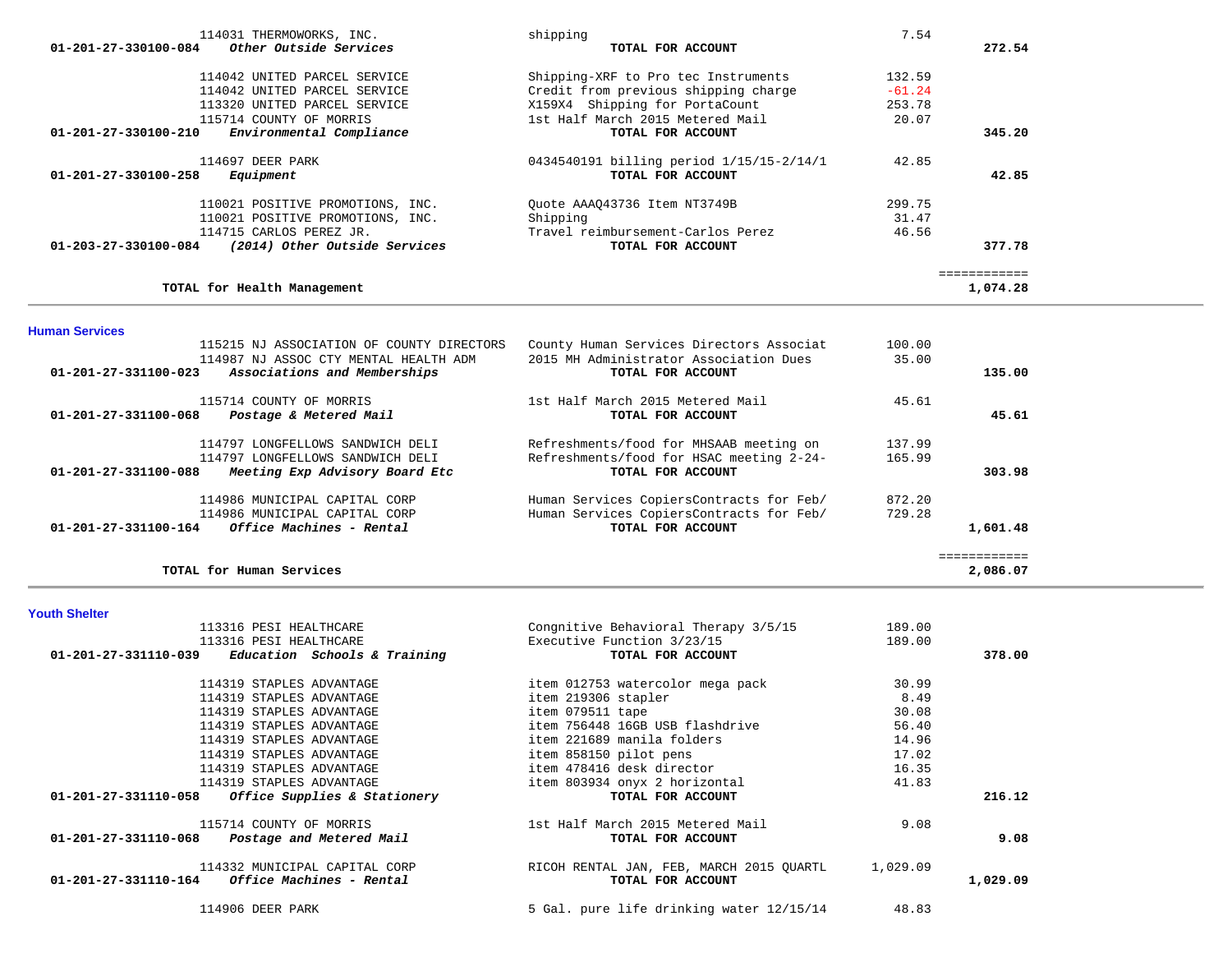| 115320 BETH DENMEAD                              | Car Insurance reimbursement for Feb-2015  | 12.00    |              |
|--------------------------------------------------|-------------------------------------------|----------|--------------|
| 115315 CAROL STOLZ                               | Car Insurance reimbursement for Jan-2015  | 12.00    |              |
| 114967 ANDREA BATISTONI                          | Car Insurance reimbursement for Feb-2015  | 12.00    |              |
| 114910 DAVID GILLIHAM                            | Car Insurance reimbursement for Feb-2015  | 12.00    |              |
| 114912 KAREN WEBSTER                             | Car Insurance reimbursement for Feb-2015  | 12.00    |              |
| 114888 OPHELIA V. CRUSE                          | Car Insurance reimbursement for Jan-Feb   | 24.00    |              |
| 01-201-27-333100-048<br>Insurance                | TOTAL FOR ACCOUNT                         |          | 84.00        |
| 114829 SODEXO INC & AFFILIATES                   | Meals for Advisory Council Meeting. 2/5/1 | 252.00   |              |
| 01-201-27-333100-059<br>Other General Expenses   | TOTAL FOR ACCOUNT                         |          | 252.00       |
| 115714 COUNTY OF MORRIS                          | 1st Half March 2015 Metered Mail          | 150.42   |              |
| 01-201-27-333100-068<br>Postage & Metered Mail   | TOTAL FOR ACCOUNT                         |          | 150.42       |
| 115320 BETH DENMEAD                              | Miles reimbursement for Feb-2015          | 76.65    |              |
| 115315 CAROL STOLZ                               | Miles reimbursement for Jan-2015          | 32.20    |              |
| 114967 ANDREA BATISTONI                          | Miles reimbursement for Feb-2015          | 53.90    |              |
| 114914 CARMEN N. AYALA                           | Miles reimbursement for Feb-2015          | 46.20    |              |
| 114910 DAVID GILLIHAM                            | Miles reimbursement for Feb-2015          | 23.10    |              |
| 114912 KAREN WEBSTER                             | Miles reimbursement for Feb-2015          | 28.35    |              |
| 114888 OPHELIA V. CRUSE                          | Miles reimbursement for Jan-Feb 2015      | 45.50    |              |
| 01-201-27-333100-082<br>Travel Expense           | TOTAL FOR ACCOUNT                         |          | 305.90       |
| 115246 MUNICIPAL CAPITAL CORP                    | Office machine Rental/Contract#10237Rico  | 1,539.86 |              |
| 01-201-27-333100-164<br>Office Machines - Rental | TOTAL FOR ACCOUNT                         |          | 1,539.86     |
|                                                  |                                           |          | ============ |
| TOTAL for Office on Aging                        |                                           |          | 2,332.18     |

# **Office on Aging**

| 114906 DEER PARK<br>115087 LOVEYS PIZZA & GRILL<br>115091 SODEXO INC & AFFILIATES<br>115091 SODEXO INC & AFFILIATES<br>115091 SODEXO INC & AFFILIATES<br>01-201-27-331110-185<br>Food | 5 Gal. pure life drinking water 1/15/15-<br>2/1/2015 Resident weekly rewards<br>Contactual Charge for services 1/31-2/22<br>Meals<br>AFI & Other<br>TOTAL FOR ACCOUNT | 51.82<br>50.72<br>2,937.40<br>1,700.78<br>2,096.59 | 6,886.14     |
|---------------------------------------------------------------------------------------------------------------------------------------------------------------------------------------|-----------------------------------------------------------------------------------------------------------------------------------------------------------------------|----------------------------------------------------|--------------|
| 114972 MORRISTOWN MEDICAL CENTER                                                                                                                                                      | County of Morris Juvenile Services Youth                                                                                                                              | 7,037.33                                           |              |
| 114621 WHITES HEALTHCARE ENTERPRISES INC                                                                                                                                              | Supply of Medicines for the month of Jan                                                                                                                              | 732.51                                             |              |
| Medical<br>01-201-27-331110-189                                                                                                                                                       | TOTAL FOR ACCOUNT                                                                                                                                                     |                                                    | 7,769.84     |
| 114488 ALLEN PAPER & SUPPLY CO                                                                                                                                                        | windex                                                                                                                                                                | 66.00                                              |              |
| 114488 ALLEN PAPER & SUPPLY CO                                                                                                                                                        | lunch napkins                                                                                                                                                         | 91.06                                              |              |
| 114488 ALLEN PAPER & SUPPLY CO                                                                                                                                                        | toilet tissues                                                                                                                                                        | 94.26                                              |              |
| 114488 ALLEN PAPER & SUPPLY CO                                                                                                                                                        | facial tissues                                                                                                                                                        | 32.30                                              |              |
| 114488 ALLEN PAPER & SUPPLY CO                                                                                                                                                        | generic kitchen towels                                                                                                                                                | 34.00                                              |              |
| 114488 ALLEN PAPER & SUPPLY CO                                                                                                                                                        | generic c fold towels                                                                                                                                                 | 110.00                                             |              |
| 114488 ALLEN PAPER & SUPPLY CO                                                                                                                                                        | 5 oz cups                                                                                                                                                             | 97.68                                              |              |
| 114488 ALLEN PAPER & SUPPLY CO                                                                                                                                                        | 7 oz cups                                                                                                                                                             | 85.82                                              |              |
| 114488 ALLEN PAPER & SUPPLY CO                                                                                                                                                        | 6" plates                                                                                                                                                             | 20.21                                              |              |
| 114488 ALLEN PAPER & SUPPLY CO                                                                                                                                                        | 9" spira paper coated                                                                                                                                                 | 129.45                                             |              |
| 114488 ALLEN PAPER & SUPPLY CO                                                                                                                                                        | forks                                                                                                                                                                 | 30.80                                              |              |
| 114488 ALLEN PAPER & SUPPLY CO                                                                                                                                                        | knives                                                                                                                                                                | 23.10                                              |              |
| 114488 ALLEN PAPER & SUPPLY CO                                                                                                                                                        | teaspoons                                                                                                                                                             | 30.80                                              |              |
| 114488 ALLEN PAPER & SUPPLY CO                                                                                                                                                        | soup bowls                                                                                                                                                            | 72.00                                              |              |
| $01 - 201 - 27 - 331110 - 252$<br>Janitorial Supplies                                                                                                                                 | TOTAL FOR ACCOUNT                                                                                                                                                     |                                                    | 917.48       |
|                                                                                                                                                                                       |                                                                                                                                                                       |                                                    | ============ |
| TOTAL for Youth Shelter                                                                                                                                                               |                                                                                                                                                                       |                                                    | 17,205.75    |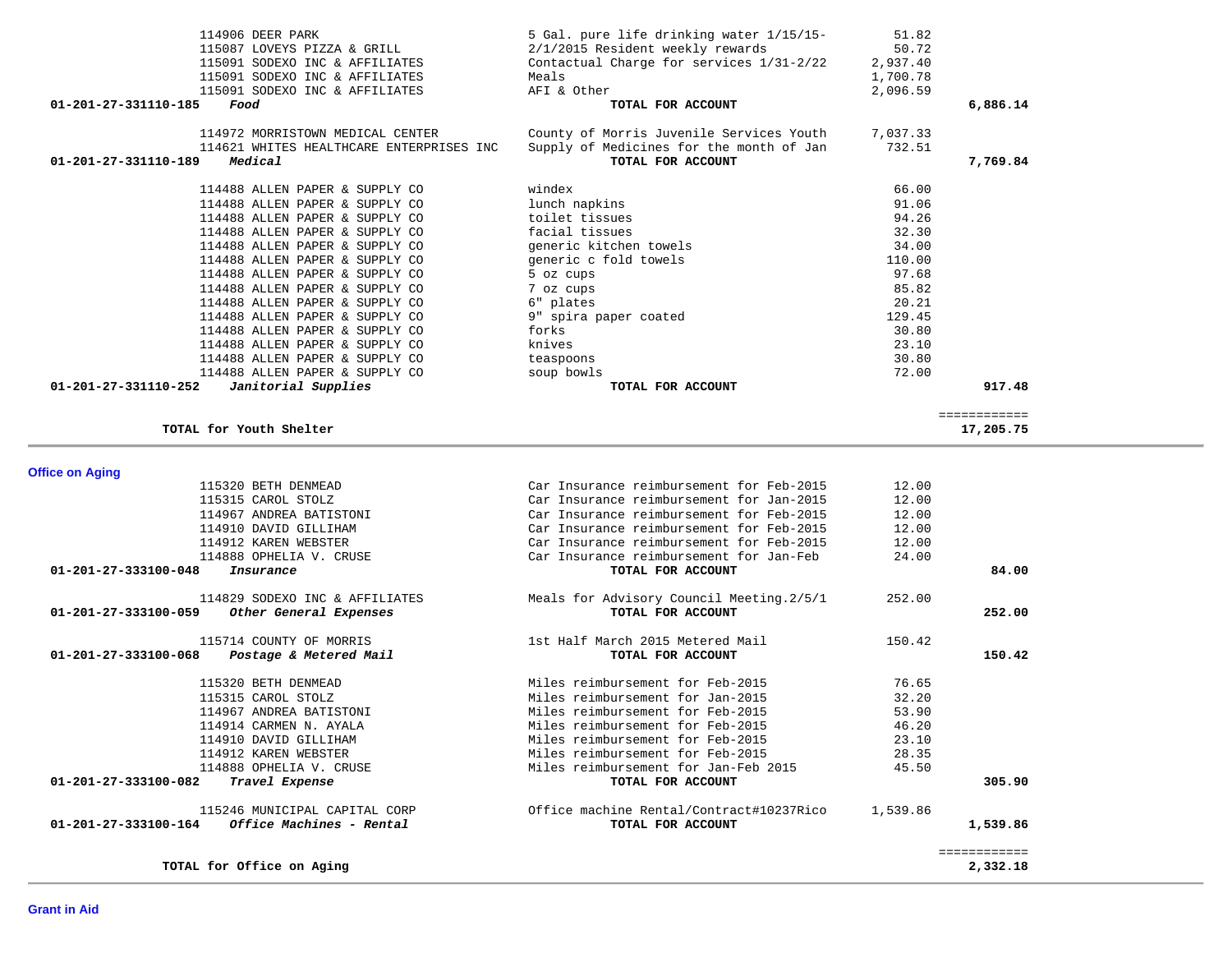|                                       | 115213 EL PRIMER PASO, LTD.              | ESL Classes February 2015                | 1,440.00  |                           |  |
|---------------------------------------|------------------------------------------|------------------------------------------|-----------|---------------------------|--|
|                                       | 115213 EL PRIMER PASO, LTD.              | Preschool Classes February 2015          | 2,772.00  |                           |  |
|                                       | 115213 EL PRIMER PASO, LTD.              | Preschool Scholarships February 2015     | 1,950.00  |                           |  |
|                                       | 115213 EL PRIMER PASO, LTD.              | Aftercare Program February 2015          | 1,200.00  |                           |  |
| $01 - 201 - 27 - 342000 - 459$        | Grant in Aid GIA: HISPANIC AFFAIRS       | TOTAL FOR ACCOUNT                        |           | 7,362.00                  |  |
|                                       | 115235 NEWBRIDGE SERVICES INC            | Partial Care Units of Service            | 12,181.00 |                           |  |
| 01-203-27-342000-483                  | (2014) Grant in Aid Aid Ment Hlth Cnt-Ne | TOTAL FOR ACCOUNT                        |           | 12,181.00                 |  |
|                                       | TOTAL for Grant in Aid                   |                                          |           | ============<br>19,543.00 |  |
|                                       |                                          |                                          |           |                           |  |
| <b>County Board of Social Service</b> |                                          |                                          |           |                           |  |
|                                       | 114540 W.B. MASON COMPANY INC            | Order #S023718023/02-06-15               | 1,316.61  |                           |  |
| 01-201-27-345100-058                  | Office Supplies & Stationery             | TOTAL FOR ACCOUNT                        |           | 1,316.61                  |  |
|                                       | 114783 U.S. SECURITY ASSOCIATES, INC.    | Payment for Security Officer - Client #5 | 598.60    |                           |  |
|                                       | 114008 UNITRONIX DATA SYSTEMS INC        | Software maintenance for the month of Fe | 5,682.60  |                           |  |
| 01-201-27-345100-325                  | Special Services                         | TOTAL FOR ACCOUNT                        |           | 6,281.20                  |  |
|                                       | 115061 LASZLO CSENGETO                   | ADM - Mileage reimb. for February 2015   | 36.05     |                           |  |
| 01-201-27-345100-332                  | Mileage                                  | TOTAL FOR ACCOUNT                        |           | 36.05                     |  |
|                                       | 115079 ALEXIS ODONOGHUE                  | Insurance reimb. for January to June 201 | 72.00     |                           |  |
|                                       | 115080 CARLOTA MANJARRES                 | FSS - Insurance reimb. for January to Ju | 72.00     |                           |  |
|                                       | 115061 LASZLO CSENGETO                   | Insurance reimb. for January to June 201 | 72.00     |                           |  |
|                                       | 115062 LAURIE PALMA                      | Insurance reimb. for January to June 201 | 72.00     |                           |  |
|                                       | 114782 BEATRIZ OSPINA                    | MAP - Insurance reimb. for January to Ju | 72.00     |                           |  |
| 01-201-27-345100-333                  | Other Allowances                         | TOTAL FOR ACCOUNT                        |           | 360.00                    |  |
|                                       | 114784 NJ TRANSIT                        | 2-Zone Intrastate passes                 | 470.00    |                           |  |
|                                       | 114784 NJ TRANSIT                        | 3-Zone Intrastate passes                 | 580.00    |                           |  |
| 01-201-27-345100-340                  | Transportation Services                  | TOTAL FOR ACCOUNT                        |           | 1,050.00                  |  |
|                                       | 115079 ALEXIS ODONOGHUE                  | FSS - Mileage reimb. for January to Dece | 54.25     |                           |  |
|                                       | 115062 LAURIE PALMA                      | FSS - Mileage reimb. for July to Decembe | 67.55     |                           |  |
| 01-203-27-345100-332                  | $(2014)$ Mileage                         | TOTAL FOR ACCOUNT                        |           | 121.80                    |  |
|                                       | 114020 TREASURER. ST OF NJ               | CSP Collection Intercept Fees (Pre-Offse | 1,855.00  |                           |  |
|                                       | 114021 TREASURER. ST OF NJ               | ACCT# 72.3 CSP Collection Intercept Fee  | 981.17    |                           |  |
| 01-203-27-345100-353                  | (2014) Collection Service Fees           | TOTAL FOR ACCOUNT                        |           | 2,836.17                  |  |
|                                       | 114002 TREASURER. ST OF NJ               | Acct. 80.6 Federal Parent Locator Fees f | 1,095.80  |                           |  |
| $01 - 203 - 27 - 345100 - 360$        | (2014) Federal Parent Locator Service    | TOTAL FOR ACCOUNT                        |           | 1,095.80                  |  |
|                                       |                                          |                                          |           | ============              |  |
|                                       | TOTAL for County Board of Social Service |                                          |           | 13,097.63                 |  |

**MV:Administration** 

| 115513 ARNEL P GARCIA        | LPN, 3-1-2015 thru 3-14-2015 | 2,320.00 |
|------------------------------|------------------------------|----------|
| 115514 BARKEL FLEMMING       | LPN, 3-1-2015 thru 3-14-2015 | 795.18   |
| 115515 CARLO N DURAN         | RN, 3-1-2015 thru 3-14-2015  | 601.25   |
| 115516 CARRELLE L CALIXTE    | LPN, 3-1-2015 thru 3-14-2015 | 1,609.50 |
| 115517 COLLETE K NYANARO     | RN, 3-1-2015 thru 3-14-2015  | 296.00   |
| 115518 DANILO LAPID          | RN, 3-1-2015 thru 3-14-2015  | 1,776.00 |
| 115519 DAVID JEAN-LOUIS      | LPN, 3-1-2015 thru 3-14-2015 | 2,088.75 |
| 115520 EDITHA MAROUEZ        | RN, 3-1-2015 thru 3-14-2015  | 701.89   |
| 115521 ELIZABETH VILLASENOR  | RN, 3-1-2015 thru 3-14-2015  | 3,256.00 |
| 115522 ELLEN M. NOLL         | LPN, 3-1-2015 thru 3-14-2015 | 921.62   |
| 115523 EVELYN TOLENTINO      | RN, 3-1-2015 thru 3-14-2015  | 1,249.86 |
| 115525 GEORGINA GRAY-HORSLEY | LPN, 3-1-2015 thru 3-14-2015 | 239.25   |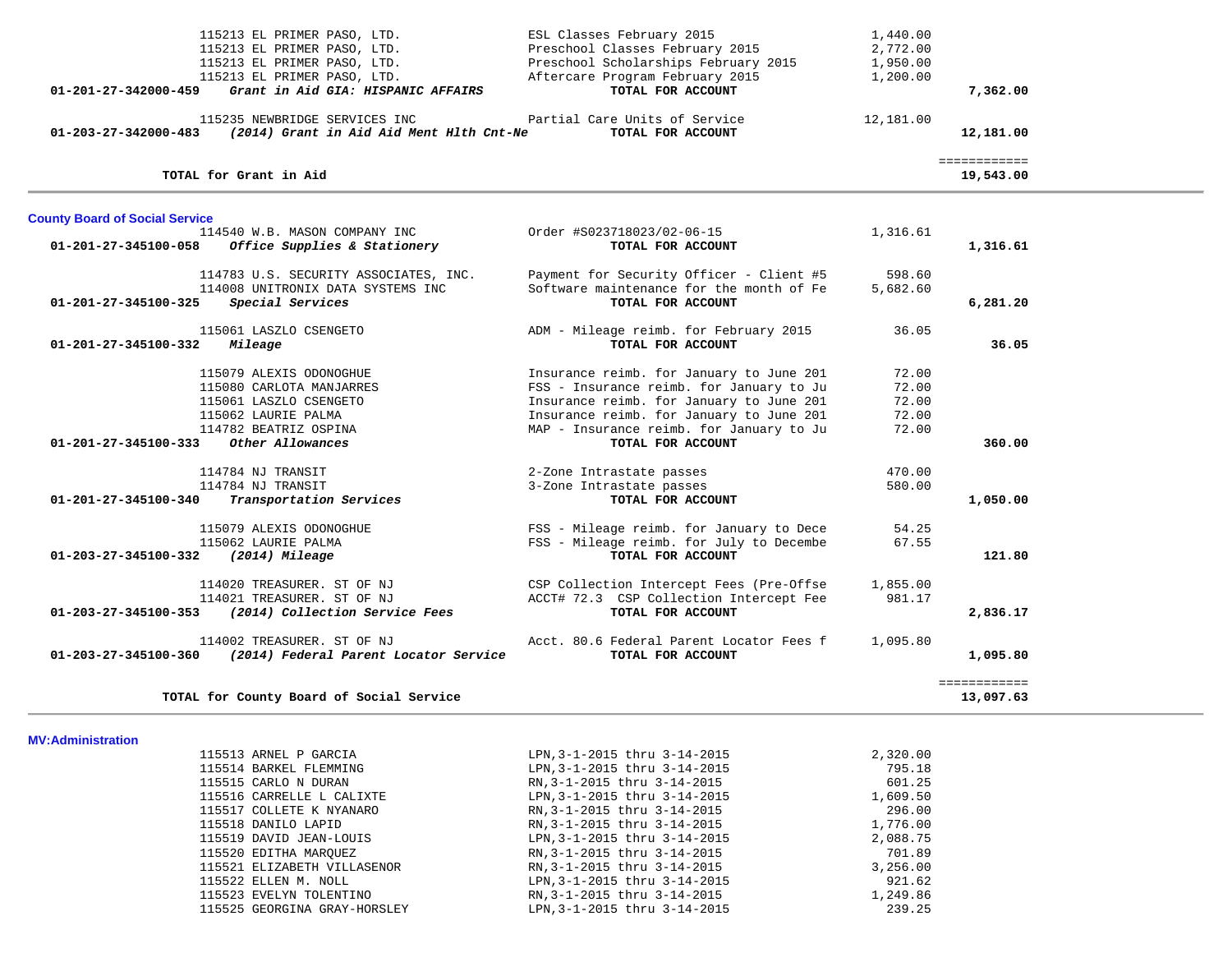**01-201-27-350110-036** *Contracted Services* **TOTAL FOR ACCOUNT 145,974.89**

115407 ACORN TERMITE AND PEST **Pest Management for February,2015** 750.00<br>115435 SODEXO INC & AFFILIATES 100022833, February~2015 145,224.89 115435 SODEXO INC & AFFILIATES 100022833, February~2015<br>5 **Contracted Services** 100022833, Tebruary~2015

**TOTAL for MV:Administration 172,841.15 MV:Building Services** 

 115528 ILLIENE CHARLES, RN RN,3-1-2015 thru 3-14-2015 3,002.55 115529 JESSY JACOB LPN,3-1-2015 thru 3-14-2015 217.50 115530 LOREEN RAFISURA RN,3-1-2015 thru 3-14-2015 878.75 115531 MA. LIZA IMPERIAL RN,3-1-2015 thru 3-14-2015 1,359.75 115532 MADUKWE IMO IBOKO, RN RN,3-1-2015 thru 3-14-2015 2,368.00 115533 MARIA CARMELITA OBLINA LPN,3-1-2015 thru 3-14-2015 696.00 115534 MARION ENNIS LPN,3-1-2015 thru 3-14-2015 1,682.10 115535 MARTHA YAGHI RN,3-1-2015 thru 3-14-2015 888.00 115536 MELOJANE CELESTINO RN,3-1-2015 thru 3-14-2015 1,776.00 115537 MICHAEL ZINN RN,3-1-2015 thru 3-14-2015 2,127.50 115539 MICHELLE CAPILI RN,3-1-2015 thru 3-14-2015 1,480.00 115541 MIRLENE ESTRIPLET RN,3-1-2015 thru 3-14-2015 4,458.50 115542 ROSE DUMAPIT RN,3-1-2015 thru 3-14-2015 897.25 115543 ROSEMARY BATANE COBCOBO RN,3-1-2015 thru 3-14-2015 888.00 115544 SUZIE COLLIN RN,3-1-2015 thru 3-14-2015 3,089.50 115545 TEODORA O. DELEON RN,3-1-2015 thru 3-14-2015 2,997.00 115546 TERESA OMWENGA RN,3-1-2015 thru 3-14-2015 1,179.19  **01-201-27-350100-013** *Temporary Help - Per Diem Nurses* **TOTAL FOR ACCOUNT 46,728.89** 115408 AEQUOR HEALTHCARE SERVICES, LLC Agency Nursing from 2-15 thru 2-21-2015 11,735.84 115408 AEQUOR HEALTHCARE SERVICES, LLC Agency Nursing from 2-22 thru 2-28-2015 13,658.06  **01-201-27-350100-016** *Outside Salaries & Wages* **TOTAL FOR ACCOUNT 25,393.90** 115444 PREMIER HEALTHCARE Professional Management Services,March~2 77,111.64  **01-201-27-350100-035** *Consultation Fee* **TOTAL FOR ACCOUNT 77,111.64** 115411 CORNERSTONE FAMILY PROGRAMS Morris View Social Work, February~2015 21,000.00<br>6 **Contracted Services 11.1** TOTAL FOR ACCOUNT  **01-201-27-350100-036** *Contracted Services* **TOTAL FOR ACCOUNT 21,000.00** 112493 HEWLETT-PACKARD COMPANY CZ165A#BGJ,Office Jet Pro MFP M177fw 279.00 115419 STAPLES ADVANTAGE 1032198,February~2015 1,439.34 115419 STAPLES ADVANTAGE 1032198,February~2015 119.79 115419 STAPLES ADVANTAGE 1032198,February~2015 129.29 115419 STAPLES ADVANTAGE 1032198,February~2015 39.99 115419 STAPLES ADVANTAGE 1032198,February~2015 39.99 115419 STAPLES ADVANTAGE 1032198,February~2015 35.89 115419 STAPLES ADVANTAGE 1032198,February~2015 [credit memo] -35.89 115419 STAPLES ADVANTAGE 1032198,February~2015 [credit memo] -39.99 115419 STAPLES ADVANTAGE 1032198,February~2015 6.99 115419 STAPLES ADVANTAGE 1032198,February~2015 115.99 115419 STAPLES ADVANTAGE 1032198,February~2015 114.98 115419 STAPLES ADVANTAGE 1032198,February~2015 [credit memo] -39.99 115419 STAPLES ADVANTAGE 1032198,February~2015 71.00 115419 STAPLES ADVANTAGE 1032198,February~2015 60.16 115419 STAPLES ADVANTAGE 1032198,February~2015 7.58 115419 STAPLES ADVANTAGE 1032198,February~2015 27.96  **01-201-27-350100-058** *Office Supplies & Stationery* **TOTAL FOR ACCOUNT 2,372.08** 115714 COUNTY OF MORRIS 1st Half March 2015 Metered Mail 206.23 1st Half March 2015 Metered Mail 206.23<br> **TOTAL FOR ACCOUNT** 115714 COUNTY OF MORRIS **115714 COUNTY OF MORRIS** 1st Half March 2015 Metered Mail 206.23<br>**206.23 206.23 POR ACCOUNT** 200.23 115441 VERIZON 973 984-0357 078 33Y,2-22 thru 3-21-2015 28.41  **01-201-27-350100-146** *Telephone* **TOTAL FOR ACCOUNT 28.41** ============

115527 HARRIET VALLECER RN RN,3-1-2015 thru 3-14-2015 888.00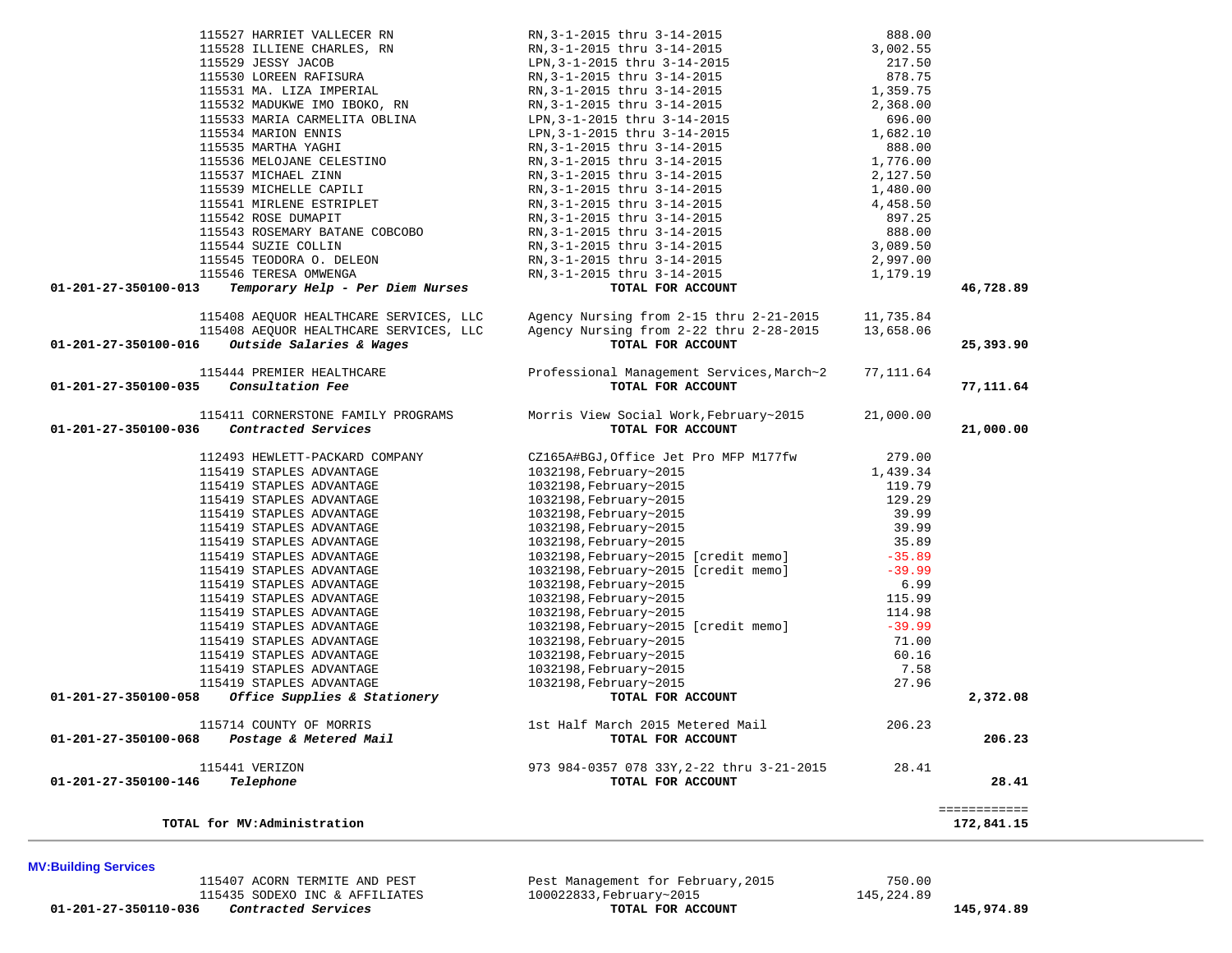| 115431 SCHINDLER ELEVATOR CORPORATION<br>01-201-27-350110-044<br>Equipment Service Agreements | 5000013604, March~2015<br>TOTAL FOR ACCOUNT               | 2,390.90           | 2,390.90                   |
|-----------------------------------------------------------------------------------------------|-----------------------------------------------------------|--------------------|----------------------------|
| 115440 TREASURER-STATE OF NEW JERSEY<br>01-201-27-350110-102<br>State Mandated Costs          | Reg.#1422-00116-004, 2015 Inspection<br>TOTAL FOR ACCOUNT | 1,636.00           | 1,636.00                   |
| 115409 AES-NJ COGEN CO INC                                                                    | Electricity Usage, February-2015                          | 3,329.79           |                            |
| 115418 JERSEY CENTRAL POWER & LIGHT                                                           | 100 004 803 738, February~2015                            | 48, 241.05         |                            |
| Electricity<br>01-201-27-350110-137                                                           | TOTAL FOR ACCOUNT                                         |                    | 51,570.84                  |
| 115425 PSE&G CO                                                                               | 65 858 068 08, February~2015                              | 16,875.54          |                            |
| 115426 PSE&G CO                                                                               | 66 472 055 00, February~2015                              | 1,339.20           |                            |
| 115443 WOODRUFF ENERGY                                                                        | 508584, February~2015                                     | 3,584.38           |                            |
| 115443 WOODRUFF ENERGY                                                                        | 508579, February~2015                                     | 41, 453.37         |                            |
| Natural Gas<br>01-201-27-350110-141                                                           | TOTAL FOR ACCOUNT                                         |                    | 63,252.49                  |
| 115439 SOUTHEAST MORRIS COUNTY                                                                | 2120000537.00,1-13 thru 2-12-2015                         | 5,578.31           |                            |
| 01-201-27-350110-147<br>Water                                                                 | TOTAL FOR ACCOUNT                                         |                    | 5,578.31                   |
| 115412 DIRECT SUPPLY INC                                                                      | 29406, 2-20-2015                                          | 1,321.94           |                            |
| 01-201-27-350110-204<br>Plant Operation                                                       | TOTAL FOR ACCOUNT                                         |                    | 1,321.94                   |
|                                                                                               |                                                           |                    |                            |
| 115422 MILLER & CHITTY CO INC                                                                 | $0014350000, 3 - 6 - 2015$                                | 615.75             |                            |
| 115422 MILLER & CHITTY CO INC<br>Machinery Repairs & Parts<br>01-201-27-350110-262            | 0014350000, 3-11-2015<br>TOTAL FOR ACCOUNT                | 560.00             | 1,175.75                   |
|                                                                                               |                                                           |                    |                            |
| TOTAL for MV: Building Services                                                               |                                                           |                    | ============<br>272,901.12 |
|                                                                                               |                                                           |                    |                            |
| <b>MV:Dietary</b>                                                                             |                                                           |                    |                            |
| 115436 SODEXO INC & AFFILIATES<br>Contracted Services<br>01-201-27-350115-036                 | 100005746, February~2015<br>TOTAL FOR ACCOUNT             | 269,884.68         | 269,884.68                 |
|                                                                                               |                                                           |                    |                            |
| TOTAL for MV: Dietary                                                                         |                                                           |                    | ============<br>269,884.68 |
| <b>MV:Laundry</b>                                                                             |                                                           |                    |                            |
| 115437 SODEXO INC & AFFILIATES                                                                | 100011720, February~2015                                  | 90,307.32          |                            |
| Contracted Services<br>01-201-27-350125-036                                                   | TOTAL FOR ACCOUNT                                         |                    | 90,307.32                  |
|                                                                                               |                                                           |                    | ============               |
| TOTAL for MV: Laundry                                                                         |                                                           |                    | 90,307.32                  |
| <b>MV:Nursing</b>                                                                             |                                                           |                    |                            |
| 115427 PHARMA CARE INC                                                                        | Pharmaceutical Consultation, February~201                 | 3,477.20           |                            |
| 01-201-27-350130-035<br><i>Consultation Fee</i>                                               | TOTAL FOR ACCOUNT                                         |                    | 3,477.20                   |
| 115444 PREMIER HEALTHCARE                                                                     | Admissions Nursing Services, March~2015                   | 9,916.66           |                            |
| 115415 IPC HOSPITALIST PHYSICIANS NJ                                                          | Facility Medical Director, 2-26 thru 3-9                  | 900.00             |                            |
| 01-201-27-350130-036<br>Contracted Services                                                   | TOTAL FOR ACCOUNT                                         |                    | 10,816.66                  |
|                                                                                               |                                                           |                    |                            |
|                                                                                               |                                                           |                    |                            |
| 115413 HB & HS, INC.<br>115417 JML MEDICAL INC.                                               | Amputee Sling, 3-3-2015<br>$5MOCO2, 2-2-2015$             | 294.95<br>4,475.68 |                            |
| 115417 JML MEDICAL INC.                                                                       | $5MOCO2, 2-5-2015$                                        | 148.21             |                            |
| 115417 JML MEDICAL INC.                                                                       | 5MOC02, 2-9-2015                                          | 475.00             |                            |
| 115417 JML MEDICAL INC.                                                                       | 5MOC02, 2-12-2015                                         | 4,245.29           |                            |
| 115417 JML MEDICAL INC.                                                                       | 5MOC02, 2-12-2015                                         | 40.20              |                            |
| 115417 JML MEDICAL INC.<br>115417 JML MEDICAL INC.                                            | 5MOC02, 2-19-2015<br>5MOC02, 2-23-2015                    | 539.96<br>6,517.70 |                            |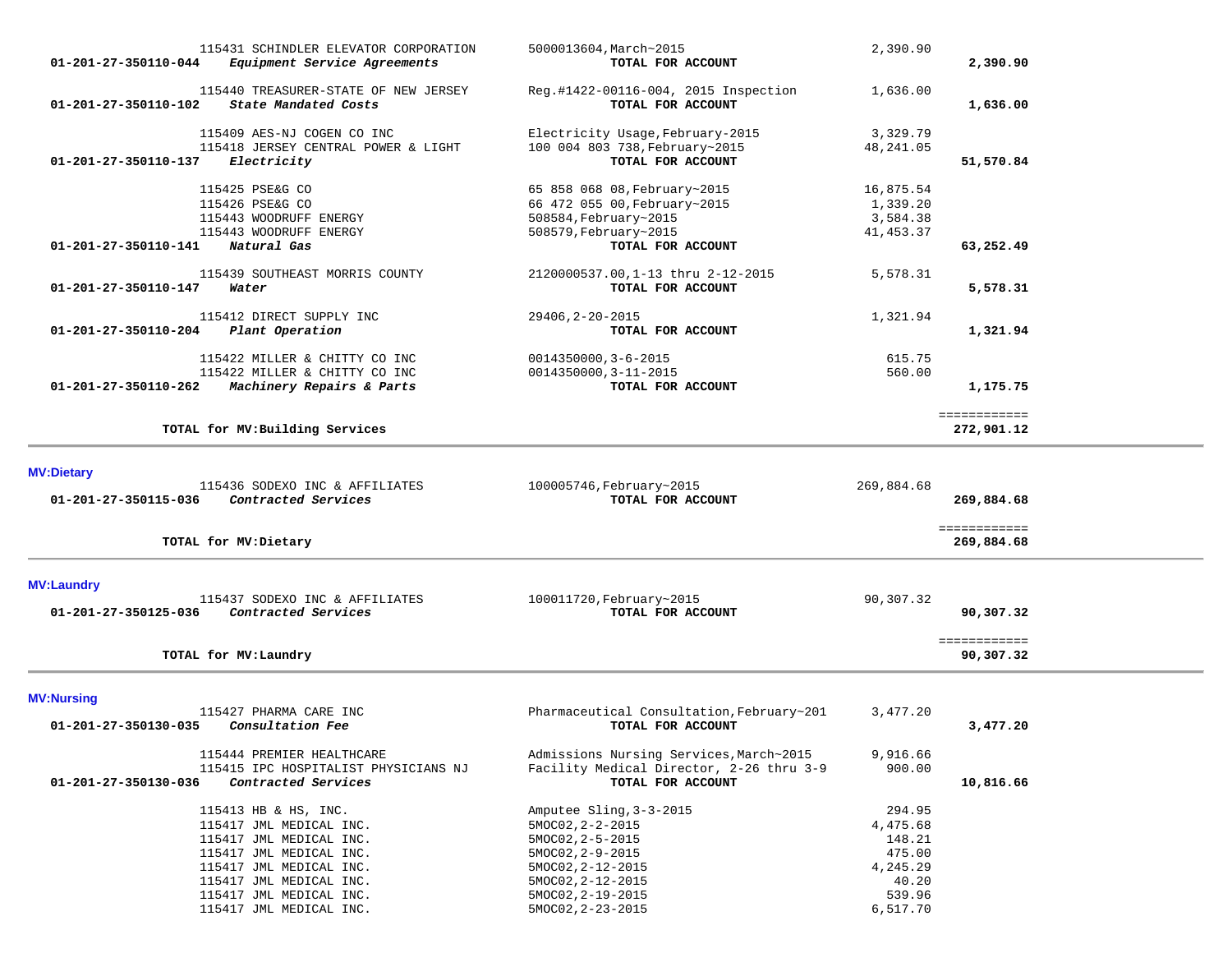| TOTAL for MV: Recreation/Volunteer Svc                                                     |                                                                           |                  | ============<br>6,431.11  |
|--------------------------------------------------------------------------------------------|---------------------------------------------------------------------------|------------------|---------------------------|
| Patient Activities<br>01-201-27-350135-194                                                 | TOTAL FOR ACCOUNT                                                         |                  | 275.00                    |
| 114664 KRISTINE PHIPANY<br>115423 NICHOLAS L. ROCCAFORTE                                   | Marilyn Monroe Valentine Show, 2-11-2015<br>Music Program on 2D, 3-9-2015 | 200.00<br>75.00  |                           |
|                                                                                            |                                                                           |                  |                           |
| 115434 SENIOR SALON SERVICES LLC<br>Contracted Services<br>01-201-27-350135-036            | 6409, February~2015<br>TOTAL FOR ACCOUNT                                  | 6.156.11         | 6,156.11                  |
| <b>MV:Recreation/Volunteer Svc</b>                                                         |                                                                           |                  |                           |
| TOTAL for MV: Nursing                                                                      |                                                                           |                  | ============<br>44,216.89 |
|                                                                                            |                                                                           |                  |                           |
| 115424 ON TIME TRANSPORT INC.<br>$01 - 201 - 27 - 350130 - 340$<br>Transportation Services | Medical Transport, 2-25-2015<br>TOTAL FOR ACCOUNT                         | 106.00           | 106.00                    |
|                                                                                            |                                                                           |                  |                           |
| $01 - 201 - 27 - 350130 - 258$<br>Equipment                                                | TOTAL FOR ACCOUNT                                                         |                  | 6,461.60                  |
| 115506 SPECIALTY MEDICAL PRODUCTS INC.                                                     | MOVMN, February~2015                                                      | 3,991.60         |                           |
| 115414 HILL-ROM CO, INC.                                                                   | 616884, 2-13 thru 2-28-2015                                               | 1,520.00         |                           |
| 115410 AGL WELDING SUPPLY CO INC<br>115410 AGL WELDING SUPPLY CO INC                       | 584500, February~2015<br>584500, February~2015                            | 200.00<br>250.00 |                           |
| 115410 AGL WELDING SUPPLY CO INC                                                           | 584500, February~2015                                                     | 250.00           |                           |
| 115410 AGL WELDING SUPPLY CO INC                                                           | 584500, February~2015                                                     | 250.00           |                           |
|                                                                                            |                                                                           |                  |                           |
| 01-201-27-350130-193<br>Oxygen                                                             | TOTAL FOR ACCOUNT                                                         |                  | 1,283.85                  |
| 115428 PRAXAIR DISTRIBUTION                                                                | LM714, 2-13-2015                                                          | 255.26           |                           |
| 115428 PRAXAIR DISTRIBUTION                                                                | $LM714, 2-10-2015$                                                        | 140.38           |                           |
| 115428 PRAXAIR DISTRIBUTION                                                                | LM714, 2-06-2015                                                          | 244.49           |                           |
| 115428 PRAXAIR DISTRIBUTION                                                                | LM714, 2-03-2015                                                          | 140.38           |                           |
| 115428 PRAXAIR DISTRIBUTION                                                                | LM714, 1-29-2015                                                          | 248.08           |                           |
| 115428 PRAXAIR DISTRIBUTION                                                                | LM714, 1-23-2015                                                          | 255.26           |                           |
|                                                                                            |                                                                           |                  |                           |
| 115406 YOLANDA ROYAL<br>01-201-27-350130-191<br>Nursing                                    | CNA Re-Certification, 2-09-2015<br>TOTAL FOR ACCOUNT                      | 30.00            | 360.00                    |
| 115405 SHEILA RICHARDSON                                                                   | CNA Re-Certification, 3-03-2015                                           | 30.00            |                           |
| 115404 NORMA NEWMAN                                                                        | CNA Re-Certification, 2-17-2015                                           | 30.00            |                           |
| 115403 MARLEINE CHARLES                                                                    | CNA Re-Certification, 2-17-2015                                           | 30.00            |                           |
| 115402 LORNA A JONES                                                                       | CNA Re-Certification, 3-06-2015                                           | 30.00            |                           |
| 115401 JANICE STACKHOUSE                                                                   | CNA Re-Certification, 2-25-2015                                           | 30.00            |                           |
| 115400 INGRID M PHIPPS                                                                     | CNA Re-Certification, 2-17-2015                                           | 30.00            |                           |
| 115399 HELEN S BURNS-PRIMUS                                                                | CNA Re-Certification, 2-25-2015                                           | 30.00            |                           |
| 115398 GISLAINE CENOBLE                                                                    | CNA Re-Certification, 2-25-2015                                           | 30.00            |                           |
| 115420 ELSIE NICAISE                                                                       | CNA Re-Certification, 2-20-2015                                           | 30.00            |                           |
| 115397 DAPHNE E JEFFREY                                                                    | CNA Re-Certification, 2-23-2015                                           | 30.00            |                           |
| 115396 CECILE S. VAUGHAN                                                                   | CNA Re-Certification, 2-9-2015                                            | 30.00            |                           |
|                                                                                            |                                                                           |                  |                           |
| $01 - 201 - 27 - 350130 - 189$<br>Medical                                                  | TOTAL FOR ACCOUNT                                                         |                  | 440.00                    |
| 115430 RONALD MILLMAN, OD                                                                  | Glasses & Lenses for #110440, 1-12-2015                                   | 220.00           |                           |

115417 JML MEDICAL INC. 5MOC02, 2-16-2015 1,155.16 115417 JML MEDICAL INC.<br>115417 JML MEDICAL INC. 5MOC02,2-26-2015 599.55

115417 JML MEDICAL INC. 5MOC02, 3-4-2015 648.90 115421 MEDLINE INDUSTRIES INC 1183053,2-21-2015 285.60 115429 READY SUPPLY  $B06Q, 2-20-2015$ <br> **6** General Stores **1,548.96 1,548.96 01-201-27-350130-046** *General Stores* **TOTAL FOR ACCOUNT 21,271.58**

115417 JML MEDICAL INC. 5MOC02, 2-26-2015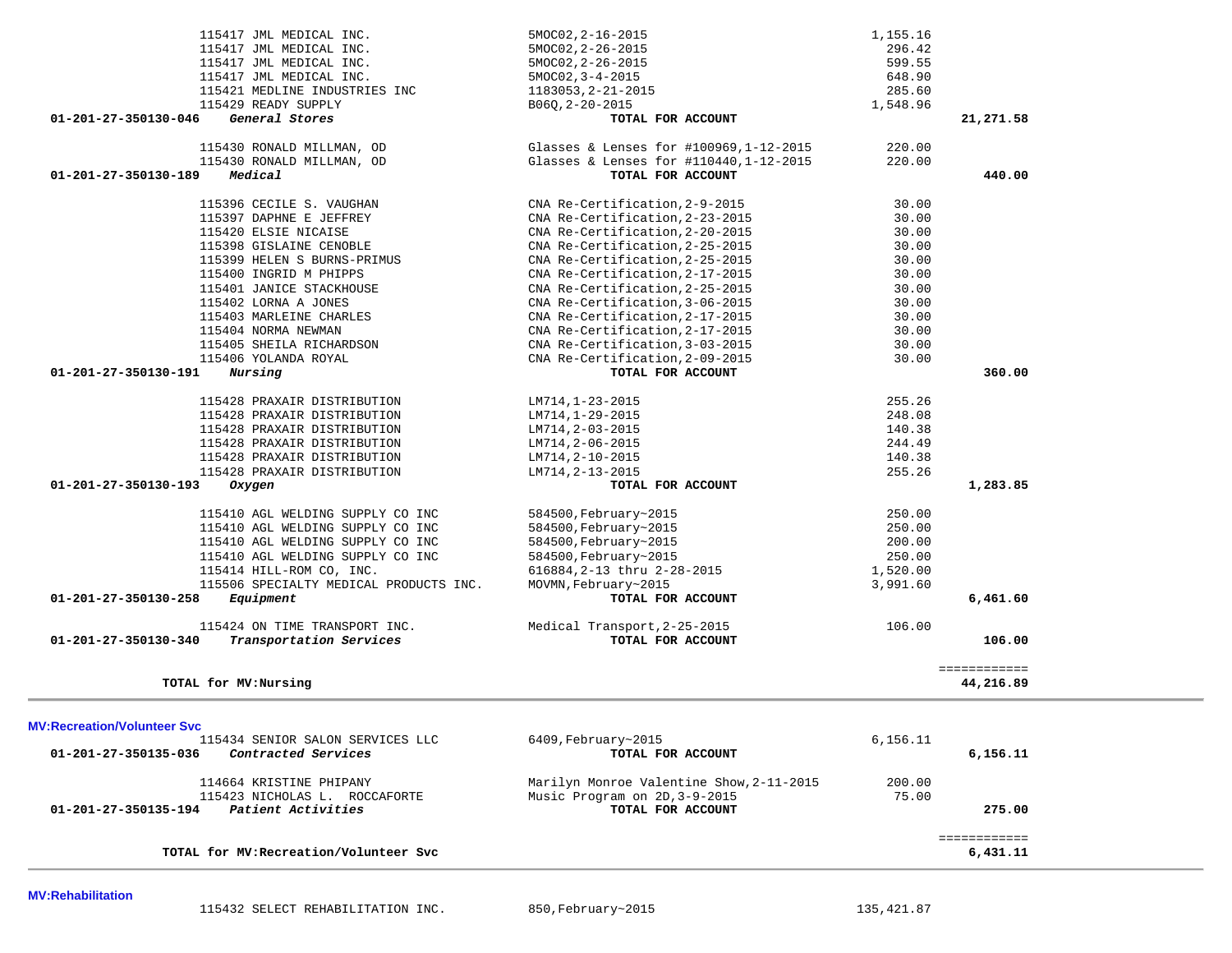| 01-201-27-350140-036                                          | 115432 SELECT REHABILITATION INC.<br>115432 SELECT REHABILITATION INC.<br>Contracted Services                                                                                                                                                                                                                                                                                                                                                                                                                                                                                                                                                                                         | 850, Debit Memo Adjustment<br>850, Credit Memo Adjustment<br>TOTAL FOR ACCOUNT                                                                                                                                                                                                                                                                                                                                                                                                                                                                                                             | 965.58<br>$-814.00$                                                                                                                                                    | 135,573.45                 |
|---------------------------------------------------------------|---------------------------------------------------------------------------------------------------------------------------------------------------------------------------------------------------------------------------------------------------------------------------------------------------------------------------------------------------------------------------------------------------------------------------------------------------------------------------------------------------------------------------------------------------------------------------------------------------------------------------------------------------------------------------------------|--------------------------------------------------------------------------------------------------------------------------------------------------------------------------------------------------------------------------------------------------------------------------------------------------------------------------------------------------------------------------------------------------------------------------------------------------------------------------------------------------------------------------------------------------------------------------------------------|------------------------------------------------------------------------------------------------------------------------------------------------------------------------|----------------------------|
|                                                               | TOTAL for MV: Rehabilitation                                                                                                                                                                                                                                                                                                                                                                                                                                                                                                                                                                                                                                                          |                                                                                                                                                                                                                                                                                                                                                                                                                                                                                                                                                                                            |                                                                                                                                                                        | ============<br>135,573.45 |
| <b>Assistance Dep Child: Local Shr</b>                        |                                                                                                                                                                                                                                                                                                                                                                                                                                                                                                                                                                                                                                                                                       |                                                                                                                                                                                                                                                                                                                                                                                                                                                                                                                                                                                            |                                                                                                                                                                        |                            |
| 01-201-27-354100-091                                          | 115081 OFFICE OF TEMPORARY ASSISTANCE<br>Assistance Dep Child:Local Shr Program E                                                                                                                                                                                                                                                                                                                                                                                                                                                                                                                                                                                                     | For estimated Co. Share of TANF for the<br>TOTAL FOR ACCOUNT                                                                                                                                                                                                                                                                                                                                                                                                                                                                                                                               | 7,000.00                                                                                                                                                               | 7,000.00                   |
|                                                               | TOTAL for Assistance Dep Child: Local Shr                                                                                                                                                                                                                                                                                                                                                                                                                                                                                                                                                                                                                                             |                                                                                                                                                                                                                                                                                                                                                                                                                                                                                                                                                                                            |                                                                                                                                                                        | ============<br>7,000.00   |
| <b>Assistance SSI Income Recipien</b><br>01-201-27-355100-090 | 115082 OFFICE OF TEMPORARY ASSISTANCE<br>Assistance SSI Income Recipien Expenditu                                                                                                                                                                                                                                                                                                                                                                                                                                                                                                                                                                                                     | For estimated Co. Share of ASSIR for the<br>TOTAL FOR ACCOUNT                                                                                                                                                                                                                                                                                                                                                                                                                                                                                                                              | 40,000.00                                                                                                                                                              | 40,000.00                  |
|                                                               | TOTAL for Assistance SSI Income Recipien                                                                                                                                                                                                                                                                                                                                                                                                                                                                                                                                                                                                                                              |                                                                                                                                                                                                                                                                                                                                                                                                                                                                                                                                                                                            |                                                                                                                                                                        | ============<br>40,000.00  |
| <b>County Adjuster</b><br>01-201-27-357100-068                | 115714 COUNTY OF MORRIS<br>Postage & Metered Mail                                                                                                                                                                                                                                                                                                                                                                                                                                                                                                                                                                                                                                     | 1st Half March 2015 Metered Mail<br>TOTAL FOR ACCOUNT                                                                                                                                                                                                                                                                                                                                                                                                                                                                                                                                      | 181.19                                                                                                                                                                 | 181.19                     |
|                                                               | TOTAL for County Adjuster                                                                                                                                                                                                                                                                                                                                                                                                                                                                                                                                                                                                                                                             |                                                                                                                                                                                                                                                                                                                                                                                                                                                                                                                                                                                            |                                                                                                                                                                        | ============<br>181.19     |
| <b>County Library</b>                                         |                                                                                                                                                                                                                                                                                                                                                                                                                                                                                                                                                                                                                                                                                       |                                                                                                                                                                                                                                                                                                                                                                                                                                                                                                                                                                                            |                                                                                                                                                                        |                            |
| 01-201-29-390100-028<br>01-201-29-390100-068                  | 115150 INGRAM LIBRARY SERVICES<br>115150 INGRAM LIBRARY SERVICES<br>115150 INGRAM LIBRARY SERVICES<br>115150 INGRAM LIBRARY SERVICES<br>115150 INGRAM LIBRARY SERVICES<br>115150 INGRAM LIBRARY SERVICES<br>115150 INGRAM LIBRARY SERVICES<br>115150 INGRAM LIBRARY SERVICES<br>115150 INGRAM LIBRARY SERVICES<br>115150 INGRAM LIBRARY SERVICES<br>115149 INGRAM LIBRARY SERVICES<br>115149 INGRAM LIBRARY SERVICES<br>115149 INGRAM LIBRARY SERVICES<br>115149 INGRAM LIBRARY SERVICES<br>115149 INGRAM LIBRARY SERVICES<br>115149 INGRAM LIBRARY SERVICES<br>115149 INGRAM LIBRARY SERVICES<br><i>Books &amp; Periodicals</i><br>115714 COUNTY OF MORRIS<br>Postage & Metered Mail | 20C0083 dated 01/26/15<br>20C0083 dated 01/27/15<br>20C0083 dated 01/29/15 Split Object Code<br>20C0083 dated 01/29/15<br>20C0083 dated 01/29/15<br>20C0083 dated 01/29/18<br>20C0083 dated 02/02/15<br>20C0083 dated 02/04/15 Split Object Code<br>20C0083 dated 02/05/15<br>20C0083 dated 02/05/15<br>20C0083 dated 01/15/15<br>20C0083 dated 01/16/15<br>20C0083 dated 01/19/15<br>20C0083 dated 01/20/15<br>20C0083 dated 01/21/15 Split Object Code<br>20C0083 dated 01/21/15<br>20C0083 dated 01/23/15<br>TOTAL FOR ACCOUNT<br>1st Half March 2015 Metered Mail<br>TOTAL FOR ACCOUNT | 303.82<br>4.54<br>60.02<br>673.84<br>18.06<br>181.36<br>45.16<br>311.59<br>133.70<br>38.70<br>41.25<br>31.35<br>174.19<br>779.12<br>5.49<br>120.88<br>771.41<br>688.60 | 3,694.48<br>688.60         |
|                                                               | 115150 INGRAM LIBRARY SERVICES<br>115150 INGRAM LIBRARY SERVICES<br>115149 INGRAM LIBRARY SERVICES<br>115149 INGRAM LIBRARY SERVICES                                                                                                                                                                                                                                                                                                                                                                                                                                                                                                                                                  | 20C0083 dated 01/29/15 Split Object Code<br>20C0083 dated 02/04/15 Split Object Code<br>20C0083 dated 01/20/15<br>20C0083 dated 01/21/15 Split Object Code                                                                                                                                                                                                                                                                                                                                                                                                                                 | 58.67<br>20.29<br>660.28<br>24.00                                                                                                                                      |                            |
| 01-201-29-390100-083                                          | Video & Film Materials                                                                                                                                                                                                                                                                                                                                                                                                                                                                                                                                                                                                                                                                | TOTAL FOR ACCOUNT                                                                                                                                                                                                                                                                                                                                                                                                                                                                                                                                                                          |                                                                                                                                                                        | 763.24                     |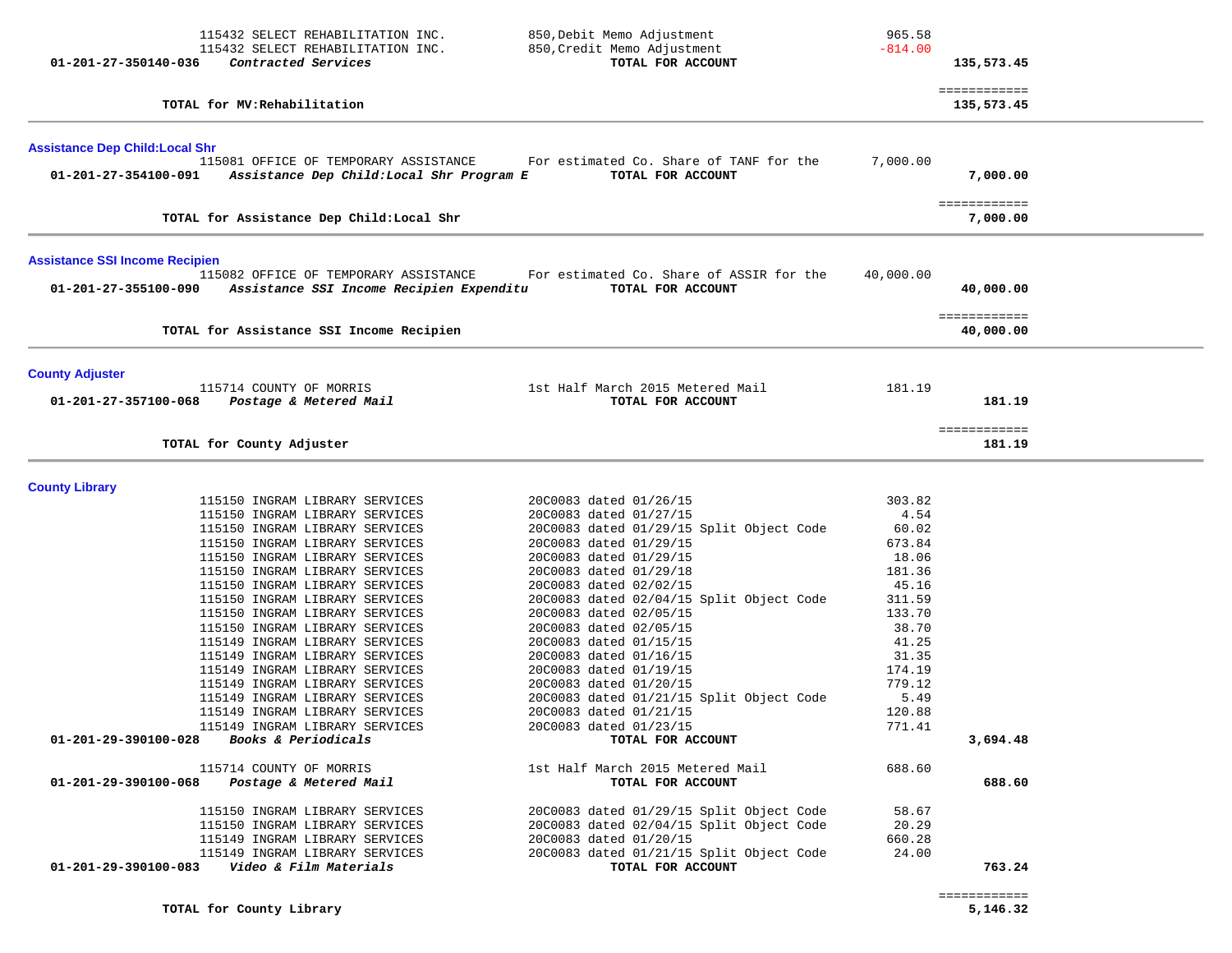| <b>County Superintendent of Schoo</b> |                                                                               |                                                           |            |                          |  |
|---------------------------------------|-------------------------------------------------------------------------------|-----------------------------------------------------------|------------|--------------------------|--|
|                                       | 114969 ROSALIE LAMONTE                                                        | January 14, 2015 - February 13, 2015                      | 33.56      |                          |  |
|                                       | 01-201-29-392100-031 Cellular Phones/Pagers                                   | TOTAL FOR ACCOUNT                                         |            | 33.56                    |  |
|                                       | 114538 STAPLES ADVANTAGE                                                      | 8.5 x 11 Copy Paper                                       | 225.72     |                          |  |
|                                       | 114538 STAPLES ADVANTAGE                                                      | Desk Calendar                                             | 7.35       |                          |  |
|                                       | 114538 STAPLES ADVANTAGE                                                      | Assorted Office Supplies                                  | 34.05      |                          |  |
| 01-201-29-392100-058                  | Office Supplies & Stationery                                                  | TOTAL FOR ACCOUNT                                         |            | 267.12                   |  |
|                                       |                                                                               |                                                           |            |                          |  |
|                                       | 114968 ANITA COLATTA                                                          | Reimbursement for Brother Notary Stamp                    | 25.67      |                          |  |
|                                       | 114968 ANITA COLATTA                                                          | Reimbursement for Notary Seal Embosser p                  | 35.00      |                          |  |
|                                       | 114968 ANITA COLATTA<br>01-201-29-392100-059 Other General Expenses           | Reimbursement for Notary Application<br>TOTAL FOR ACCOUNT | 30.00      | 90.67                    |  |
|                                       |                                                                               |                                                           |            |                          |  |
|                                       | 115714 COUNTY OF MORRIS                                                       | 1st Half March 2015 Metered Mail                          | 102.55     |                          |  |
|                                       | 01-201-29-392100-068 Postage & Metered Mail                                   | TOTAL FOR ACCOUNT                                         |            | 102.55                   |  |
|                                       |                                                                               |                                                           |            |                          |  |
|                                       | 114563 DEER PARK<br>01-201-29-392100-162 Furniture & Fixtures                 | Rental 12/15/14 - 01/14/15                                | 0.99       | 0.99                     |  |
|                                       |                                                                               | TOTAL FOR ACCOUNT                                         |            |                          |  |
|                                       | 114562 MUNICIPAL CAPITAL CORP                                                 | Payment Jan-Mar 2015 Ricoh MPC3503R                       | 911.92     |                          |  |
|                                       | $01 - 201 - 29 - 392100 - 164$ Office Machines - Rental                       | TOTAL FOR ACCOUNT                                         |            | 911.92                   |  |
|                                       |                                                                               |                                                           |            |                          |  |
|                                       | 114563 DEER PARK                                                              | 5 Gal Drinking Water 11/15/14-12/14/14                    | 5.98       |                          |  |
|                                       | 114563 DEER PARK<br>01-203-29-392100-162 (2014) Furniture & Fixtures          | Rental 11/15/14-12/14/14<br>TOTAL FOR ACCOUNT             | 0.99       | 6.97                     |  |
|                                       |                                                                               |                                                           |            |                          |  |
|                                       |                                                                               |                                                           |            | ============             |  |
|                                       | TOTAL for County Superintendent of Schoo                                      |                                                           |            | 1,413.78                 |  |
|                                       |                                                                               |                                                           |            |                          |  |
|                                       |                                                                               |                                                           |            |                          |  |
| <b>Rutgers Extension Service</b>      |                                                                               |                                                           |            |                          |  |
|                                       | 115714 COUNTY OF MORRIS                                                       | 1st Half March 2015 Metered Mail                          | 9.29       |                          |  |
|                                       | 01-201-29-396100-068 Postage & Metered Mail                                   | TOTAL FOR ACCOUNT                                         |            | 9.29                     |  |
|                                       |                                                                               |                                                           |            |                          |  |
|                                       | 114947 DEER PARK                                                              | Bottled water                                             | 7.96       |                          |  |
|                                       | 114947 DEER PARK                                                              | Bottled water<br>TOTAL FOR ACCOUNT                        | 19.62      | 27.58                    |  |
|                                       | 01-201-29-396100-095 Other Administrative Supplies                            |                                                           |            |                          |  |
|                                       | 115078 MUNICIPAL CAPITAL CORP                                                 | copier lease                                              | 726.06     |                          |  |
|                                       | 115077 MUNICIPAL CAPITAL CORP                                                 | copier lease                                              | 1,040.86   |                          |  |
|                                       | 01-203-29-396100-163 (2014) Office Machines                                   | TOTAL FOR ACCOUNT                                         |            | 1,766.92                 |  |
|                                       |                                                                               |                                                           |            |                          |  |
|                                       | TOTAL for Rutgers Extension Service                                           |                                                           |            | ============<br>1,803.79 |  |
|                                       |                                                                               |                                                           |            |                          |  |
|                                       |                                                                               |                                                           |            |                          |  |
| <b>Rmb Out of Cty Two Yr Coll</b>     | 115569 ESSEX COUNTY COLLEGE                                                   | Spring 2015 Chargeback Billing                            | 1,882.35   |                          |  |
| 01-201-29-397100-090                  | Rmb Out of Cty Two Yr Coll Expenditures                                       | TOTAL FOR ACCOUNT                                         |            | 1,882.35                 |  |
|                                       |                                                                               |                                                           |            |                          |  |
|                                       |                                                                               |                                                           |            | ============             |  |
|                                       | TOTAL for Rmb Out of Cty Two Yr Coll                                          |                                                           |            | 1,882.35                 |  |
|                                       |                                                                               |                                                           |            |                          |  |
| <b>Cont M.C. School of Tech</b>       |                                                                               |                                                           |            |                          |  |
| 01-201-29-400100-090                  | 115550 MC VOCATIONAL SCHOOL DISTRICT<br>Cont M.C. School of Tech Expenditures | 3/15 DISTRICT TAXES TO BE RAISED<br>TOTAL FOR ACCOUNT     | 800,000.00 | 800,000.00               |  |
|                                       |                                                                               |                                                           |            |                          |  |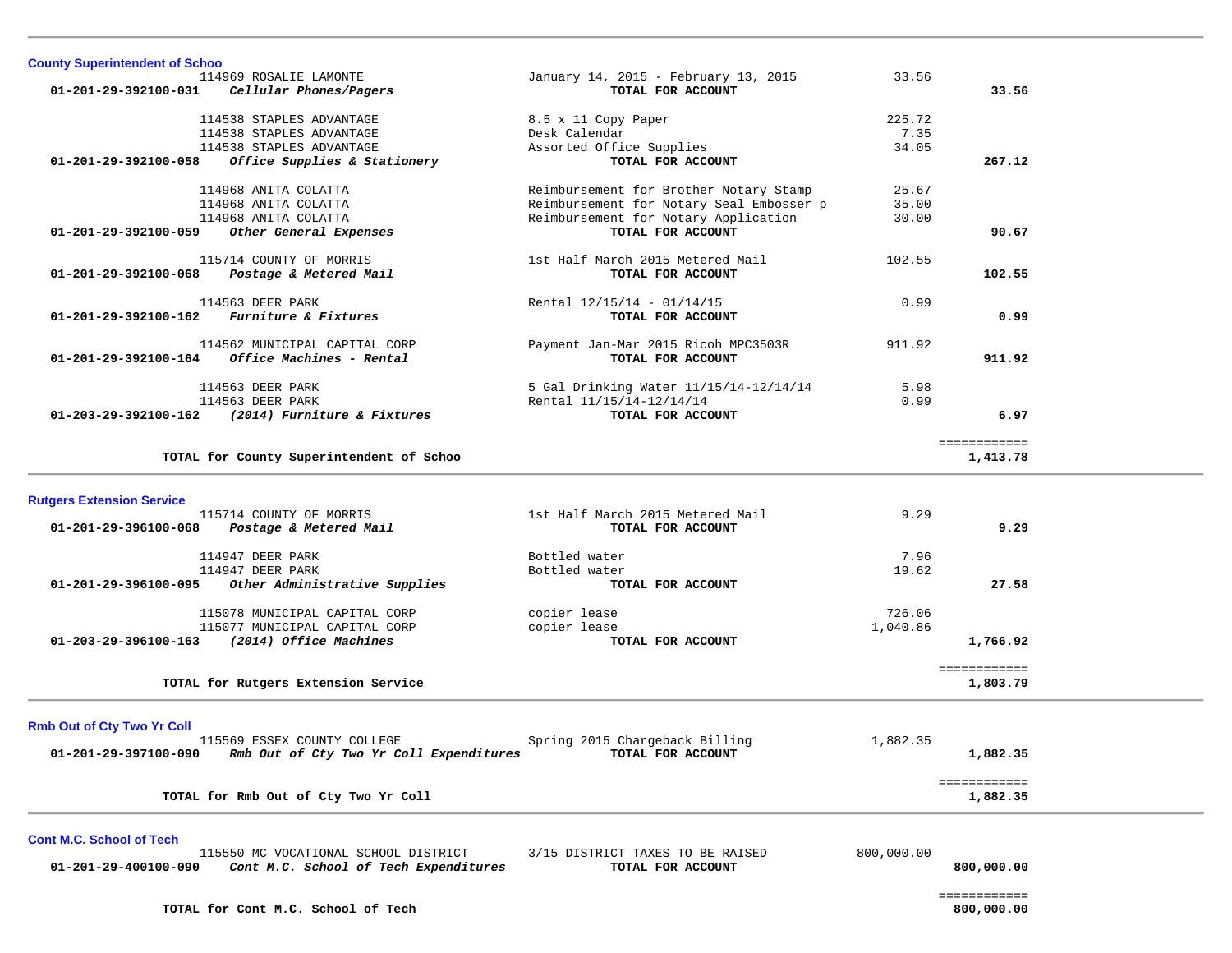| 115011 BOROUGH OF BUTLER                         | 8495-0 Rt 23 So Light Pole # 144                                                 | 115.85     |           |
|--------------------------------------------------|----------------------------------------------------------------------------------|------------|-----------|
| 115058 JERSEY CENTRAL POWER & LIGHT              | 100 079 438 253 - CAC COMPLEX/ 09-19-14 14,911.59                                |            |           |
| 115251 JERSEY CENTRAL POWER & LIGHT              | 10-00-64-2465-3-9 Rt 53 & Diamond Spring                                         | 36.76      |           |
| 115205 JERSEY CENTRAL POWER & LIGHT              | 20-00-00-0539-3-0 120 E Hanover Ave 3/3/                                         | 527.95     |           |
| 115206 JERSEY CENTRAL POWER & LIGHT              | 10-00-28-8978-6-4 Rt 80 Mt Arlington 3/3                                         | 61.46      |           |
| 113868 TIOGA SOLAR MORRIS COUNTY 1 LLC           | 136242003/ RE: VOTING MACHINE                                                    | 270.43     |           |
| 113868 TIOGA SOLAR MORRIS COUNTY 1 LLC           | 136242003/ RE: SCHUYLER BLDG                                                     | 123.45     |           |
| 113868 TIOGA SOLAR MORRIS COUNTY 1 LLC           | 136242003/ RE: SCHUYLER GRG                                                      | 185.13     |           |
| 114894 JERSEY CENTRAL POWER & LIGHT              | 10-00-89-1397-3-5 O Rt 206 Chester 2/25/                                         | 115.43     |           |
| 01-201-31-430100-137 Electricity                 | TOTAL FOR ACCOUNT                                                                |            | 16,507.76 |
| 115552 NATIONAL FUEL OIL INC. FUEL CHARGES, 2/15 |                                                                                  | 35, 165.87 |           |
| 01-201-31-430100-140 Gas Purchases               | TOTAL FOR ACCOUNT                                                                |            | 35,165.87 |
|                                                  | 114548 DIRECT ENERGY BUSINESS MARKETING 1317 - SUMMARY GROUP #/ MORRIS COUNTY (6 | 5,294.44   |           |
| 115221 N.J. NATURAL GAS COMPANY                  | 06-1126-4370-18/ RE: WHARTON ROADS/ 02-0                                         | 917.00     |           |
| 115222 N.J. NATURAL GAS COMPANY                  | 12-1157-4515-09/ RE: DOVER PROBATION/ 02                                         | 310.69     |           |
| 115204 N.J. NATURAL GAS COMPANY                  | 06-1126-4174-12/ RE: WHARTON OFF/ 02-03-                                         | 229.24     |           |
|                                                  | 115050 DIRECT ENERGY BUSINESS MARKETING 1316 - SUMMARY GROUP #/ MORRIS COUNTY (6 | 55,489.45  |           |
| 115223 N.J. NATURAL GAS COMPANY                  | 22-0009-8231-77/ RE: WHARTON BRIDGE GEN/                                         | 41.62      |           |
| 01-201-31-430100-141 Natural Gas                 | TOTAL FOR ACCOUNT                                                                |            | 62,282.44 |
| 113696 TAX COLLECTOR                             | 502-0 / A & R BLDG                                                               | 91.47      |           |
| 113696 TAX COLLECTOR                             | 2083-0 / COURTHOUSE                                                              | 111.47     |           |
| 113696 TAX COLLECTOR                             | 2593-0 / SCHUYLER                                                                | 5.84       |           |
| 115265 HANOVER SEWERAGE AUTHORITY                | 999817168 / BLOCK 1701 - LOT# 8                                                  | 611.96     |           |
| 115265 HANOVER SEWERAGE AUTHORITY                | 999817102/ BLOCK 1701 - LOT# 8 (T01)                                             | 189.24     |           |
| 115265 HANOVER SEWERAGE AUTHORITY                | 999817091/ BLOCK 1701 - LOT# 8 (T02)                                             | 66.45      |           |
| 115265 HANOVER SEWERAGE AUTHORITY                | 999671781/ BLOCK 1701 - LOT# 7                                                   | 73.80      |           |
| 115265 HANOVER SEWERAGE AUTHORITY                | 999732446/ BLOCK 1901 - LOT# 8                                                   | 843.28     |           |
| 01-201-31-430100-144<br>Sewer                    | TOTAL FOR ACCOUNT                                                                |            | 1,993.51  |
| 113411 VERIZON CABS                              | 201 M55-4914 825, 1/25/15, T1 American T                                         | 814.74     |           |
| 113839 VERIZON BUSINESS                          | 6000057810 X26, 2/1/15, Mthly charge(aut                                         | 464.00     |           |
| 114871 VERIZON                                   | 973-539-7933 842 07Y, 2/16/15, Randolph                                          | 28.41      |           |
| 114419 VERIZON                                   | 973-299-6835 828 04Y, 2/10/15, Boonton T                                         | 32.11      |           |

**Utilities** 

| <b>Fire and Police Academy</b>                            |                                  |          |            |
|-----------------------------------------------------------|----------------------------------|----------|------------|
| 115714 COUNTY OF MORRIS                                   | 1st Half March 2015 Metered Mail | 198.21   |            |
| Postage & Metered Mail<br>01-201-29-407100-068            | TOTAL FOR ACCOUNT                |          | 198.21     |
| 109854 FF1 PROFESSIONAL SAFETY SERVICES                   | Fire Helmets                     | 2,060.50 |            |
| (2014) Uniform And Accessories<br>01-203-29-407100-202    | TOTAL FOR ACCOUNT                |          | 2,060.50   |
| 108576 COUNTY WELDING SUPPLY CO                           | Fill Cylinders                   | 53.98    |            |
| 108576 COUNTY WELDING SUPPLY CO                           | Add Syphon Hose                  | 50.00    |            |
| 108576 COUNTY WELDING SUPPLY CO                           | Hazardous Material Charge        | 3.00     |            |
| $01 - 203 - 29 - 407100 - 223$<br>(2014) Building Repairs | TOTAL FOR ACCOUNT                |          | 106.98     |
| 109996 AAA EMERGENCY SUPPLY CO                            | Fire Hoods - Ouote 111214        | 1,482.75 |            |
| 109996 AAA EMERGENCY SUPPLY CO                            | Fire Gloves - Ouote 111214       | 2,227.50 |            |
| 108381 KIDDE FIRE TRAINERS, INC.                          | Smoke Fluid                      | 1,200.00 |            |
| 113645 THE TARGET SHOP LLC                                | 20x32 FBI Q Paper Targets        | 408.30   |            |
| 01-203-29-407100-258<br>(2014) Equipment                  | TOTAL FOR ACCOUNT                |          | 5,318.55   |
|                                                           |                                  |          | ---------- |
| TOTAL for Fire and Police Academy                         |                                  |          | 7,684.24   |

115011 BOROUGH OF BUTLER 8496-0 Rt 23 Decker Ave 70.07

115011 BOROUGH OF BUTLER 8495-1 Rt 23 Traffic Light

89.64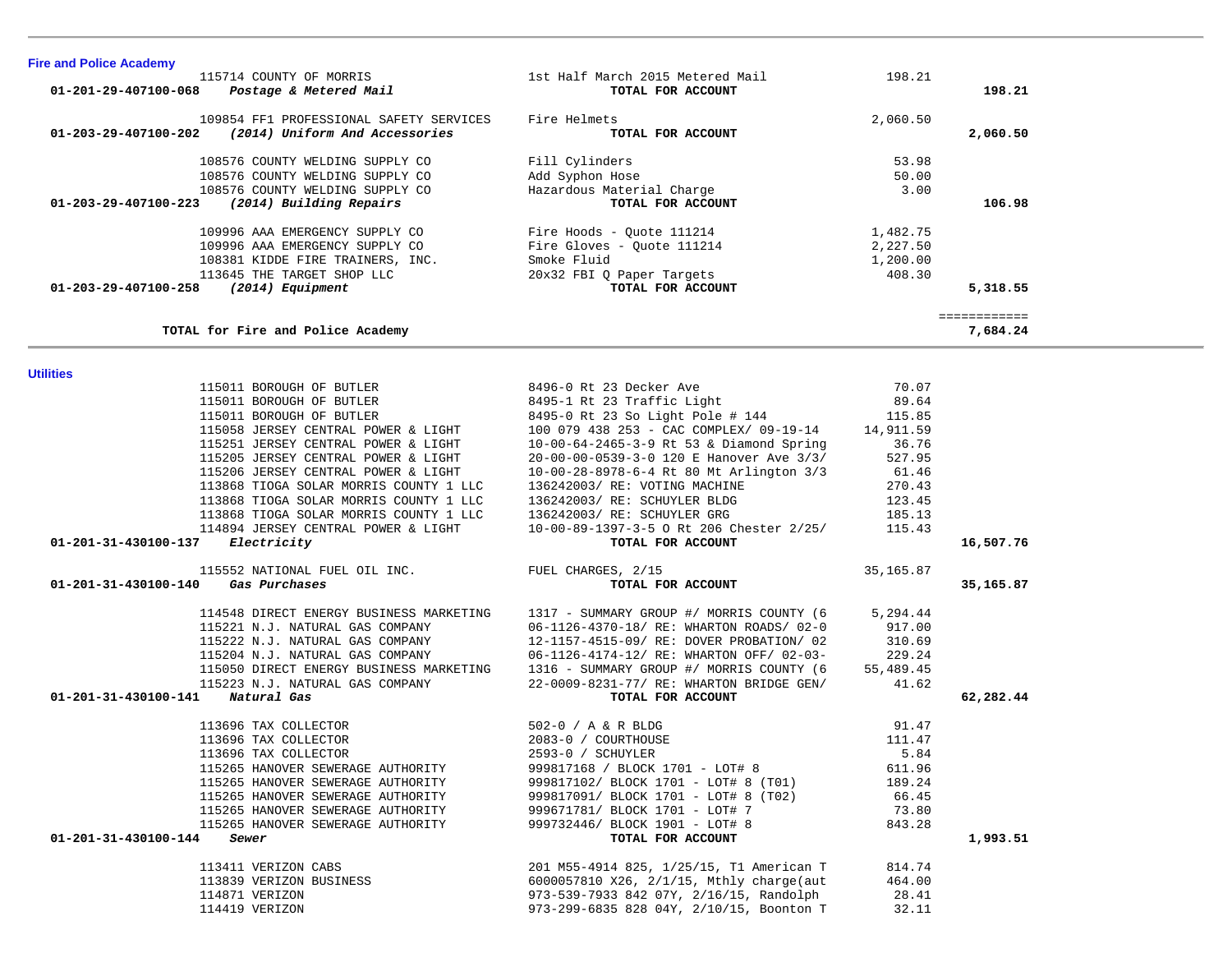|                        | 115243 DOVER WATER COMMISSIONERS    | DATED 02-27-15/ 10-29-14                 | 48.29        |              |
|------------------------|-------------------------------------|------------------------------------------|--------------|--------------|
|                        | 115027 SOUTHEAST MORRIS COUNTY      | 2110000040.00/ A & R BLDG                | 598.69       |              |
|                        | 115027 SOUTHEAST MORRIS COUNTY      | 2110000045.00/ CH                        | 2,140.78     |              |
|                        | 115027 SOUTHEAST MORRIS COUNTY      | 2120000847.00/ CORRECTION FACILITY       | 6, 223.10    |              |
|                        | 115027 SOUTHEAST MORRIS COUNTY      | 2110000050.00/ ADM CTS                   | 288.85       |              |
|                        | 115027 SOUTHEAST MORRIS COUNTY      | 2120000530.01/ SHADETREE                 | 766.17       |              |
| 01-201-31-430100-147   | Water                               | TOTAL FOR ACCOUNT                        |              | 10,065.88    |
|                        |                                     |                                          |              |              |
|                        | 109260 JERSEY CENTRAL POWER & LIGHT | 20 00 00 0537 8 1 - MASTER ACCT - HILL/  | 112,717.74   |              |
|                        | 109260 JERSEY CENTRAL POWER & LIGHT | 100 005 064 397 - REVERSED INVOICE CREDI | $-22,542.92$ |              |
|                        | 109262 JERSEY CENTRAL POWER & LIGHT | 20 00 00 0537 8 1 - MASTER ACCT - HILL/  | 83,170.91    |              |
|                        | 109263 JERSEY CENTRAL POWER & LIGHT | 20 00 00 0538 4 9 -MASTER ACCOUNT#/ REMO | 3,330.13     |              |
|                        |                                     |                                          | 863.26       |              |
|                        | 109251 JERSEY CENTRAL POWER & LIGHT | 100 102 459 516- WARRANTS/ 09-18-14 TO 1 |              |              |
| 01-203-31-430100-137   | (2014) Electricity                  | TOTAL FOR ACCOUNT                        |              | 177,539.12   |
|                        | 110427 SOUTHEAST MORRIS COUNTY      | 3423203520.01/ 9-11/ SEASONAL/ 11-05-14  | 543.67       |              |
| 01-203-31-430100-147   | (2014) Water                        | TOTAL FOR ACCOUNT                        |              | 543.67       |
|                        |                                     |                                          |              |              |
|                        |                                     |                                          |              | ============ |
|                        | TOTAL for Utilities                 |                                          |              | 320,935.59   |
|                        |                                     |                                          |              |              |
|                        | 114831 ALLEN PAPER & SUPPLY CO      |                                          | 150.00       |              |
|                        | 114832 M & J FRANK INC              | West Bend Coffee Perk Pot, 55 Cup        | 138.00       |              |
| 01-201-41-716100-059   | Other General Expenses              | Coffee Urn-100 cup<br>TOTAL FOR ACCOUNT  |              | 288.00       |
| <b>Nutrition</b>       |                                     |                                          |              |              |
|                        | 114830 GRAINGER                     | Button Cell Batteries                    | 5.00         |              |
| 01-201-41-716100-098   | Other Operating&Repair Supply       | TOTAL FOR ACCOUNT                        |              | 5.00         |
|                        |                                     |                                          |              |              |
|                        | 115552 NATIONAL FUEL OIL INC.       | FUEL CHARGES, 2/15                       | 2,327.84     |              |
| 01-201-41-716100-140   | Gas Purchases                       | TOTAL FOR ACCOUNT                        |              | 2,327.84     |
|                        |                                     |                                          |              |              |
|                        | 114050 CENTURYLINK                  | Monthly Service Charge. Jan-2015Acct #30 | 43.15        |              |
| 01-201-41-716100-146   | Telephone                           | TOTAL FOR ACCOUNT                        |              | 43.15        |
|                        |                                     |                                          |              | ============ |
|                        | TOTAL for Nutrition                 |                                          |              | 2,663.99     |
| <b>Area Plan Grant</b> |                                     |                                          |              |              |
|                        | 114973 CORNERSTONE FAMILY PROGRAMS  | 14-14-076 CGI Period 10/1/14-12/31/14 36 | 3,533.00     |              |
| 01-203-41-716110-090   | (2014) Expenditures                 | TOTAL FOR ACCOUNT                        |              | 3,533.00     |
|                        |                                     |                                          |              | ============ |

 114419 VERIZON 973-584-2050 195 53Y, 2/11/15, Mt Rd Rox 28.44 113412 VERIZON CABS 201 M55-5534 968, 1/25/15, E911 fiber li 2,242.56 114872 CENTURYLINK acct# 309973303, 2/19/15, T1 Chester (2/ 1,785.33 115209 VERIZON 973 267-2255 164 81Y 2/19/15 39.45 114870 VERIZON 201 V03-7261 127 66Y, 2/16/15, 911 Switc 11,336.09 115238 VERIZON 973-455-0378 979 71Y / RE: PENTHOUSE- A 66.21  **01-201-31-430100-146** *Telephone* **TOTAL FOR ACCOUNT 16,837.34**

## **Grant Fund**

### **Bio-Terrorism Grant**  115711 COUNTY OF MORRIS 1st Half March 2015 Metered Mail 83.23  **02-213-41-718505-391** *Public Health Emer Grant(7/1/14-6/30/15)* **TOTAL FOR ACCOUNT 83.23**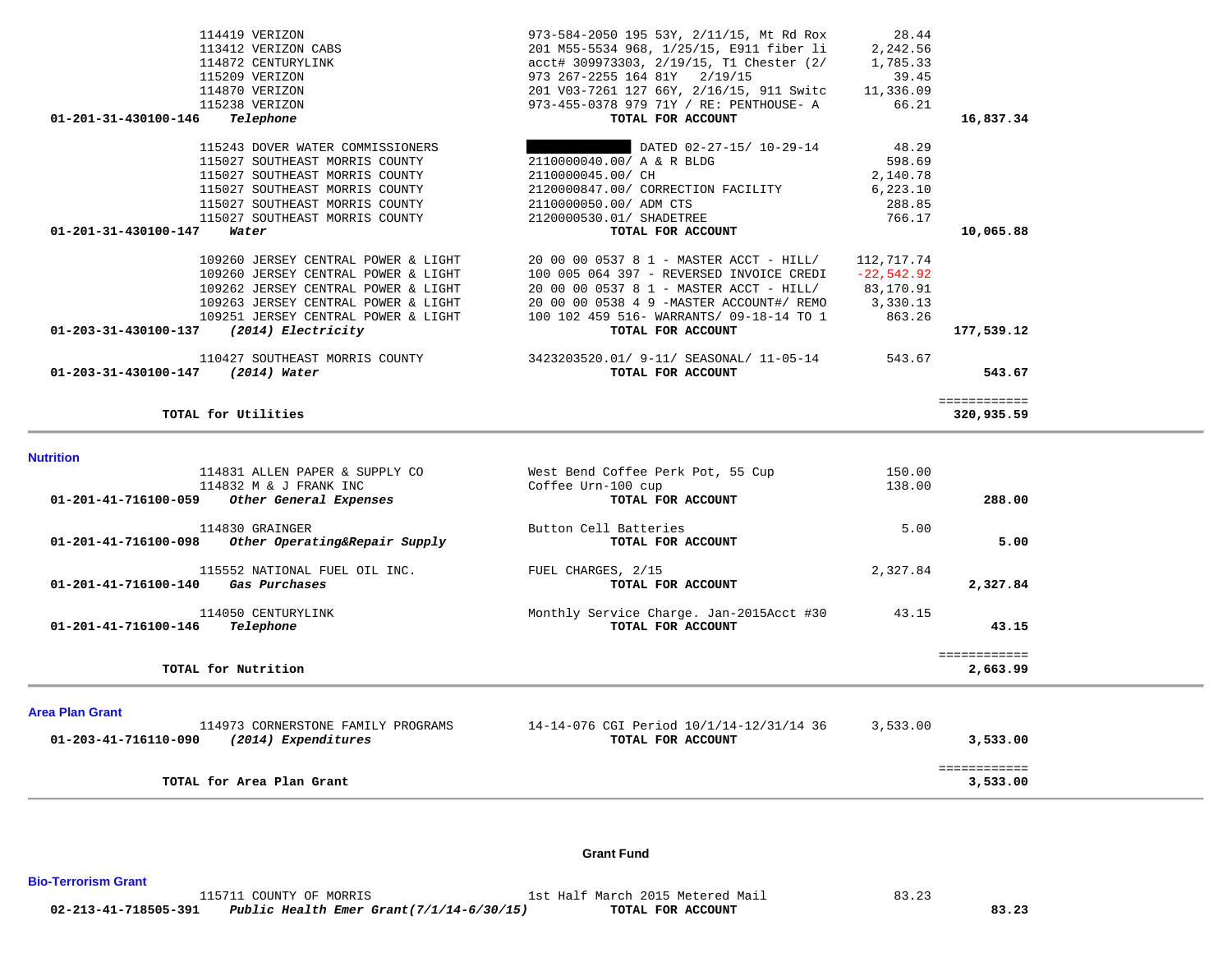$\overline{\phantom{a}}$ 

 $\overline{\phantom{a}}$ 

| <b>DEPARTMENT 741515</b> |                                                  |                                      |                  |                          |  |
|--------------------------|--------------------------------------------------|--------------------------------------|------------------|--------------------------|--|
|                          | 114876 LISA M CURRAN                             |                                      | 73.00            |                          |  |
|                          | 113417 AT&T                                      |                                      | 1.31             |                          |  |
|                          | 114311 VERIZON                                   |                                      | 11.12            |                          |  |
|                          | 115280 EDWARDS LEARNING CENTER                   | Tammy B.                             | 206.00           |                          |  |
|                          | 115280 EDWARDS LEARNING CENTER                   | Carl J.                              | 206.00           |                          |  |
|                          | 115358 EDWARDS LEARNING CENTER                   | February 2015 reimbursable expenses. | 4,182.40         |                          |  |
|                          | 112726 NCX                                       |                                      | 1.79             |                          |  |
|                          | 115304 PROJECT SELF SUFFICIENCY                  | Courtney W.                          | 448.00           |                          |  |
|                          | 114245 TELESEARCH INC                            |                                      | 19.75            |                          |  |
|                          | 114245 TELESEARCH INC                            |                                      | 20.44            |                          |  |
|                          | 114244 TELESEARCH INC                            | Kathleen B., W/E 2/8/15.             | 730.75           |                          |  |
|                          | 114330 TELESEARCH INC                            |                                      | 16.59            |                          |  |
|                          | 114330 TELESEARCH INC                            |                                      | 28.01            |                          |  |
|                          | 114624 TELESEARCH INC                            | Kathleen B., $W/E$ 2/15/15.          | 409.22           |                          |  |
| 02-213-41-741515-392     | WFNJ-TANF (7/1/14-12/31/15)                      | TOTAL FOR ACCOUNT                    |                  | 6,354.38                 |  |
|                          |                                                  |                                      |                  |                          |  |
|                          | TOTAL for DEPARTMENT 741515                      |                                      |                  | ============<br>6,354.38 |  |
|                          |                                                  |                                      |                  |                          |  |
|                          |                                                  |                                      |                  |                          |  |
| <b>DEPARTMENT 741520</b> |                                                  |                                      |                  |                          |  |
|                          | 114876 LISA M CURRAN                             |                                      | 54.75            |                          |  |
|                          | 113417 AT&T                                      |                                      | 0.98             |                          |  |
|                          | 113399 MANPOWER                                  | Sarah D., W/E 1/25/15.               | 734.72           |                          |  |
|                          | 113795 MANPOWER                                  | Sarah D., W/E 2/1/15.                | 734.72           |                          |  |
|                          | 114311 VERIZON<br>115285 DENTAL & MEDICAL CAREER |                                      | 8.34<br>2,820.00 |                          |  |
|                          |                                                  | Cierra J.                            |                  |                          |  |
|                          | 114288 MANPOWER                                  | Sarah D., W/E 2/15/15.               | 839.68           |                          |  |
|                          | 114243 MANPOWER                                  | Sarah D., W/E 2/8/15.                | 734.72           |                          |  |
|                          | 112726 NCX                                       |                                      | 1.35             |                          |  |
|                          | 114245 TELESEARCH INC                            |                                      | 14.81            |                          |  |
|                          | 114245 TELESEARCH INC                            |                                      | 15.32            |                          |  |
|                          | 114245 TELESEARCH INC                            | Teresa S., W/E 2/8/15.               | 508.30           |                          |  |
|                          | 114244 TELESEARCH INC                            | Abigail P., W/E 2/8/15.              | 800.80           |                          |  |
|                          | 114330 TELESEARCH INC                            |                                      | 12.44            |                          |  |
|                          | 114330 TELESEARCH INC                            |                                      | 21.00            |                          |  |
|                          | 114330 TELESEARCH INC                            | Teresa S., W/E 2/15/15.              | 366.28           |                          |  |
|                          | 114334 TELESEARCH INC                            | Abigail P., W/E 2/15/15.             | 786.50           |                          |  |
| 02-213-41-741520-392     | WFNJ-General Assistance(7/1/14-12/31/15)         | TOTAL FOR ACCOUNT                    |                  | 8,454.71                 |  |
|                          |                                                  |                                      |                  | ============             |  |
|                          | TOTAL for DEPARTMENT 741520                      |                                      |                  | 8,454.71                 |  |
|                          |                                                  |                                      |                  |                          |  |
| <b>DEPARTMENT 741530</b> |                                                  |                                      |                  |                          |  |
|                          | 114244 TELESEARCH INC                            | Kevin M., W/E 2/8/15.                | 818.44           |                          |  |
|                          | 114334 TELESEARCH INC                            | Kevin M., W/E 2/15/15.               | 613.83           |                          |  |
| 02-213-41-741530-392     | WFNJ-WLLP (7/1/14-6/30/15)                       | TOTAL FOR ACCOUNT                    |                  | 1,432.27                 |  |
|                          |                                                  |                                      |                  | ============             |  |
|                          | TOTAL for DEPARTMENT 741530                      |                                      |                  | 1,432.27                 |  |
| <b>DEPARTMENT 742505</b> |                                                  |                                      |                  |                          |  |
|                          | 115552 NATIONAL FUEL OIL INC.                    | FUEL CHARGES, 2/15                   | 33.76            |                          |  |
|                          | 113417 AT&T                                      |                                      | 8.85             |                          |  |
|                          | 114311 VERIZON                                   |                                      | 75.08            |                          |  |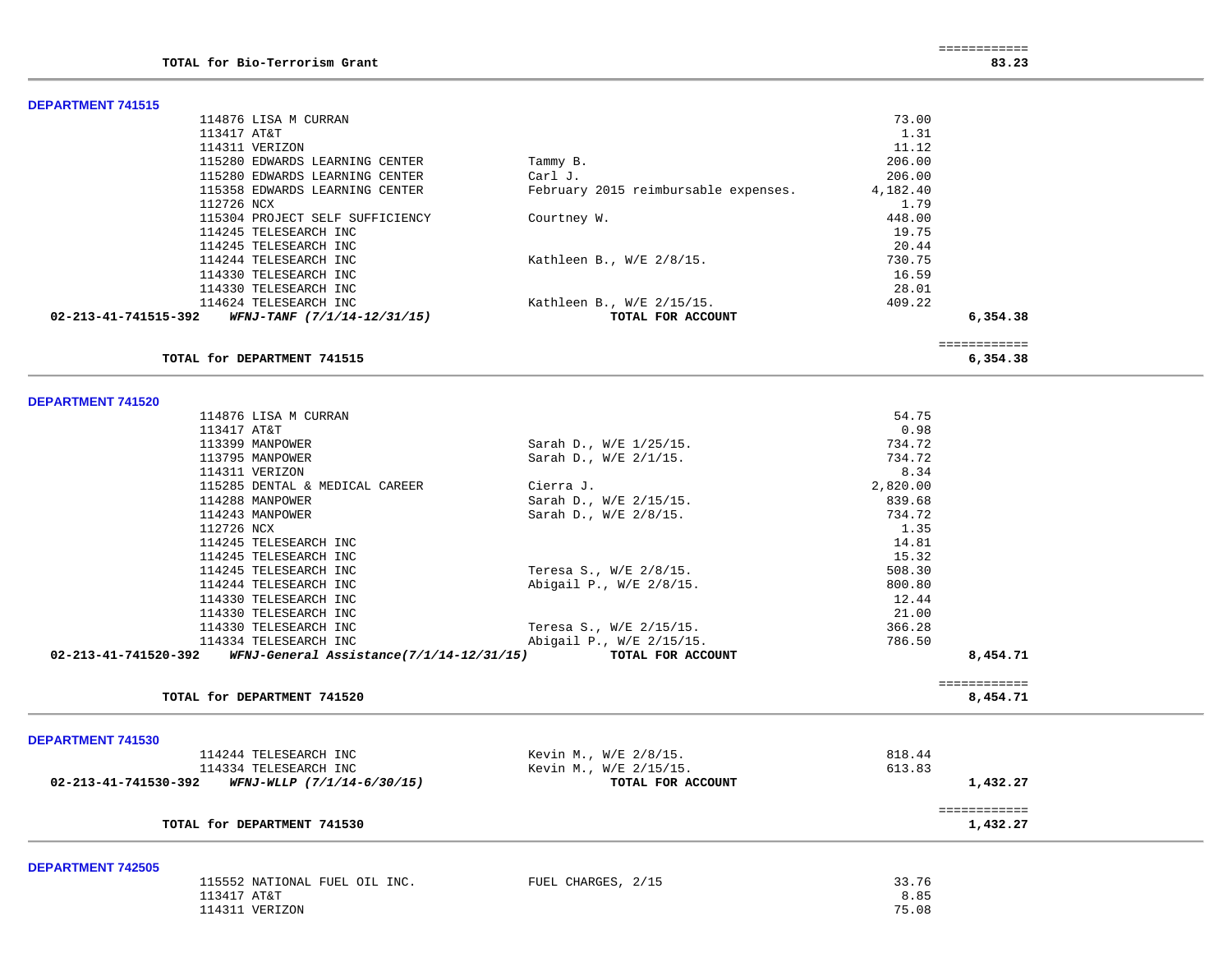|                          | 114245 TELESEARCH INC                                               |                                                       | 133.31   |                           |
|--------------------------|---------------------------------------------------------------------|-------------------------------------------------------|----------|---------------------------|
|                          | 114245 TELESEARCH INC                                               |                                                       | 137.94   |                           |
|                          | 114330 TELESEARCH INC                                               |                                                       | 111.98   |                           |
|                          | 114330 TELESEARCH INC                                               |                                                       | 189.05   |                           |
|                          | 115307 WILLIAM PATERSON UNIVERSITY                                  | Marila S.                                             | 800.00   |                           |
| 02-213-41-742505-391     | WIA Adult (7/1/13-6/30/15)                                          | TOTAL FOR ACCOUNT                                     |          | 1,489.97                  |
|                          | TOTAL for DEPARTMENT 742505                                         |                                                       |          | ============<br>1,489.97  |
| <b>DEPARTMENT 742510</b> |                                                                     |                                                       |          |                           |
|                          | 113417 AT&T                                                         | 030 515 8956 001 Bill dated: Jan. 27, 2015            | 17.38    |                           |
|                          | 114311 VERIZON                                                      | Bill dated: 2/4/15. 908 859-3220 143 27Y              | 147.40   |                           |
|                          | 115309 AVTECH INSTITUTE                                             | Svetlana S.                                           | 800.00   |                           |
|                          | 115284 AVTECH INSTITUTE                                             | Milagros L.                                           | 800.00   |                           |
|                          | 115277 AMERICAN INSTITUTE OF                                        | Milagros R.                                           | 670.00   |                           |
|                          | 115359 ACE HEALTHCARE TRAINING                                      | Jennifer V.                                           | 800.00   |                           |
|                          | 115303 FAIRLEIGH DICKINSON UNIVERSITY                               | Mary R.                                               | 628.28   |                           |
|                          | 115317 FAIRLEIGH DICKINSON UNIVERSITY                               | Minoo S.                                              | 622.44   |                           |
|                          | 115248 RUTGERS CENTER FOR CONTINUING                                | Keith K.                                              | 457.00   |                           |
|                          | 115326 RUTGERS, THE STATE UNIVERSITY                                | Adrienne H.                                           | 800.00   |                           |
|                          | 115314 RAMAPO COLLEGE OF NJ                                         | Phyllis H.                                            | 580.00   |                           |
|                          | 115324 RUTGERS CENTER FOR CONTINUING                                | George D.                                             | 619.00   |                           |
|                          | 115255 RUTGERS SCHOOL OF BUSINESS                                   | Biljana N.                                            | 798.00   |                           |
|                          | 115325 RUTGERS CENTER FOR CONTINUING                                | Richard J.                                            | 779.00   |                           |
|                          | 115311 RAMAPO COLLEGE OF NJ                                         | Michael P.                                            | 4,000.00 |                           |
|                          | 115249 RUTGERS CENTER FOR CONTINUING                                | Elizabeth S.                                          | 800.00   |                           |
|                          | 115323 RUTGERS CENTER FOR CONTINUING                                | Danielle V.                                           | 672.00   |                           |
|                          | 115319 RUTGERS SCHOOL OF BUSINESS                                   | Thomas R.                                             | 510.00   |                           |
|                          | 115318 SUSSEX COUNTY COMMUNITY COLLEGE                              | Melinda P.                                            | 479.00   |                           |
|                          | 114245 TELESEARCH INC                                               | Linda B., W/E 2/8/15.                                 | 261.69   |                           |
|                          | 114245 TELESEARCH INC                                               | Lilly H., W/E 2/8/15.                                 | 270.78   |                           |
|                          | 114330 TELESEARCH INC                                               | Linda B., W/E 2/15/15                                 | 219.82   |                           |
|                          | 114330 TELESEARCH INC                                               | Lilly H., W/E 2/15/15                                 | 371.11   |                           |
|                          | 115296 WILLIAM PATERSON UNIVERSITY                                  | Beth M.                                               | 800.00   |                           |
|                          | 115297 WILLIAM PATERSON UNIVERSITY                                  | Evin S.                                               | 800.00   |                           |
|                          | 115254 WILLIAM PATERSON UNIVERSITY                                  | Helen Rebecca C.                                      | 800.00   |                           |
| 02-213-41-742510-391     | 115711 COUNTY OF MORRIS<br>WIA Dislocated Worker $(7/1/13-6/30/15)$ | 1st Half March 2015 Metered Mail<br>TOTAL FOR ACCOUNT | 309.40   | 18,812.30                 |
|                          |                                                                     |                                                       |          |                           |
|                          | TOTAL for DEPARTMENT 742510                                         |                                                       |          | ============<br>18,812.30 |

| TOTAL for DEPARTMENT 742520                        |                                          | 4,931.18 |  |
|----------------------------------------------------|------------------------------------------|----------|--|
| 02-213-41-742520-391<br>WIA Youth (7/1/13-6/30/15) | TOTAL FOR ACCOUNT                        | 4,931.18 |  |
| 114330 TELESEARCH INC                              |                                          | 91.03    |  |
| 114330 TELESEARCH INC                              |                                          | 53.92    |  |
| 114245 TELESEARCH INC                              |                                          | 66.42    |  |
| 114245 TELESEARCH INC                              |                                          | 64.19    |  |
| 113866 ROCKAWAY CENTER ASSOCIATES                  | Rental of table(s), kiosk to promote you | 4,500.00 |  |
| 115288 LEIGH CARTER                                | Travel reimbursement from 1/20/15 to 2/2 | 115.21   |  |
| 114311 VERIZON                                     |                                          | 36.15    |  |
|                                                    |                                          |          |  |

#### **DEPARTMENT 742605**

| 114853<br>HOME ENERGY MATTERS<br>INC | Roniel | ,850.00 |
|--------------------------------------|--------|---------|
| 114876<br>M AZT.T<br>CURRAN          |        | 492.75  |

-

-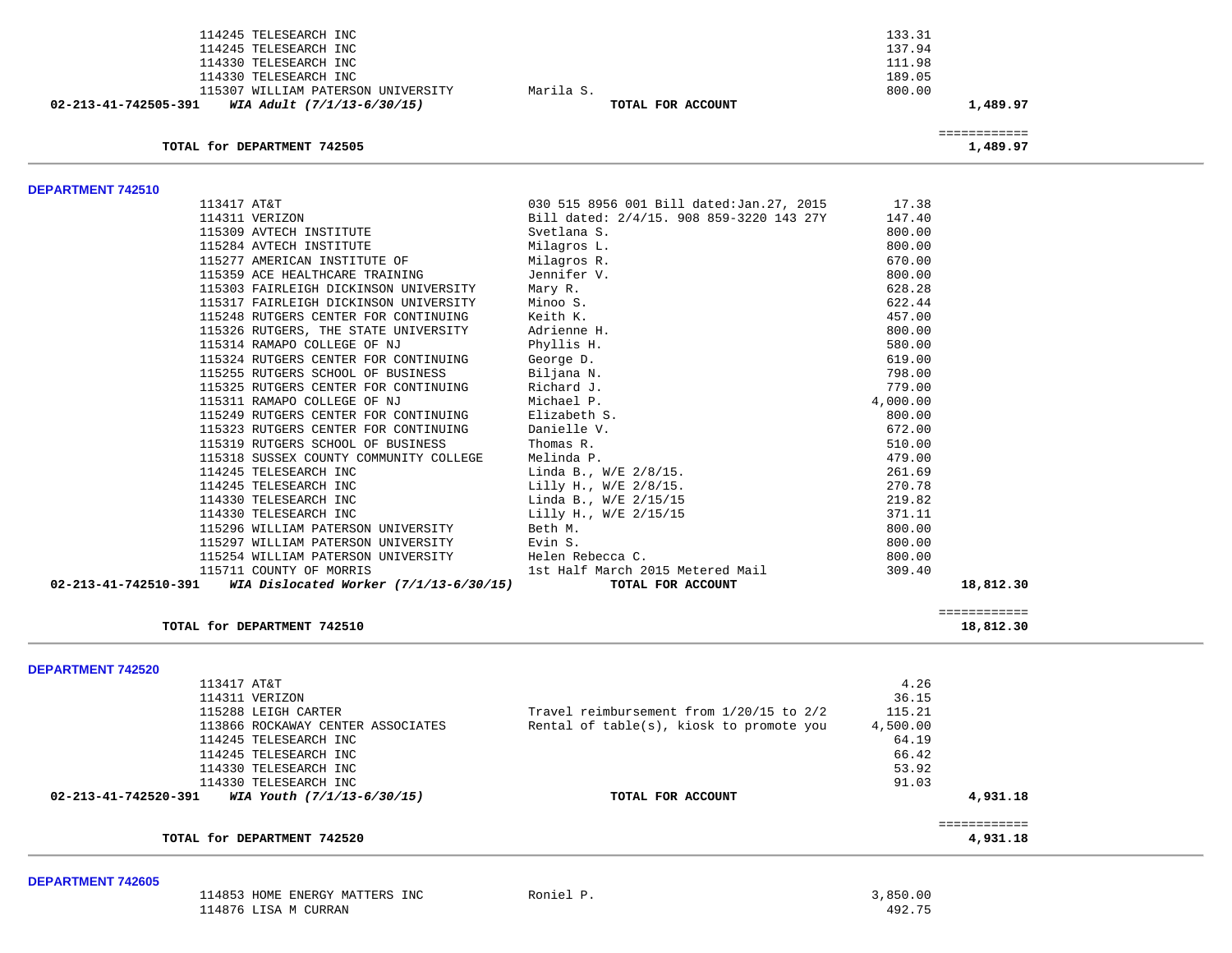| 115299 JERSEY TRACTOR-TRAILER                                               | Steven W.                                    | 800.00   |                           |  |
|-----------------------------------------------------------------------------|----------------------------------------------|----------|---------------------------|--|
| 112726 NCX                                                                  |                                              | 12.11    |                           |  |
| 115322 WILLIAM PATERSON UNIVERSITY                                          | Mark M.                                      | 800.00   |                           |  |
| 115360 WARREN COUNTY TECHNICAL SCHOOL                                       | Jessica W.                                   | 516.04   |                           |  |
| 115362 WARREN COUNTY TECHNICAL SCHOOL                                       | Anita O.                                     | 516.04   |                           |  |
| 115361 WARREN COUNTY TECHNICAL SCHOOL                                       | Julian M.                                    | 502.46   |                           |  |
| 115365 WARREN COUNTY TECHNICAL SCHOOL                                       | Tami N.-M.                                   | 516.04   |                           |  |
| 02-213-41-742605-391<br>WIA Adult (7/1/14-6/30/16)                          | TOTAL FOR ACCOUNT                            |          | 8,005.44                  |  |
|                                                                             |                                              |          |                           |  |
| TOTAL for DEPARTMENT 742605                                                 |                                              |          | ============<br>8,005.44  |  |
|                                                                             |                                              |          |                           |  |
| DEPARTMENT 742610<br>114886 AVTECH INSTITUTE                                | Dhruma P.                                    | 1,728.00 |                           |  |
| 114876 LISA M CURRAN                                                        | Layout, design, and production of the WI     | 967.25   |                           |  |
| 114885 RUTGERS CENTER FOR CONTINUING                                        | Michele S.                                   | 2,355.00 |                           |  |
|                                                                             |                                              |          |                           |  |
| 114893 WILLIAM PATERSON UNIVERSITY                                          | Jennifer P.                                  | 800.00   |                           |  |
| 114454 INFORMATION & TECHNOLOGY                                             | Mauricio P.                                  | 1,050.00 |                           |  |
| 115283 AVTECH INSTITUTE                                                     | Donna P.                                     | 1,360.00 |                           |  |
| 115281 AVTECH INSTITUTE                                                     | Leyla V.                                     | 712.00   |                           |  |
| 115286 DENTAL & MEDICAL CAREER                                              | Linda C.                                     | 3,995.00 |                           |  |
| 115287 DENTAL & MEDICAL CAREER                                              | Mark A.                                      | 3,196.00 |                           |  |
| 115300 JERSEY TRACTOR-TRAILER                                               | Keri Z.                                      | 3,200.00 |                           |  |
| 112726 NCX                                                                  | For the WIB - web hosting.                   | 23.77    |                           |  |
| 114892 RUTGERS, THE STATE UNIVERSITY                                        | Tony B.                                      | 799.00   |                           |  |
| 114891 RUTGERS, THE STATE UNIVERSITY                                        | Debra B.                                     | 800.00   |                           |  |
| 114890 RUTGERS, THE STATE UNIVERSITY                                        | Richard E.                                   | 799.00   |                           |  |
| 115316 SMITH & SOLOMON                                                      | Curtis H.                                    | 3,200.00 |                           |  |
| 115376 SUNSHINE LEARNING CENTER                                             | Loretta Urban C., Dates: $8/4/14$ to $9/27/$ | 1,750.00 |                           |  |
| 115298 WILLIAM PATERSON UNIVERSITY                                          | Agnes J.                                     | 1,280.00 |                           |  |
| 115363 WARREN COUNTY TECHNICAL SCHOOL                                       | Eric A.                                      | 516.04   |                           |  |
| 115364 WARREN COUNTY TECHNICAL SCHOOL                                       | Elisa F.                                     | 516.04   |                           |  |
| 114887 AVTECH INSTITUTE                                                     | Ariel John M.                                | 800.00   |                           |  |
| $02 - 213 - 41 - 742610 - 391$ WIA Dislocated Worker $(7/1/14 - 6/30/16)$   | TOTAL FOR ACCOUNT                            |          | 29,847.10                 |  |
| TOTAL for DEPARTMENT 742610                                                 |                                              |          | ============<br>29,847.10 |  |
|                                                                             |                                              |          |                           |  |
| <b>DEPARTMENT 742620</b><br>114876 LISA M CURRAN                            |                                              | 237.25   |                           |  |
|                                                                             |                                              |          |                           |  |
| 112726 NCX<br>$02 - 213 - 41 - 742620 - 391$ WIA Youth $(7/1/14 - 6/30/16)$ | TOTAL FOR ACCOUNT                            | 5.83     | 243.08                    |  |
|                                                                             |                                              |          |                           |  |
|                                                                             |                                              |          | ============              |  |
| TOTAL for DEPARTMENT 742620                                                 |                                              |          | 243.08                    |  |
| DEPARTMENT 758310                                                           |                                              |          |                           |  |
| 114537 MATT BELLACE PHD PRESENTATIONS LLC                                   | Education Partnership Presentation           | 100.00   |                           |  |
| 115111 TOWNSHIP OF WASHINGTON                                               | 2014 Supplemental - Zen Zone Washington      | 800.76   |                           |  |
| Municipal Alliance (1/1/13-12/31/14)<br>02-213-41-758310-394                | TOTAL FOR ACCOUNT                            |          | 900.76                    |  |
|                                                                             |                                              |          |                           |  |
| TOTAL for DEPARTMENT 758310                                                 |                                              |          | ============<br>900.76    |  |
|                                                                             |                                              |          |                           |  |
| DEPARTMENT 758510<br>114916 LONGFELLOWS SANDWICH DELI                       | Food for Alliance Funding Review session     | 130.66   |                           |  |
| 114915 DRUG-FREE ACTION ALLIANCE                                            | Parents Who Host Lose the Most materials     | 550.00   |                           |  |
| Municipal Alliance (7/1/14-6/30/15)<br>02-213-41-758510-392                 | TOTAL FOR ACCOUNT                            |          | 680.66                    |  |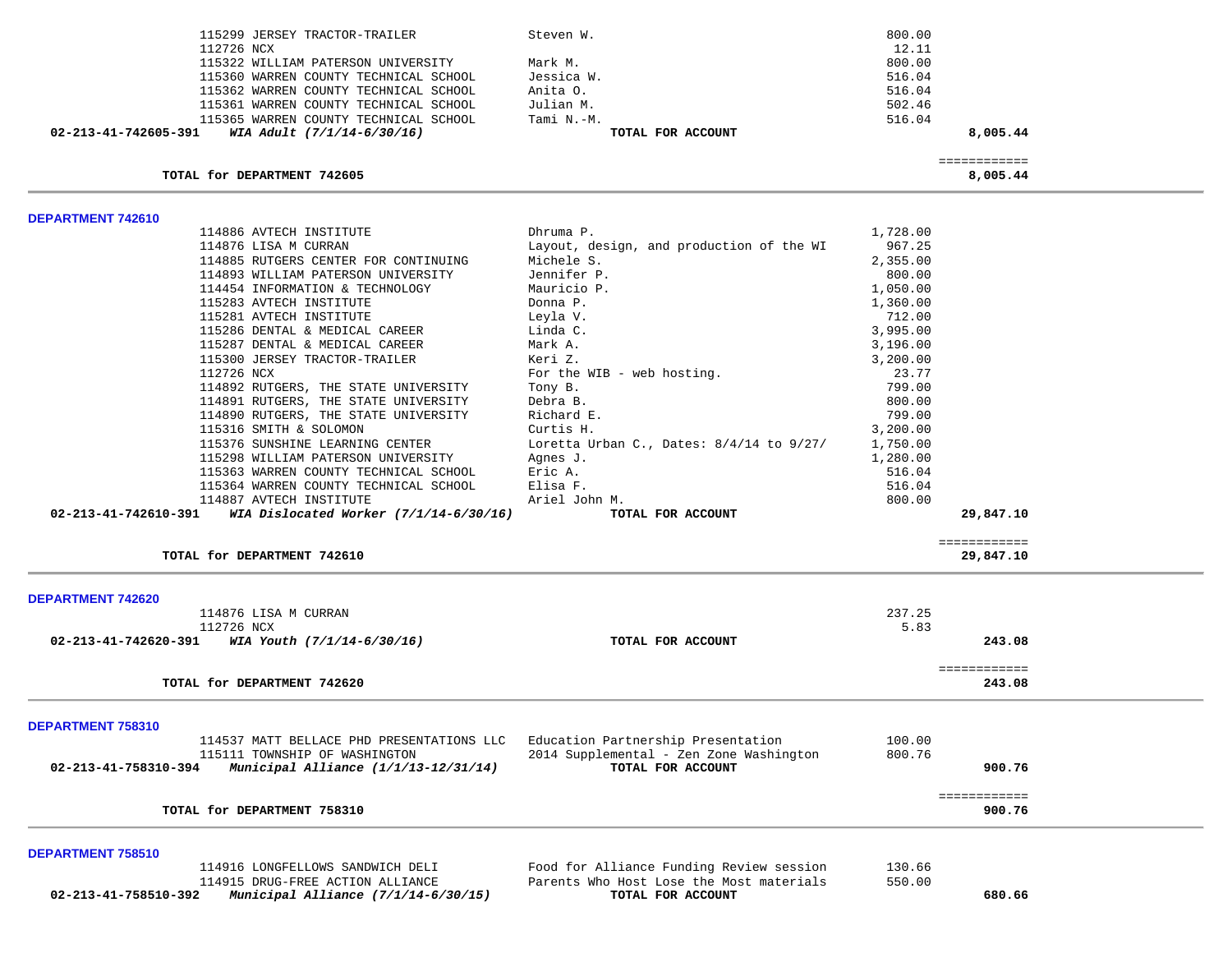| <b>DEPARTMENT 774505</b>                                         |                                          |            |                          |  |
|------------------------------------------------------------------|------------------------------------------|------------|--------------------------|--|
| 113223 TOWN OF BOONTON                                           | Callouoit 11/30/14                       | 220.00     |                          |  |
| 113223 TOWN OF BOONTON                                           | Checkpoint 12/19/14                      | 385.00     |                          |  |
| 02-213-41-774505-391<br>DRE Call Out (10/1/14-9/30/15)           | TOTAL FOR ACCOUNT                        |            | 605.00                   |  |
| TOTAL for DEPARTMENT 774505                                      |                                          |            | ============<br>605.00   |  |
|                                                                  |                                          |            |                          |  |
| <b>Urban Areas Security Initiativ</b>                            |                                          |            |                          |  |
| 112712 NORTHERN TOOL & EQUIPMENT CO.                             | Item #349097 20 Gal Aux Fuel Tank        | 1,199.96   |                          |  |
| 112712 NORTHERN TOOL & EQUIPMENT CO.                             | Item #349009 13 Gal Aux Tank             | 719.96     |                          |  |
| 112712 NORTHERN TOOL & EQUIPMENT CO.                             | Freight                                  | 80.49      |                          |  |
| 114428 RUTGERS UNIVERSITY                                        | Partial Payment of RO PO 98025 Dated 5/1 | 251,096.17 |                          |  |
| 111271 GEN-EL SAFETY & INDUSTRIAL                                | Pump Assembly, MiniRAE 3000 per attached | 313.50     |                          |  |
| 111204 FF1 PROFESSIONAL SAFETY SERVICES                          | HazMat Cad Calibration Service per attac | 3,220.00   |                          |  |
| 111312 GEN-EL SAFETY & INDUSTRIAL                                | RAE Systems PID VOC Zeroing Tubes per at | 380.00     |                          |  |
| 114842 STRATODYNE, INC.                                          | Inv Date $3/3/15$                        | 314,822.00 |                          |  |
| 114843 STRATODYNE, INC.                                          | Inv Dated $3/4/15$                       | 314,822.00 |                          |  |
| FFY13 UASI (9/1/13-8/31/15)<br>02-213-41-784530-391              | TOTAL FOR ACCOUNT                        |            | 886,654.08               |  |
|                                                                  |                                          |            | ============             |  |
| TOTAL for Urban Areas Security Initiativ                         |                                          |            | 886,654.08               |  |
|                                                                  |                                          |            |                          |  |
| <b>MAPS</b>                                                      |                                          |            |                          |  |
| 115552 NATIONAL FUEL OIL INC.                                    | FUEL CHARGES, 2/15                       | 7,061.49   |                          |  |
| 02-213-41-786505-392<br>MAPS (1/1/15-12/31/15)                   | TOTAL FOR ACCOUNT                        |            | 7,061.49                 |  |
| TOTAL for MAPS                                                   |                                          |            | ============<br>7,061.49 |  |
|                                                                  |                                          |            |                          |  |
| <b>DEPARTMENT 792520</b>                                         |                                          |            |                          |  |
| 114889 AEROFUND FINANCIAL INC.                                   | Transportation from 2/16/15 to 2/22/15.  | 3,407.46   |                          |  |
| 115321 AEROFUND FINANCIAL INC.                                   | Transportation - $2/23/15 - 2/27/15$ .   | 3,742.20   |                          |  |
| NJ JARC Round 1 (7/1/14-6/30/15)<br>02-213-41-792520-392         | TOTAL FOR ACCOUNT                        |            | 7,149.66                 |  |
|                                                                  |                                          |            |                          |  |
|                                                                  |                                          |            | ============             |  |
| TOTAL for DEPARTMENT 792520                                      |                                          |            | 7,149.66                 |  |
| FY 07 SCAAP Program                                              |                                          |            |                          |  |
| 112980 GALLS, LLC                                                | PROTECTIVE GEAR DATED 1.14.15            | 571.93     |                          |  |
| FY 07 SCAAP Program Federal Share<br>02-213-41-806715-391        | TOTAL FOR ACCOUNT                        |            | 571.93                   |  |
|                                                                  |                                          |            |                          |  |
| TOTAL for FY 07 SCAAP Program                                    |                                          |            | ============<br>571.93   |  |
|                                                                  |                                          |            |                          |  |
| <b>DEPARTMENT 864505</b>                                         |                                          |            |                          |  |
| 115104 GREENMAN PEDERSEN INC                                     | Construction Inspection/Resident Enginee | 15,015.00  |                          |  |
| 02-213-41-864505-392<br>Nwbrgh Rd STP-C00S(211)(9/11/12-9/11/15) | TOTAL FOR ACCOUNT                        |            | 15,015.00                |  |
|                                                                  |                                          |            | ============             |  |
| TOTAL for DEPARTMENT 864505                                      |                                          |            | 15,015.00                |  |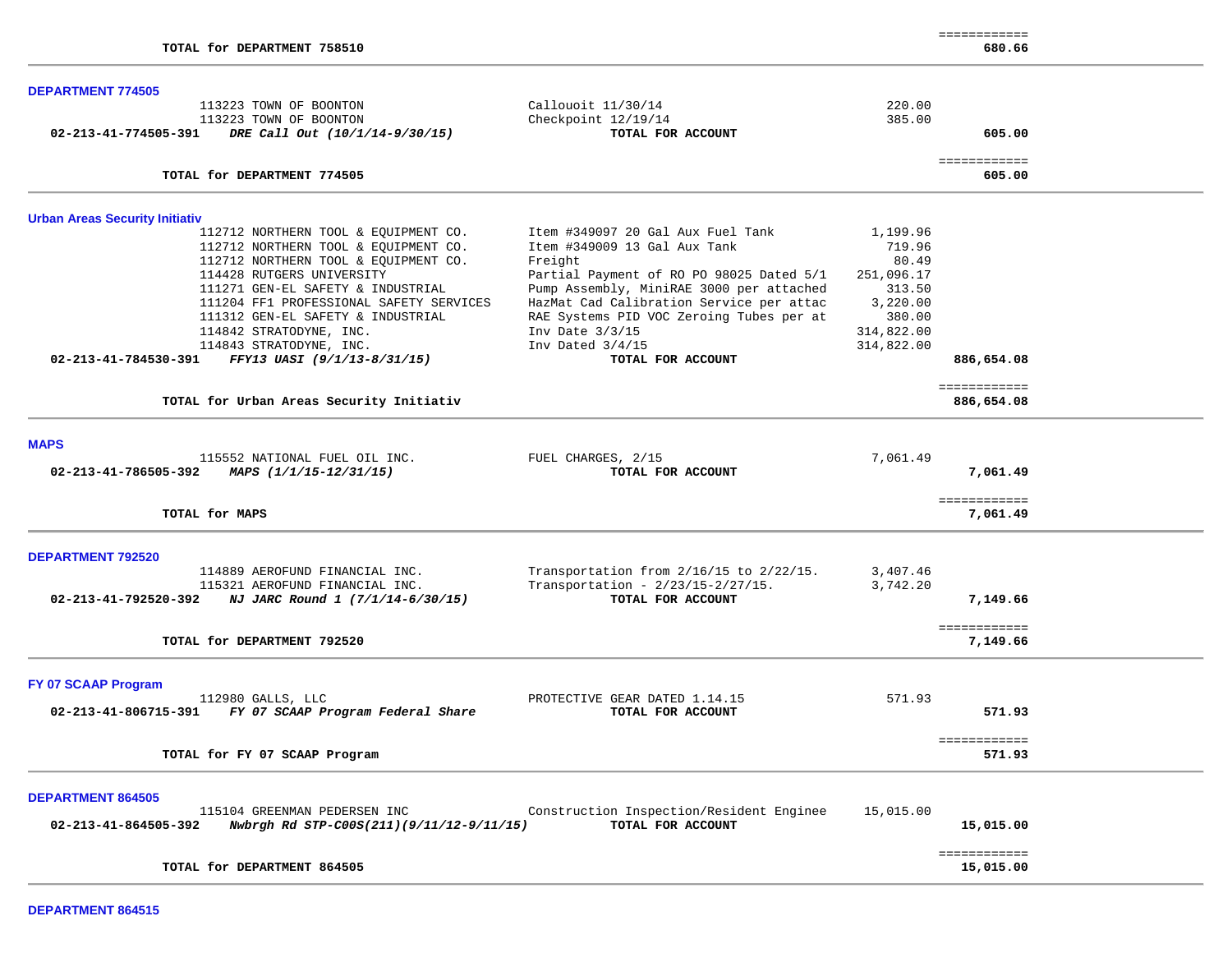| 02-213-41-864515-392                                          | 115105 CHRISTOPHER P STATILE PA<br>UnionSchl/STP-C00S(337)(9/11/12-9/11/15)                                                                                                                                                   | Construction Inspection services for the<br>TOTAL FOR ACCOUNT                                                                                                  | 13,867.50                                   | 13,867.50                              |
|---------------------------------------------------------------|-------------------------------------------------------------------------------------------------------------------------------------------------------------------------------------------------------------------------------|----------------------------------------------------------------------------------------------------------------------------------------------------------------|---------------------------------------------|----------------------------------------|
|                                                               | TOTAL for DEPARTMENT 864515                                                                                                                                                                                                   |                                                                                                                                                                |                                             | ============<br>13,867.50              |
|                                                               |                                                                                                                                                                                                                               | <b>County Capital</b>                                                                                                                                          |                                             |                                        |
| <b>Abatmnt/demol-Fac on Greystone</b><br>04-216-55-953087-909 | 114844 T & M ASSOCIATES<br>Miscellaneous - Other                                                                                                                                                                              | Greystone Coal Gas House Site Remediatio<br>TOTAL FOR ACCOUNT                                                                                                  | 1,270.62                                    | 1,270.62                               |
|                                                               | TOTAL for Abatmnt/demol-Fac on Greystone                                                                                                                                                                                      |                                                                                                                                                                |                                             | ============<br>1,270.62               |
| <b>Bridge Design/Const Var Cty Br</b><br>04-216-55-953089-909 | 114855 MALICK AND SCHERER PC<br>Miscellaneous - Other                                                                                                                                                                         | Professional Engineering Services per Ag<br>TOTAL FOR ACCOUNT                                                                                                  | 4,469.55                                    | 4,469.55                               |
|                                                               | TOTAL for Bridge Design/Const Var Cty Br                                                                                                                                                                                      |                                                                                                                                                                |                                             | ============<br>4,469.55               |
| <b>FeasibilityStudy Wing CommCtr</b><br>04-216-55-953163-909  | 115115 CLEARY GIACOBBE ALFIERI &<br>Miscellaneous - Other                                                                                                                                                                     | Public Safety Complex<br>TOTAL FOR ACCOUNT                                                                                                                     | 72.00                                       | 72.00                                  |
|                                                               | TOTAL for FeasibilityStudy Wing CommCtr                                                                                                                                                                                       |                                                                                                                                                                |                                             | ============<br>72.00                  |
| <b>Rpl/Upgr Fire/Sprinkler Sys</b><br>04-216-55-953181-951    | 115106 VOLKER CRANE LLC<br>Building & Improvements                                                                                                                                                                            | County of MorrisAdministration Building<br>TOTAL FOR ACCOUNT                                                                                                   | 825.00                                      | 825.00<br>============                 |
|                                                               | TOTAL for Rpl/Upgr Fire/Sprinkler Sys                                                                                                                                                                                         |                                                                                                                                                                |                                             | 825.00                                 |
| <b>DEPARTMENT 953202</b><br>04-216-55-953202-909              | 114854 KELLER & KIRKPATRICK<br>115186 WATERS, MCPHERSON, MCNEILL, P.C.<br>115185 WATERS, MCPHERSON, MCNEILL, P.C.<br>115085 STONEFIELD ENGINEERING<br>Road Resurfacing/Construction/Imprvments<br>TOTAL for DEPARTMENT 953202 | Morris County Milling & Resurfacing Proj<br>Legal services rendered<br>legal services renered<br>Traffic Analysis & Construction Design a<br>TOTAL FOR ACCOUNT | 5,029.20<br>396.00<br>3,850.85<br>1,750.00  | 11,026.05<br>============<br>11,026.05 |
|                                                               |                                                                                                                                                                                                                               |                                                                                                                                                                |                                             |                                        |
| <b>DEPARTMENT 953225</b><br>04-216-55-953225-909              | 114855 MALICK AND SCHERER PC<br>115194 SUBURBAN CONSULTING<br>115173 SUBURBAN CONSULTING<br>115193 SUBURBAN CONSULTING<br>Bridge Design, Renov, Construc - Var Loc                                                            | Morris Twp. - Replacement of County Brid<br>Morris Twp.- Replacement of County Bridg<br>Morris Township - Replacement of County<br>TOTAL FOR ACCOUNT           | 36,285.75<br>571.89<br>2,660.00<br>1,532.50 | 41,050.14<br>============              |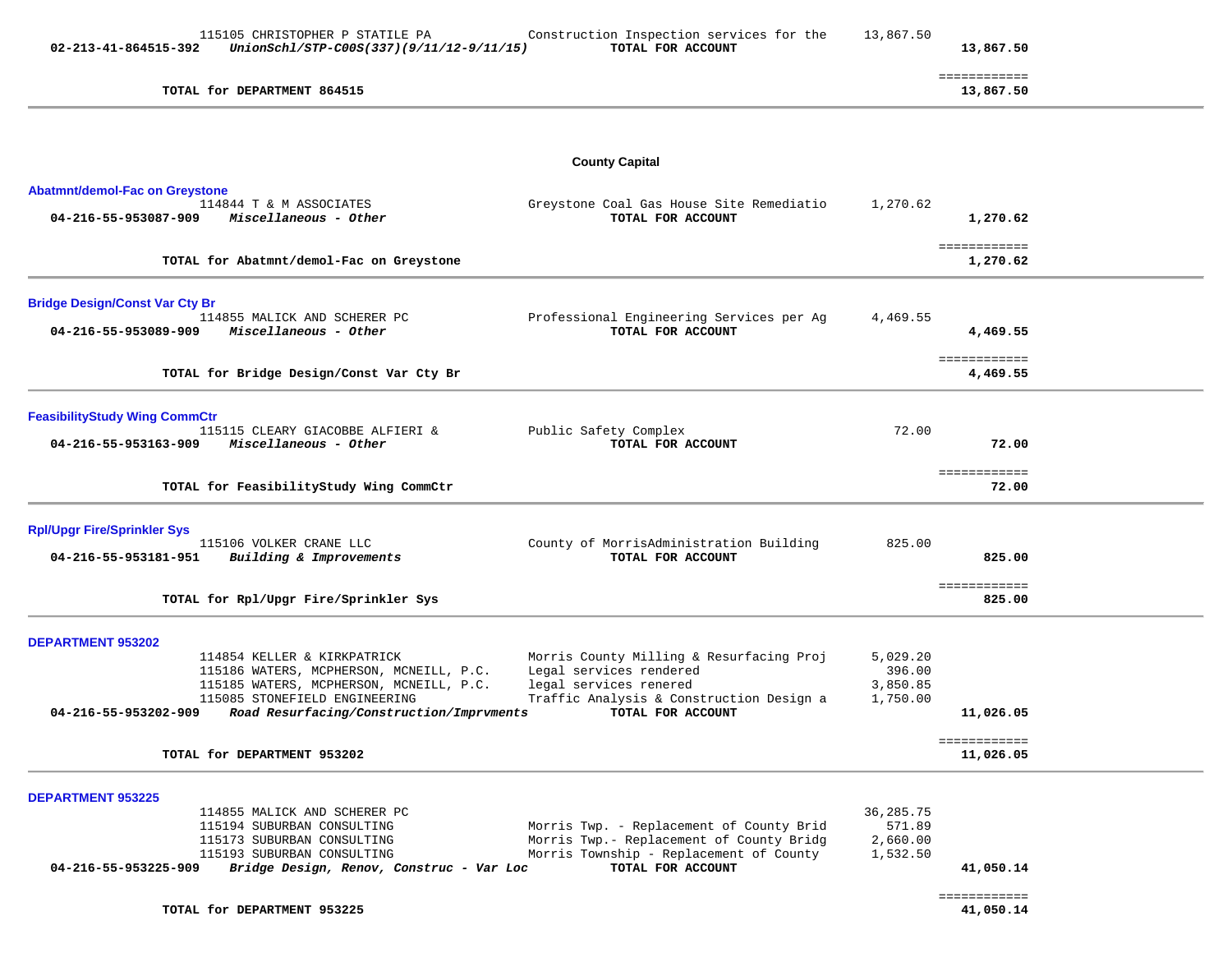| <b>DEPARTMENT 953235</b> |                                                                                   |                                                               |           |                           |
|--------------------------|-----------------------------------------------------------------------------------|---------------------------------------------------------------|-----------|---------------------------|
|                          | 114440 AESFIRE LLC                                                                | As Per Signed Agreement, Complete Invent                      | 30,000.00 |                           |
|                          | 114440 AESFIRE LLC                                                                | As Per Signed Agreement, Complete Invent                      | 11,000.00 |                           |
| 04-216-55-953235-956     | Upgrades to Fire/Sprinkler Sys-var Facil                                          | TOTAL FOR ACCOUNT                                             |           | 41,000.00                 |
|                          | TOTAL for DEPARTMENT 953235                                                       |                                                               |           | ============<br>41,000.00 |
| <b>DEPARTMENT 953269</b> |                                                                                   |                                                               |           |                           |
|                          | 115107 KELLER & KIRKPATRICK                                                       | Construction Inspection-Clerk of Works.                       | 7,904.00  |                           |
| 04-216-55-953269-909     | 115187 WATERS, MCPHERSON, MCNEILL, P.C.<br>Bridge Design/Constr - var locations   | legal services<br>TOTAL FOR ACCOUNT                           | 24.00     | 7,928,00                  |
|                          |                                                                                   |                                                               |           |                           |
|                          | TOTAL for DEPARTMENT 953269                                                       |                                                               |           | ============<br>7,928,00  |
| <b>DEPARTMENT 953270</b> |                                                                                   |                                                               |           |                           |
|                          | 115188 WATERS, MCPHERSON, MCNEILL, P.C.                                           | Legal services rendered                                       | 615.61    |                           |
| 04-216-55-953270-909     | Road Design/Construc - var locations                                              | TOTAL FOR ACCOUNT                                             |           | 615.61                    |
|                          | TOTAL for DEPARTMENT 953270                                                       |                                                               |           | ============<br>615.61    |
|                          |                                                                                   |                                                               |           |                           |
| DEPARTMENT 953291        |                                                                                   |                                                               |           |                           |
|                          | 115178 BOSWELL ENGINEERING INC                                                    | Professional Engineering Services for Su                      | 1,453.00  |                           |
| 04-216-55-953291-909     | 115088 D.R. JOHNSON & ASSOCIATES, LLC<br>Var Roadway Drainage Proj - Public Works | General Engineering Services for the per<br>TOTAL FOR ACCOUNT | 2,786.25  | 4,239.25                  |
|                          |                                                                                   |                                                               |           |                           |
|                          | TOTAL for DEPARTMENT 953291                                                       |                                                               |           | ============<br>4,239.25  |
|                          |                                                                                   |                                                               |           |                           |
| DEPARTMENT 953314        | 115041 PANCIELLO CONSTRUCTION LLC                                                 | RE: NEW MAIL ROOM/ 03-05-15                                   | 2,970.00  |                           |
| 04-216-55-953314-951     | Repair/Rplcment/Upgrd VarEquip-BldgGrnds                                          | TOTAL FOR ACCOUNT                                             |           | 2,970.00                  |
|                          |                                                                                   |                                                               |           | ============              |
|                          | TOTAL for DEPARTMENT 953314                                                       |                                                               |           | 2,970.00                  |
| <b>DEPARTMENT 953323</b> |                                                                                   |                                                               |           |                           |
|                          | 115172 CHERRY WEBER & ASSOC. PC                                                   | Clerk of the Works Agreement for the Con                      | 2,120.00  |                           |
| 04-216-55-953323-909     | Bridge Design/Constr VarLoc-Public Works                                          | TOTAL FOR ACCOUNT                                             |           | 2,120.00                  |
|                          | TOTAL for DEPARTMENT 953323                                                       |                                                               |           | ============              |
|                          |                                                                                   |                                                               |           | 2,120.00                  |
| <b>DEPARTMENT 953347</b> |                                                                                   |                                                               |           |                           |
| 04-216-55-953347-909     | 114561 PARETTE SOMJEN ARCHITECTS LLC<br>HVAC-Replace or Repair Various Bldgs      | HVAC UPGRADES @ THE MORRIS COUNTY ADMINI<br>TOTAL FOR ACCOUNT | 14,500.00 | 14,500.00                 |
|                          | 114441 BINSKY SERVICE LLC                                                         | RE: A&R/ 02-18-15                                             | 10,450.00 |                           |
|                          | 114441 BINSKY SERVICE LLC                                                         | RE: JDC/ 02-12-15                                             | 9,286.00  |                           |
| 04-216-55-953347-951     | 114349 BINSKY SERVICE LLC                                                         | RE: MOSQUITO CONTROL/ 01-29-15<br>TOTAL FOR ACCOUNT           | 4,560.00  | 24,296.00                 |
|                          | HVAC-Replace or Repair Various Bldgs                                              |                                                               |           |                           |

============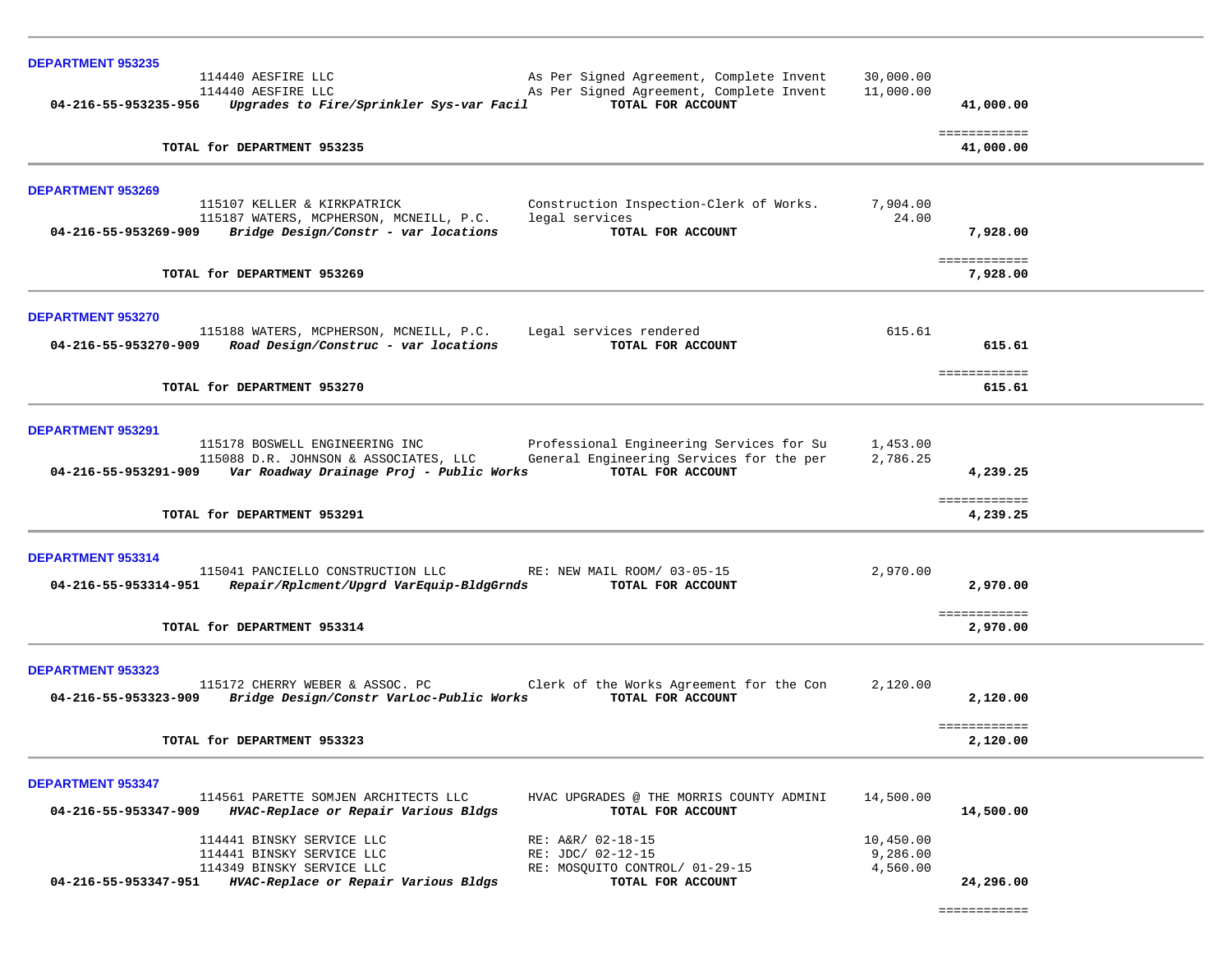| <b>DEPARTMENT 953352</b> |                                                            |                                          |            |                           |  |
|--------------------------|------------------------------------------------------------|------------------------------------------|------------|---------------------------|--|
|                          | 114132 RUG AND FLOOR STORE                                 | WO74305/ RE: HEALTH MGMT/ 01-26-15       | 3,500.00   |                           |  |
|                          | 114132 RUG AND FLOOR STORE                                 | WO74255/ RE: CH, A&R/ 02-04-15           | 1,700.00   |                           |  |
|                          | 114132 RUG AND FLOOR STORE                                 | WO74106/RW: FREEHOLDER/02-10-15          | 2,389.00   |                           |  |
|                          | 114345 RUG AND FLOOR STORE                                 | WO74436/ RE: A&R - CH/ 02-12-15          | 2,495.00   |                           |  |
| 04-216-55-953352-951     | Replace-Carpet, Flooring, etc Various Bldg                 | TOTAL FOR ACCOUNT                        |            | 10,084.00                 |  |
|                          | TOTAL for DEPARTMENT 953352                                |                                          |            | ============<br>10,084.00 |  |
|                          |                                                            |                                          |            |                           |  |
| <b>DEPARTMENT 953353</b> | 115379 GMT CONTRACTING CORP.                               | RE: ASBESTOS ABATEMENT AT MORRIS COUNTY  | 103,995.55 |                           |  |
| 04-216-55-953353-951     | Various Improvements at Courthouse                         | TOTAL FOR ACCOUNT                        |            | 103,995.55                |  |
|                          |                                                            |                                          |            | ============              |  |
|                          | TOTAL for DEPARTMENT 953353                                |                                          |            | 103,995.55                |  |
| <b>DEPARTMENT 953362</b> |                                                            |                                          |            |                           |  |
|                          | 114438 EXTEL COMMUNICATIONS                                | RE: CH - INSTALLATION OF ADDITIONAL DUAL | 450.00     |                           |  |
|                          | 114327 BAYWAY LUMBER                                       | WO74510/ RE: A&R/ 02-09-15               | 6,115.46   |                           |  |
|                          | 115339 EDGE PROPERTY MAINTENANCE                           | NEW MAIL ROOM & GARAGE EXIT AT ADMIN & R | 44, 353.87 |                           |  |
| 04-216-55-953362-951     | Security Improvement AR Bldg/Courthouse                    | TOTAL FOR ACCOUNT                        |            | 50,919.33                 |  |
|                          |                                                            |                                          |            | ============              |  |
|                          | TOTAL for DEPARTMENT 953362                                |                                          |            | 50,919.33                 |  |
| <b>DEPARTMENT 954360</b> |                                                            |                                          |            |                           |  |
|                          | 105451 COMMUNICATIONS SERVICE                              | Labor - Installing lighting on (3) "2014 | 3,600.00   |                           |  |
|                          | 04-216-55-954360-957 Purchase SUV's K-9/Emergency Srvs     | TOTAL FOR ACCOUNT                        |            | 3,600.00                  |  |
|                          |                                                            |                                          |            | ============              |  |
|                          | TOTAL for DEPARTMENT 954360                                |                                          |            | 3,600.00                  |  |
| <b>DEPARTMENT 955268</b> |                                                            |                                          |            |                           |  |
|                          | 111435 PAR FLOORING INC.                                   | Supply & Install Elevator Floor Tile per | 1,825.00   |                           |  |
| 04-216-55-955268-951     | Various Health/Life Safety Upgrades-MV                     | TOTAL FOR ACCOUNT                        |            | 1,825.00                  |  |
|                          |                                                            |                                          |            | ============              |  |
|                          | TOTAL for DEPARTMENT 955268                                |                                          |            | 1,825.00                  |  |
| <b>DEPARTMENT 955321</b> |                                                            |                                          |            |                           |  |
|                          | 109772 VERATHON INC                                        | 1362187, 11-7-2014                       | 10,950.00  |                           |  |
| 04-216-55-955321-951     | Var Cap Proj at Morris View - MV                           | TOTAL FOR ACCOUNT                        |            | 10,950.00                 |  |
|                          |                                                            |                                          |            |                           |  |
|                          | TOTAL for DEPARTMENT 955321                                |                                          |            | ============<br>10,950.00 |  |
|                          |                                                            |                                          |            |                           |  |
| <b>DEPARTMENT 955345</b> |                                                            |                                          |            |                           |  |
| 04-216-55-955345-940     | 115412 DIRECT SUPPLY INC<br>Various Projects - Morris View | 29406, 2-20-2015<br>TOTAL FOR ACCOUNT    | 1,871.97   |                           |  |
|                          |                                                            |                                          |            | 1,871.97                  |  |
|                          | TOTAL for DEPARTMENT 955345                                |                                          |            | ============<br>1,871.97  |  |
|                          |                                                            |                                          |            |                           |  |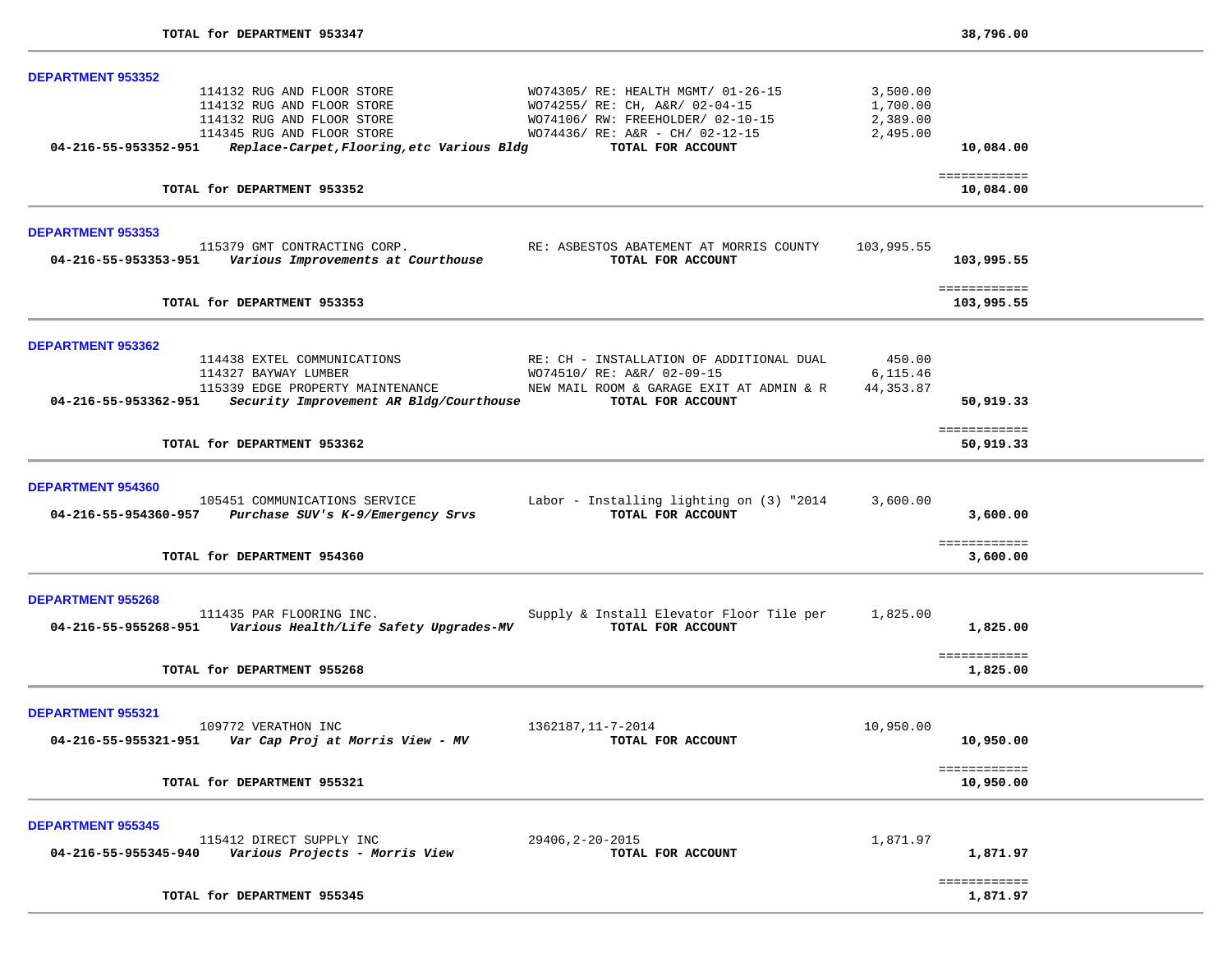#### **DEPARTMENT 964333**

| 107723 HIGH POINT FURNITURE                                   | Quote #0000228007-Wing Back Executive Ch | 1,988.82                 |  |
|---------------------------------------------------------------|------------------------------------------|--------------------------|--|
| Replace Office Furniture - Prosecutor<br>04-216-55-964333-953 | TOTAL FOR ACCOUNT                        | 1,988.82                 |  |
| TOTAL for DEPARTMENT 964333                                   |                                          | ------------<br>1,988.82 |  |
|                                                               |                                          |                          |  |
| <b>DEPARTMENT 964371</b>                                      |                                          |                          |  |
| 108372 HERTRICH FLEET SERVICES INC                            | 2015 DODGE GRAND CARAVAN, FWD PASSENGER  | 60,630.00                |  |
| 108372 HERTRICH FLEET SERVICES INC                            | LMN - DAYTIME RUNNING LIGHTS             | 120.00                   |  |
| 108372 HERTRICH FLEET SERVICES INC                            | RUNNING BOARDS - INSTALLED               | 2,385.00                 |  |
| 108372 HERTRICH FLEET SERVICES INC                            | EXTRA FOB KEY PROGRAMMED                 | 690.00                   |  |
| Replace MAPS Vehicle-Human Srvs<br>04-216-55-964371-957       | TOTAL FOR ACCOUNT                        | 63,825,00                |  |
|                                                               |                                          |                          |  |
| TOTAL for DEPARTMENT 964371                                   |                                          | 63,825.00                |  |

#### **Dedicated Trust**

| <b>Tax Board</b>                                                                         |                                                               |          |                          |  |
|------------------------------------------------------------------------------------------|---------------------------------------------------------------|----------|--------------------------|--|
| 112641 MORRIS COUNTY LEAGUE OF                                                           | Morris County League of Municipalities L                      | 50.00    |                          |  |
| 112632 NJACTB, INC                                                                       | Associate members                                             | 400.00   |                          |  |
| 112632 NJACTB, INC                                                                       | Administrator                                                 | 250.00   |                          |  |
| 112632 NJACTB, INC                                                                       | Commissioners                                                 | 1,250.00 |                          |  |
| 112688 OFFICE TEAM                                                                       | Professional services w/e 1/9/15                              | 639.45   |                          |  |
| 111884 OFFICE TEAM                                                                       | Professional services w/e 1/2/15                              | 434.16   |                          |  |
| 111530 OFFICE TEAM                                                                       | Professional services w/e 12/19/14                            | 633.15   |                          |  |
| 111530 OFFICE TEAM                                                                       | Professional services w/e 12/26/14                            | 506.52   |                          |  |
| 113318 OFFICE TEAM                                                                       | Professional services w/e 1/16/15                             | 511.56   |                          |  |
| 113369 OFFICE TEAM                                                                       | professional services w/e 1/23/15                             | 511.56   |                          |  |
| 113369 OFFICE TEAM                                                                       | professional services 1/22/15                                 | 82.22    |                          |  |
| 13-290-56-577101-888<br>Tax Board                                                        | TOTAL FOR ACCOUNT                                             |          | 5,268.62                 |  |
|                                                                                          |                                                               |          | ============             |  |
| TOTAL for Tax Board                                                                      |                                                               |          | 5,268.62                 |  |
|                                                                                          |                                                               |          |                          |  |
| <b>County Clerk \$1.00 Fund</b>                                                          |                                                               |          |                          |  |
| 110167 NATIONAL OFFICE FURNITURE INC<br>13-290-56-578401-888<br>County Clerk \$1.00 Fund | Model# N45Ap cinch Armless plastic stack<br>TOTAL FOR ACCOUNT | 5,750.40 | 5,750.40                 |  |
|                                                                                          |                                                               |          |                          |  |
| TOTAL for County Clerk \$1.00 Fund                                                       |                                                               |          | ============<br>5,750.40 |  |
|                                                                                          |                                                               |          |                          |  |
| <b>Environ Quality &amp; Enforcement</b>                                                 |                                                               |          |                          |  |
| 114956 LUM, DRASCO & POSITAN LLC                                                         | For the Period Ending 1/31/15 MCOHM v Gr                      | 84.00    |                          |  |
| 114956 LUM, DRASCO & POSITAN LLC                                                         | MCOHM v Omni Waste Services                                   | 156.00   |                          |  |
| 114956 LUM, DRASCO & POSITAN LLC                                                         | MCOHM v Ferretti Carting                                      | 576.91   |                          |  |
| 114956 LUM, DRASCO & POSITAN LLC                                                         | MCOHM v R.A.W. Inc t/a Roxbury Auto                           | 13.32    |                          |  |
| 114956 LUM, DRASCO & POSITAN LLC                                                         | MCOHM v Joe Trongone Landscaping                              | 13.32    |                          |  |
| 114956 LUM, DRASCO & POSITAN LLC                                                         | MCOHM v Welcome Wagon Moving                                  | 324.00   |                          |  |
| 114956 LUM, DRASCO & POSITAN LLC                                                         | MCOHM v Top Line Construction                                 | 96.00    |                          |  |
| 114956 LUM, DRASCO & POSITAN LLC                                                         | MCOHM v Valley Shepherd Creamery                              | 120.00   |                          |  |
| 114956 LUM, DRASCO & POSITAN LLC                                                         | MCOHM v Fleming Construction Services                         | 36.00    |                          |  |
| 114956 LUM, DRASCO & POSITAN LLC                                                         | MCOHM v Apollo Tire & Battery                                 | 348.00   |                          |  |
| 114956 LUM, DRASCO & POSITAN LLC                                                         | MCOHM v Central Jersey Waste & Recycling                      | 60.00    |                          |  |
| Environ Quality & Enforcement<br>13-290-56-578901-888                                    | TOTAL FOR ACCOUNT                                             |          | 1,827.55                 |  |